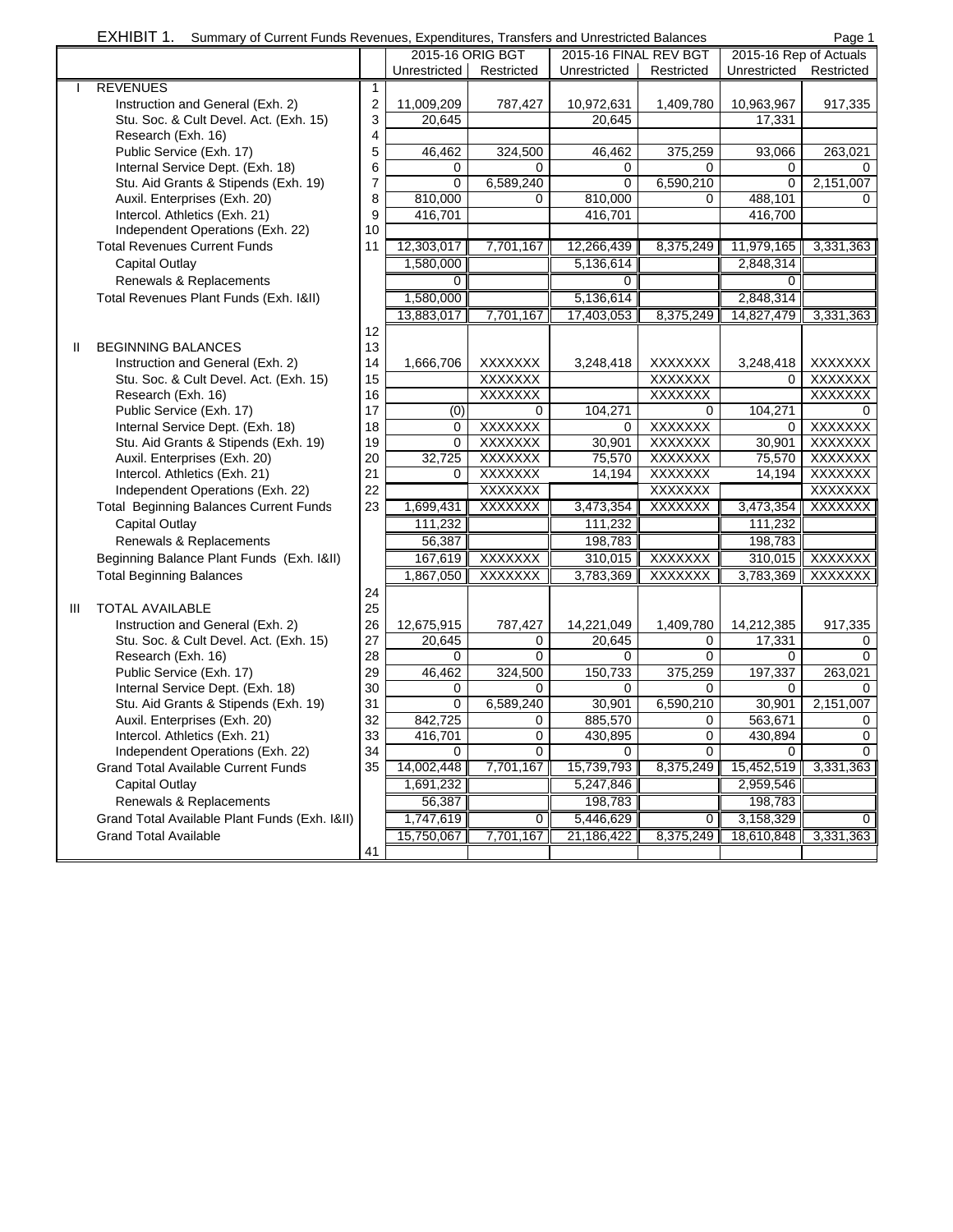|  |  |  |  | EXHIBIT 1. Summary of Current Funds Revenues, Expenditures, Transfers and Unrestricted Balances | Page 2 |
|--|--|--|--|-------------------------------------------------------------------------------------------------|--------|
|--|--|--|--|-------------------------------------------------------------------------------------------------|--------|

|    |                                              |                         | 2015-16 ORIG BGT |                | 2015-16 FINAL REV BGT |                | 2015-16 Rep of Actuals |                |
|----|----------------------------------------------|-------------------------|------------------|----------------|-----------------------|----------------|------------------------|----------------|
|    |                                              |                         | Unrestricted     | Restricted     | Unrestricted          | Restricted     | Unrestricted           | Restricted     |
| IV | <b>EXPENDITURES</b>                          | $\mathbf{1}$            |                  |                |                       |                |                        |                |
|    | Instruction and General (Exh. 2)             | $\boldsymbol{2}$        | 11,668,104       | 787,427        | 11,501,025            | 1,409,780      | 10,254,098             | 917,335        |
|    | Stu. Soc. & Cult Devel. Act. (Exh. 15)       | 3                       | 20,645           |                | 20,645                |                | 17,331                 |                |
|    | Research (Exh. 16)                           | $\overline{\mathbf{4}}$ |                  |                |                       |                |                        |                |
|    | Public Service (Exh. 17)                     | 5                       | 97,797           | 324,500        | 202,024               | 375,259        | 96,829                 | 263,021        |
|    | Internal Service Dept. (Exh. 18)             | 6                       | 0                | 0              | 0                     | 0              | $\Omega$               | 0              |
|    | Stu. Aid Grants & Stipends (Exh. 19)         | 7                       | 43,785           | 6,589,240      | 43,785                | 6,590,210      | 28,884                 | 2,151,007      |
|    | Auxil. Enterprises (Exh. 20)                 | 8                       | 757,822          | $\Omega$       | 757,822               | $\Omega$       | 630.013                | $\Omega$       |
|    | Intercol. Athletics (Exh. 21)                | 9                       | 453,264          |                | 453,264               |                | 433,541                |                |
|    | Independent Operations (Exh. 22)             | 10                      |                  |                |                       |                |                        |                |
|    | <b>Total Expenditures Current Funds</b>      | 11                      | 13,041,417       | 7,701,167      | 12,978,565            | 8,375,249      | 11,460,696             | 3,331,363      |
|    | <b>Capital Outlay</b>                        |                         | 1,691,232        |                | 5,136,614             |                | 2,848,314              |                |
|    | Renewals & Replacements                      |                         | 326,271          |                | 468,667               |                | 265,787                |                |
|    | Total Expenditures Plant Funds (Exh. 1&II)   |                         | 2,017,503        |                | 5,605,281             |                | 3,114,101              |                |
|    | <b>Total Expenditures</b>                    |                         | 15,058,920       | 7,701,167      | 18,583,846            | 8,375,249      | 14,574,797             | 3,331,363      |
|    |                                              | 12                      |                  |                |                       |                |                        |                |
| V  | TRANSFERS TO OR (FROM)                       | 13                      |                  |                |                       |                |                        |                |
|    | Instruction and General (Exh. 2)             | 14                      | (474,913)        | <b>XXXXXXX</b> | (460, 719)            | <b>XXXXXXX</b> | (401, 012)             | XXXXXXX        |
|    | Stu. Soc. & Cult Devel. Act. (Exh. 15)       | 15                      |                  | <b>XXXXXXX</b> |                       | <b>XXXXXXX</b> |                        | <b>XXXXXXX</b> |
|    | Research (Exh. 16)                           | 16                      |                  | <b>XXXXXXX</b> |                       | <b>XXXXXXX</b> |                        | XXXXXXX        |
|    | Public Service (Exh. 17)                     | 17                      | 51,335           | <b>XXXXXXX</b> | 51,335                | <b>XXXXXXX</b> | $\Omega$               | <b>XXXXXXX</b> |
|    | Internal Service Dept. (Exh. 18)             | 18                      | 0                | <b>XXXXXXX</b> | 0                     | <b>XXXXXXX</b> | $\mathbf 0$            | <b>XXXXXXX</b> |
|    | Stu. Aid Grants & Stipends (Exh. 19)         | 19                      | 43,785           | <b>XXXXXXX</b> | 43,785                | <b>XXXXXXX</b> | 43,785                 | <b>XXXXXXX</b> |
|    | Auxil. Enterprises (Exh. 20)                 | 20                      | 73,346           | <b>XXXXXXX</b> | 73,346                | <b>XXXXXXX</b> | 73,346                 | <b>XXXXXXX</b> |
|    | Intercol. Athletics (Exh. 21)                | 21                      | 36,563           | <b>XXXXXXX</b> | 22,369                | <b>XXXXXXX</b> | 13,997                 | <b>XXXXXXX</b> |
|    | Independent Operations (Exh. 22)             | 22                      |                  | <b>XXXXXXX</b> |                       | <b>XXXXXXX</b> |                        | <b>XXXXXXX</b> |
|    | <b>Total Net Transfers Current Funds</b>     | 23                      | (269, 884)       | 0              | (269, 884)            | $\Omega$       | (269, 884)             | $\mathbf{0}$   |
|    | <b>Capital Outlay</b>                        |                         |                  |                |                       |                |                        |                |
|    |                                              |                         | 0                |                | 0                     |                | 0                      |                |
|    | Renewals & Replacements                      |                         | 269,884          |                | 269,884               |                | 269,884                |                |
|    | Total Net Transfers Plant Funds (Exh. 1&II)  | 24                      | 269,884          |                | 269,884               |                | 269,884                |                |
|    | <b>Total Net Transfers</b>                   |                         | $\overline{0}$   | $\overline{0}$ | $\overline{0}$        | $\overline{0}$ | $\overline{0}$         | $\overline{0}$ |
| VI | <b>ENDING BALANCES</b>                       | 25                      |                  |                |                       |                |                        |                |
|    | Instruction and General (Exh. 2)             | 26                      | 532,898          | <b>XXXXXXX</b> | 2,259,305             | <b>XXXXXXX</b> | 3,557,275              | <b>XXXXXXX</b> |
|    | Stu. Soc. & Cult Devel. Act. (Exh. 15)       | 27                      |                  | <b>XXXXXXX</b> |                       | <b>XXXXXXX</b> |                        | <b>XXXXXXX</b> |
|    | Research (Exh. 16)                           | 28                      |                  | <b>XXXXXXX</b> |                       | <b>XXXXXXX</b> |                        | <b>XXXXXXX</b> |
|    | Public Service (Exh. 17)                     | 29                      | (0)              | <b>XXXXXXX</b> | 44                    | <b>XXXXXXX</b> | 100,508                | <b>XXXXXXX</b> |
|    | Internal Service Dept. (Exh. 18)             | 30                      | 0                | <b>XXXXXXX</b> | $\Omega$              | <b>XXXXXXX</b> | $\Omega$               | <b>XXXXXXX</b> |
|    | Stu. Aid Grants & Stipends (Exh. 19)         | 31                      | 0                | <b>XXXXXXX</b> | 30,901                | <b>XXXXXXX</b> | 45,802                 | <b>XXXXXXX</b> |
|    | Auxil. Enterprises (Exh. 20)                 | 32                      | 158,249          | <b>XXXXXXX</b> | 201,094               | <b>XXXXXXX</b> | 7,004                  | <b>XXXXXXX</b> |
|    | Intercol. Athletics (Exh. 21)                | 33                      | 0                | <b>XXXXXXX</b> |                       | 0 XXXXXXX      |                        | <b>XXXXXXX</b> |
|    | Independent Operations (Exh. 22)             |                         |                  | <b>XXXXXXX</b> |                       |                | $\Omega$               |                |
|    | <b>Total Ending Balance Current Funds</b>    |                         | 691,147          |                | 2,491,344             |                | 3,710,589              |                |
|    | <b>Capital Outlay</b>                        |                         | 0                |                | 111,232               |                | 111,232                |                |
|    | Renewals & Replacements                      |                         | 0                |                | 0                     |                | $\Omega$               |                |
|    | Total Ending Balance Plant Funds (Exh. 1&II) | 34                      | $\Omega$         | <b>XXXXXXX</b> |                       | 111,232 XXXXXX | 314,112                | <b>XXXXXXX</b> |
|    | <b>Total Balances</b>                        | 35                      | 691,147          | <b>XXXXXXX</b> | 2,602,576             | <b>XXXXXXX</b> | 4,024,701              | XXXXXXX        |
|    | TOTAL EXPENDITURES, TRANSFERS AND BALAI 41   |                         | 15,750,067       | 7,701,167      | 21,186,422            | 8,375,249      | 18,599,498             | 3,331,363      |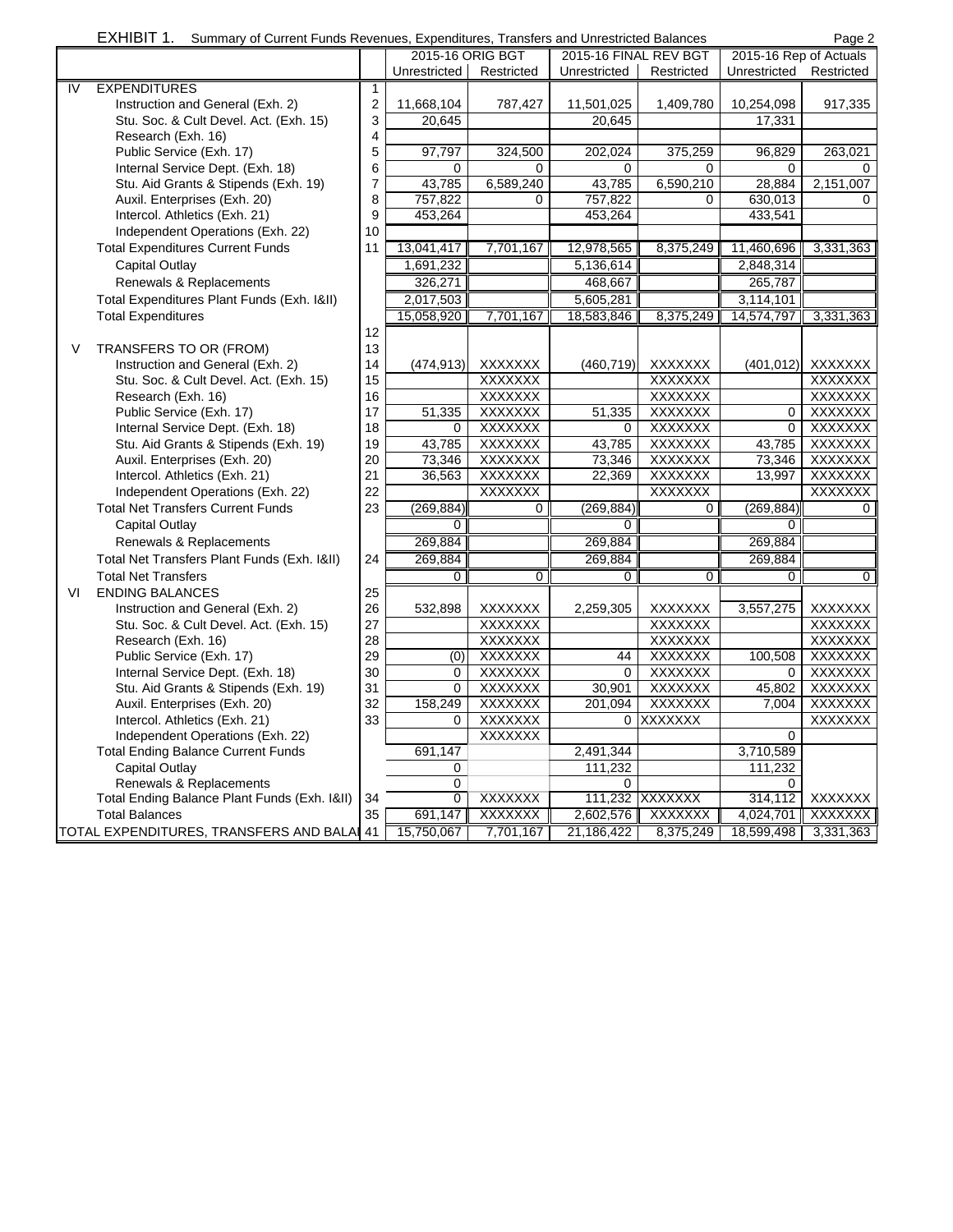EXHIBIT 2. Summary of Instruction and General

|    |                                          |                         | 2015-16 ORIG BGT |                | 2015-16 FINAL REV BGT |                | 2015-16 Rep of Actuals |                |
|----|------------------------------------------|-------------------------|------------------|----------------|-----------------------|----------------|------------------------|----------------|
|    |                                          |                         | Unrestricted     | Restricted     | Unrestricted          | Restricted     | Unrestricted           | Restricted     |
|    | <b>REVENUES</b>                          | 1                       |                  |                |                       |                |                        |                |
|    | Tuition and Miscellaneous Fess (Exh. 3)  | $\boldsymbol{2}$        | 1,128,309        |                | 1,135,717             |                | 1,013,238              |                |
|    | Federal Govt. Appropriations (Exh. 4)    | 3                       |                  |                |                       |                |                        |                |
|    | State Govt. Appropriations (Exh. 4)      | $\overline{\mathbf{4}}$ | 8,364,100        | $\Omega$       | 8,311,500             | $\Omega$       | 8,311,504              | 6,825          |
|    | Local Govt. Appropriations (Exh. 4)      | 5                       | 1,500,000        |                | 1,500,000             |                | 1,568,913              |                |
|    | Federal Govt. Grants & Contracts (Exh.5) | 6                       | 0                | 693,563        | $\Omega$              | 1,289,311      | 0                      | 790,209        |
|    | State Govt. Grants & Contracts (Exh. 5)  | $\overline{7}$          | 0                | 93,864         | 0                     | 112,726        | $\mathbf 0$            | 105,065        |
|    | Local Govt. Grants & Contracts (Exh. 5)  | 8                       | $\overline{0}$   | $\Omega$       | $\Omega$              | $\Omega$       | 24,250                 | $\Omega$       |
|    | Priv. Gifts, Grants & Contracts (Exh. 6) | 9                       | 0                | $\Omega$       | $\Omega$              | $\Omega$       | 223                    | 15,236         |
|    | Endow., Land & Perm. Fund Income (Exh.)  | 10                      |                  |                |                       |                |                        |                |
|    | Sales & Serv. of Educ. Act. (Exh. 8)     | 11                      |                  |                |                       |                |                        |                |
|    | Other Sources (Exh. 9)                   | 12                      | 16,800           | $\Omega$       | 25,414                | 7,743          | 45.839                 |                |
|    | TOTAL REVENUES (Exh. 1)                  | 13                      | 11,009,209       | 787,427        | 10,972,631            | 1,409,780      | 10,963,967             | 917,335        |
|    |                                          | 14                      |                  |                |                       |                |                        |                |
| Ш  | BEGINNING BALANCE (Exh. 1)               | 15                      | 1,666,706        | <b>XXXXXXX</b> | 3,248,418             | <b>XXXXXXX</b> | 3,248,418              | <b>XXXXXXX</b> |
|    |                                          | 16                      |                  |                |                       |                |                        |                |
| Ш  | TOTAL AVAILABLE (Exh. 1)                 | 17                      | 12,675,915       | 787,427        | 14,221,049            | 1,409,780      | 14,212,385             | 917,335        |
|    |                                          | 18                      |                  |                |                       |                |                        |                |
| IV | <b>EXPENDITURES</b>                      | 19                      |                  |                |                       |                |                        |                |
|    | Instruction (Exh. 10)                    | 20                      | 4,503,944        | 137,433        | 4,539,069             | 500,600        | 4,076,640              | 298,585        |
|    | Academic Support (Exh. 11)               | 21                      | 579,377          | 649,994        | 652,830               | 909,180        | 617,695                | 611,925        |
|    | Student Services (Exh. 12)               | 22                      | 1,962,870        | 0              | 1,772,433             | 0              | 1,587,162              | 6,825          |
|    | Institutional Support (Exh. 13)          | 23                      | 2,536,274        | 0              | 2,465,723             | 0              | 2,079,262              | $\Omega$       |
|    | Operation & Maintenance of Plant(Exh.14) | 24                      | 2,085,638        | $\Omega$       | 2,070,970             | $\Omega$       | 1,893,340              | $\Omega$       |
|    | <b>TOTAL EXPENDITURES (Exh. 1)</b>       | 25                      | 11,668,104       | 787,427        | 11,501,025            | 1,409,780      | 10,254,098             | 917,335        |
|    |                                          | 26                      |                  |                |                       |                |                        |                |
| V  | TRANSFERS TO OR (FROM)                   | 27                      |                  |                |                       |                |                        |                |
|    | <b>Mandatory Transfers</b>               | 28                      |                  | <b>XXXXXXX</b> |                       | <b>XXXXXXX</b> |                        | <b>XXXXXXX</b> |
|    | Renewals and Replacements                | 29                      | (269, 884)       | <b>XXXXXXX</b> | (269, 884)            | <b>XXXXXXX</b> | (269, 884)             | <b>XXXXXXX</b> |
|    | <b>Auxiliary Funds</b>                   | 30                      |                  | <b>XXXXXXX</b> |                       | <b>XXXXXXX</b> |                        | <b>XXXXXXX</b> |
|    | <b>Student Loan Matching</b>             | 31                      |                  | <b>XXXXXXX</b> |                       | <b>XXXXXXX</b> |                        | <b>XXXXXXX</b> |
|    | Non-Mandatory Transfers (Total)          | 32                      | (161, 244)       | <b>XXXXXXX</b> | (147, 050)            | <b>XXXXXXX</b> | (87, 343)              | <b>XXXXXXX</b> |
|    | <b>Student Aid</b>                       | 33                      | (43, 785)        | <b>XXXXXXX</b> | (43, 785)             | <b>XXXXXXX</b> | (43, 785)              | <b>XXXXXXX</b> |
|    | TOTAL NEW TRANSFERS (Exh. 1)             | 34                      | (474, 913)       | <b>XXXXXXX</b> | (460, 719)            | <b>XXXXXXX</b> | (401, 012)             | <b>XXXXXXX</b> |
|    |                                          | 35                      |                  |                |                       |                |                        |                |
| VI | <b>ENDING BALANCE (Exh. 1)</b>           | 41                      | 532,898          | <b>XXXXXXX</b> | 2,259,305             | <b>XXXXXXX</b> | 3,557,275              | <b>XXXXXXX</b> |
|    |                                          |                         | 4.39%            | $\Omega$       | 18.89%                | $\Omega$       | 33.39%                 | $\mathbf{0}$   |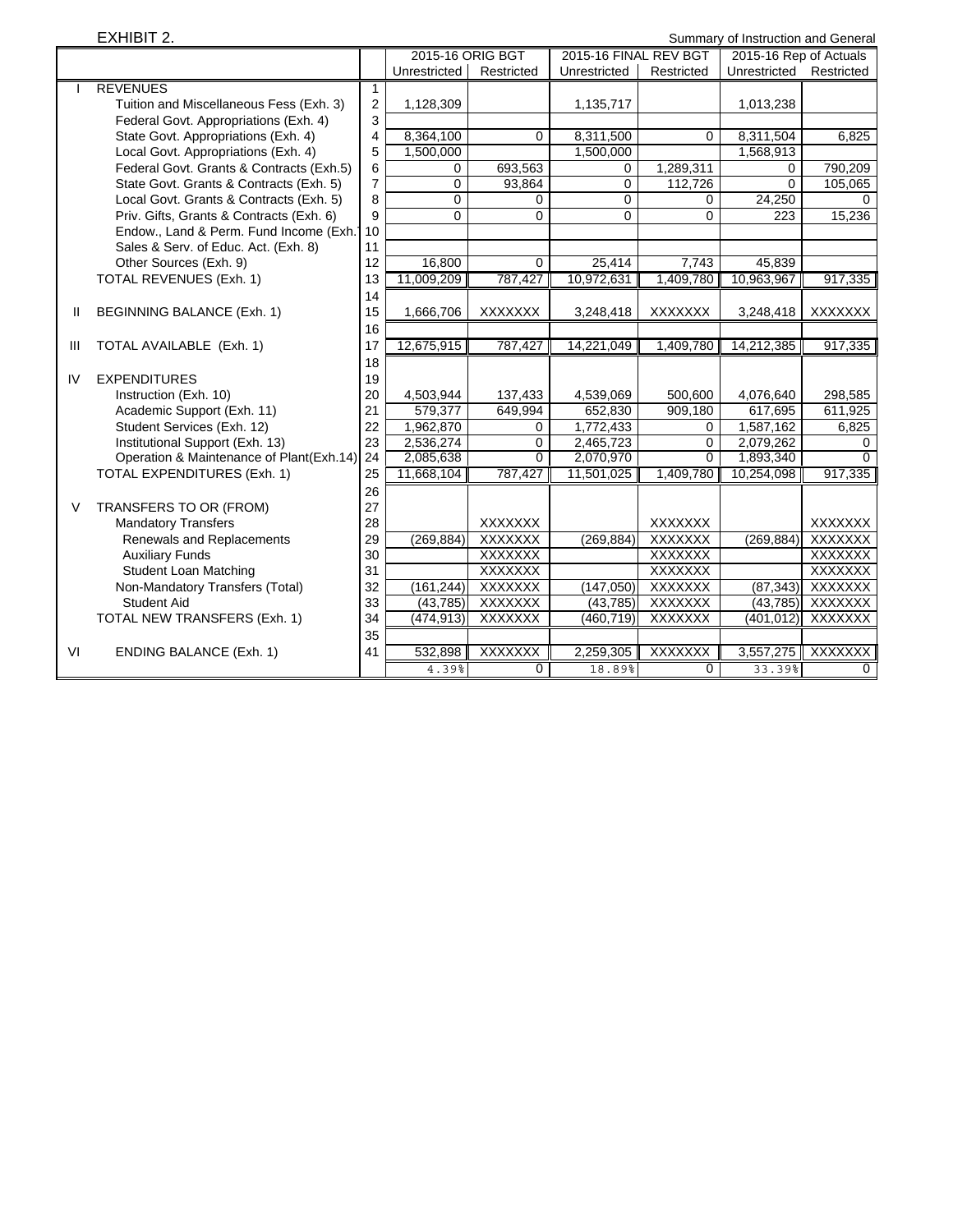| EXHIBIT a.                         |                                                   |                |                  | Summary of Current Funds Revenue by Source Page 1 |                       |            |                        |             |
|------------------------------------|---------------------------------------------------|----------------|------------------|---------------------------------------------------|-----------------------|------------|------------------------|-------------|
|                                    |                                                   |                | 2015-16 ORIG BGT |                                                   | 2015-16 FINAL REV BGT |            | 2015-16 Rep of Actuals |             |
|                                    |                                                   |                | Unrestricted     | Restricted                                        | Unrestricted          | Restricted | Unrestricted           | Restricted  |
| <b>TUITION AND FEES</b>            | -Instruction & General (Ex.2)                     | $\mathbf{1}$   | 1,128,309        |                                                   | 1,135,717             |            | 1,013,238              |             |
|                                    | -Stu Soc & Cult Dev Act(Ex.1)                     | $\overline{c}$ | 20,645           |                                                   | 20,645                |            | 17,331                 |             |
|                                    | -Research<br>(EX.16)                              | 3              |                  |                                                   |                       |            |                        |             |
|                                    | -Public Service<br>(EX.17)                        | 4              | $\Omega$         | 0                                                 | 0                     | $\Omega$   | $\Omega$               | $\Omega$    |
|                                    | -Internal Service Dept (Ex.18)                    | 5              |                  |                                                   |                       |            |                        |             |
|                                    | -Stu Aid Gr & Stipends (Ex.19                     | 6              |                  |                                                   |                       |            |                        |             |
|                                    | -Auxiliary Enterprises (Ex.20)                    | $\overline{7}$ |                  |                                                   |                       |            |                        |             |
|                                    | -Intercol Athletics (Ex.21)                       | 8              |                  |                                                   |                       |            |                        |             |
|                                    | -Independent Operations(Ex.2                      | 9              |                  |                                                   |                       |            |                        |             |
| <b>Total from Tuition and Fees</b> |                                                   | 10             | 1,148,954        |                                                   | 1,156,362             | 0          | 1,030,569              | 0           |
|                                    |                                                   | 11             |                  |                                                   |                       |            |                        |             |
|                                    | FEDERAL GOV. APPF-Instruction & General (Ex.2)    | 12             | 0                | 0                                                 | 0                     |            | 0                      |             |
|                                    | -Stu Soc & Cult Dev Act(Ex.1, 13                  |                |                  |                                                   |                       |            |                        |             |
|                                    | -Research<br>(EX.16)                              | 14             |                  |                                                   |                       |            |                        |             |
|                                    | -Public Service<br>(EX.17)                        | 15             | 0                | 0                                                 | 0                     | $\Omega$   | $\Omega$               | $\mathbf 0$ |
|                                    | -Internal Service Dept (Ex.18) 16                 |                |                  |                                                   |                       |            |                        |             |
|                                    | -Stu Aid Gr & Stipends (Ex.19 17                  |                | $\Omega$         | $\Omega$                                          | $\Omega$              | $\Omega$   | $\Omega$               | $\Omega$    |
|                                    | -Auxiliary Enterprises (Ex.20) 18                 |                |                  |                                                   |                       |            |                        |             |
|                                    | -Intercol Athletics (Ex.21)                       | 19             | 0                |                                                   | 0                     |            | $\Omega$               |             |
|                                    | -Independent Operations (Ex. 20                   |                |                  |                                                   |                       |            |                        |             |
|                                    | Total from Federal Government Appropriations 21   |                | 0                |                                                   | $\Omega$              | $\Omega$   | $\Omega$               | $\Omega$    |
|                                    |                                                   | 22             |                  |                                                   |                       |            |                        |             |
| STATE GOV. APPR.                   | -Instruction & General (Ex.2)                     | 23             | 8,364,100        | 0                                                 | 8,020,500             | 0          | 8,311,504              | 6,825       |
|                                    | -Stu Soc & Cult Dev Act(Ex.1: 24                  |                |                  |                                                   |                       |            |                        |             |
|                                    | -Research<br>(EX.16)                              | 25             |                  |                                                   |                       |            |                        |             |
|                                    | -Public Service<br>(EX.17)                        | 26             | $\mathbf 0$      | 0                                                 | 0                     | 0          | $\Omega$               | $\Omega$    |
|                                    | -Internal Service Dept (Ex.18) 27                 |                |                  |                                                   |                       |            |                        |             |
|                                    | -Stu Aid Gr & Stipends (Ex.19 28                  |                | 0                | 175,880                                           | 0                     | 175,880    | 0                      | 142,227     |
|                                    | -Auxiliary Enterprises (Ex.20) 29                 |                |                  |                                                   |                       |            |                        |             |
|                                    | -Intercol Athletics (Ex.21)                       | 30             | 416,701          |                                                   | 416,701               |            | 416,700                |             |
|                                    | -Independent Operations (Ex. 231                  |                |                  |                                                   |                       |            |                        |             |
|                                    | <b>Total from State Government Appropriations</b> | 32             | 8,780,801        | 175,880                                           | 8,437,201             | 175,880    | 8,728,204              | 149,052     |
|                                    |                                                   | 33             |                  |                                                   |                       |            |                        |             |
|                                    |                                                   | 34             |                  |                                                   |                       |            |                        |             |
|                                    |                                                   | 35             |                  |                                                   |                       |            |                        |             |
|                                    |                                                   | 41             |                  |                                                   |                       |            |                        |             |
|                                    |                                                   |                |                  |                                                   |                       |            |                        |             |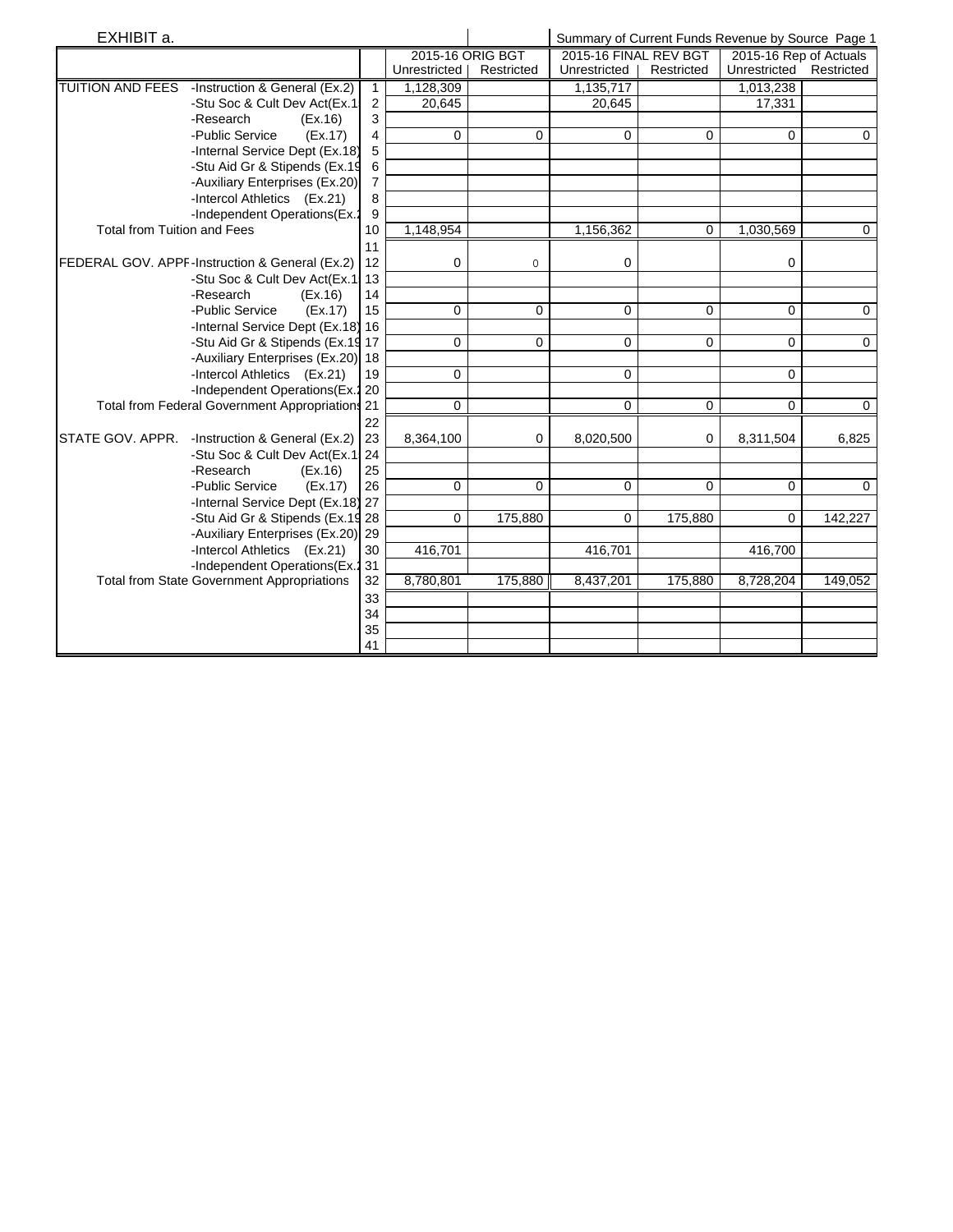| EXHIBIT a. |  |
|------------|--|
|            |  |

Summary of Current Funds Revenue by Source Page 2

|                                                   |                | 2015-16 ORIG BGT |             | 2015-16 FINAL REV BGT |             | 2015-16 Rep of Actuals |             |
|---------------------------------------------------|----------------|------------------|-------------|-----------------------|-------------|------------------------|-------------|
|                                                   |                | Unrestricted     | Restricted  | Unrestricted          | Restricted  | Unrestricted           | Restricted  |
| LOC. GOV. APPR.<br>-Instruction & General (Ex.2)  | $\mathbf{1}$   | 1,500,000        |             | 1,500,000             |             | 1,568,913              |             |
| -Stu Soc & Cult Dev Act(Ex.1)                     | 2              |                  |             |                       |             |                        |             |
| -Research<br>(EX.16)                              | 3              |                  |             |                       |             |                        |             |
| -Public Service<br>(EX.17)                        | 4              | $\mathbf 0$      | 0           | $\mathbf 0$           | $\mathbf 0$ | $\mathbf 0$            | $\mathbf 0$ |
| -Internal Service Dept (Ex.18)                    | 5              |                  |             |                       |             |                        |             |
| -Stu Aid Gr & Stipends (Ex.19                     | $\,6$          |                  |             |                       |             |                        |             |
| -Auxiliary Enterprises (Ex.20)                    | $\overline{7}$ |                  |             |                       |             |                        |             |
| -Intercol Athletics (Ex.21)                       | 8              | $\mathbf 0$      |             | 0                     |             | $\mathbf 0$            |             |
| -Independent Operations(Ex.2                      | 9              |                  |             |                       |             |                        |             |
| <b>Total from Local Government Appropriations</b> | 10             | 1,500,000        | $\mathbf 0$ | 1,500,000             | 0           | 1,568,913              | 0           |
|                                                   | 11             |                  |             |                       |             |                        |             |
| FED.GOV.GRTS.&CO -Instruction & General (Ex.2)    | 12             | 0                | 693,563     | 0                     | 1,289,311   | 0                      | 790,209     |
| -Stu Soc & Cult Dev Act(Ex.1! 13                  |                |                  |             |                       |             |                        |             |
| -Research<br>(EX.16)                              | 14             |                  |             |                       |             |                        |             |
| -Public Service<br>(EX.17)                        | 15             | 0                | 93,211      | $\mathbf 0$           | 129,571     | 0                      | 109,473     |
| -Internal Service Dept (Ex.18) 16                 |                |                  |             |                       |             |                        |             |
| -Stu Aid Gr & Stipends (Ex.19 17                  |                | $\mathbf 0$      | 5,115,371   | $\mathbf 0$           | 5,116,341   | 0                      | 1,627,095   |
| -Auxiliary Enterprises (Ex.20) 18                 |                |                  |             |                       |             |                        |             |
| -Intercol Athletics (Ex.21)                       | 19             | 0                |             | 0                     |             | 0                      |             |
| -Independent Operations (Ex. 20                   |                |                  |             |                       |             |                        |             |
| Total from Federal Government Grt. & Contr.       | 21             | $\mathbf 0$      | 5,902,145   | $\mathbf 0$           | 6,535,223   | $\mathbf 0$            | 2,526,777   |
|                                                   | 22             |                  |             |                       |             |                        |             |
| ST. GOV. GRTS. & CC-Instruction & General (Ex.2)  | 23             | 0                | 93,864      | $\mathbf 0$           | 112,726     | 0                      | 105,065     |
| -Stu Soc & Cult Dev Act(Ex.1: 24                  |                |                  |             |                       |             |                        |             |
| -Research<br>(EX.16)                              | 25             |                  |             |                       |             |                        |             |
| -Public Service<br>(EX.17)                        | 26             | 0                | 231,289     | 0                     | 245,688     | 0                      | 153,548     |
| -Internal Service Dept (Ex.18) 27                 |                |                  |             |                       |             |                        |             |
| -Stu Aid Gr & Stipends (Ex.19 28                  |                | $\mathbf 0$      | 111,739     | $\mathbf 0$           | 111,739     | $\Omega$               | 63,540      |
| -Auxiliary Enterprises (Ex.20) 29                 |                |                  |             |                       |             |                        |             |
| -Intercol Athletics (Ex.21)                       | 30             | $\mathbf 0$      |             | 0                     |             | $\Omega$               |             |
| -Independent Operations (Ex. 231                  |                |                  |             |                       |             |                        |             |
| Total from State Government Grts, & Contr.        | 32             | $\mathbf 0$      | 436,892     | 0                     | 470,153     | $\mathbf 0$            | 322,153     |
|                                                   | 33             |                  |             |                       |             |                        |             |
|                                                   | 34             |                  |             |                       |             |                        |             |
|                                                   | 35             |                  |             |                       |             |                        |             |
|                                                   | 41             |                  |             |                       |             |                        |             |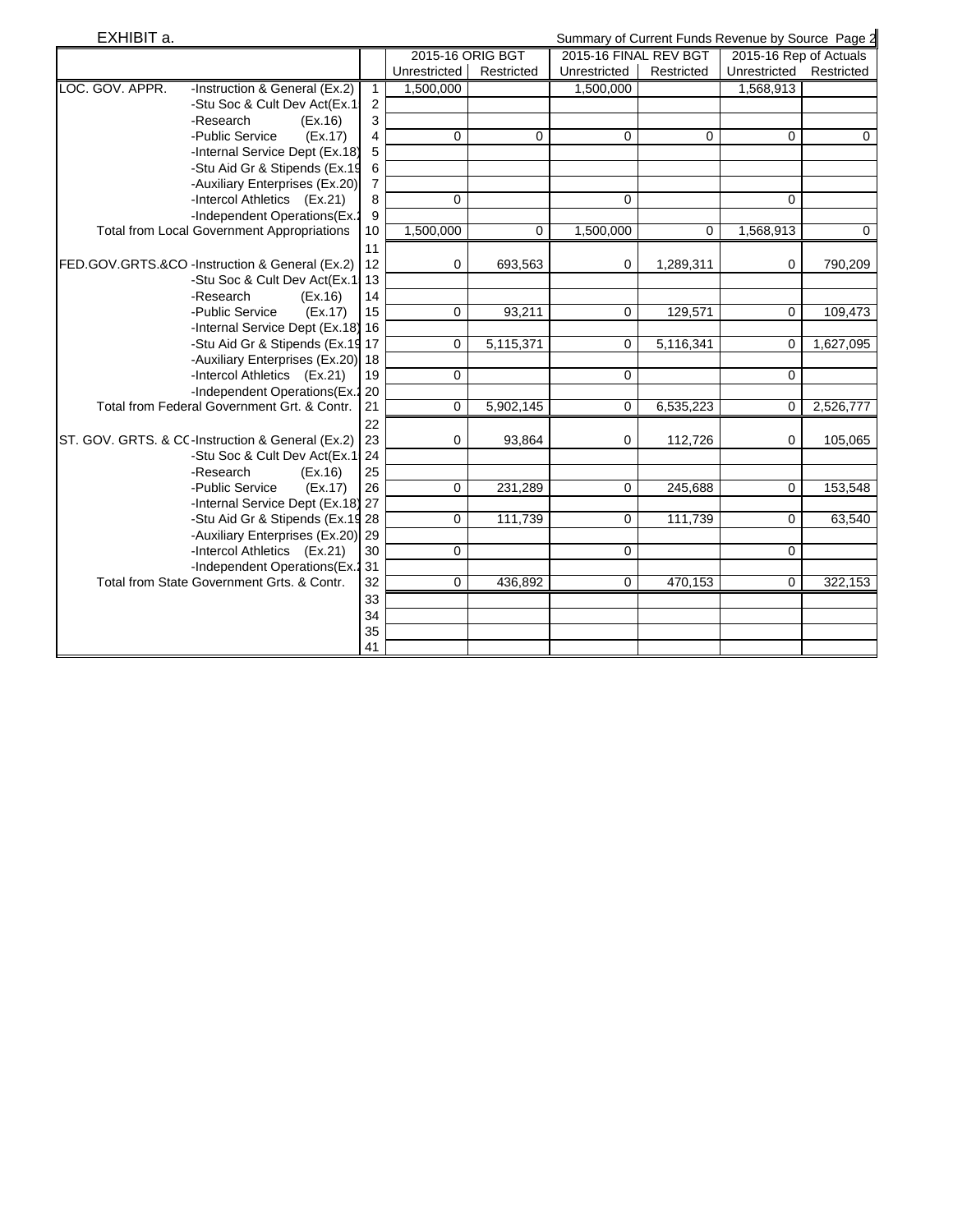| EXHIBIT a.                                             | Summary of Current Funds Revenue by Source Page 3 |            |                       |            |                        |             |  |
|--------------------------------------------------------|---------------------------------------------------|------------|-----------------------|------------|------------------------|-------------|--|
|                                                        | 2015-16 ORIG BGT                                  |            | 2015-16 FINAL REV BGT |            | 2015-16 Rep of Actuals |             |  |
|                                                        | Unrestricted                                      | Restricted | Unrestricted          | Restricted | Unrestricted           | Restricted  |  |
| LOC. GOV.GRTS. & C-Instruction & General (Ex.2)<br>1   | $\Omega$                                          | 0          | 0                     | 0          | 24,250                 | 0           |  |
| $\overline{2}$<br>-Stu Soc & Cult Dev Act(Ex.1)        |                                                   |            |                       |            |                        |             |  |
| 3<br>-Research<br>(EX.16)                              |                                                   |            |                       |            |                        |             |  |
| -Public Service<br>(EX.17)<br>4                        | $\mathbf 0$                                       | 0          | 0                     | 0          | 0                      | $\mathbf 0$ |  |
| 5<br>-Internal Service Dept (Ex.18)                    |                                                   |            |                       |            |                        |             |  |
| -Stu Aid Gr & Stipends (Ex.19<br>6                     |                                                   |            |                       |            |                        |             |  |
| -Auxiliary Enterprises (Ex.20)<br>$\overline{7}$       |                                                   |            |                       |            |                        |             |  |
| -Intercol Athletics (Ex.21)<br>8                       | 0                                                 |            | 0                     |            | 0                      |             |  |
| -Independent Operations(Ex.2<br>9                      |                                                   |            |                       |            |                        |             |  |
| Total from Local Government Grts, & Contr.<br>10       | 0                                                 | 0          | 0                     | 0          | 24,250                 | 0           |  |
| 11                                                     |                                                   |            |                       |            |                        |             |  |
| PRIV. GIFTS GR.& CC-Instruction & General (Ex.2)<br>12 | 0                                                 | 0          | 0                     | 0          | 223                    | 15,236      |  |
| -Stu Soc & Cult Dev Act(Ex.1: 13                       |                                                   |            |                       |            |                        |             |  |
| -Research<br>(EX.16)<br>14                             |                                                   |            |                       |            |                        |             |  |
| -Public Service<br>(EX.17)<br>15                       | $\mathbf 0$                                       | 0          | 0                     | 0          | 0                      | $\mathbf 0$ |  |
| -Internal Service Dept (Ex.18) 16                      |                                                   |            |                       |            |                        |             |  |
| -Stu Aid Gr & Stipends (Ex.19 17                       | 0                                                 | 1,186,250  | 0                     | 1,186,250  | 0                      | 318,145     |  |
| -Auxiliary Enterprises (Ex.20) 18                      |                                                   |            |                       |            |                        |             |  |
| -Intercol Athletics (Ex.21)<br>19                      | 0                                                 |            | 0                     |            | 0                      |             |  |
| -Independent Operations (Ex. 20                        |                                                   |            |                       |            |                        |             |  |
| Total from Private Gifts Grants, & Contr.<br>21        | $\mathbf 0$                                       | 1,186,250  | 0                     | 1,186,250  | $\overline{223}$       | 333,381     |  |
| 22                                                     |                                                   |            |                       |            |                        |             |  |
| ENDOW.LD & PERM. - Instruction & General (Ex.2)<br>23  | $\mathbf 0$                                       | 0          | 0                     | 0          | 0                      | 0           |  |
| -Stu Soc & Cult Dev Act(Ex.1: 24                       |                                                   |            |                       |            |                        |             |  |
| -Research<br>25<br>(EX.16)                             |                                                   |            |                       |            |                        |             |  |
| -Public Service<br>(EX.17)<br>26                       | 0                                                 | 0          | 0                     | 0          | 0                      | $\mathbf 0$ |  |
| -Internal Service Dept (Ex.18) 27                      |                                                   |            |                       |            |                        |             |  |
| -Stu Aid Gr & Stipends (Ex.19 28                       |                                                   |            |                       |            |                        |             |  |
| -Auxiliary Enterprises (Ex.20) 29                      | 0                                                 | 0          | 0                     | $\circ$    | $\mathbf 0$            | $\circ$     |  |
| -Intercol Athletics (Ex.21)<br>30                      |                                                   |            |                       |            |                        |             |  |
| -Independent Operations(Ex.2 31                        |                                                   |            |                       |            |                        |             |  |
| Total from Endowment, Land & Perm. Fund In 32          | $\mathbf 0$                                       | 0          | 0                     | 0          | 0                      | $\mathbf 0$ |  |
| 33                                                     |                                                   |            |                       |            |                        |             |  |
| 34                                                     |                                                   |            |                       |            |                        |             |  |
| 35                                                     |                                                   |            |                       |            |                        |             |  |
| 41                                                     |                                                   |            |                       |            |                        |             |  |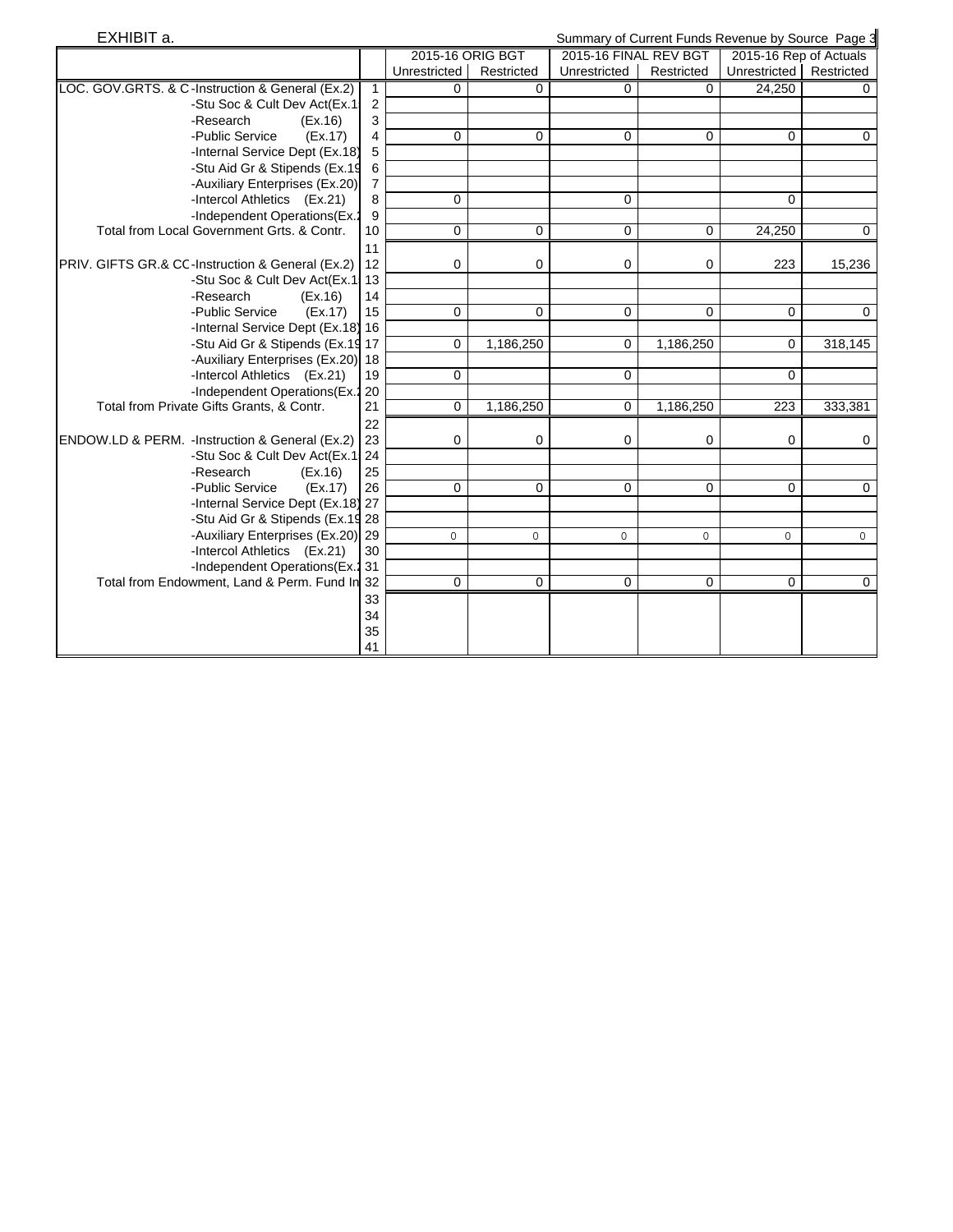| EXHIBIT a.                           | Summary of Current Funds Revenue by Source Page 4 |                |                  |                |                       |                |                        |                |
|--------------------------------------|---------------------------------------------------|----------------|------------------|----------------|-----------------------|----------------|------------------------|----------------|
|                                      |                                                   |                | 2015-16 ORIG BGT |                | 2015-16 FINAL REV BGT |                | 2015-16 Rep of Actuals |                |
|                                      |                                                   |                | Unrestricted     | Restricted     | Unrestricted          | Restricted     | Unrestricted           | Restricted     |
|                                      | SALES AND SERVICE-Instruction & General (Ex.2)    | $\mathbf{1}$   | 0                |                | $\Omega$              |                | $\Omega$               |                |
|                                      | -Stu Soc & Cult Dev Act(Ex.1!                     | $\overline{2}$ |                  |                |                       |                |                        |                |
|                                      | -Research<br>(EX.16)                              | 3              |                  |                |                       |                |                        |                |
|                                      | -Public Service<br>(EX.17)                        | $\overline{4}$ | 46,462           | 0              | 46,462                | 0              | 93,066                 | 0              |
|                                      | -Internal Service Dept (Ex.18)                    | 5              | $\Omega$         | $\Omega$       | $\Omega$              | $\Omega$       | $\Omega$               | $\mathbf 0$    |
|                                      | -Stu Aid Gr & Stipends (Ex.19                     | 6              |                  |                |                       |                |                        |                |
|                                      | -Auxiliary Enterprises (Ex.20)                    | $\overline{7}$ | 810,000          | 0              | 810,000               | $\Omega$       | 488,101                | $\mathbf 0$    |
|                                      | -Intercol Athletics (Ex.21)                       | 8              | 0                |                | 0                     |                | 0                      |                |
|                                      | -Independent Operations(Ex.2                      | 9              |                  |                |                       |                |                        |                |
| <b>Total from Sales and Services</b> |                                                   | 10             | 856,462          | 0              | 856,462               | $\Omega$       | 581,167                | $\Omega$       |
|                                      |                                                   | 11             |                  |                |                       |                |                        |                |
| <b>OTHER SOURCES</b>                 | -Instruction & General (Ex.2)                     | 12             | 16,800           |                | 25,414                | 7,743          | 45,839                 |                |
|                                      | -Stu Soc & Cult Dev Act(Ex.1, 13                  |                |                  |                |                       |                |                        |                |
|                                      | -Research<br>(EX.16)                              | 14             |                  |                |                       |                |                        |                |
|                                      | -Public Service<br>(EX.17)                        | 15             | 0                | 0              | 0                     | 0              | $\mathbf 0$            | $\mathbf 0$    |
|                                      | -Internal Service Dept (Ex.18) 16                 |                |                  |                |                       |                |                        |                |
|                                      | -Stu Aid Gr & Stipends (Ex.19 17                  |                |                  | $\circ$        |                       | 0              |                        | 0              |
|                                      | -Auxiliary Enterprises (Ex.20) 18                 |                | 0                | 0              | 0                     | $\mathbf 0$    | $\mathbf 0$            | $\overline{0}$ |
|                                      | -Intercol Athletics (Ex.21)                       | 19             | 0                |                | $\Omega$              |                | $\Omega$               |                |
|                                      | -Independent Operations (Ex. 20                   |                |                  |                |                       |                |                        |                |
| <b>Total from Other Sources</b>      |                                                   | 21             | 16,800           | 0              | 25,414                | 7,743          | 45,839                 | $\mathbf 0$    |
|                                      |                                                   | 22             |                  |                |                       |                |                        |                |
| TOT.CURR.FUNDS RI-Tuition and Fees   |                                                   | 23             | 1,148,954        | 0              | 1,156,362             | 0              | 1,030,569              | 0              |
|                                      | -Federal Govt. Appr.                              | 24             | $\Omega$         | $\overline{0}$ | $\Omega$              | $\overline{0}$ | $\Omega$               | $\overline{0}$ |
|                                      | -State Govt. Appr.                                | 25             | 8,780,801        | 175,880        | 8,437,201             | 175,880        | 8,728,204              | 149,052        |
|                                      | -Local Govt. Appr.                                | 26             | 1,500,000        | 0              | 1,500,000             | $\Omega$       | 1,568,913              | $\Omega$       |
|                                      | -Fed. Govt. Grts. & Contr.                        | 27             | 0                | 5,902,145      | 0                     | 6,535,223      | 0                      | 2,526,777      |
|                                      | -State Govt. Grts. & Contr.                       | 28             | 0                | 436,892        | $\mathbf 0$           | 470,153        | $\mathbf 0$            | 322,153        |
|                                      | -Local Govt. Grts. & Contr.                       | 29             | $\Omega$         | $\Omega$       | $\mathbf 0$           | $\Omega$       | 24,250                 | $\Omega$       |
|                                      | -Priv. Gifts, Grts. & Contr.                      | 30             | 0                | 1,186,250      | 0                     | 1,186,250      | 223                    | 333,381        |
|                                      | -Endow, Land & Perm. Fund                         | 31             | $\Omega$         | $\mathbf 0$    | $\Omega$              | 0              | $\Omega$               | 0              |
|                                      | -Sales & Services                                 | 32             | 856,462          | 0              | 856,462               | $\Omega$       | 581,167                | $\mathbf 0$    |
|                                      | -Other Sources                                    | 33             | 16,800           | $\Omega$       | 25,414                | 7,743          | 45,839                 | $\Omega$       |
|                                      | <b>Grand Total Current Funds Revenue</b>          | 34             | 12,303,017       | 7,701,167      | 11,975,439            | 8,375,249      | 11,979,165             | 3,331,363      |
|                                      |                                                   | 35             |                  |                |                       |                |                        |                |
|                                      |                                                   | 41             |                  |                |                       |                |                        |                |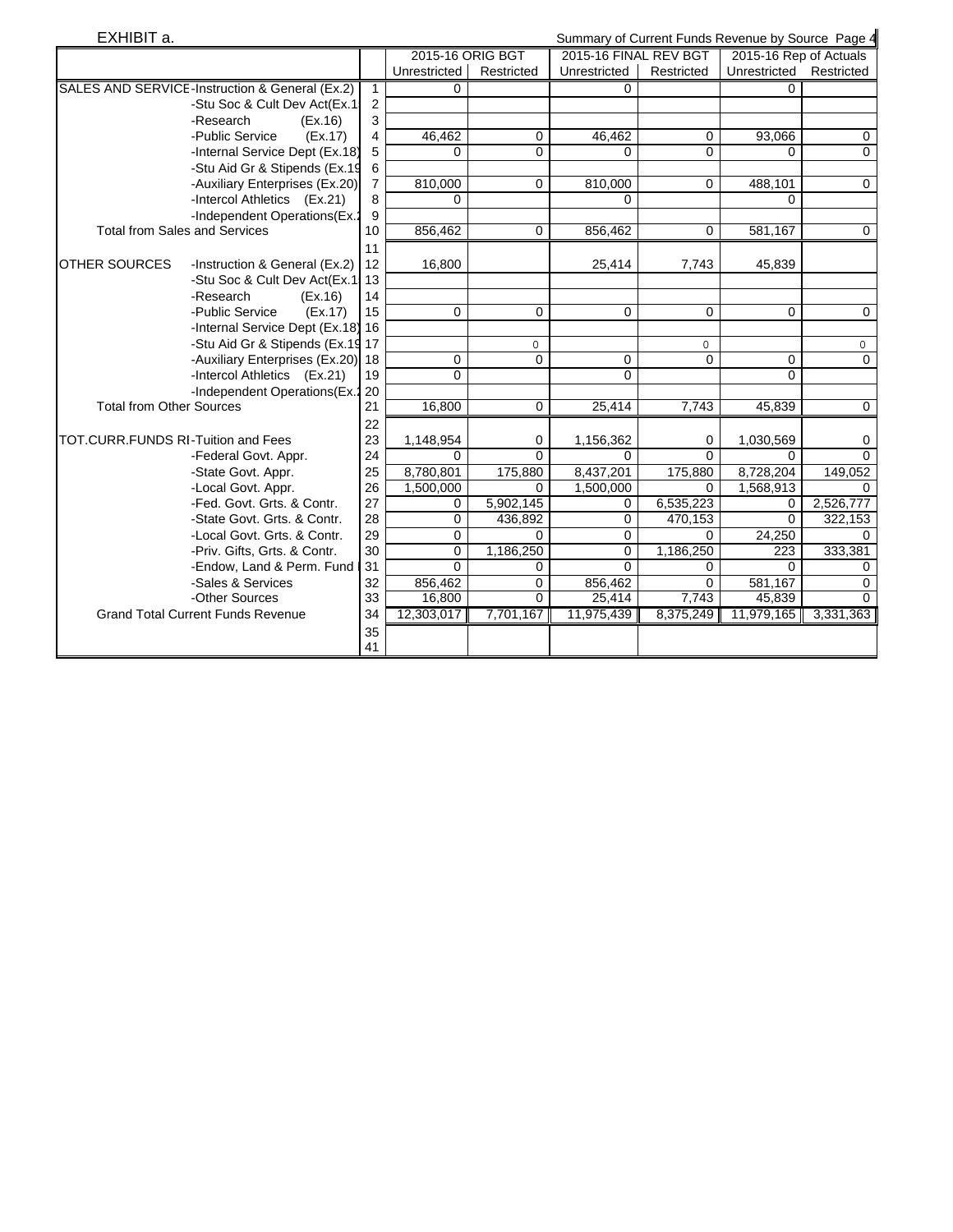### **Luna Community College Exhibit 1A Detail of Transfers**

|                                              | 2015-16 ORIG BGT |            | 2015-16 FINAL REV BGT |            | 2015-16 Rep of Actuals |            |
|----------------------------------------------|------------------|------------|-----------------------|------------|------------------------|------------|
|                                              | Unrestricted     | Restricted | Unrestricted          | Restricted | Unrestricted           | Restricted |
|                                              | Amount           | Amount     | Amount                | Amount     | Amount                 | Amount     |
| <b>INSTRUCTION &amp; GENERAL - FROM (TO)</b> |                  |            |                       |            |                        |            |
| <b>MANDATORY</b>                             |                  |            |                       |            |                        |            |
| REQUIRED:                                    |                  |            |                       |            |                        |            |
| Financial Aid - 3% Scholarship               | 43,785           |            | 43,785                |            | 43,785                 |            |
| Building Renewals & Repl.                    | 162,344          |            | 162,344               |            | 162,344                |            |
| Equipment Renewals & Repl.                   | 107,540          |            | 107,540               |            | 107,540                |            |
| NON-MANDATORY:                               |                  |            |                       |            |                        |            |
| <b>Public Service</b>                        | 51,335           |            | 51,335                |            | 0                      |            |
| <b>Financial Aid</b>                         |                  |            |                       |            |                        |            |
| <b>Auxiliary Enterprises</b>                 | 73,346           |            | 73,346                |            | 73,346                 |            |
| <b>Internal Services</b>                     |                  |            |                       |            |                        |            |
| Athletics                                    | 36,563           |            | 22,369                |            | 13,997                 |            |
| Capital Outlay                               |                  |            |                       |            |                        |            |
| Building Renewals & Repl.                    |                  |            |                       |            |                        |            |
| Equipment Renewals & Repl.                   | 0                |            | 0                     |            | $\boldsymbol{0}$       |            |
| Retirement of Indebtedness                   |                  |            |                       |            |                        |            |
| TOTAL FROM (TO) I&G                          | 474,913          |            | 460,719               |            | 401,012                |            |
| <b>NET TRANSFERS IN (OUT)</b>                |                  |            |                       |            |                        |            |
| Instruction & General                        | (474, 913)       |            | (460, 719)            |            | (401, 012)             |            |
| <b>Public Service</b>                        | 51,335           |            | 51,335                |            | 0                      |            |
| Internal Service Dept/                       |                  |            |                       |            |                        |            |
| Student Financial Aid                        | 43,785           |            | 43,785                |            | 43,785                 |            |
| <b>Auxiliary Enterprises</b>                 | 73,346           |            | 73,346                |            | 73,346                 |            |
| Athletics                                    | 36,563           |            | 22,369                |            | 13,997                 |            |
| <b>Subtotal Current Funds</b>                | (269, 884)       |            | (269, 884)            |            | (269, 884)             |            |
| Capital Outlay                               |                  |            |                       |            |                        |            |
| Building Renewals & Repl.                    | 162,344          |            | 162,344               |            | 162,344                |            |
| Equipment Renewals & Repl.                   | 107,540          |            | 107,540               |            | 107,540                |            |
| Retirement o f Indebtedness                  |                  |            |                       |            |                        |            |
| Other/Trust                                  |                  |            |                       |            |                        |            |
| <b>Subtotal Plant Funds</b>                  | 269,884          |            | 269,884               |            | 269,884                |            |
| <b>NET TRANSFERS</b>                         | 0                |            | 0                     |            | 0                      |            |
|                                              |                  |            |                       |            |                        |            |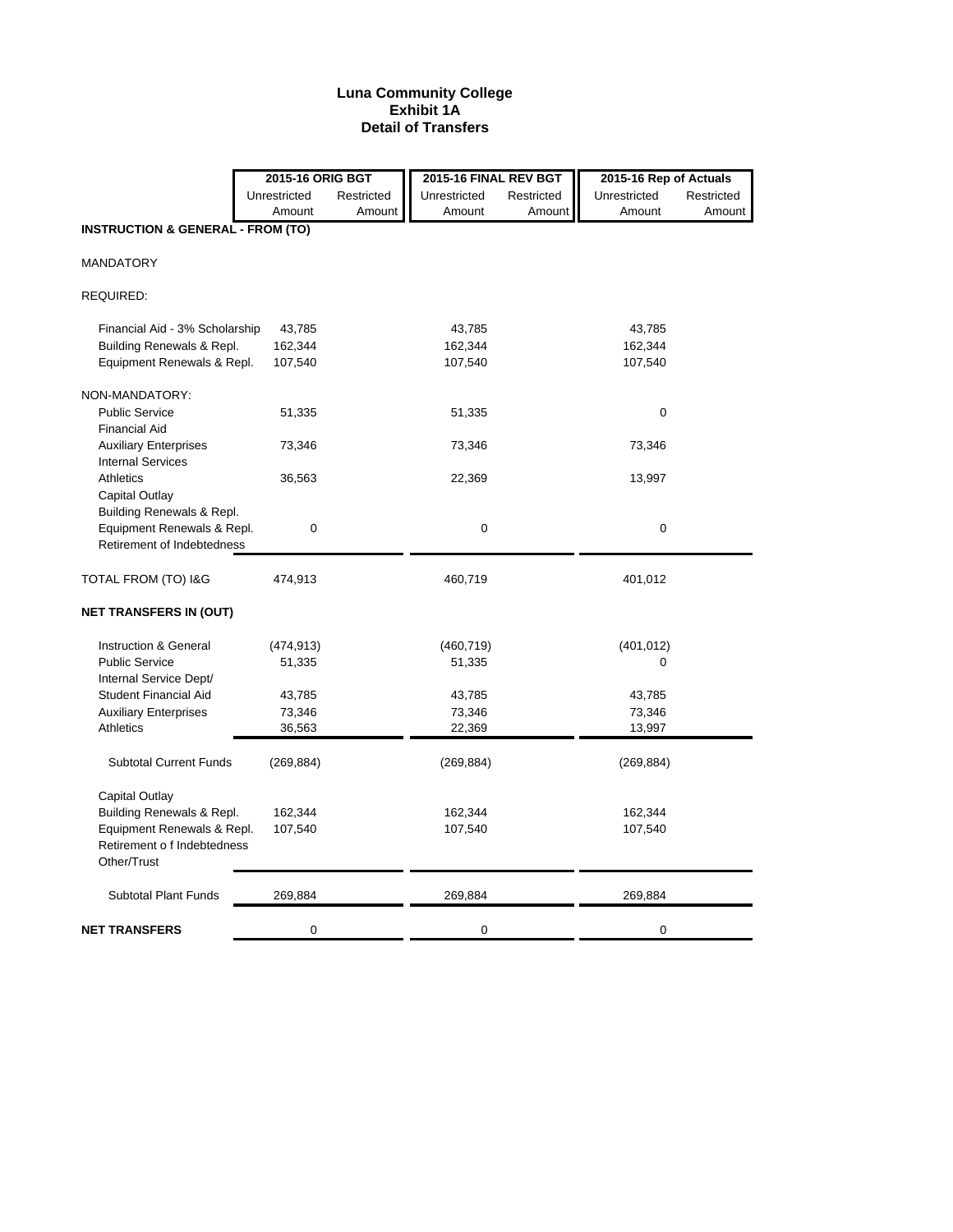## **EXHIBIT 3. Student Tuitions and Miscellaneous Fees for** Instruction and General Page 1

|                                         |                | <b>ORG BGT</b> | Final App BGT | <b>ACTUAL</b> |
|-----------------------------------------|----------------|----------------|---------------|---------------|
|                                         |                | 2015-16        | 2015-16       | 2015-16       |
| <b>I REG. ACAD.-MAIN CAMPUS</b>         | 1              |                |               |               |
| Resident Stu. Full Time                 | $\overline{c}$ |                |               |               |
| Summer                                  | 3              |                |               |               |
| Fall                                    | 4              |                |               |               |
| Winter                                  | 5              |                |               |               |
| Spring                                  | 6              |                |               |               |
| Resident Stu. Part Time                 | 7              |                |               |               |
| Summer                                  | 8              |                |               |               |
| Fall                                    | 9              |                |               |               |
| Winter                                  | 10             |                |               |               |
| Spring                                  | 11             |                |               |               |
| Interim                                 | 12             |                |               |               |
| <b>Total Tuition From Resident Stu.</b> | 13             | $\Omega$       | 0             | $\Omega$      |
|                                         | 14             |                |               |               |
| Non-Resident Stu. Full Time             | 15             |                |               |               |
| Summer                                  | 16             |                |               |               |
| Fall                                    | 17             |                |               |               |
| Winter                                  | 18             |                |               |               |
| Spring                                  | 19             |                |               |               |
| Non-Resident Stu. Part Time             | 20             |                |               |               |
| Summer                                  | 21             |                |               |               |
| Fall                                    | 22             |                |               |               |
| Winter                                  | 23             |                |               |               |
| Spring                                  | 24             |                |               |               |
| Interim                                 | 25             |                |               |               |
| Total Tuition From Non-Resident Stu.    | 26             | $\Omega$       | $\Omega$      | $\Omega$      |
|                                         | 27             |                |               |               |
| II OCCUP'L. & VOC.-MAIN CAMPUS          | 28             |                |               |               |
| <b>Full Time Students</b>               | 29             | 979,144        | 979,144       | 881,661       |
| Part Time Students                      | 30             |                |               |               |
| Total Tuition From Occupa'l. & Voc.     | 31             | 979,144        | 979,144       | 881,661       |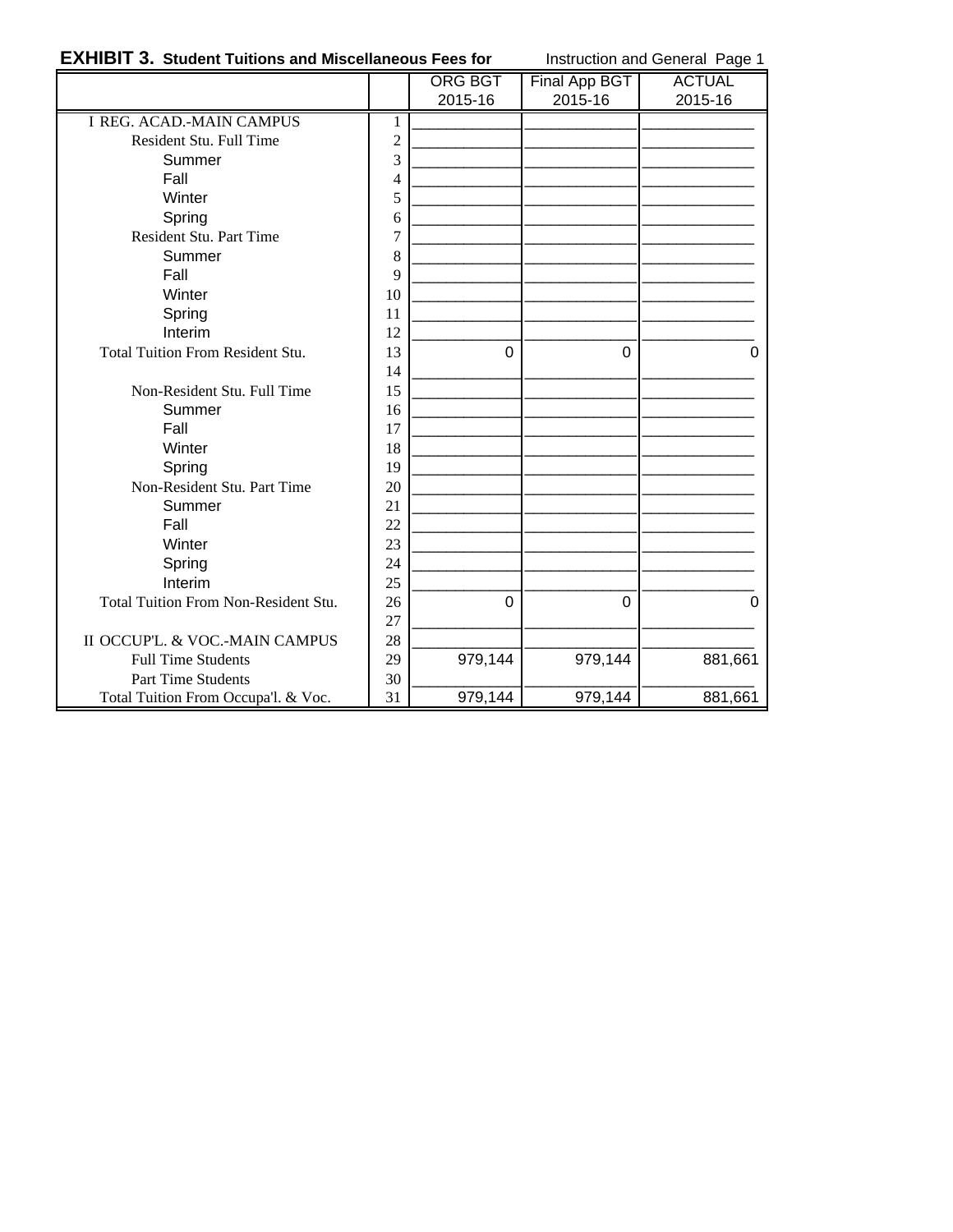| <b>EXHIBIT 3. Student Tuitions and Miscellaneous Fees for</b> |                 |                | Instruction and General | Page 2        |
|---------------------------------------------------------------|-----------------|----------------|-------------------------|---------------|
|                                                               |                 | <b>ORG BGT</b> | Final App BGT           | <b>ACTUAL</b> |
|                                                               |                 | 2015-16        | 2015-16                 | 2015-16       |
|                                                               | $\overline{32}$ |                |                         |               |
| <b>III COMMUNITY EDUC.-MAIN CAMPUS</b>                        | 33              | 25,000         | 25,000                  | 24,793        |
|                                                               | 34              |                |                         |               |
| <b>IV OFF-CAMPUS EXTENSION</b>                                | 35              |                |                         |               |
| Regular Academic                                              | 36              |                |                         |               |
| Occupa'l. & Voc.                                              | 37              |                |                         |               |
| <b>Community Education</b>                                    | 38              |                |                         |               |
| Tot. Tuition From Off-Campus Exten.                           | 39              | $\overline{0}$ | $\Omega$                | $\Omega$      |
|                                                               | 40              |                |                         |               |
| <b>V OFF-CAMPUS CENTERS</b>                                   | 41              |                |                         |               |
| At:                                                           | 42              |                |                         |               |
| At:                                                           | 43              |                |                         |               |
| At:                                                           | 44              |                |                         |               |
| Tot. Tuition from Off-Campus Centers                          | 45              | 0              | 0                       | 0             |
|                                                               | 46              |                |                         |               |
| MISC. FEES-MAIN CAMPUS<br>VI.                                 | 47              |                |                         |               |
| <b>Application Fee</b>                                        | 48              |                |                         |               |
| <b>Registration Fee</b>                                       | 49              | 107,000        | 107,000                 | 93,914        |
| Late Registration Fee                                         | 50              |                |                         |               |
| Change of Program Fee                                         | 51              |                |                         |               |
| Deferred Payment Fee                                          | 52              |                |                         |               |
| Laboratory Fee                                                | 53              |                |                         |               |
| Locker & Towel Fees                                           | 54              |                |                         |               |
| <b>Transcript Fee</b>                                         | 55              | $\overline{0}$ | $\Omega$                | 0             |
| <b>Graduation Fee</b>                                         | 56              | 3,165          | 3,165                   | 3,572         |
| <b>Testing Fees</b>                                           | 57              | 14,000         | 21,408                  | 9,298         |
| <b>CLEP</b> Fees                                              | 58              |                |                         |               |
| <b>Other Special Examination Fees</b>                         | 59              |                |                         |               |
|                                                               | 60              |                |                         | 0             |
|                                                               | 61              |                |                         |               |
|                                                               | 62              |                |                         |               |
| Tot. Misc. Fess-Main Campus                                   | 63              | 124,165        | 131,573                 | 106,784       |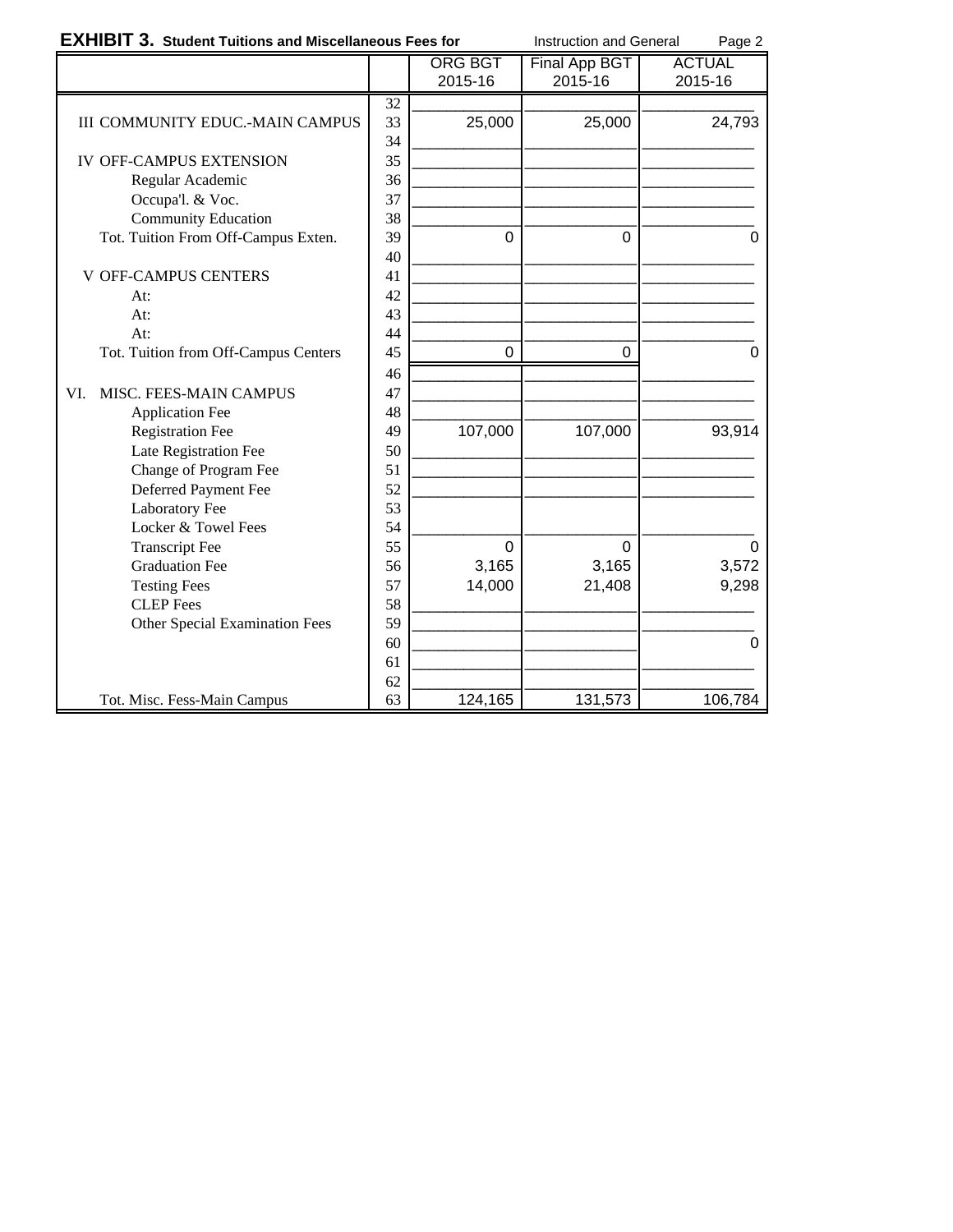| <b>EXHIBIT 3. Student Tuitions and Miscellaneous Fees for</b> |    |                | <b>Instruction and General</b> | Page 3        |
|---------------------------------------------------------------|----|----------------|--------------------------------|---------------|
|                                                               |    | <b>ORG BGT</b> | Final App BGT                  | <b>ACTUAL</b> |
|                                                               |    | 2015-16        | 2015-16                        | 2015-16       |
|                                                               | 64 |                |                                |               |
| MISC. FEES-OFF CAMPUS EXTENSION<br>VII.                       | 65 |                |                                |               |
|                                                               | 66 |                |                                |               |
| <b>VIII MISC. FEES-OFF CAMPUS CENTERS</b>                     | 67 |                |                                |               |
| At:                                                           | 68 |                |                                |               |
| At:                                                           | 69 |                |                                |               |
| At:                                                           | 70 |                |                                |               |
| Tot. Misc. Fees-Off Campus Centers                            | 71 |                |                                |               |
|                                                               | 72 |                |                                |               |
| TOT. TUITION & MISC. FEES INC. FOR I&G(eXH. FOH               | 73 | 1,128,309      | 1,135,717                      | 1,013,238     |

| <b>EXHIBIT 4</b>                                             |                |                            | <b>Instruction and General</b> |                         |
|--------------------------------------------------------------|----------------|----------------------------|--------------------------------|-------------------------|
|                                                              |                | <b>ORG BGT</b>             | Final App BGT                  | <b>ACTUAL</b>           |
|                                                              |                | 2015-16                    | 2015-16                        | 2015-16                 |
| Exh. 4. Governmental Appropriations for I & G - Unrestricted |                |                            |                                |                         |
|                                                              |                |                            |                                |                         |
| <b>FEDERAL</b>                                               | 3              |                            |                                |                         |
| <b>Land Grant Teaching Funds</b>                             | $\overline{4}$ |                            |                                |                         |
|                                                              | 5<br>6         |                            |                                |                         |
| Total Federal (Exh. 2)                                       | $\overline{7}$ | 0                          | 0                              | 0                       |
|                                                              | 8              |                            |                                |                         |
| <b>STATE</b>                                                 | 9              |                            |                                |                         |
| Regular                                                      | 10             |                            |                                |                         |
| Appropriation                                                | 11             | 8,364,100                  | 8,020,500                      | 8,311,504               |
|                                                              | 12             |                            |                                |                         |
|                                                              | 13             |                            |                                |                         |
|                                                              | 14             |                            |                                |                         |
| Total State (Exh. 2)                                         | 15             | 8,364,100                  | 8,020,500                      | 8,311,504               |
| <b>STATE-Restricted</b>                                      |                |                            |                                |                         |
| Summer Stu. Adv. Inst.                                       |                | $\mathbf 0$                | 0                              | 683                     |
| LCC Stu. Govt. Lead.                                         |                | 0                          | 0                              | 6,142                   |
| <b>Blank Intentionally</b>                                   |                | 0                          | 0                              | 0                       |
| Dental Hygiene                                               |                | 0                          | 0                              | 0                       |
| <b>Blank Intentionally</b><br><b>Blank Intentionally</b>     | 16             | $\mathbf 0$<br>$\mathbf 0$ | 0<br>$\Omega$                  | $\mathbf 0$<br>$\Omega$ |
|                                                              | 17             | 0                          | $\Omega$                       | 6,825                   |
| <b>LOCAL</b>                                                 |                |                            |                                |                         |
| Regular Levy                                                 | 18             | 1,500,000                  | 1,500,000                      | 1,568,913               |
|                                                              | 19             |                            |                                |                         |
| Total Local (Exh. 2)                                         | 20             | 1,500,000                  | 1,500,000                      | 1,568,913               |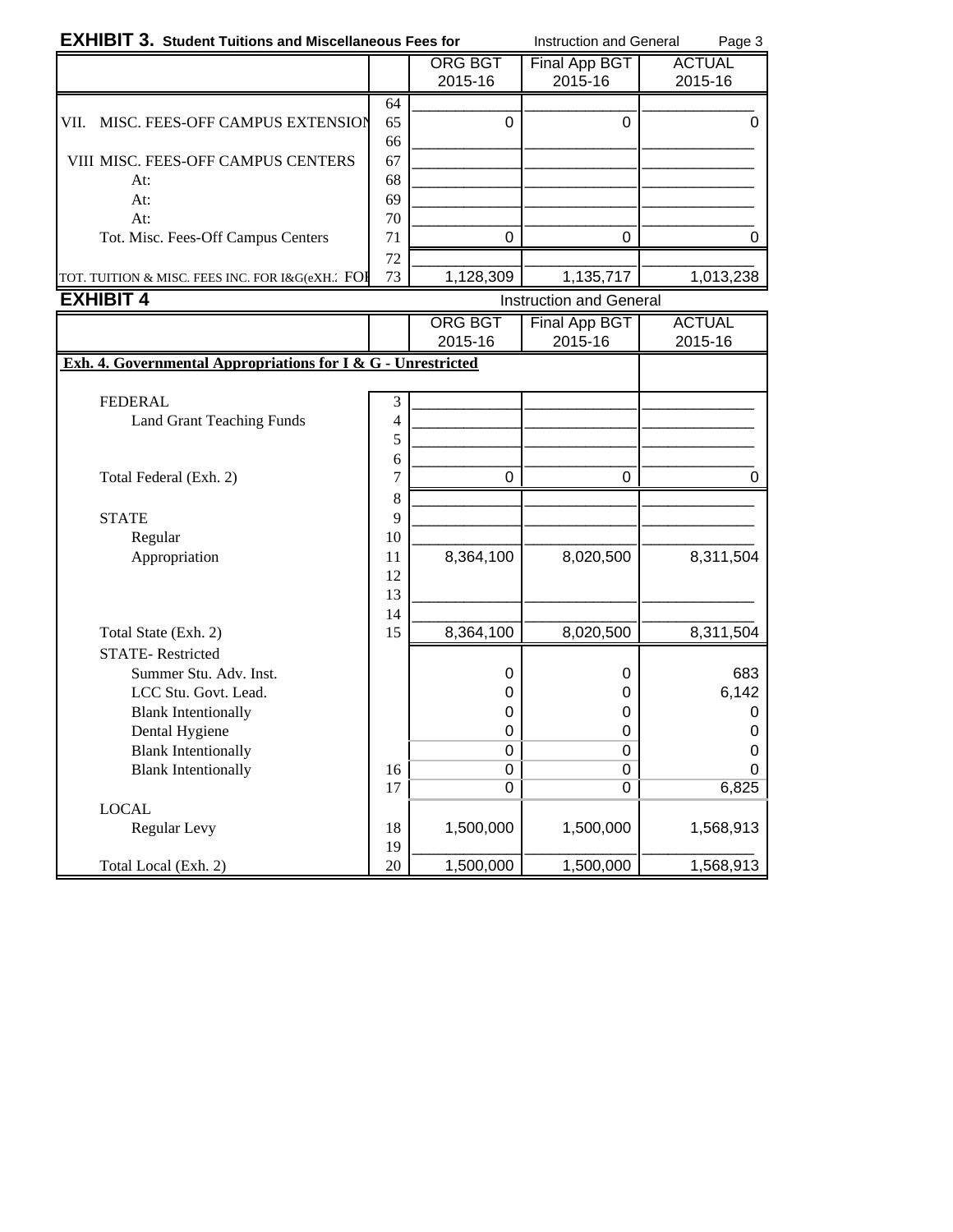| <b>EXHIBIT 5</b>                                    |    |                | <b>Instruction and General</b> | Page 4        |
|-----------------------------------------------------|----|----------------|--------------------------------|---------------|
|                                                     |    | <b>ORG BGT</b> | <b>Final App BGT</b>           | <b>ACTUAL</b> |
|                                                     |    | 2015-16        | 2015-16                        | 2015-16       |
|                                                     |    |                |                                |               |
| Exh. 5. Governmental Grants and Contracts for I & G |    |                |                                |               |
| <b>UNRESTRICTED</b>                                 | 23 |                |                                |               |
| <b>FEDERAL</b>                                      | 24 |                |                                |               |
| For Reporting Veterans                              | 25 |                |                                |               |
| For Admin. of Student Aid Pro                       | 26 | 0              | 0                              | 0             |
| Cost of Educ. - Fellowship Pro                      | 27 |                |                                |               |
|                                                     | 28 |                |                                |               |
|                                                     | 30 |                |                                |               |
| Total Federal (Exh. 2)                              | 31 | 0              | 0                              | 0             |
|                                                     | 32 |                |                                |               |
| <b>STATE</b>                                        | 33 |                |                                |               |
| Nursing & Gov Film                                  | 34 | 0              | 0                              | 0             |
|                                                     | 35 |                |                                |               |
|                                                     | 36 |                |                                |               |
| Total State (Exh. 2)                                | 37 | $\mathbf 0$    | $\mathbf 0$                    | 0             |
|                                                     | 38 |                |                                |               |
| <b>LOCAL</b>                                        | 39 |                |                                |               |
| <b>Concurrent Enrollment</b>                        | 40 | 0              | 0                              | 24,250        |
|                                                     | 41 |                |                                |               |
|                                                     | 42 |                |                                |               |
| Total Local (Exh. 2)                                | 43 | $\Omega$       | 0                              | 24,250        |
|                                                     | 44 |                |                                |               |
| <b>RESTRICTED</b>                                   | 45 |                |                                |               |
| <b>FEDERAL</b>                                      | 46 |                |                                |               |
| <b>Library Grants</b>                               | 47 |                |                                |               |
| Work-Study Funds - I & G Por                        | 48 |                |                                |               |
| Supplemental Ed Opp Grants                          | 49 |                |                                |               |
| SESP 1074/STEM Trans/EPS                            | 50 | 0              | 50,171                         | 11,694        |
| Carl Perkins Enhance.                               | 51 | 0              | 0                              | 0             |
| <b>ABE</b>                                          | 52 | 43,569         | 46,706                         | 46,706        |
| <b>PASS</b>                                         | 53 | 0              | 67,584                         | 52,703        |
| 0                                                   | 54 | 0              | 0                              | O             |
| 0                                                   | 55 | 0              | 0                              | 0             |
| Youthbuild 1083                                     | 56 | 0              | 230,107                        | 81,618        |
| Title V                                             | 57 | 649,994        | 894,743                        | 597,488       |
| 0                                                   | 57 | 0              | 0                              | 0             |
| Total Federal (Exh. 2)                              | 59 | 693,563        | 1,289,311                      | 790,209       |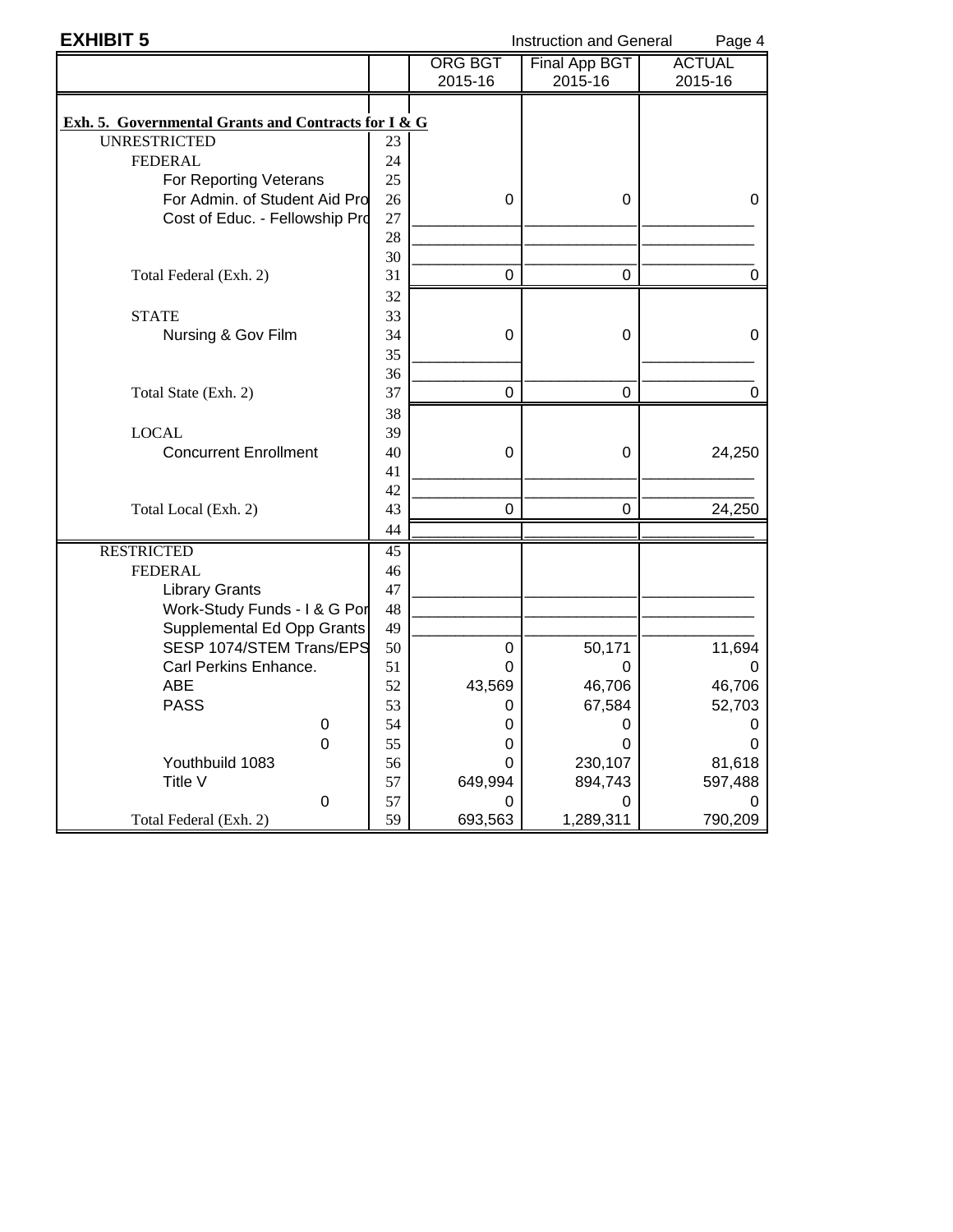| <b>EXHIBIT 5</b>                                      |                |                           | <b>Instruction and General</b> | Page 5                   |  |  |
|-------------------------------------------------------|----------------|---------------------------|--------------------------------|--------------------------|--|--|
|                                                       |                | <b>ORG BGT</b><br>2015-16 | Final App BGT<br>2015-16       | <b>ACTUAL</b><br>2015-16 |  |  |
|                                                       | 60             |                           |                                |                          |  |  |
| <b>STATE</b>                                          | 61             |                           |                                |                          |  |  |
| Restricted                                            |                |                           |                                |                          |  |  |
| <b>Adult Basic Education</b>                          | 65             | 91,864                    | 88,810                         | 88,810                   |  |  |
| State Inst. Mtls. 20%                                 | 66             | 2,000                     | 4,979                          | 1,818                    |  |  |
| <b>Blank Intentionally</b>                            | 67             | 0                         | 4,500                          | 0                        |  |  |
| <b>Blank Intentionally</b>                            | 68             | 0                         | 0                              | 0                        |  |  |
| <b>LRC Grant-Appropriation</b>                        | 69             | 0                         | 14,437                         | 14,437                   |  |  |
| Summer Stu. Adv. Inst.                                | 70             | 0                         | 0                              | 0                        |  |  |
| LCC Stu. Govt. Lead.                                  | 71             | 0                         | 0                              | 0                        |  |  |
| $\mathbf 0$                                           | 72             | 0                         | 0                              | 0                        |  |  |
| Total State (Exh. 2)                                  | 73             | 93,864                    | 112,726                        | 105,065                  |  |  |
|                                                       | 74             |                           |                                |                          |  |  |
| <b>LOCAL</b>                                          | 75             |                           |                                |                          |  |  |
|                                                       | 76             |                           |                                |                          |  |  |
|                                                       | 77             |                           |                                |                          |  |  |
| Total Local (Exh. 2)                                  | 78             | $\Omega$                  | $\Omega$                       | 0                        |  |  |
| <b>EXHIBIT 6</b>                                      |                |                           |                                |                          |  |  |
|                                                       |                | <b>ORG BGT</b>            | <b>Final App BGT</b>           | <b>ACTUAL</b>            |  |  |
|                                                       |                | 2015-16                   | 2015-16                        | 2015-16                  |  |  |
| Exh. 6. Private Gifts, Grants and Contracts for I & G |                |                           |                                |                          |  |  |
| <b>UNRESTRICTED</b>                                   | 3              |                           |                                |                          |  |  |
|                                                       | $\overline{4}$ | $\overline{0}$            | 0                              | 223                      |  |  |
|                                                       | 5              |                           |                                |                          |  |  |
|                                                       | 6              |                           |                                |                          |  |  |
|                                                       | $\overline{7}$ |                           |                                |                          |  |  |
| Total Unrestricted (Exh. 2)                           | 8              | 0                         | 0                              | 223                      |  |  |
|                                                       | 9              |                           |                                |                          |  |  |
| <b>RESTRICTED Private and Other</b>                   | 10             |                           |                                |                          |  |  |
| Instr. Programs (Exh. 6A)                             | 11             |                           |                                |                          |  |  |

Instr. Programs (Exh. 6A)<br>
P CDL 3rd Party<br>
O Other 12 0 7,743 4,589 P CDL 3rd Party 12 0 0 10,647 O Other 12 0 7,743 4,589 O Other 12 0 0 0 0 O Other<br>
O Dental Hygiene  $\begin{array}{c|cc} 12 & 0 & 0 & 0 \\ 12 & 0 & 0 & 0 \\ 18 & 15 & 0 & 7,743 & 15,236 \end{array}$ 

Total Restricted (Exh. 2)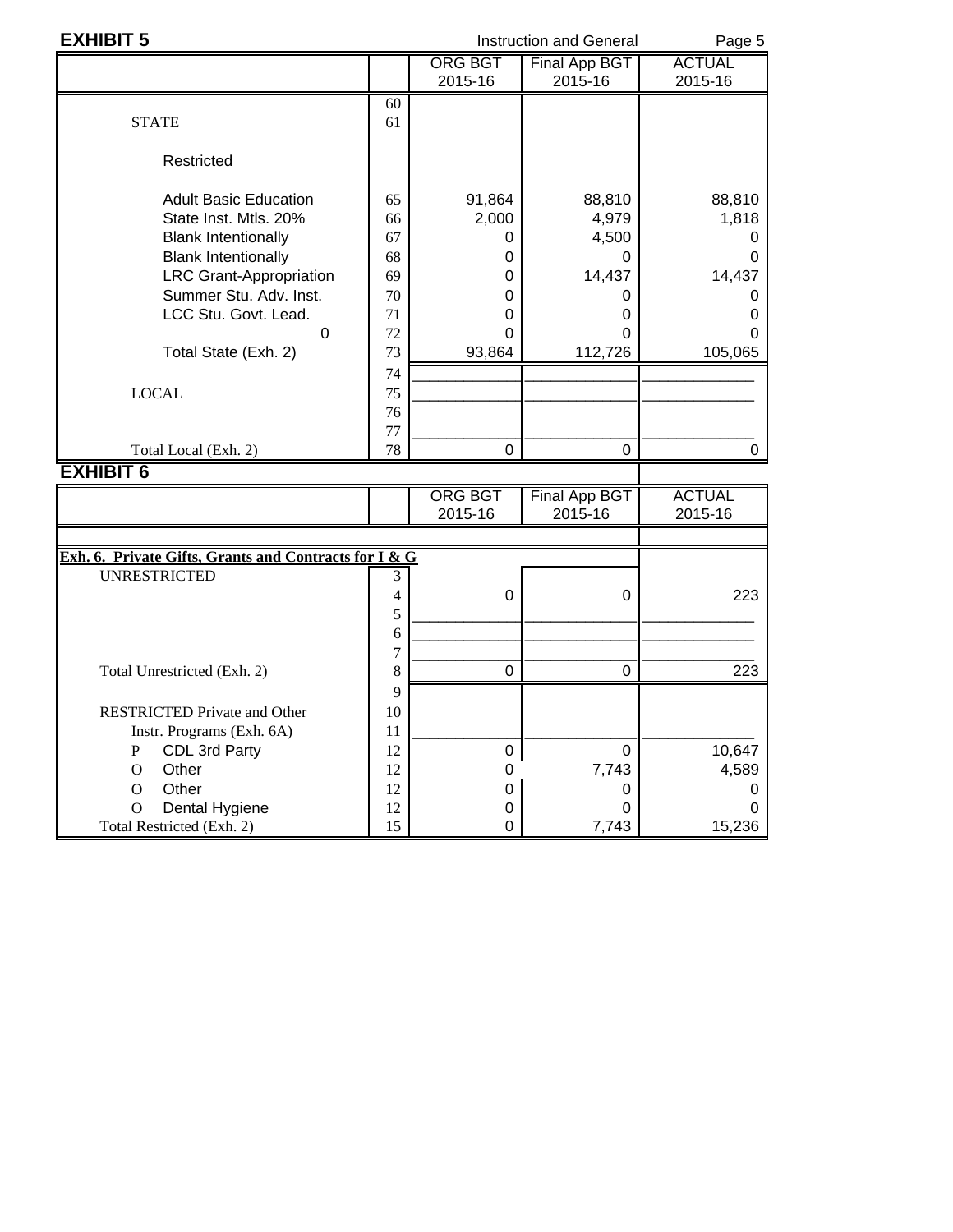| <b>EXHIBITS 7 and 8</b>                                                   | <b>Instruction and General</b> |                |                      |               |  |  |  |  |  |  |
|---------------------------------------------------------------------------|--------------------------------|----------------|----------------------|---------------|--|--|--|--|--|--|
|                                                                           |                                | <b>ORG BGT</b> | <b>Final App BGT</b> | <b>ACTUAL</b> |  |  |  |  |  |  |
|                                                                           |                                | 2015-16        | 2015-16              | 2015-16       |  |  |  |  |  |  |
|                                                                           |                                |                |                      |               |  |  |  |  |  |  |
| Exh. 7. Endowment Income, Land Income and Permanent Fund Income for I & G |                                |                |                      |               |  |  |  |  |  |  |
| <b>UNRESTRICTED</b>                                                       | 19                             |                |                      |               |  |  |  |  |  |  |
| Inc. from Unrest. Endow. Funds                                            | 20                             |                |                      |               |  |  |  |  |  |  |
| Inc. from Quasi-Endow. Funds                                              | 21                             |                |                      |               |  |  |  |  |  |  |
| Inc. from State Lands                                                     | 22                             |                |                      |               |  |  |  |  |  |  |
| Inc. from Permanent Funds                                                 | 23                             |                |                      |               |  |  |  |  |  |  |
|                                                                           | 24                             |                |                      |               |  |  |  |  |  |  |
| Total Unrestricted (Exh. 2)                                               | 25                             | $\mathbf 0$    | $\mathbf 0$          | ი             |  |  |  |  |  |  |
|                                                                           | 26                             |                |                      |               |  |  |  |  |  |  |
| <b>RESTRICTED Revenue from Endowment</b>                                  | 27                             |                |                      |               |  |  |  |  |  |  |
| Funds-Restricted to I&G Purposes (Ex.2)                                   | 28                             | 0              | 0                    |               |  |  |  |  |  |  |
|                                                                           | 29                             |                |                      |               |  |  |  |  |  |  |
| Exh. 8. Sales and Services of Educational Activities - Unrestricted       |                                |                |                      |               |  |  |  |  |  |  |
|                                                                           | 33                             |                |                      |               |  |  |  |  |  |  |
|                                                                           | 34                             |                |                      |               |  |  |  |  |  |  |
|                                                                           | 35                             |                |                      |               |  |  |  |  |  |  |
|                                                                           | 36                             |                |                      |               |  |  |  |  |  |  |
|                                                                           | 37                             |                |                      |               |  |  |  |  |  |  |
|                                                                           | 38                             |                |                      |               |  |  |  |  |  |  |
|                                                                           | 39                             |                |                      |               |  |  |  |  |  |  |
|                                                                           | 40                             |                |                      |               |  |  |  |  |  |  |
|                                                                           | 41                             |                |                      |               |  |  |  |  |  |  |
|                                                                           | 42                             |                |                      |               |  |  |  |  |  |  |
|                                                                           | 43                             |                |                      |               |  |  |  |  |  |  |
|                                                                           | 44                             |                |                      |               |  |  |  |  |  |  |
| Tot. Sales & Services of Educ Act. (Ex Edu                                | 45                             | 0              | 0                    | 0             |  |  |  |  |  |  |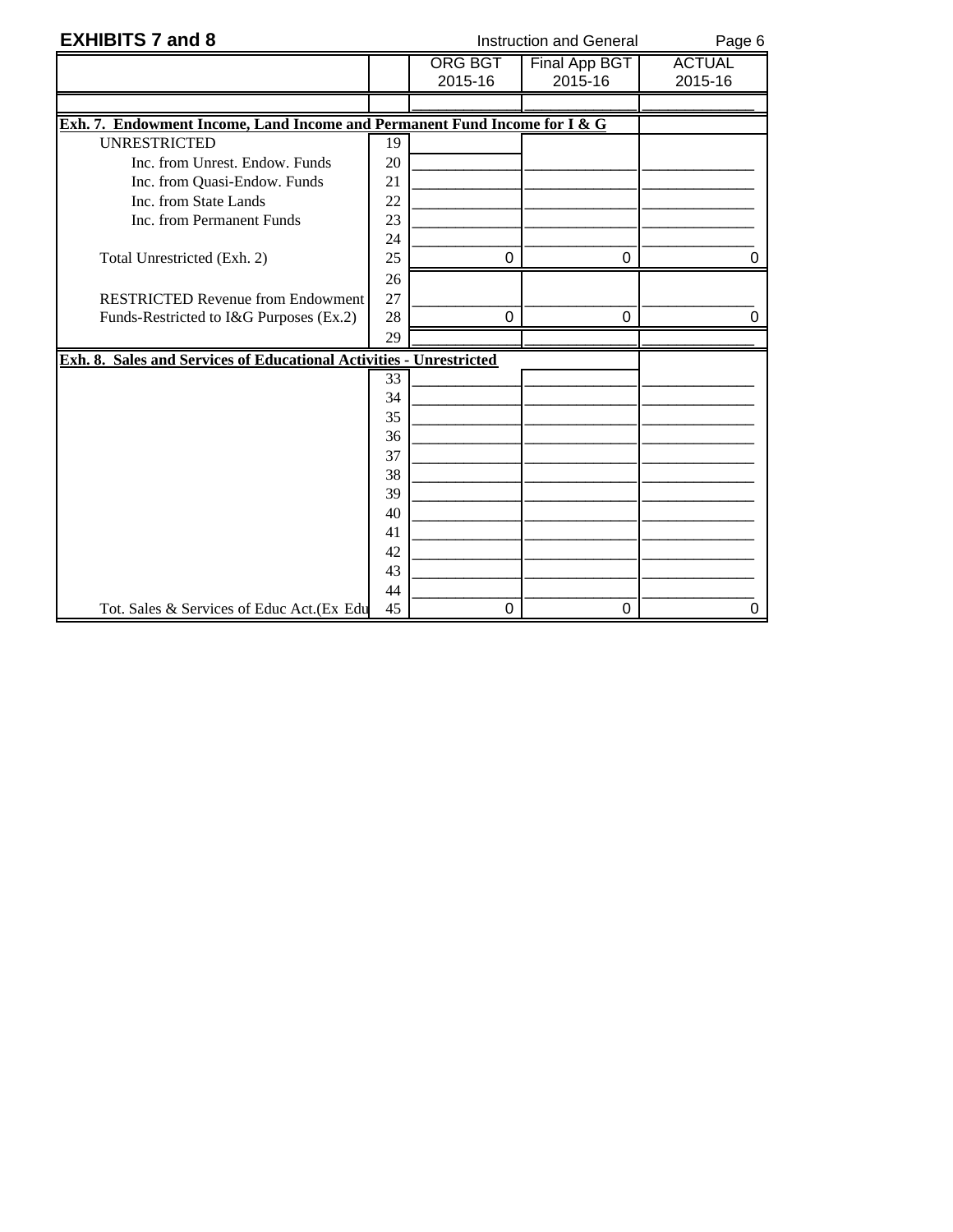| <b>EXHIBIT 9</b>                                          | <b>Instruction and General</b> | Page 7 |                |               |               |
|-----------------------------------------------------------|--------------------------------|--------|----------------|---------------|---------------|
|                                                           |                                |        | <b>ORG BGT</b> | Final App BGT | <b>ACTUAL</b> |
|                                                           |                                |        | 2015-16        | 2015-16       | 2015-16       |
| Exh. 9. Other Sources of Revenue for I & G - Unrestricted |                                |        |                |               |               |
| <b>Interest on Current Fund Balances</b>                  |                                | 48     | 4,000          | 4,000         | 4,855         |
| Recov. of Indir. Costs -                                  | Instr                          | 49     |                |               |               |
| Recov. of Indir. Costs -                                  | Othe                           | 50     |                |               |               |
| Recov. of Indir. Costs -                                  | Rese                           | 51     |                |               |               |
| Recov. of Indir. Costs -                                  | Pub.                           | 52     | 0              | $\mathbf 0$   | 4,533         |
| Recov. of Inst. Part of NDSL Loans                        |                                | 53     |                |               |               |
|                                                           |                                | 54     |                |               |               |
|                                                           |                                | 55     | $\Omega$       | $\Omega$      | 0             |
| Rentals                                                   |                                | 56     | 1,800          | 1,800         | 31,250        |
|                                                           |                                | 57     |                |               |               |
|                                                           |                                | 58     |                |               |               |
|                                                           |                                | 59     |                |               |               |
|                                                           |                                | 60     |                |               |               |
|                                                           |                                | 61     | $\Omega$       | $\Omega$      | 0             |
|                                                           |                                | 62     |                |               |               |
|                                                           |                                | 63     |                |               |               |
|                                                           |                                | 64     |                |               |               |
|                                                           |                                | 65     |                |               |               |
|                                                           |                                | 66     |                |               |               |
|                                                           |                                | 67     |                |               |               |
|                                                           |                                | 68     |                |               |               |
|                                                           |                                | 69     |                |               |               |
| <b>Other Miscellaneous Revenue</b>                        |                                | 70     | 11,000         | 19,614        | 5,201         |
|                                                           |                                | 71     |                |               |               |
|                                                           |                                | 72     |                |               |               |
| Tot.Other Sources of Rev.for I&G (Exh.2)                  |                                | 73     | 16,800         | 25,414        | 45,839        |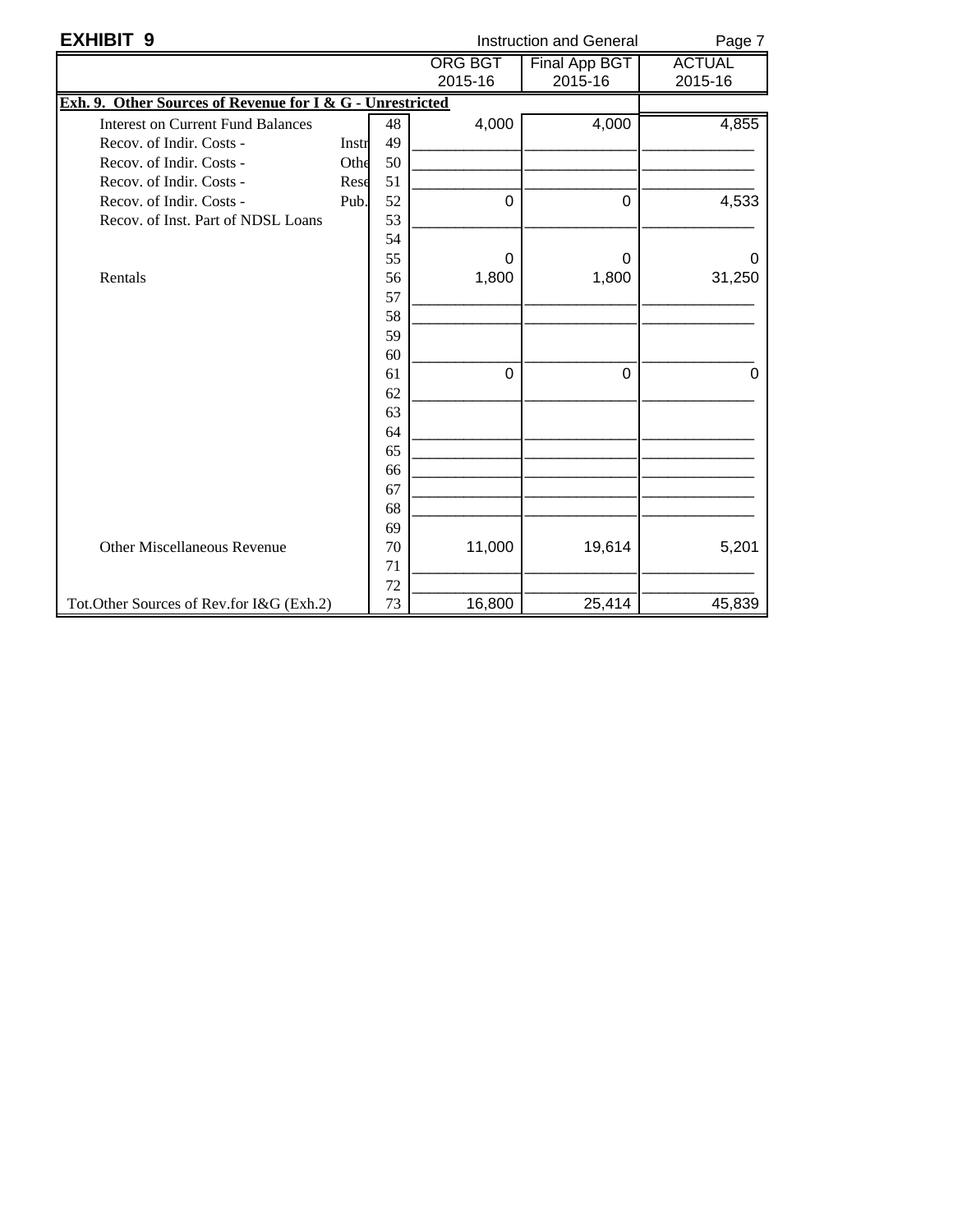| <b>EXHIBIT 10.</b>                |                  |                  |                | Page 1       |                       |              |                        |
|-----------------------------------|------------------|------------------|----------------|--------------|-----------------------|--------------|------------------------|
|                                   |                  | 2015-16 ORIG BGT |                |              | 2015-16 FINAL REV BGT |              | 2015-16 Rep of Actuals |
|                                   |                  | Unrestricted     | Restricted     | Unrestricted | Restricted            | Unrestricted | Restricted             |
| GEN'L ACAD. INSTR. - BY DEPT. (E  | $\mathbf{1}$     |                  |                |              |                       |              |                        |
|                                   | $\boldsymbol{2}$ |                  |                |              |                       |              |                        |
| <b>GENERAL EDUCATION OFFERING</b> | $\mathbf{3}$     | 654,091          |                | 651,440      |                       | 612,848      |                        |
|                                   | 4                |                  |                |              |                       |              |                        |
|                                   | 5                |                  |                |              |                       |              |                        |
|                                   | 6                |                  |                |              |                       |              |                        |
|                                   | $\overline{7}$   |                  |                |              |                       |              |                        |
|                                   | $\bf 8$          |                  |                |              |                       |              |                        |
|                                   | $\boldsymbol{9}$ |                  |                |              |                       |              |                        |
|                                   | 10               |                  |                |              |                       |              |                        |
|                                   | 11               |                  |                |              |                       |              |                        |
|                                   | 12               |                  |                |              |                       |              |                        |
|                                   | 13<br>14         |                  |                |              |                       |              |                        |
|                                   | 15               |                  |                |              |                       |              |                        |
|                                   | 16               |                  |                |              |                       |              |                        |
|                                   | 17               |                  |                |              |                       |              |                        |
|                                   | 18               |                  |                |              |                       |              |                        |
|                                   | 19               |                  |                |              |                       |              |                        |
|                                   | 20               |                  |                |              |                       |              |                        |
|                                   | 21               |                  |                |              |                       |              |                        |
|                                   | 22               |                  |                |              |                       |              |                        |
|                                   | 23               |                  |                |              |                       |              |                        |
|                                   | 24               |                  |                |              |                       |              |                        |
|                                   | 25               |                  |                |              |                       |              |                        |
|                                   | 26               |                  |                |              |                       |              |                        |
|                                   | 27               |                  |                |              |                       |              |                        |
|                                   | 28               |                  |                |              |                       |              |                        |
|                                   | 29               |                  |                |              |                       |              |                        |
|                                   | 30               |                  |                |              |                       |              |                        |
|                                   | 31               |                  |                |              |                       |              |                        |
|                                   | 32               |                  |                |              |                       |              |                        |
|                                   | 33               |                  |                |              |                       |              |                        |
|                                   | 34<br>35         |                  |                |              |                       |              |                        |
| Total Gen'l. Acad. Instr.         | 36               | 654,091          | $\overline{0}$ | 651,440      | $\overline{0}$        | 612,848      | $\overline{0}$         |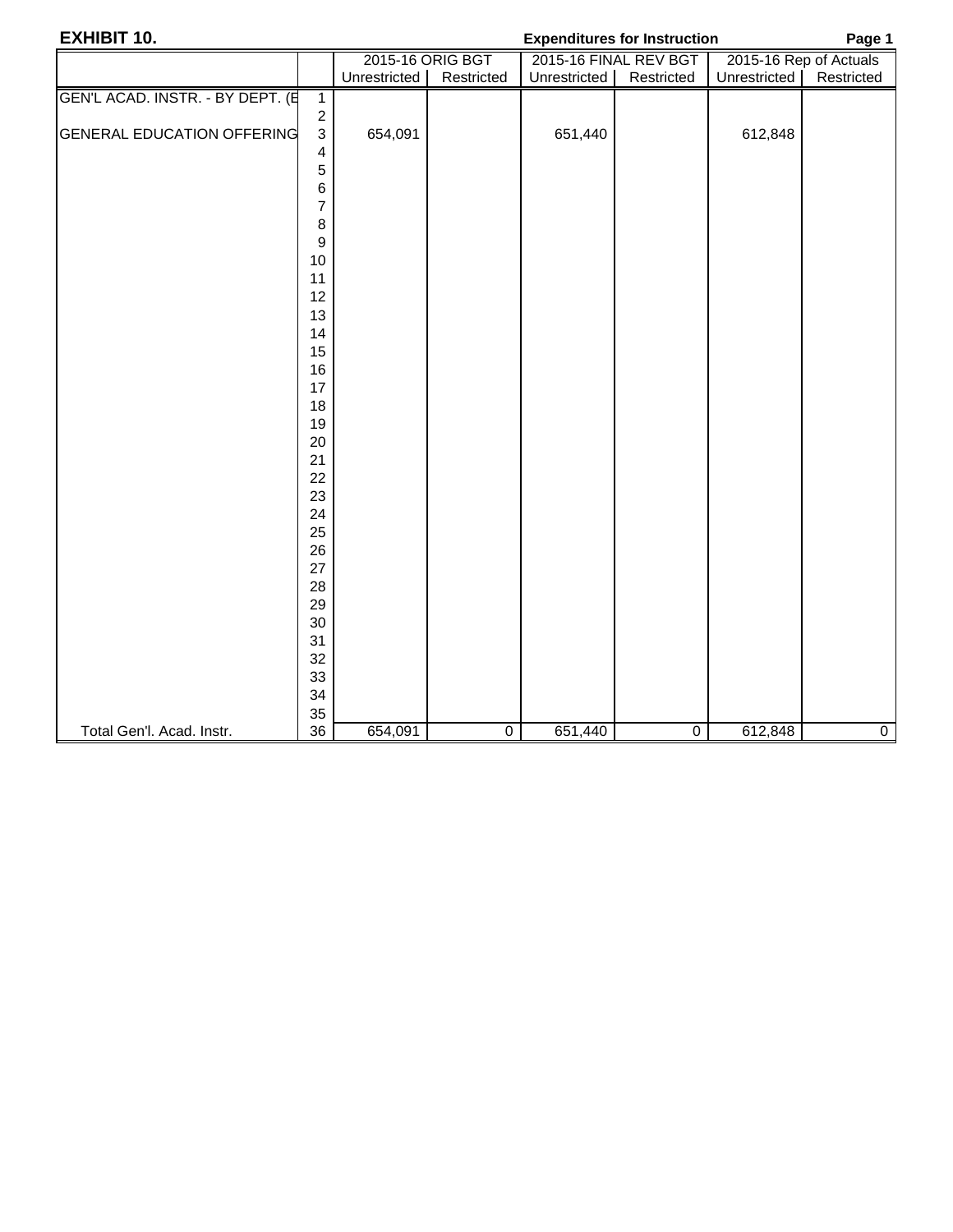| <b>EXHIBIT 10.</b>                  |                | <b>Expenditures for Instruction</b><br>Page 2<br>2015-16 FINAL REV BGT |             |                        |            |              |            |  |  |  |  |
|-------------------------------------|----------------|------------------------------------------------------------------------|-------------|------------------------|------------|--------------|------------|--|--|--|--|
|                                     |                | 2015-16 ORIG BGT                                                       |             | 2015-16 Rep of Actuals |            |              |            |  |  |  |  |
|                                     |                | Unrestricted                                                           | Restricted  | Unrestricted           | Restricted | Unrestricted | Restricted |  |  |  |  |
| OCCUPA'L & VOC INSTR.-BY PRO        | 1              |                                                                        |             |                        |            |              |            |  |  |  |  |
| <b>BUSINESS STUDIES DIVISION</b>    | $\overline{c}$ | 571,008                                                                | 0           | 506,656                | 7,741      | 519,672      | 10,647     |  |  |  |  |
| <b>HEALTH OCCUPATIONS DIVISION</b>  | 3              | 1,145,269                                                              | 0           | 1,204,573              | 0          | 933,448      | 0          |  |  |  |  |
| <b>EARLY CHILDHOOD TRAINING</b>     | 4              | 115,445                                                                | 0           | 110,393                | 0          | 100,412      | 0          |  |  |  |  |
| PUBLIC SAFETY DIVISION              | 5              | $\Omega$                                                               | $\Omega$    | 0                      | $\Omega$   | 0            | $\Omega$   |  |  |  |  |
| <b>TECHNOLOGIES DIVISION</b>        | 6              | 422,950                                                                | 0           | 489,372                | 53,443     | 430,227      | 45,255     |  |  |  |  |
| TRADES & INDUSTRY DIVISION          | 7              | 674,645                                                                | 0           | 621,345                | 0          | 618,836      | $\Omega$   |  |  |  |  |
| <b>MASS MEDIA</b>                   | 8              | 0                                                                      | $\Omega$    | 0                      | 0          | $\Omega$     | $\Omega$   |  |  |  |  |
| DEVELOPMENTAL/PREPARATORY           | 9              |                                                                        | 102,439     |                        | 359,155    |              | 182,280    |  |  |  |  |
|                                     | 10             |                                                                        |             |                        |            |              |            |  |  |  |  |
| Total Occupa'l. & Voc. Instr.       | 11             | 2,929,317                                                              | 102,439     | 2,932,339              | 420,339    | 2,602,595    | 238,182    |  |  |  |  |
| <b>SPECIAL SESSION INSTR-BY SES</b> | 12<br>13       |                                                                        |             |                        |            |              |            |  |  |  |  |
| <b>Summer Session</b>               | 14             | $\mathbf 0$                                                            | 0           | $\mathbf 0$            | $\Omega$   | 0            | 0          |  |  |  |  |
| <b>Interim Session</b>              | 15             |                                                                        |             |                        |            |              |            |  |  |  |  |
|                                     | 16             |                                                                        |             |                        |            |              |            |  |  |  |  |
| <b>Total Special Session Instr.</b> | 17             | 0                                                                      | $\mathbf 0$ | $\mathbf 0$            | $\Omega$   | 0            | $\Omega$   |  |  |  |  |
|                                     | 18             |                                                                        |             |                        |            |              |            |  |  |  |  |
| COMMUNITY EDUC.-BY PROGRAN          | 19             |                                                                        |             |                        |            |              |            |  |  |  |  |
| Main Campus Continuing Educ.        | 20             | 12,000                                                                 |             | 12,000                 |            | 17,723       |            |  |  |  |  |
| Off-Campus Extension                | 21             |                                                                        |             |                        |            |              |            |  |  |  |  |
|                                     | 22             |                                                                        |             |                        |            |              |            |  |  |  |  |
|                                     | 23             |                                                                        |             |                        |            |              |            |  |  |  |  |
| <b>Total Community Educ.</b>        | 24             | 12,000                                                                 |             | 12,000                 | $\Omega$   | 17,723       | 0          |  |  |  |  |
| Federal Work Study & S.E.O.G.       | 25             |                                                                        |             |                        |            |              |            |  |  |  |  |
| Retirement                          | 26             | 348,569                                                                | 0           | 325,065                | 0          | 345,505      | 24,636     |  |  |  |  |
| 1% Health Retiree's Act             | 27             | 47,011                                                                 | 0           | 45,214                 | 0          | 49,749       | 3,546      |  |  |  |  |
| Social Security                     | 28             | 182,661                                                                | 34,994      | 260,651                | 80,259     | 169,798      | 12,705     |  |  |  |  |
| Medicare                            | 29             | 38,419                                                                 | 0           | 36,247                 | 0          | 37,560       | 2,972      |  |  |  |  |
| Group Insurance                     | 30             | 194,938                                                                |             | 179,234                | 0          | 189,577      | 16,460     |  |  |  |  |
| Workmen's Compensation              | 31             | 36,823                                                                 | 0<br>0      | 36,778                 | 0          | 37,378       | 84         |  |  |  |  |
|                                     | 32             |                                                                        | 0           |                        | $\Omega$   |              | $\Omega$   |  |  |  |  |
| <b>Unemployment Compensation</b>    | 33             | 60,114                                                                 |             | 60,101                 |            | 13,906       |            |  |  |  |  |
| Waiver of Tuition                   | 34             |                                                                        |             |                        |            |              |            |  |  |  |  |
| <b>Computer Service</b>             |                |                                                                        |             |                        |            |              |            |  |  |  |  |
| State Workstudy                     | 35             |                                                                        |             |                        |            |              |            |  |  |  |  |
|                                     | 36<br>37       |                                                                        |             |                        |            |              |            |  |  |  |  |
| Total Items not Included in 10A's   |                | 908,536                                                                | 34,994      | 943,290                | 80,259     | 843,473      | 60,403     |  |  |  |  |
| GRAND TOTAL EXP. FOR INSTR. (       | 38             | 4,503,944                                                              | 137,433     | 4,539,069              | 500,598    | 4,076,640    | 298,585    |  |  |  |  |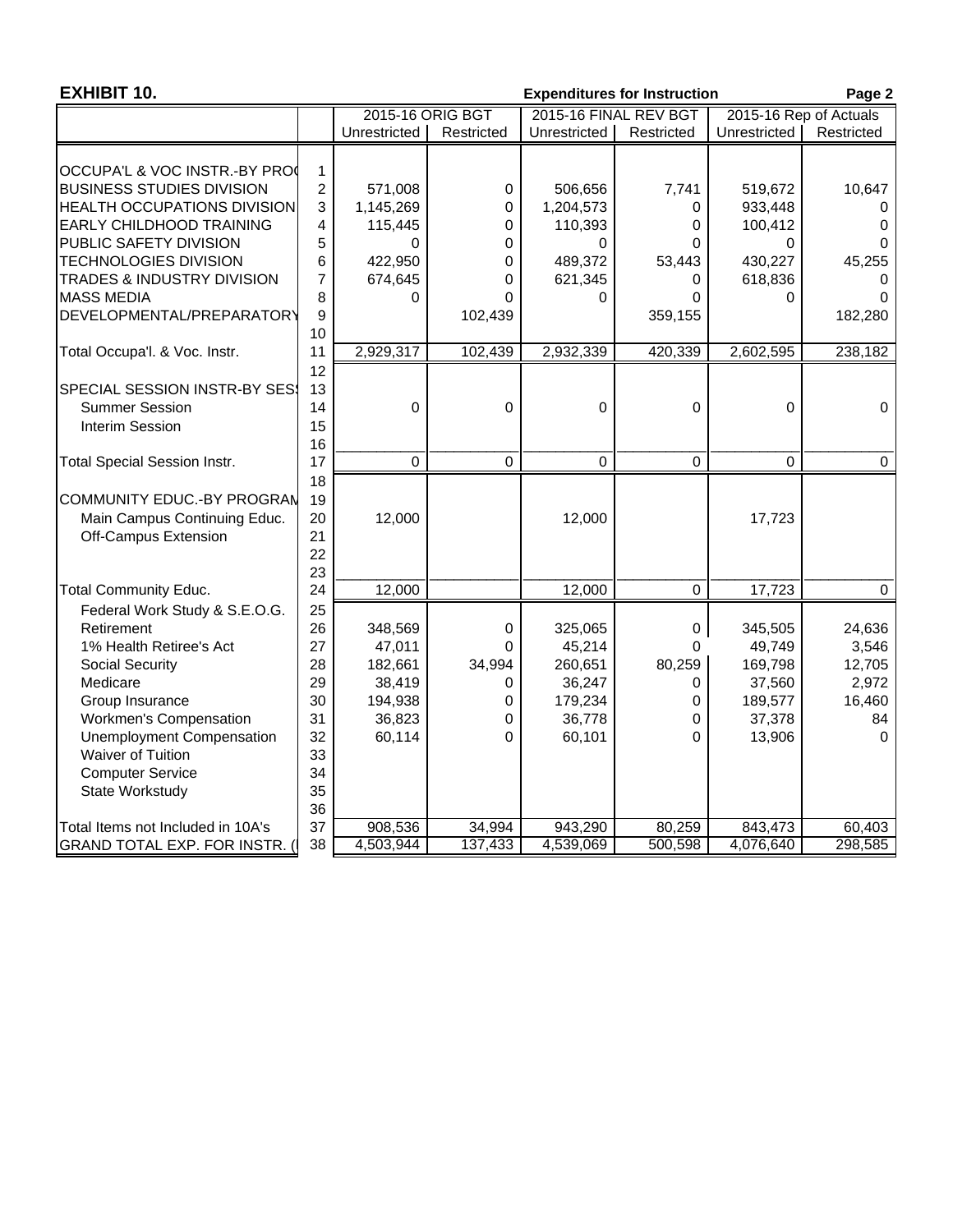|                                    |                |            | 2015-16 ORIG BGT    |            |             |            | 2015-16 FINAL REV BGT |            |              |            | 2015-16 Rep of Actuals |            |              |  |
|------------------------------------|----------------|------------|---------------------|------------|-------------|------------|-----------------------|------------|--------------|------------|------------------------|------------|--------------|--|
| BUSINESS STUDIES DIVISION          |                |            | <b>Unrestricted</b> |            | Restricted  |            | Unrestricted          |            | Restricted   |            | Unrestricted           |            | Restricted   |  |
|                                    |                | <b>FTE</b> | <b>Amount</b>       | <b>FTE</b> | Amount      | <b>FTE</b> | Amount                | <b>FTE</b> | Amount       | <b>FTE</b> | Amount                 | <b>FTE</b> | Amount       |  |
| Unit                               | $\mathbf{1}$   |            |                     |            |             |            |                       |            |              |            |                        |            |              |  |
| <b>Faculty Salaries</b>            | $\overline{2}$ | 5.59       | 187,757             | 0.00       | $\mathbf 0$ | 4.41       | 158,007               | 0.00       | $\mathbf{0}$ | 2.16       | 153,721                | 0.00       | $\mathbf{0}$ |  |
| <b>Professional Salaries</b>       | 3              | 1.00       | $\mathbf 0$         |            |             | 1.00       | 18,054                |            |              | 0.00       | 17,269                 |            |              |  |
| <b>Support Staff Salaries</b>      | $\overline{4}$ | 1.00       | 27,839              |            |             | 1.00       | 27,839                |            |              | 0.00       | 29,482                 |            |              |  |
| Graduate/Teaching Asst. Salar      | 5              | 0.00       | 0                   |            |             | 0.00       | 0                     |            |              | 0.00       | <sup>0</sup>           |            |              |  |
| <b>Student Salaries</b>            | 6              | 0.00       | 0                   |            |             | 0.00       | 0                     |            |              | 0.00       | O                      |            |              |  |
| <b>Federal Work Study Salaries</b> | $\overline{7}$ | 0.00       | 0                   |            |             | 0.00       | $\mathbf 0$           |            |              | 0.00       | 0                      |            |              |  |
| <b>State Work Study Salaries</b>   | 8              | 0.00       | 0                   |            |             | 0.00       | $\mathbf 0$           |            |              | 0.00       | $\Omega$               |            |              |  |
| <b>Other Salaries</b>              | 9              | 0.00       | $\bf{0}$            |            |             | 0.00       | $\Omega$              |            |              | 0.00       | 694                    |            |              |  |
| <b>Purchased Services</b>          | 10             |            | 348,762             |            | 0           |            | 279,256               |            | 2,000        |            | 295,346                |            | 8,378        |  |
| Supplies & Expenses                | 11             |            | 6,650               |            | 0           |            | 6,500                 |            | 2,000        |            | 6,874                  |            | 361          |  |
| Travel                             | ##             |            | 0                   |            | $\mathbf 0$ |            | $\mathbf 0$           |            | $\mathbf{0}$ |            | $\Omega$               |            | $\mathbf 0$  |  |
| Equipment                          | 13             |            | 0                   |            | 0           |            | 17,000                |            | 3,741        |            | 16,286                 |            | 1,908        |  |
| Total                              | 14             | 7.59       | 571,008             | 0.00       | $\mathbf 0$ | 6.41       | 506,656               | 0.00       | 7,741        | 2.16       | 519,672                | 0.00       | 10,647       |  |
|                                    | 15             |            |                     |            |             |            |                       |            |              |            |                        |            |              |  |
|                                    | 16             |            |                     |            |             |            |                       |            |              |            |                        |            |              |  |
|                                    | 17             |            |                     |            |             |            |                       |            |              |            |                        |            |              |  |
|                                    | 18             |            |                     |            |             |            |                       |            |              |            |                        |            |              |  |
|                                    | 19             |            |                     |            |             |            |                       |            |              |            |                        |            |              |  |
|                                    | 20             |            |                     |            |             |            |                       |            |              |            |                        |            |              |  |
|                                    | 21             |            |                     |            |             |            |                       |            |              |            |                        |            |              |  |
|                                    | 22             |            |                     |            |             |            |                       |            |              |            |                        |            |              |  |
|                                    | 23             |            |                     |            |             |            |                       |            |              |            |                        |            |              |  |
|                                    | 24             |            |                     |            |             |            |                       |            |              |            |                        |            |              |  |
|                                    | 25             |            |                     |            |             |            |                       |            |              |            |                        |            |              |  |
|                                    | 26             |            |                     |            |             |            |                       |            |              |            |                        |            |              |  |
|                                    | 27             |            |                     |            |             |            |                       |            |              |            |                        |            |              |  |
|                                    | 28             |            |                     |            |             |            |                       |            |              |            |                        |            |              |  |
|                                    | 29             |            |                     |            |             |            |                       |            |              |            |                        |            |              |  |
|                                    | 30             |            |                     |            |             |            |                       |            |              |            |                        |            |              |  |
|                                    | 31             |            |                     |            |             |            |                       |            |              |            |                        |            |              |  |
|                                    | 32             |            |                     |            |             |            |                       |            |              |            |                        |            |              |  |
|                                    | 33             |            |                     |            |             |            |                       |            |              |            |                        |            |              |  |
|                                    | 34             |            |                     |            |             |            |                       |            |              |            |                        |            |              |  |
|                                    |                |            |                     |            |             |            |                       |            |              |            |                        |            |              |  |
|                                    | 35<br>36       |            |                     |            |             |            |                       |            |              |            |                        |            |              |  |
|                                    |                |            |                     |            |             |            |                       |            |              |            |                        |            |              |  |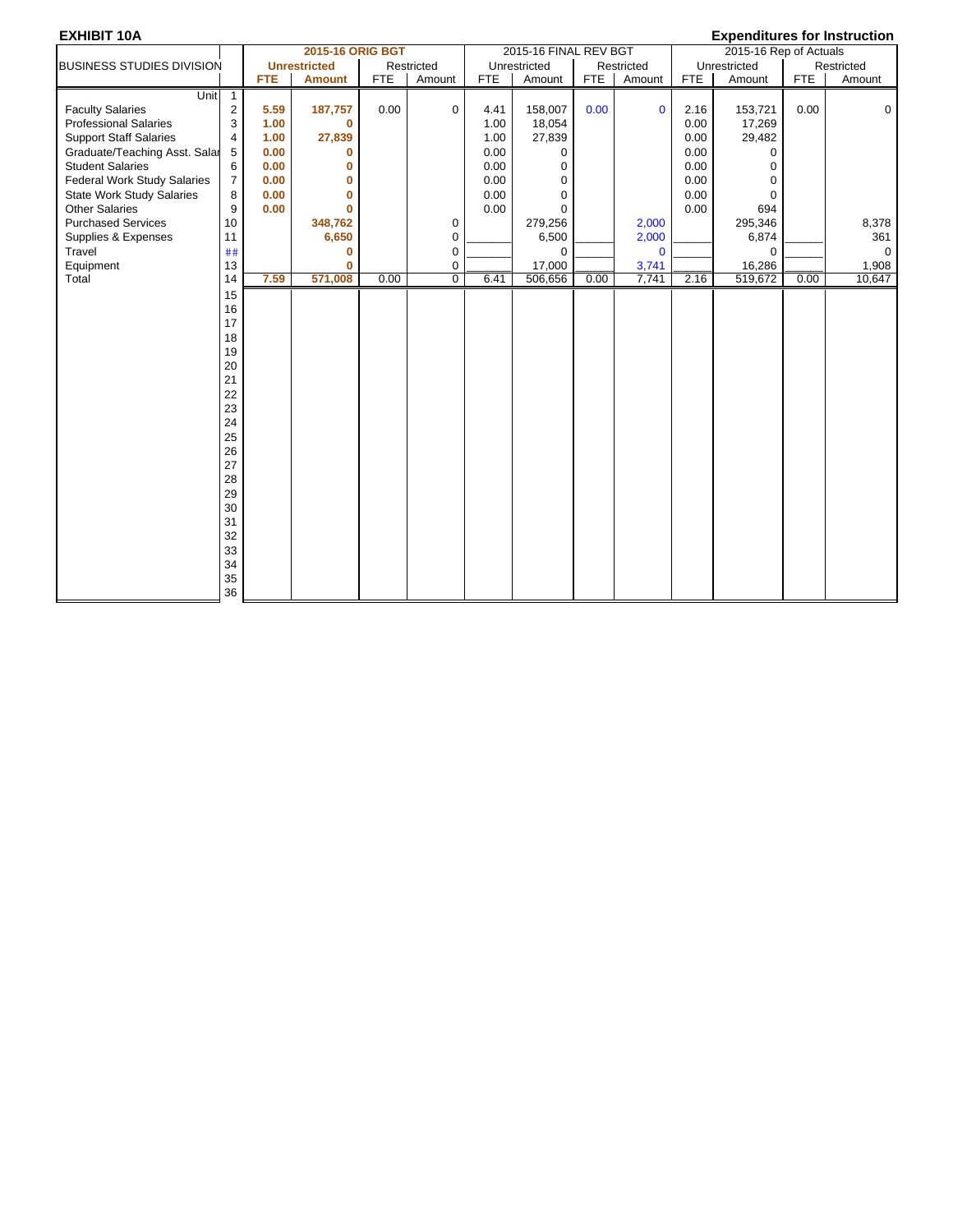| ----------                         |                            |            | 2015-16 ORIG BGT    |            |             |       | 2015-16 FINAL REV BGT |            |            |       | 2015-16 Rep of Actuals |            |            |  |
|------------------------------------|----------------------------|------------|---------------------|------------|-------------|-------|-----------------------|------------|------------|-------|------------------------|------------|------------|--|
| <b>HEALTH OCCUPATIONS DEPARTI</b>  |                            |            | <b>Unrestricted</b> |            | Restricted  |       | Unrestricted          |            | Restricted |       | Unrestricted           |            | Restricted |  |
|                                    |                            | <b>FTE</b> | <b>Amount</b>       | <b>FTE</b> | Amount      | FTE   | Amount                | <b>FTE</b> | Amount     | FTE   | Amount                 | <b>FTE</b> | Amount     |  |
| Unit                               | $\overline{\phantom{0}}$ 1 |            |                     |            |             |       |                       |            |            |       |                        |            |            |  |
| <b>Faculty Salaries</b>            | 2                          | 16.68      | 669,454             |            |             | 20.91 | 620,622               |            |            | 17.89 | 535,506                |            |            |  |
| <b>Professional Salaries</b>       | 3                          | 3.00       | 186,458             |            |             | 3.10  | 186,458               |            |            | 2.00  | 165,798                |            |            |  |
| <b>Support Staff Salaries</b>      | 4                          | 4.00       | 93,063              |            |             | 3.00  | 106,063               |            |            | 4.00  | 108,010                |            |            |  |
| Graduate/Teaching Asst. Salar      | 5                          | 0.00       | 0                   |            |             | 0.00  | $\Omega$              |            |            | 0.00  | $\Omega$               |            |            |  |
| <b>Student Salaries</b>            | 6                          | 0.00       | 0                   |            |             | 0.00  | 0                     |            |            | 0.00  | $\Omega$               |            |            |  |
| <b>Federal Work Study Salaries</b> | $\overline{7}$             | 0.00       | $\mathbf{0}$        |            |             | 0.00  | 0                     |            |            | 0.00  | $\Omega$               |            |            |  |
| <b>State Work Study Salaries</b>   | 8                          | 0.00       | $\bf{0}$            |            |             | 0.00  | 0                     |            |            | 0.00  | $\Omega$               |            |            |  |
| <b>Other Salaries</b>              | 9                          | 0.00       | $\mathbf{0}$        |            |             | 0.00  | 0                     |            |            | 0.00  | $\Omega$               |            |            |  |
| <b>Purchased Services</b>          | 10                         |            | 123,321             |            |             |       | 189,729               |            |            |       | 48,552                 |            |            |  |
| Supplies & Expenses                | 11                         |            | 41,800              |            |             |       | 61,876                |            |            |       | 48,544                 |            |            |  |
| Travel                             | 12                         |            | 5,000               |            |             |       | 15,000                |            |            |       | 10,044                 |            |            |  |
| Equipment                          | 13                         |            | 26,173              |            |             |       | 24,825                |            |            |       | 16,994                 |            |            |  |
| Total                              | 14                         | 23.68      | 1,145,269           | 0.00       | $\mathbf 0$ | 27.01 | 1,204,573             | 0.00       | $\Omega$   | 23.89 | 933,448                | 0.00       | 0          |  |
|                                    | 15                         |            |                     |            |             |       |                       |            |            |       |                        |            |            |  |
|                                    | 16                         |            |                     |            |             |       |                       |            |            |       |                        |            |            |  |
|                                    | 17                         |            |                     |            |             |       |                       |            |            |       |                        |            |            |  |
|                                    | 18                         |            |                     |            |             |       |                       |            |            |       |                        |            |            |  |
|                                    | 19                         |            |                     |            |             |       |                       |            |            |       |                        |            |            |  |
|                                    | 20                         |            |                     |            |             |       |                       |            |            |       |                        |            |            |  |
|                                    | 21                         |            |                     |            |             |       |                       |            |            |       |                        |            |            |  |
|                                    | 22                         |            |                     |            |             |       |                       |            |            |       |                        |            |            |  |
|                                    | 23                         |            |                     |            |             |       |                       |            |            |       |                        |            |            |  |
|                                    | 24                         |            |                     |            |             |       |                       |            |            |       |                        |            |            |  |
|                                    | 25                         |            |                     |            |             |       |                       |            |            |       |                        |            |            |  |
|                                    | 26                         |            |                     |            |             |       |                       |            |            |       |                        |            |            |  |
|                                    | 27                         |            |                     |            |             |       |                       |            |            |       |                        |            |            |  |
|                                    | 28                         |            |                     |            |             |       |                       |            |            |       |                        |            |            |  |
|                                    | 29                         |            |                     |            |             |       |                       |            |            |       |                        |            |            |  |
|                                    | $30\,$                     |            |                     |            |             |       |                       |            |            |       |                        |            |            |  |
|                                    | 31                         |            |                     |            |             |       |                       |            |            |       |                        |            |            |  |
|                                    | 32                         |            |                     |            |             |       |                       |            |            |       |                        |            |            |  |
|                                    | 33                         |            |                     |            |             |       |                       |            |            |       |                        |            |            |  |
|                                    | 34                         |            |                     |            |             |       |                       |            |            |       |                        |            |            |  |
|                                    | 35                         |            |                     |            |             |       |                       |            |            |       |                        |            |            |  |
|                                    | 36                         |            |                     |            |             |       |                       |            |            |       |                        |            |            |  |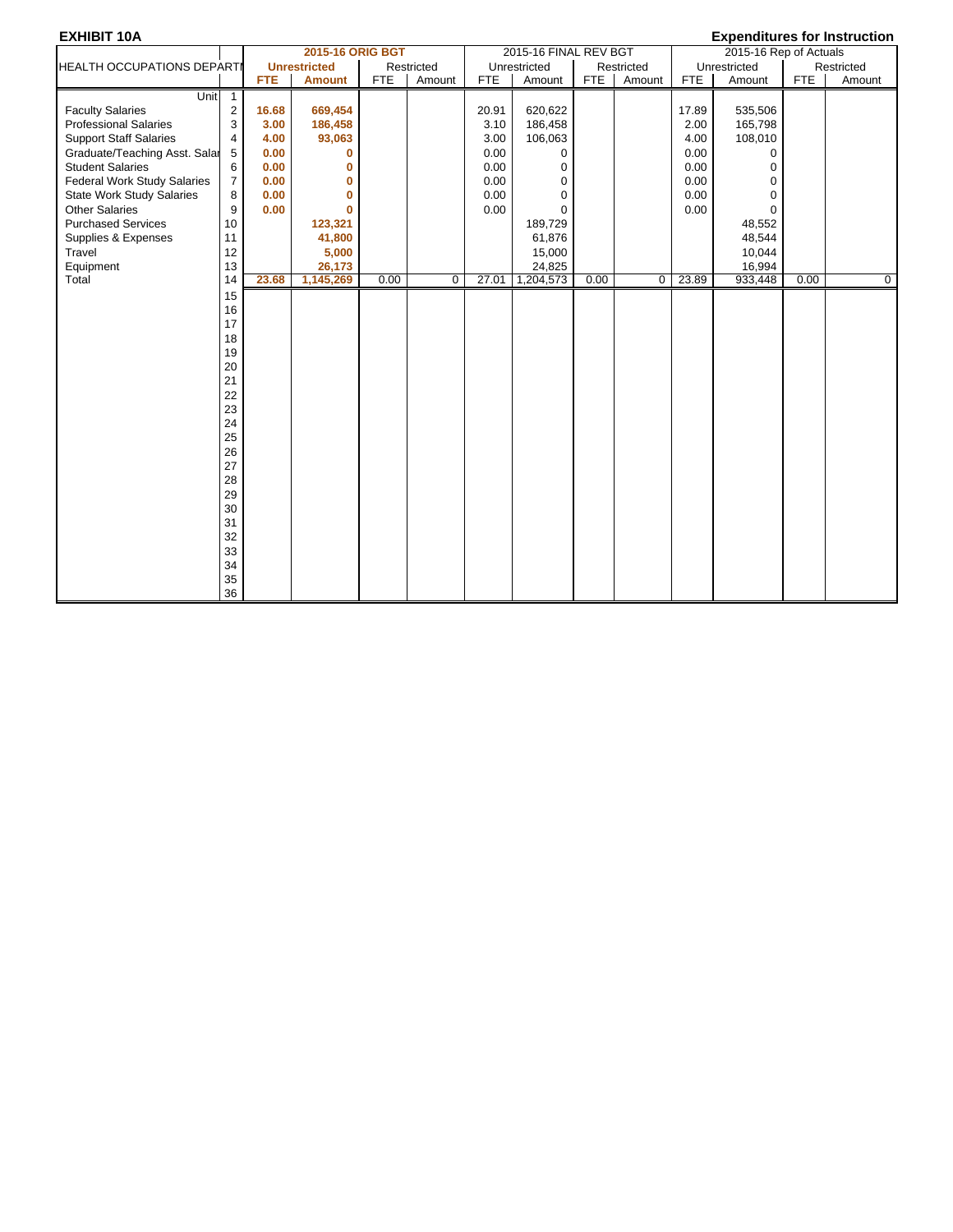|                                    |                |            | 2015-16 ORIG BGT    |      |             |      | 2015-16 FINAL REV BGT |      |             |      | 2015-16 Rep of Actuals |            |            |  |
|------------------------------------|----------------|------------|---------------------|------|-------------|------|-----------------------|------|-------------|------|------------------------|------------|------------|--|
| EARLY CHILDHOOD EDUCATION          |                |            | <b>Unrestricted</b> |      | Restricted  |      | Unrestricted          |      | Restricted  |      | Unrestricted           |            | Restricted |  |
|                                    |                | <b>FTE</b> | <b>Amount</b>       | FTE  | Amount      | FTE  | Amount                | FTE  | Amount      | FTE  | Amount                 | <b>FTE</b> | Amount     |  |
| Unit                               | $\overline{1}$ |            |                     |      |             |      |                       |      |             |      |                        |            |            |  |
| <b>Faculty Salaries</b>            | 2              | 1.32       | 21,000              |      |             | 1.45 | 34,000                |      |             | 1.70 | 39,700                 |            |            |  |
| <b>Professional Salaries</b>       | 3              | 1.00       | 62,593              |      |             | 1.00 | 70,393                |      |             | 1.00 | 58,814                 |            |            |  |
| <b>Support Staff Salaries</b>      | 4              | 0.00       | $\bf{0}$            |      |             | 0.00 | 0                     |      |             | 0.00 | 0                      |            |            |  |
| Graduate/Teaching Asst. Salar      | 5              | 1.00       | 25,852              |      |             | 1.00 | 0                     |      |             | 0.50 | $\mathbf 0$            |            |            |  |
| <b>Student Salaries</b>            | 6              | 0.00       | $\bf{0}$            |      |             | 0.00 | 0                     |      |             | 0.00 | $\Omega$               |            |            |  |
| <b>Federal Work Study Salaries</b> | $\overline{7}$ | 0.00       | 0                   |      |             | 0.00 | $\Omega$              |      |             | 0.00 | $\Omega$               |            |            |  |
| <b>State Work Study Salaries</b>   | 8              | 0.00       | $\bf{0}$            |      |             | 0.00 | 0                     |      |             | 0.00 | $\mathbf 0$            |            |            |  |
| <b>Other Salaries</b>              | 9              | 0.00       | $\bf{0}$            |      |             | 0.00 | $\Omega$              |      |             | 0.00 | $\mathbf 0$            |            |            |  |
| <b>Purchased Services</b>          | 10             |            | 2,500               |      |             |      | 2,500                 |      |             |      | 250                    |            |            |  |
| Supplies & Expenses                | 11             |            | 3,500               |      |             |      | 3,500                 |      |             |      | 1,648                  |            |            |  |
| Travel                             | ##             |            | 0                   |      |             |      | 0                     |      |             |      | $\mathbf 0$            |            |            |  |
| Equipment                          | 13             |            | $\mathbf{0}$        |      |             |      | 0                     |      |             |      | $\Omega$               |            |            |  |
| Total                              | 14             | 3.32       | 115,445             | 0.00 | $\mathbf 0$ | 3.45 | 110,393               | 0.00 | $\mathbf 0$ | 3.20 | 100,412                | 0.00       | 0          |  |
|                                    | 15             |            |                     |      |             |      |                       |      |             |      |                        |            |            |  |
|                                    | 16             |            |                     |      |             |      |                       |      |             |      |                        |            |            |  |
|                                    | 17             |            |                     |      |             |      |                       |      |             |      |                        |            |            |  |
|                                    | 18             |            |                     |      |             |      |                       |      |             |      |                        |            |            |  |
|                                    | 19             |            |                     |      |             |      |                       |      |             |      |                        |            |            |  |
|                                    | 20             |            |                     |      |             |      |                       |      |             |      |                        |            |            |  |
|                                    | 21             |            |                     |      |             |      |                       |      |             |      |                        |            |            |  |
|                                    | 22             |            |                     |      |             |      |                       |      |             |      |                        |            |            |  |
|                                    | 23<br>24       |            |                     |      |             |      |                       |      |             |      |                        |            |            |  |
|                                    | 25             |            |                     |      |             |      |                       |      |             |      |                        |            |            |  |
|                                    | 26             |            |                     |      |             |      |                       |      |             |      |                        |            |            |  |
|                                    | 27             |            |                     |      |             |      |                       |      |             |      |                        |            |            |  |
|                                    | 28             |            |                     |      |             |      |                       |      |             |      |                        |            |            |  |
|                                    | 29             |            |                     |      |             |      |                       |      |             |      |                        |            |            |  |
|                                    | $30\,$         |            |                     |      |             |      |                       |      |             |      |                        |            |            |  |
|                                    | 31             |            |                     |      |             |      |                       |      |             |      |                        |            |            |  |
|                                    | 32             |            |                     |      |             |      |                       |      |             |      |                        |            |            |  |
|                                    | 33             |            |                     |      |             |      |                       |      |             |      |                        |            |            |  |
|                                    | 34             |            |                     |      |             |      |                       |      |             |      |                        |            |            |  |
|                                    | 35             |            |                     |      |             |      |                       |      |             |      |                        |            |            |  |
|                                    | 36             |            |                     |      |             |      |                       |      |             |      |                        |            |            |  |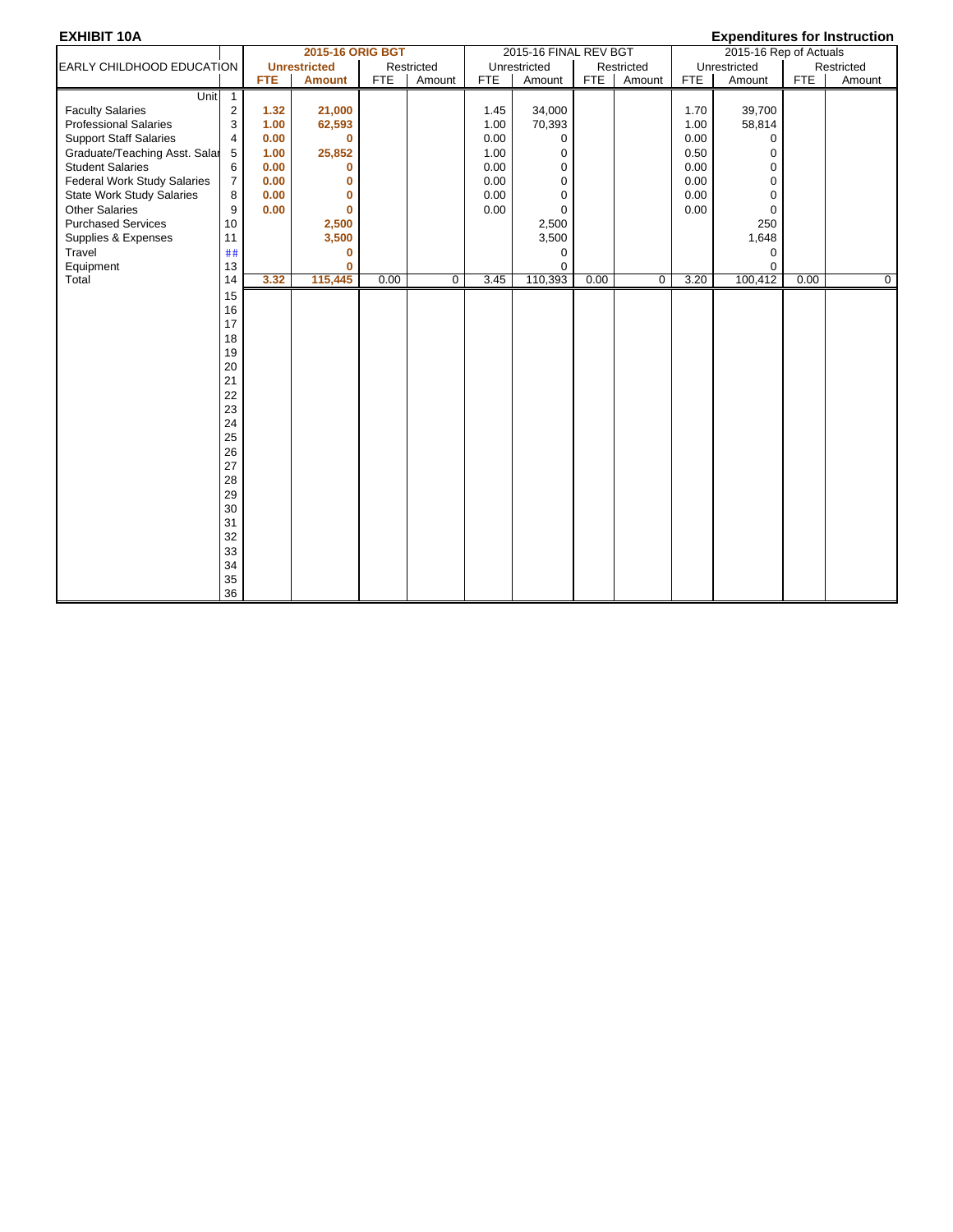| ----------                         |                |            | 2015-16 ORIG BGT    |      |             |            | 2015-16 FINAL REV BGT |      |                |      | = * ponunu von vinnou uou vi<br>2015-16 Rep of Actuals |            |            |
|------------------------------------|----------------|------------|---------------------|------|-------------|------------|-----------------------|------|----------------|------|--------------------------------------------------------|------------|------------|
| PUBLIC SAFETY DIVISION             |                |            | <b>Unrestricted</b> |      | Restricted  |            | Unrestricted          |      | Restricted     |      | Unrestricted                                           |            | Restricted |
|                                    |                | <b>FTE</b> | <b>Amount</b>       | FTE  | Amount      | <b>FTE</b> | Amount                | FTE  | Amount         | FTE  | Amount                                                 | <b>FTE</b> | Amount     |
| Unit                               | $\overline{1}$ |            |                     |      |             |            |                       |      |                |      |                                                        |            |            |
| <b>Faculty Salaries</b>            | $\overline{c}$ | 0.00       | 0                   |      |             | 0.00       | 0                     |      |                | 0.00 | $\mathbf 0$                                            |            |            |
| <b>Professional Salaries</b>       | 3              | 0.00       | $\mathbf{0}$        |      |             | 0.00       | 0                     |      |                | 0.00 | $\mathbf 0$                                            |            |            |
| <b>Support Staff Salaries</b>      | 4              | 0.00       | 0                   |      |             | 0.00       | 0                     |      |                | 0.00 | 0                                                      |            |            |
| Graduate/Teaching Asst. Salar      | 5              | 0.00       | 0                   |      |             | 0.00       | 0                     |      |                | 0.00 | 0                                                      |            |            |
| <b>Student Salaries</b>            | 6              | 0.00       | $\mathbf{0}$        |      |             | 0.00       | 0                     |      |                | 0.00 | 0                                                      |            |            |
| <b>Federal Work Study Salaries</b> | $\overline{7}$ | 0.00       | 0                   |      |             | 0.00       | 0                     |      |                | 0.00 | $\mathbf 0$                                            |            |            |
| <b>State Work Study Salaries</b>   | 8              | 0.00       | $\mathbf{0}$        |      |             | 0.00       | 0                     |      |                | 0.00 | $\mathbf 0$                                            |            |            |
| <b>Other Salaries</b>              | 9              | 0.00       | $\mathbf{0}$        |      |             | 0.00       | 0                     |      |                | 0.00 | $\Omega$                                               |            |            |
| <b>Purchased Services</b>          | 10             |            | $\mathbf{0}$        |      |             |            | 0                     |      |                |      | $\Omega$                                               |            |            |
| Supplies & Expenses                | 11             |            | $\mathbf{0}$        |      |             |            | 0                     |      |                |      | $\mathbf 0$                                            |            |            |
| Travel                             | 12             |            | 0                   |      |             |            | 0                     |      |                |      | 0                                                      |            |            |
| Equipment                          | 13             |            | $\mathbf{0}$        |      |             |            | 0                     |      |                |      | 0                                                      |            |            |
| Total                              | 14             | 0.00       | $\mathbf 0$         | 0.00 | $\mathbf 0$ | 0.00       | $\overline{0}$        | 0.00 | $\overline{0}$ | 0.00 | $\overline{0}$                                         | 0.00       | 0          |
|                                    | 15             |            |                     |      |             |            |                       |      |                |      |                                                        |            |            |
|                                    | 16             |            |                     |      |             |            |                       |      |                |      |                                                        |            |            |
|                                    | 17             |            |                     |      |             |            |                       |      |                |      |                                                        |            |            |
|                                    | 18             |            |                     |      |             |            |                       |      |                |      |                                                        |            |            |
|                                    | 19             |            |                     |      |             |            |                       |      |                |      |                                                        |            |            |
|                                    | 20             |            |                     |      |             |            |                       |      |                |      |                                                        |            |            |
|                                    | 21             |            |                     |      |             |            |                       |      |                |      |                                                        |            |            |
|                                    | 22             |            |                     |      |             |            |                       |      |                |      |                                                        |            |            |
|                                    | 23             |            |                     |      |             |            |                       |      |                |      |                                                        |            |            |
|                                    | 24             |            |                     |      |             |            |                       |      |                |      |                                                        |            |            |
|                                    | 25             |            |                     |      |             |            |                       |      |                |      |                                                        |            |            |
|                                    | 26             |            |                     |      |             |            |                       |      |                |      |                                                        |            |            |
|                                    | 27             |            |                     |      |             |            |                       |      |                |      |                                                        |            |            |
|                                    | 28             |            |                     |      |             |            |                       |      |                |      |                                                        |            |            |
|                                    | 29             |            |                     |      |             |            |                       |      |                |      |                                                        |            |            |
|                                    | 30             |            |                     |      |             |            |                       |      |                |      |                                                        |            |            |
|                                    | 31             |            |                     |      |             |            |                       |      |                |      |                                                        |            |            |
|                                    | 32             |            |                     |      |             |            |                       |      |                |      |                                                        |            |            |
|                                    | 33             |            |                     |      |             |            |                       |      |                |      |                                                        |            |            |
|                                    | 34             |            |                     |      |             |            |                       |      |                |      |                                                        |            |            |
|                                    | 35<br>36       |            |                     |      |             |            |                       |      |                |      |                                                        |            |            |
|                                    |                |            |                     |      |             |            |                       |      |                |      |                                                        |            |            |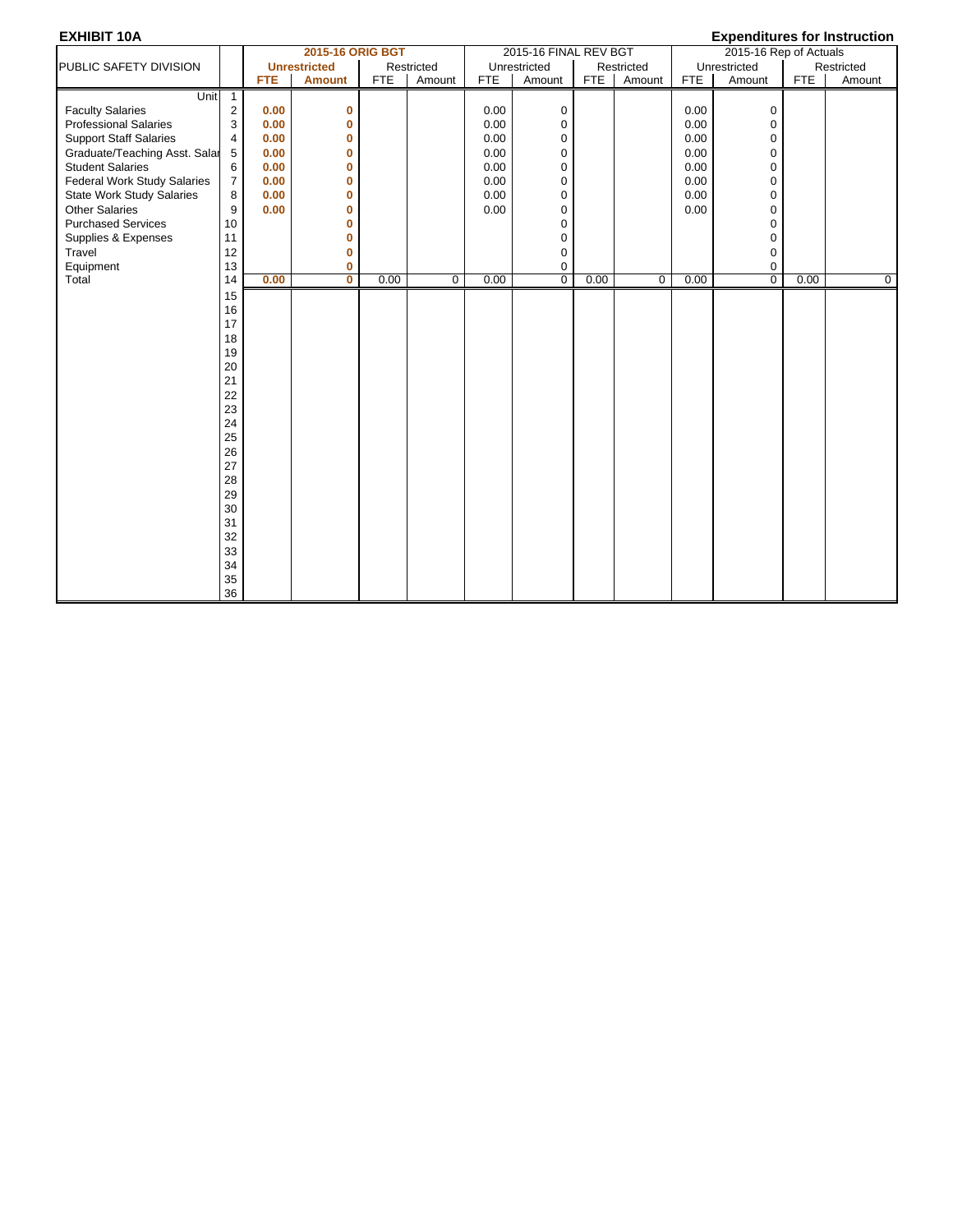|                                    |                |            | 2015-16 ORIG BGT    |            |             |            | 2015-16 FINAL REV BGT |            |            |            | 2015-16 Rep of Actuals |            |             |
|------------------------------------|----------------|------------|---------------------|------------|-------------|------------|-----------------------|------------|------------|------------|------------------------|------------|-------------|
| TECHNOLOGIES DEPARTMENT            |                |            | <b>Unrestricted</b> |            | Restricted  |            | Unrestricted          |            | Restricted |            | Unrestricted           |            | Restricted  |
|                                    |                | <b>FTE</b> | <b>Amount</b>       | <b>FTE</b> | Amount      | <b>FTE</b> | Amount                | <b>FTE</b> | Amount     | <b>FTE</b> | Amount                 | <b>FTE</b> | Amount      |
| Unit                               | $\overline{1}$ |            |                     |            |             |            |                       |            |            |            |                        |            |             |
| <b>Faculty Salaries</b>            | 2              | 13.98      | 368,084             | 2.77       | $\mathbf 0$ | 13.81      | 379,476               | 3.78       | 52,159     | 14.66      | 354,709                | 2.68       | 44,594      |
| <b>Professional Salaries</b>       | 3              | 1.00       | 8,120               |            |             | 1.00       | 63,150                |            |            | 1.00       | 35,285                 |            |             |
| <b>Support Staff Salaries</b>      | 4              | 1.25       | 34,746              |            |             | 1.25       | 34,746                |            |            | 1.25       | 33,052                 |            |             |
| Graduate/Teaching Asst. Salar      | 5              | 0.00       | 0                   |            |             | 0.00       | 0                     |            |            | 0.00       | $\Omega$               |            |             |
| <b>Student Salaries</b>            | 6              | 0.00       | 0                   |            |             | 0.00       | $\mathbf 0$           |            |            | 0.00       | $\Omega$               |            | 0           |
| <b>Federal Work Study Salaries</b> | $\overline{7}$ | 0.00       | $\mathbf{0}$        |            |             | 0.00       | $\mathbf 0$           |            |            | 0.00       | 0                      |            | 0           |
| <b>State Work Study Salaries</b>   | 8              | 0.00       | $\bf{0}$            |            |             | 0.00       | $\mathbf 0$           |            |            | 0.00       | $\Omega$               |            | $\Omega$    |
| <b>Other Salaries</b>              | 9              | 0.00       | $\mathbf{0}$        |            | 0           | 0.00       | $\Omega$              |            |            | 0.00       | $\Omega$               |            |             |
| <b>Purchased Services</b>          | 10             |            | 3,000               |            | 0           |            | 3,000                 |            | 0          |            | 1,041                  |            | $\mathbf 0$ |
| Supplies & Expenses                | 11             |            | 9,000               |            | 0           |            | 9,000                 |            | 1,284      |            | 5,721                  |            | 661         |
| Travel                             | ##             |            | 0                   |            | 0           |            | 0                     |            | 0          |            | 419                    |            | $\mathbf 0$ |
| Equipment                          | 13             |            | $\bf{0}$            |            | $\mathbf 0$ |            | $\Omega$              |            | $\Omega$   |            | $\Omega$               |            | $\Omega$    |
| Total                              | 14             | 16.23      | 422,950             | 2.77       | $\mathbf 0$ | 16.06      | 489,372               | 3.78       | 53,443     | 16.91      | 430,227                | 2.68       | 45,255      |
|                                    | 15             |            |                     |            |             |            |                       |            |            |            |                        |            |             |
|                                    | 16             |            |                     |            |             |            |                       |            |            |            |                        |            |             |
|                                    | 17             |            |                     |            |             |            |                       |            |            |            |                        |            |             |
|                                    | 18             |            |                     |            |             |            |                       |            |            |            |                        |            |             |
|                                    | 19             |            |                     |            |             |            |                       |            |            |            |                        |            |             |
|                                    | 20             |            |                     |            |             |            |                       |            |            |            |                        |            |             |
|                                    | 21             |            |                     |            |             |            |                       |            |            |            |                        |            |             |
|                                    | 22             |            |                     |            |             |            |                       |            |            |            |                        |            |             |
|                                    | 23             |            |                     |            |             |            |                       |            |            |            |                        |            |             |
|                                    | 24             |            |                     |            |             |            |                       |            |            |            |                        |            |             |
|                                    | 25             |            |                     |            |             |            |                       |            |            |            |                        |            |             |
|                                    | 26             |            |                     |            |             |            |                       |            |            |            |                        |            |             |
|                                    | 27             |            |                     |            |             |            |                       |            |            |            |                        |            |             |
|                                    | 28             |            |                     |            |             |            |                       |            |            |            |                        |            |             |
|                                    | 29             |            |                     |            |             |            |                       |            |            |            |                        |            |             |
|                                    | 30             |            |                     |            |             |            |                       |            |            |            |                        |            |             |
|                                    | 31             |            |                     |            |             |            |                       |            |            |            |                        |            |             |
|                                    | 32             |            |                     |            |             |            |                       |            |            |            |                        |            |             |
|                                    | 33             |            |                     |            |             |            |                       |            |            |            |                        |            |             |
|                                    | 34             |            |                     |            |             |            |                       |            |            |            |                        |            |             |
|                                    | 35             |            |                     |            |             |            |                       |            |            |            |                        |            |             |
|                                    | 36             |            |                     |            |             |            |                       |            |            |            |                        |            |             |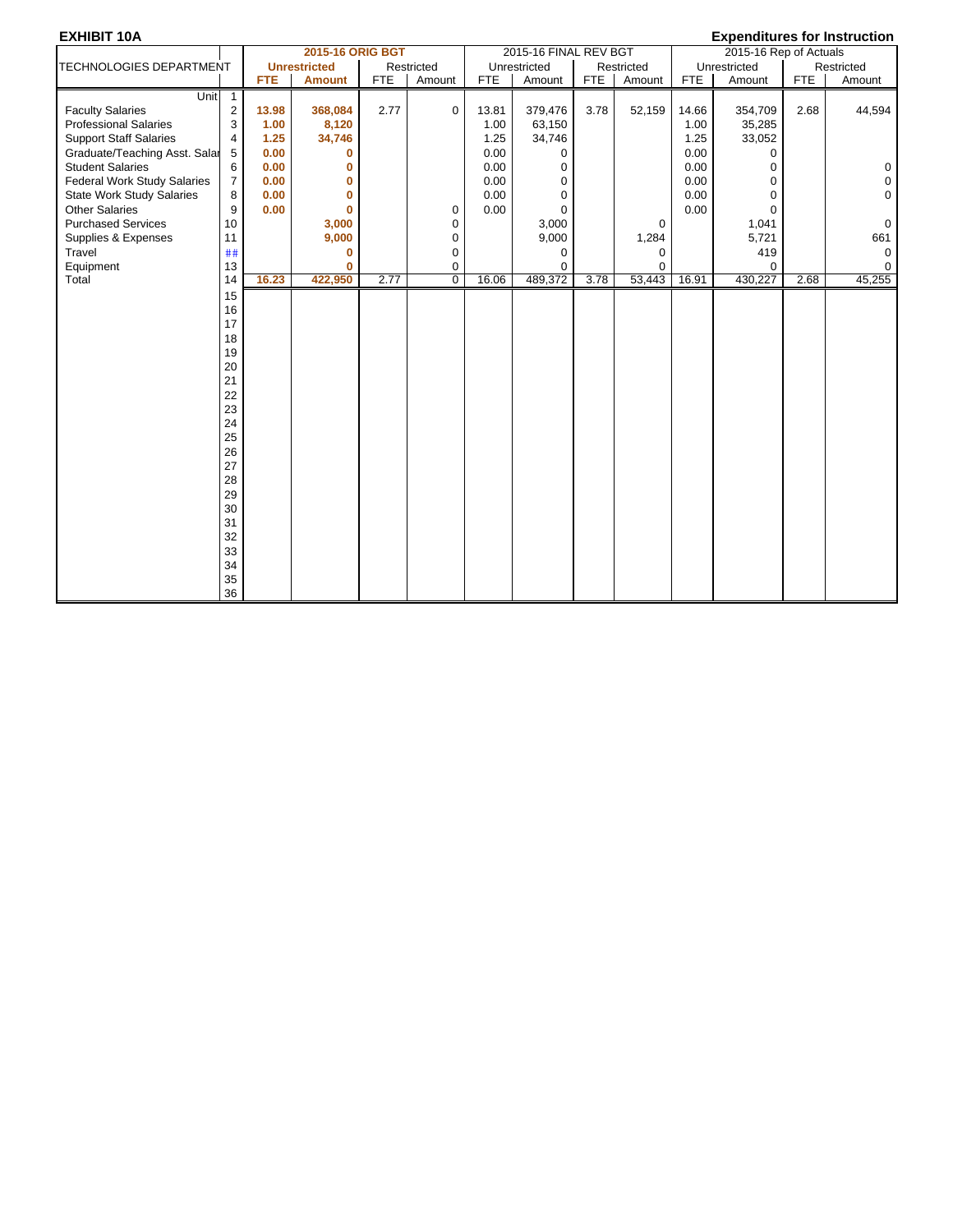|                                    |                |            | 2015-16 ORIG BGT    |            |             |            | 2015-16 FINAL REV BGT |            |                |       | 2015-16 Rep of Actuals |            |                |
|------------------------------------|----------------|------------|---------------------|------------|-------------|------------|-----------------------|------------|----------------|-------|------------------------|------------|----------------|
| APPLIED TECHNOLOGIES               |                |            | <b>Unrestricted</b> |            | Restricted  |            | Unrestricted          |            | Restricted     |       | Unrestricted           |            | Restricted     |
|                                    |                | <b>FTE</b> | <b>Amount</b>       | <b>FTE</b> | Amount      | <b>FTE</b> | Amount                | <b>FTE</b> | Amount         | FTE   | Amount                 | <b>FTE</b> | Amount         |
| Unit $1$                           |                |            |                     |            |             |            |                       |            |                |       |                        |            |                |
| <b>Faculty Salaries</b>            | 2              | 16.80      | 514,464             | 0.00       | 0           | 15.61      | 464,464               | 0.00       | 0              | 15.59 | 472,982                | 0.00       | $\mathbf 0$    |
| <b>Professional Salaries</b>       | 3              | 1.00       | 55,580              |            |             | 1.00       | 55,580                |            |                | 1.00  | 62,319                 |            |                |
| <b>Support Staff Salaries</b>      | 4              | 1.00       | 24,476              | 0.00       | 0           | 1.00       | 24,476                | 0.00       | 0              | 1.00  | 24,475                 | 0.00       | 0              |
| Graduate/Teaching Asst. Salar      | 5              | 0.00       | 0                   |            |             | 0.00       | 0                     |            |                | 0.00  | 0                      |            |                |
| <b>Student Salaries</b>            | 6              | 0.00       | $\mathbf{0}$        |            | 0           | 0.00       | $\mathbf 0$           |            | $\mathbf 0$    | 0.00  | 0                      |            | 0              |
| <b>Federal Work Study Salaries</b> | $\overline{7}$ | 0.00       | $\bf{0}$            |            |             | 0.00       | $\mathbf 0$           |            |                | 0.00  | $\Omega$               |            |                |
| <b>State Work Study Salaries</b>   | 8              | 0.00       | $\mathbf{0}$        |            |             | 0.00       | $\Omega$              |            |                | 0.00  | $\Omega$               |            |                |
| <b>Other Salaries</b>              | 9              | 0.00       | $\mathbf{0}$        |            | 0           | 0.00       | $\Omega$              |            | $\mathbf 0$    | 0.00  | $\Omega$               |            | $\mathbf 0$    |
| <b>Purchased Services</b>          | 10             |            | 16,125              |            | 0           |            | 15,625                |            | 0              |       | 8,082                  |            | 0              |
| Supplies & Expenses                | 11             |            | 64,000              |            | 0           |            | 56,888                |            | $\mathbf 0$    |       | 42,788                 |            | 0              |
| Travel                             | 12             |            | 0                   |            | 0           |            | 500                   |            | 0              |       | 476                    |            | $\mathbf 0$    |
| Equipment                          | 13             |            | $\bf{0}$            |            | 0           |            | 3,812                 |            | $\mathbf 0$    |       | 7,714                  |            | $\mathbf 0$    |
| Total                              | 14             | 18.80      | 674,645             | 0.00       | $\mathbf 0$ | 17.61      | 621,345               | 0.00       | $\overline{0}$ | 17.59 | 618,836                | 0.00       | $\overline{0}$ |
|                                    | 15             |            |                     |            |             |            |                       |            |                |       |                        |            |                |
|                                    | 16             |            |                     |            |             |            |                       |            |                |       |                        |            |                |
|                                    | 17             |            |                     |            |             |            |                       |            |                |       |                        |            |                |
|                                    | 18             |            |                     |            |             |            |                       |            |                |       |                        |            |                |
|                                    | 19             |            |                     |            |             |            |                       |            |                |       |                        |            |                |
|                                    | 20             |            |                     |            |             |            |                       |            |                |       |                        |            |                |
|                                    | 21             |            |                     |            |             |            |                       |            |                |       |                        |            |                |
|                                    | 22             |            |                     |            |             |            |                       |            |                |       |                        |            |                |
|                                    | 23             |            |                     |            |             |            |                       |            |                |       |                        |            |                |
|                                    | 24             |            |                     |            |             |            |                       |            |                |       |                        |            |                |
|                                    | 25             |            |                     |            |             |            |                       |            |                |       |                        |            |                |
|                                    | 26             |            |                     |            |             |            |                       |            |                |       |                        |            |                |
|                                    | 27             |            |                     |            |             |            |                       |            |                |       |                        |            |                |
|                                    | 28             |            |                     |            |             |            |                       |            |                |       |                        |            |                |
|                                    | 29             |            |                     |            |             |            |                       |            |                |       |                        |            |                |
|                                    | 30             |            |                     |            |             |            |                       |            |                |       |                        |            |                |
|                                    | 31             |            |                     |            |             |            |                       |            |                |       |                        |            |                |
|                                    | 32             |            |                     |            |             |            |                       |            |                |       |                        |            |                |
|                                    | 33             |            |                     |            |             |            |                       |            |                |       |                        |            |                |
|                                    | 34             |            |                     |            |             |            |                       |            |                |       |                        |            |                |
|                                    | 35             |            |                     |            |             |            |                       |            |                |       |                        |            |                |
|                                    | 36             |            |                     |            |             |            |                       |            |                |       |                        |            |                |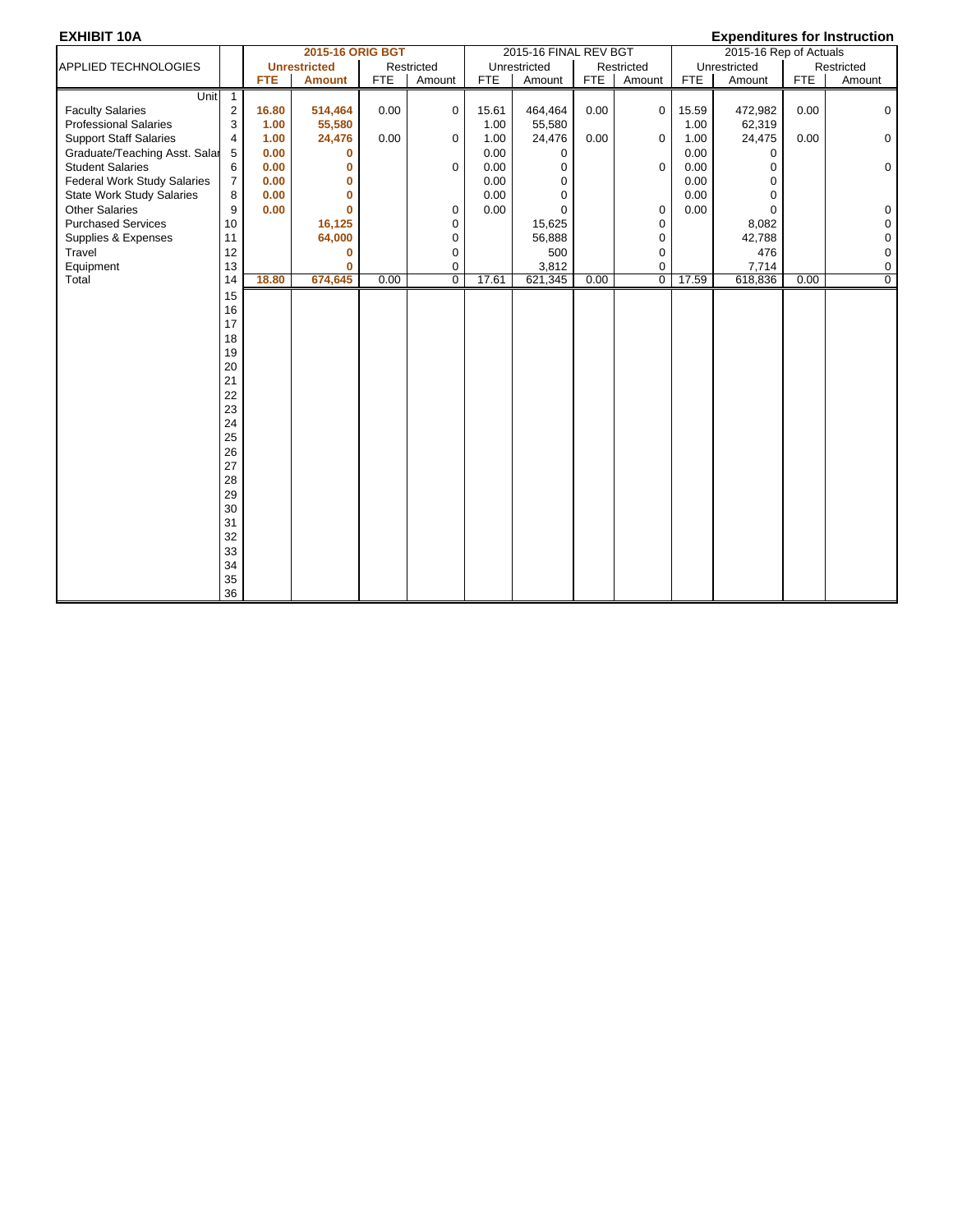|                                    |                         |            | <b>2015-16 ORIG BGT</b> |            |             |            | 2015-16 FINAL REV BGT |            |             |            | 2015-16 Rep of Actuals |            |              |
|------------------------------------|-------------------------|------------|-------------------------|------------|-------------|------------|-----------------------|------------|-------------|------------|------------------------|------------|--------------|
| <b>GENERAL STUDIES</b>             |                         |            | <b>Unrestricted</b>     |            | Restricted  |            | Unrestricted          |            | Restricted  |            | Unrestricted           |            | Restricted   |
|                                    |                         | <b>FTE</b> | <b>Amount</b>           | <b>FTE</b> | Amount      | <b>FTE</b> | Amount                | <b>FTE</b> | Amount      | <b>FTE</b> | Amount                 | <b>FTE</b> | Amount       |
|                                    | 1                       |            |                         |            |             |            |                       |            |             |            |                        |            |              |
| <b>Faculty Salaries</b>            | $\overline{c}$          | 20.11      | 560,016                 | 2.45       | 78,280      | 19.18      | 515,541               | 5.50       | 197,545     | 17.02      | 491,881                | 0.00       | 0            |
| <b>Professional Salaries</b>       | 3                       | 1.00       | 54,491                  |            |             | 1.30       | 61,491                |            |             | 1.00       | 62,293                 | 5.49       | 155,775      |
| <b>Support Staff Salaries</b>      | $\overline{\mathbf{4}}$ | 1.00       | 28,534                  | 1.00       | 19,659      | 1.00       | 28,534                | 1.00       | 19,171      | 2.00       | 29,235                 | 1.00       | 15,998       |
| Graduate/Teaching Asst. Salar      | 5                       | 0.00       | $\bf{0}$                |            |             | 0.00       | $\Omega$              |            |             | 0.00       | $\Omega$               |            |              |
| <b>Student Salaries</b>            | 6                       | 0.00       | 0                       |            |             | 0.00       | $\Omega$              |            |             | 0.00       | 4,190                  |            |              |
| <b>Federal Work Study Salaries</b> | $\overline{7}$          | 0.00       | 0                       |            |             | 0.00       | $\Omega$              |            |             | 0.00       | $\Omega$               |            |              |
| <b>State Work Study Salaries</b>   | 8                       | 0.00       | 0                       |            |             | 0.00       | $\Omega$              |            |             | 0.00       | $\Omega$               |            |              |
| <b>Other Salaries</b>              | 9                       | 0.00       | $\bf{0}$                |            | 0           | 0.00       | 3,200                 |            | $\mathbf 0$ | 0.00       | $\Omega$               |            | $\mathbf{0}$ |
| <b>Purchased Services</b>          | 10                      |            | 1,550                   |            | $\mathbf 0$ |            | 1,850                 |            | 70,089      |            | $\Omega$               |            | 1,041        |
| Supplies & Expenses                | 11                      |            | 9,500                   |            | 3,500       |            | 29,379                |            | 46,143      |            | 14,724                 |            | 7,931        |
| Travel                             | 12                      |            | 0                       |            | 1,000       |            | 1,975                 |            | 24,037      |            | 1,055                  |            | 1,535        |
| Equipment                          | 13                      |            | $\bf{0}$                |            | $\Omega$    |            | 9,470                 |            | 2,170       |            | 9,470                  |            | $\Omega$     |
| Total                              | 14                      | 22.11      | 654,091                 | 3.45       | 102,439     | 21.48      | 651,440               | 6.50       | 359,155     | 20.02      | 612,848                | 6.49       | 182,280      |
|                                    | 15                      |            |                         |            |             |            |                       |            |             |            |                        |            |              |
|                                    | 16                      |            |                         |            |             |            |                       |            |             |            |                        |            |              |
|                                    | 17                      |            |                         |            |             |            |                       |            |             |            |                        |            |              |
|                                    | 18                      |            |                         |            |             |            |                       |            |             |            |                        |            |              |
|                                    | 19                      |            |                         |            |             |            |                       |            |             |            |                        |            |              |
|                                    | 20                      |            |                         |            |             |            |                       |            |             |            |                        |            |              |
|                                    | 21                      |            |                         |            |             |            |                       |            |             |            |                        |            |              |
|                                    | 22                      |            |                         |            |             |            |                       |            |             |            |                        |            |              |
|                                    | 23                      |            |                         |            |             |            |                       |            |             |            |                        |            |              |
|                                    | 24                      |            |                         |            |             |            |                       |            |             |            |                        |            |              |
|                                    | 25                      |            |                         |            |             |            |                       |            |             |            |                        |            |              |
|                                    | 26                      |            |                         |            |             |            |                       |            |             |            |                        |            |              |
|                                    | 27                      |            |                         |            |             |            |                       |            |             |            |                        |            |              |
|                                    | 28                      |            |                         |            |             |            |                       |            |             |            |                        |            |              |
|                                    | 29                      |            |                         |            |             |            |                       |            |             |            |                        |            |              |
|                                    | 30                      |            |                         |            |             |            |                       |            |             |            |                        |            |              |
|                                    | 31                      |            |                         |            |             |            |                       |            |             |            |                        |            |              |
|                                    | 32                      |            |                         |            |             |            |                       |            |             |            |                        |            |              |
|                                    | 33                      |            |                         |            |             |            |                       |            |             |            |                        |            |              |
|                                    | 34                      |            |                         |            |             |            |                       |            |             |            |                        |            |              |
|                                    | 35                      |            |                         |            |             |            |                       |            |             |            |                        |            |              |
|                                    | 36                      |            |                         |            |             |            |                       |            |             |            |                        |            |              |
|                                    |                         |            |                         |            |             |            |                       |            |             |            |                        |            |              |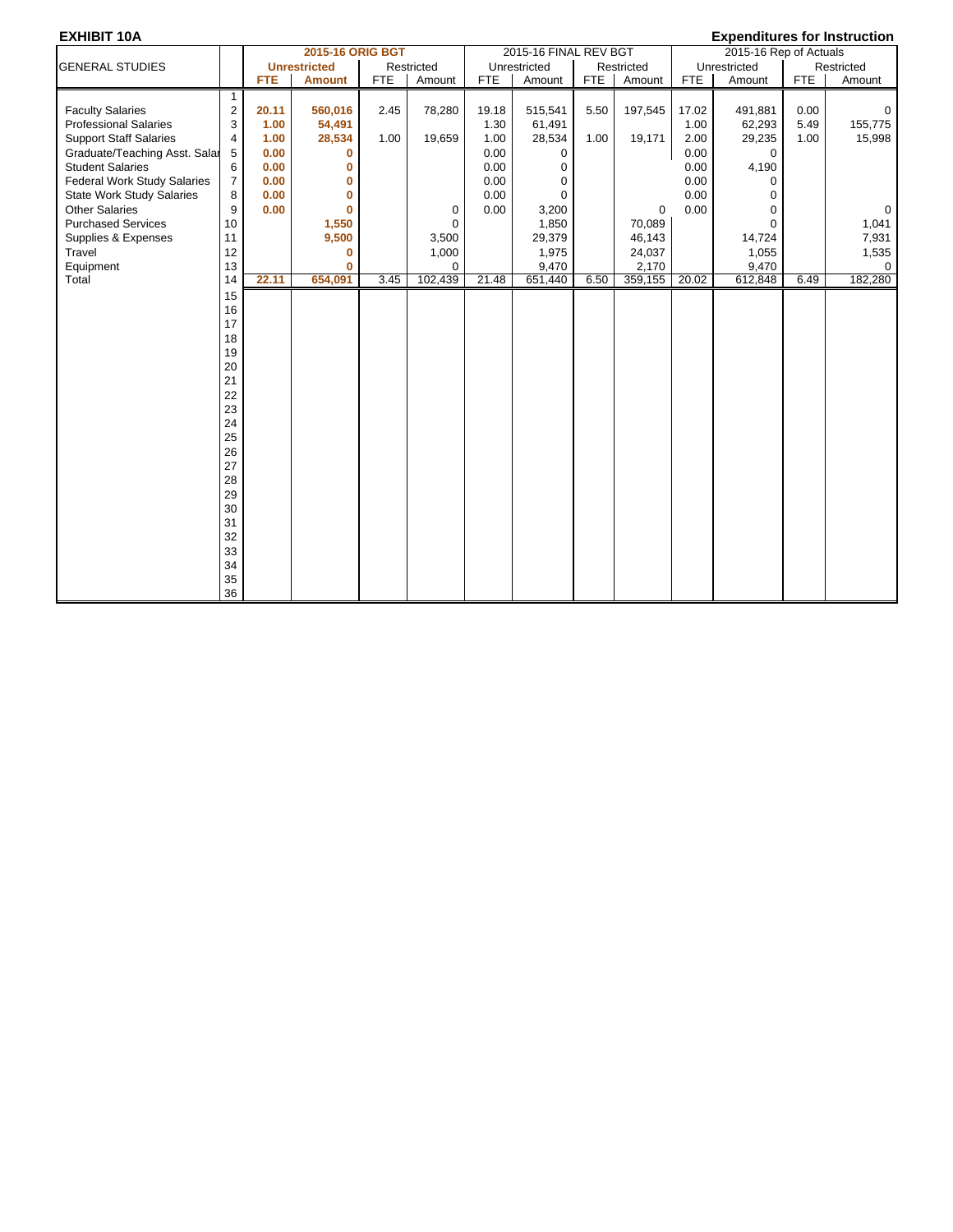| <b>EXHIBIT 10A</b>               |                |            |                         |            |             |            |                       |            |             |            |                        |            | <b>Expenditures for Instruction</b> |
|----------------------------------|----------------|------------|-------------------------|------------|-------------|------------|-----------------------|------------|-------------|------------|------------------------|------------|-------------------------------------|
|                                  |                |            | 2015-16 ORIG BGT        |            |             |            | 2015-16 FINAL REV BGT |            |             |            | 2015-16 Rep of Actuals |            |                                     |
| <b>MASS MEDIA</b>                |                |            | <b>Unrestricted</b>     |            | Restricted  |            | Unrestricted          |            | Restricted  |            | Unrestricted           |            | Restricted                          |
|                                  |                | <b>FTE</b> | <b>Amount</b>           | <b>FTE</b> | Amount      | <b>FTE</b> | Amount                | <b>FTE</b> | Amount      | <b>FTE</b> | Amount                 | <b>FTE</b> | Amount                              |
| Unit                             | $\mathbf{1}$   |            |                         |            |             |            |                       |            |             |            |                        |            |                                     |
| <b>Faculty Salaries</b>          | $\sqrt{2}$     | 0.00       | 0                       |            |             | 0.00       | 0                     |            |             | 0.00       | 0                      |            |                                     |
| <b>Professional Salaries</b>     | 3              | 0.00       | 0                       |            |             | 0.00       | 0                     |            |             | 0.00       | $\mathbf 0$            |            |                                     |
| <b>Support Staff Salaries</b>    | $\overline{4}$ | 0.00       | 0                       |            |             | 0.00       | 0                     |            |             | 0.00       | 0                      |            |                                     |
| Graduate/Teaching Asst. Salar    | 5              | 0.00       | 0                       |            |             | 0.00       | 0                     |            |             | 0.00       | $\mathbf 0$            |            |                                     |
| <b>Student Salaries</b>          | 6              | 0.00       | 0                       |            |             | 0.00       | $\Omega$              |            |             | 0.00       | $\mathbf 0$            |            |                                     |
| Federal Work Study Salaries      | $\overline{7}$ | 0.00       | 0                       |            |             | 0.00       | 0                     |            |             | 0.00       | $\mathbf 0$            |            |                                     |
| <b>State Work Study Salaries</b> | 8              | 0.00       | 0                       |            |             | 0.00       | 0                     |            |             | 0.00       | 0                      |            |                                     |
| <b>Other Salaries</b>            | 9              | 0.00       | 0                       |            |             | 0.00       | 0                     |            |             | 0.00       | $\mathbf 0$            |            |                                     |
| <b>Purchased Services</b>        | 10             |            | 0                       |            |             |            | $\Omega$              |            |             |            | $\mathbf 0$            |            |                                     |
| Supplies & Expenses              | 11             |            | 0                       |            |             |            | 0                     |            |             |            | $\mathbf 0$            |            |                                     |
| Travel                           | 12             |            | 0                       |            |             |            | 0                     |            |             |            | $\mathbf 0$            |            |                                     |
| Equipment                        | 13             |            | 0                       |            |             |            | 0                     |            |             |            | 0                      |            |                                     |
| Total                            | 14             | 0.00       | $\overline{\mathbf{0}}$ | 0.00       | $\mathbf 0$ | 0.00       | $\overline{0}$        | 0.00       | $\mathbf 0$ | 0.00       | $\overline{0}$         | 0.00       | $\mathbf 0$                         |
|                                  | 15             |            |                         |            |             |            |                       |            |             |            |                        |            |                                     |
|                                  | 16             |            |                         |            |             |            |                       |            |             |            |                        |            |                                     |
|                                  | 17             |            |                         |            |             |            |                       |            |             |            |                        |            |                                     |
|                                  | 18             |            |                         |            |             |            |                       |            |             |            |                        |            |                                     |
|                                  | 19             |            |                         |            |             |            |                       |            |             |            |                        |            |                                     |
|                                  | 20             |            |                         |            |             |            |                       |            |             |            |                        |            |                                     |
|                                  | 21             |            |                         |            |             |            |                       |            |             |            |                        |            |                                     |
|                                  | 22             |            |                         |            |             |            |                       |            |             |            |                        |            |                                     |
|                                  | 23             |            |                         |            |             |            |                       |            |             |            |                        |            |                                     |
|                                  | 24             |            |                         |            |             |            |                       |            |             |            |                        |            |                                     |
|                                  | 25             |            |                         |            |             |            |                       |            |             |            |                        |            |                                     |
|                                  | 26             |            |                         |            |             |            |                       |            |             |            |                        |            |                                     |
|                                  | 27             |            |                         |            |             |            |                       |            |             |            |                        |            |                                     |
|                                  | 28             |            |                         |            |             |            |                       |            |             |            |                        |            |                                     |
|                                  | 29             |            |                         |            |             |            |                       |            |             |            |                        |            |                                     |
|                                  | 30             |            |                         |            |             |            |                       |            |             |            |                        |            |                                     |
|                                  | 31             |            |                         |            |             |            |                       |            |             |            |                        |            |                                     |
|                                  | 32             |            |                         |            |             |            |                       |            |             |            |                        |            |                                     |
|                                  | 33             |            |                         |            |             |            |                       |            |             |            |                        |            |                                     |
|                                  | 34             |            |                         |            |             |            |                       |            |             |            |                        |            |                                     |
|                                  | 35             |            |                         |            |             |            |                       |            |             |            |                        |            |                                     |
|                                  | 36             |            |                         |            |             |            |                       |            |             |            |                        |            |                                     |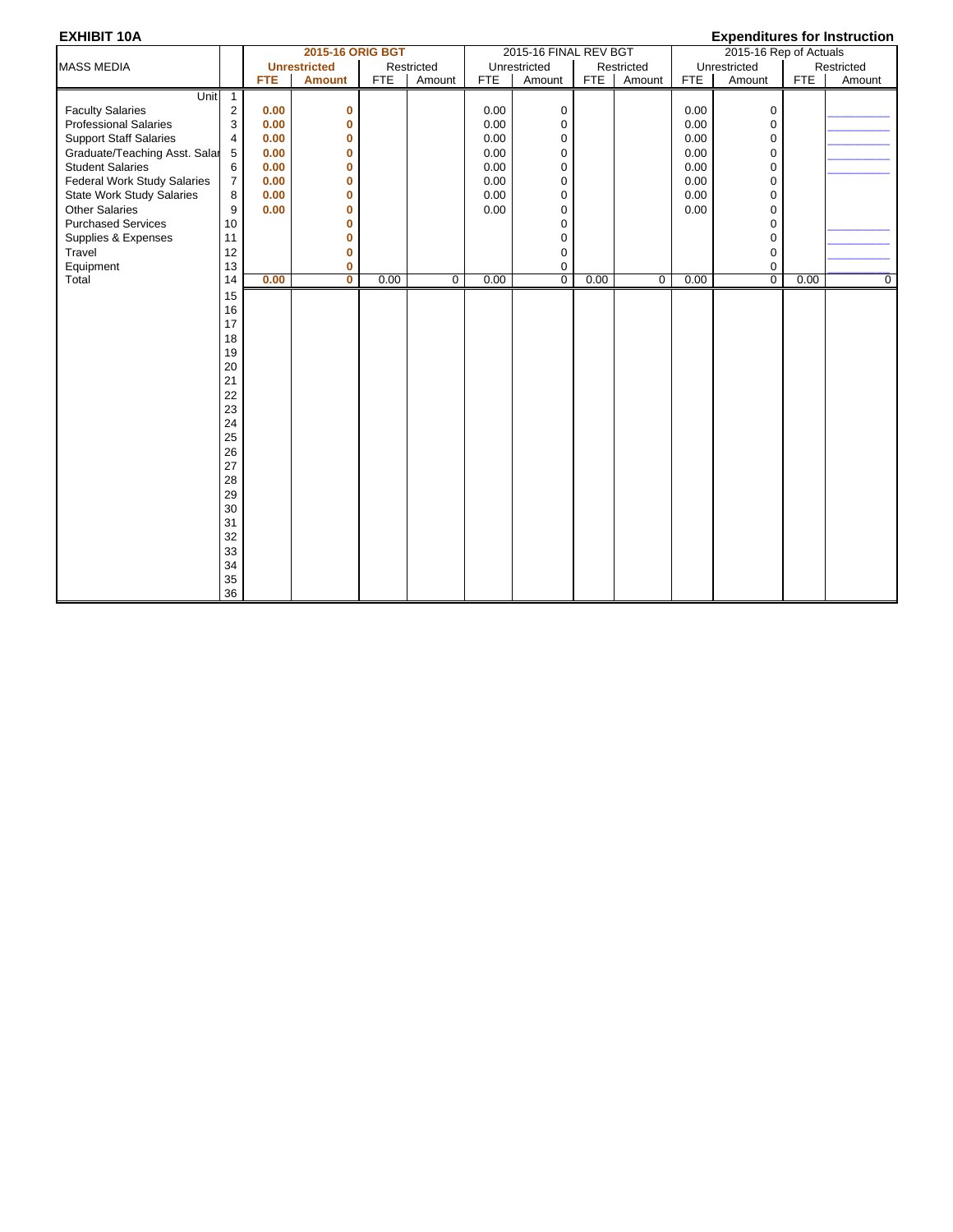|                                                                                                                                                                                                                                                                                              |                                                                                                                                      |                                                              | 2015-16 ORIG BGT                                                                                                 |            |             |                                                              | 2015-16 FINAL REV BGT                          |            |             |                                                              | 2015-16 Rep of Actuals                                                                                           |            |            |
|----------------------------------------------------------------------------------------------------------------------------------------------------------------------------------------------------------------------------------------------------------------------------------------------|--------------------------------------------------------------------------------------------------------------------------------------|--------------------------------------------------------------|------------------------------------------------------------------------------------------------------------------|------------|-------------|--------------------------------------------------------------|------------------------------------------------|------------|-------------|--------------------------------------------------------------|------------------------------------------------------------------------------------------------------------------|------------|------------|
| <b>COMMUNITY EDUCATION</b>                                                                                                                                                                                                                                                                   |                                                                                                                                      |                                                              | <b>Unrestricted</b>                                                                                              |            | Restricted  |                                                              | Unrestricted                                   |            | Restricted  |                                                              | Unrestricted                                                                                                     |            | Restricted |
|                                                                                                                                                                                                                                                                                              |                                                                                                                                      | <b>FTE</b>                                                   | <b>Amount</b>                                                                                                    | <b>FTE</b> | Amount      | <b>FTE</b>                                                   | Amount                                         | <b>FTE</b> | Amount      | FTE                                                          | Amount                                                                                                           | <b>FTE</b> | Amount     |
| Unit<br><b>Faculty Salaries</b><br><b>Professional Salaries</b><br><b>Support Staff Salaries</b><br>Graduate/Teaching Asst. Salar<br><b>Student Salaries</b><br><b>Federal Work Study Salaries</b><br><b>State Work Study Salaries</b><br><b>Other Salaries</b><br><b>Purchased Services</b> | $\overline{1}$<br>$\overline{c}$<br>3<br>4<br>5<br>6<br>$\overline{7}$<br>8<br>9<br>10                                               | 0.56<br>0.00<br>0.00<br>0.00<br>0.00<br>0.00<br>0.00<br>0.00 | 12,000<br>$\mathbf{0}$<br>$\mathbf{0}$<br>0<br>0<br>$\mathbf{0}$<br>$\mathbf{0}$<br>$\mathbf{0}$<br>$\mathbf{0}$ |            |             | 0.12<br>0.00<br>0.00<br>0.00<br>0.00<br>0.00<br>0.00<br>0.00 | 12,000<br>0<br>0<br>0<br>0<br>0<br>0<br>0<br>0 |            |             | 0.82<br>0.00<br>0.00<br>0.00<br>0.00<br>0.00<br>0.00<br>0.00 | 17,723<br>$\Omega$<br>$\mathbf 0$<br>$\pmb{0}$<br>$\mathbf 0$<br>$\mathbf 0$<br>$\Omega$<br>$\Omega$<br>$\Omega$ |            |            |
| Supplies & Expenses                                                                                                                                                                                                                                                                          | 11                                                                                                                                   |                                                              | 0                                                                                                                |            |             |                                                              | 0                                              |            |             |                                                              | $\mathbf 0$                                                                                                      |            |            |
| Travel                                                                                                                                                                                                                                                                                       | 12<br>13                                                                                                                             |                                                              | $\mathbf{0}$<br>$\mathbf{0}$                                                                                     |            |             |                                                              | 0<br>0                                         |            |             |                                                              | $\mathbf 0$<br>$\Omega$                                                                                          |            |            |
| Equipment<br>Total                                                                                                                                                                                                                                                                           | 14                                                                                                                                   | 0.56                                                         | 12,000                                                                                                           | 0.00       | $\mathbf 0$ | 0.12                                                         | 12,000                                         | 0.00       | $\mathbf 0$ | 0.82                                                         | 17,723                                                                                                           | 0.00       | 0          |
|                                                                                                                                                                                                                                                                                              | 15<br>16<br>17<br>18<br>19<br>20<br>21<br>22<br>23<br>24<br>25<br>26<br>27<br>28<br>29<br>$30\,$<br>31<br>32<br>33<br>34<br>35<br>36 |                                                              |                                                                                                                  |            |             |                                                              |                                                |            |             |                                                              |                                                                                                                  |            |            |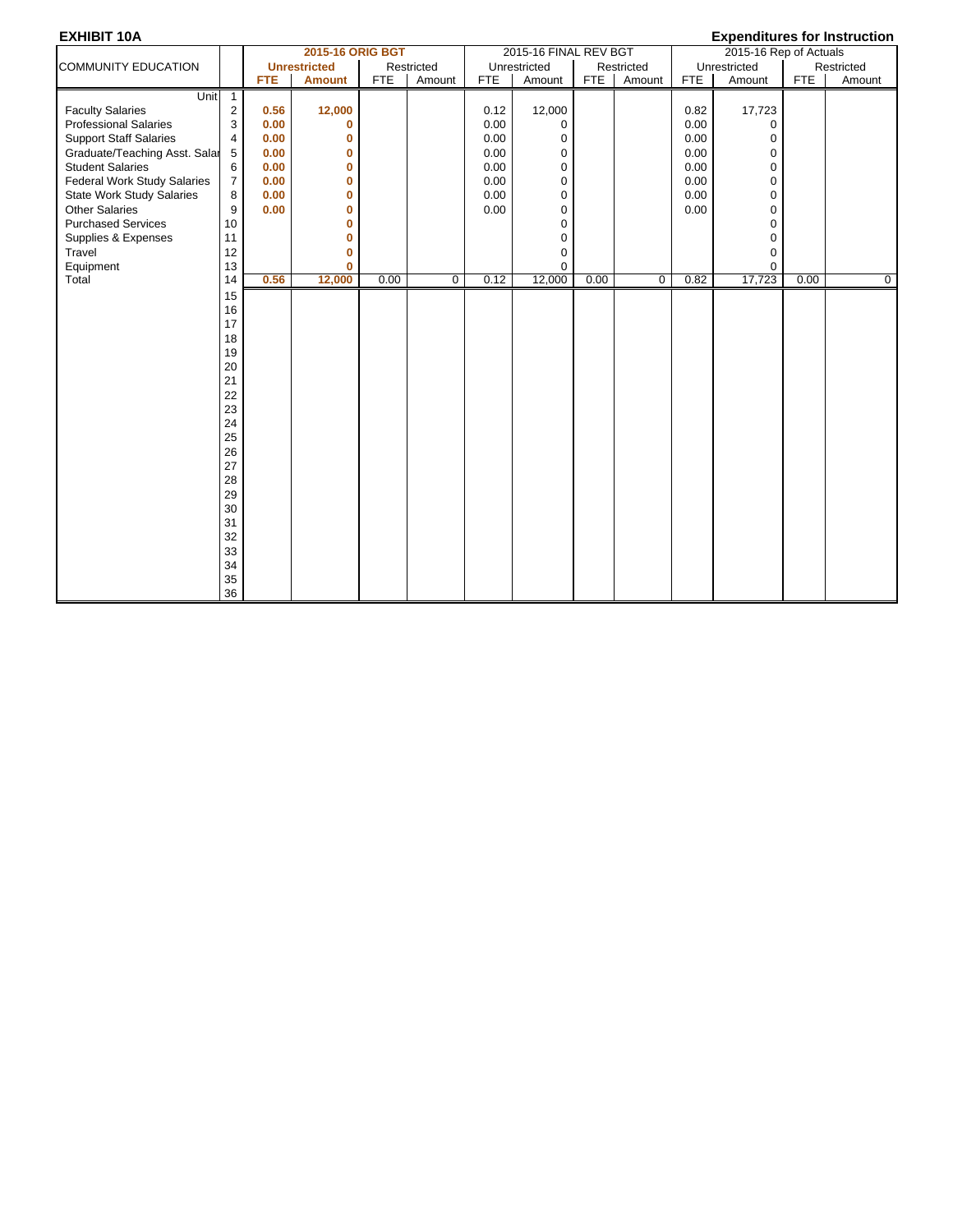|                                                                                           |                                                                                                                                  |                      | <b>2015-16 ORIG BGT</b> |            |             |              | 2015-16 FINAL REV BGT           |            |             |                      | 2015-16 Rep of Actuals |            |             |
|-------------------------------------------------------------------------------------------|----------------------------------------------------------------------------------------------------------------------------------|----------------------|-------------------------|------------|-------------|--------------|---------------------------------|------------|-------------|----------------------|------------------------|------------|-------------|
| SUMMER SESSION                                                                            |                                                                                                                                  |                      | <b>Unrestricted</b>     |            | Restricted  |              | Unrestricted                    |            | Restricted  |                      | Unrestricted           |            | Restricted  |
|                                                                                           |                                                                                                                                  | <b>FTE</b>           | <b>Amount</b>           | <b>FTE</b> | Amount      | <b>FTE</b>   | Amount                          | <b>FTE</b> | Amount      | <b>FTE</b>           | Amount                 | <b>FTE</b> | Amount      |
| Unit<br><b>Faculty Salaries</b><br><b>Professional Salaries</b>                           | $\overline{1}$<br>$\overline{2}$<br>3                                                                                            | 0.00                 | 0                       |            |             | 0.00         | 0                               |            |             | 0.00                 | $\mathbf 0$            |            |             |
| <b>Support Staff Salaries</b><br>Graduate/Teaching Asst. Salar<br><b>Student Salaries</b> | 4<br>5                                                                                                                           |                      |                         |            |             | 0.00         |                                 |            |             |                      |                        |            |             |
| <b>Federal Work Study Salaries</b><br><b>State Work Study Salaries</b>                    | 6<br>$\overline{7}$<br>8                                                                                                         | 0.00<br>0.00<br>0.00 | 0<br>0<br>0             |            |             | 0.00<br>0.00 | 0<br>0<br>$\mathbf 0$           |            |             | 0.00<br>0.00<br>0.00 | 0<br>0<br>0            |            |             |
| <b>Other Salaries</b><br><b>Purchased Services</b>                                        | 9<br>10                                                                                                                          | 0.00                 | 0<br>0                  |            |             | 0.00         | $\mathbf 0$<br>$\mathbf 0$      |            |             | 0.00                 | $\mathbf 0$<br>0       |            |             |
| Supplies & Expenses<br>Travel<br>Equipment                                                | 11<br>12<br>13                                                                                                                   |                      | 0<br>0<br>0             |            |             |              | $\mathbf 0$<br>0<br>$\mathbf 0$ |            |             |                      | 0<br>0<br>0            |            |             |
| Total                                                                                     | 14                                                                                                                               | 0.00                 | $\mathbf 0$             | 0.00       | $\mathbf 0$ | 0.00         | $\overline{0}$                  | 0.00       | $\mathbf 0$ | 0.00                 | $\overline{0}$         | 0.00       | $\mathbf 0$ |
|                                                                                           | 15<br>16<br>17<br>18<br>19<br>20<br>21<br>22<br>23<br>24<br>25<br>26<br>27<br>28<br>29<br>30<br>31<br>32<br>33<br>34<br>35<br>36 |                      |                         |            |             |              |                                 |            |             |                      |                        |            |             |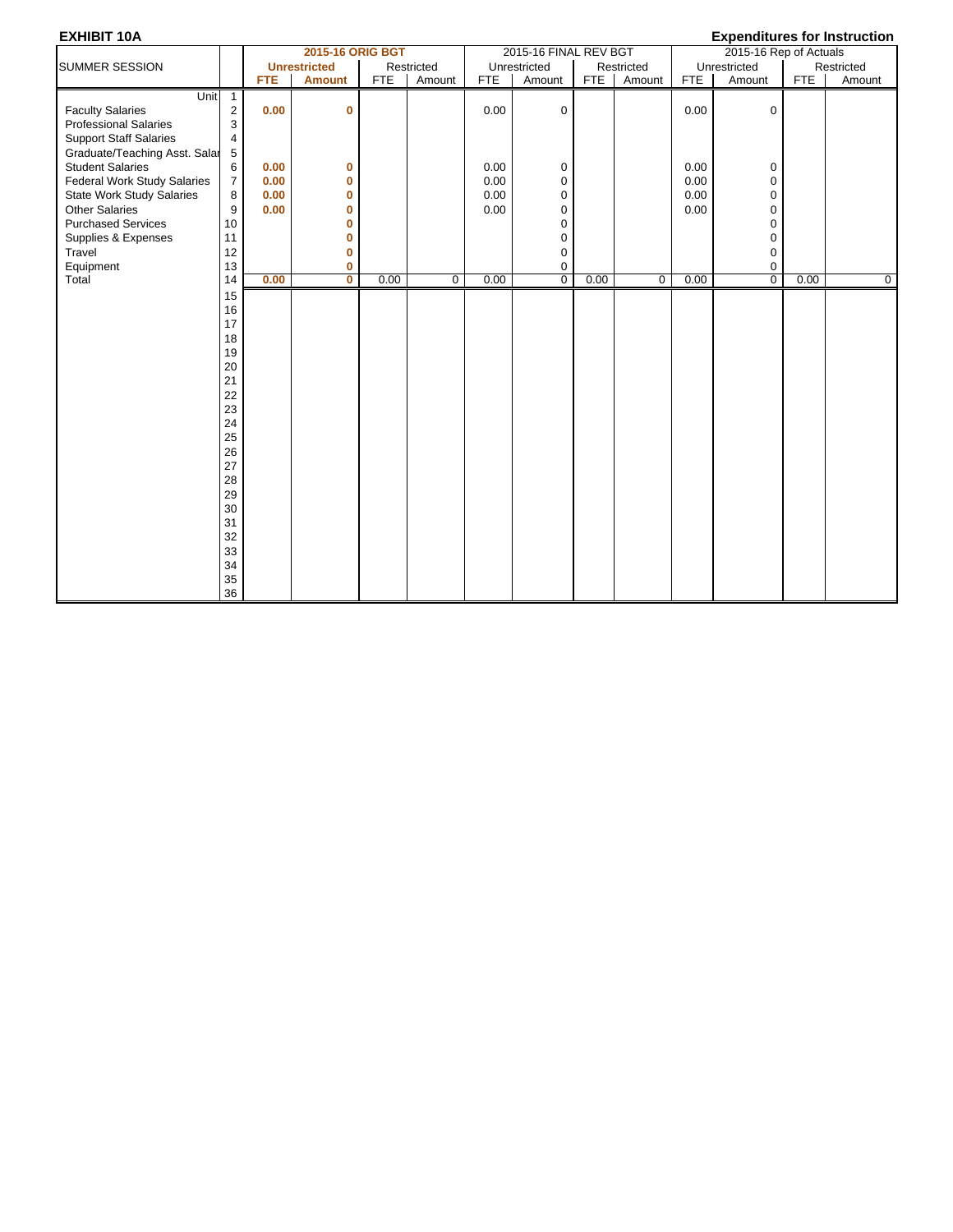|                                    |                |            | 2015-16 ORIG BGT    |            |             |            | 2015-16 FINAL REV BGT   |            |             |            | 2015-16 Rep of Actuals |            |             |
|------------------------------------|----------------|------------|---------------------|------------|-------------|------------|-------------------------|------------|-------------|------------|------------------------|------------|-------------|
| <b>INSTRUCTIONAL</b>               |                |            | <b>Unrestricted</b> |            | Restricted  |            | Unrestricted            |            | Restricted  |            | Unrestricted           |            | Restricted  |
| <b>MASTER</b>                      |                | <b>FTE</b> | <b>Amount</b>       | <b>FTE</b> | Amount      | <b>FTE</b> | Amount                  | <b>FTE</b> | Amount      | <b>FTE</b> | Amount                 | <b>FTE</b> | Amount      |
|                                    | $\mathbf{1}$   |            |                     |            |             |            |                         |            |             |            |                        |            |             |
| <b>Faculty Salaries</b>            | $\overline{c}$ | 75.06      | 2,332,775           | 5.22       | 78,280      | 75.49      | 2,184,110               | 9.28       | 249,704     | 69.84      | 2,066,222              | 2.68       | 44,594      |
| <b>Professional Salaries</b>       | 3              | 8.00       | 367,242             | 0.00       | 0           | 8.40       | 455,126                 | 0.00       | 0           | 6.00       | 401,778                | 5.49       | 155,775     |
| <b>Support Staff Salaries</b>      | 4              | 8.25       | 208,658             | 1.00       | 19,659      | 7.25       | 221,658                 | 1.00       | 19,171      | 8.25       | 224,254                | 1.00       | 15,998      |
| Graduate/Teaching Asst. Salar      | 5              | 1.00       | 25,852              | 0.00       | $\Omega$    | 1.00       | 0                       | 0.00       | 0           | 0.50       | $\Omega$               | 0.00       | $\Omega$    |
| <b>Student Salaries</b>            | 6              | 0.00       | 0                   | 0.00       | 0           | 0.00       | 0                       | 0.00       | 0           | 0.00       | 4,190                  | 0.00       | $\mathbf 0$ |
| <b>Federal Work Study Salaries</b> | 7              | 0.00       | $\mathbf 0$         | 0.00       | 0           | 0.00       | 0                       | 0.00       | $\mathbf 0$ | 0.00       | 0                      | 0.00       | $\Omega$    |
| <b>State Work Study Salaries</b>   | 8              | 0.00       | $\bf{0}$            | 0.00       | $\mathbf 0$ | 0.00       | 0                       | 0.00       | $\mathbf 0$ | 0.00       | 0                      | 0.00       | $\Omega$    |
| <b>Other Salaries</b>              | 9              | 0.00       | $\bf{0}$            | 0.00       | $\mathbf 0$ | 0.00       | 3,200                   | 0.00       | $\mathbf 0$ | 0.00       | 694                    | 0.00       | $\mathbf 0$ |
| <b>Purchased Services</b>          | 10             | 0.00       | 495.258             | 0.00       | $\mathbf 0$ | 0.00       | 491,960                 | 0.00       | 72,089      | 0.00       | 353,271                | 0.00       | 9,419       |
| Supplies & Expenses                | 11             | 0.00       | 134,450             | 0.00       | 3,500       | 0.00       | 167,143                 | 0.00       | 49,427      | 0.00       | 120,299                | 0.00       | 8,953       |
| Travel                             | 12             | 0.00       | 5,000               | 0.00       | 1,000       | 0.00       | 17,475                  | 0.00       | 24,037      | 0.00       | 11,994                 | 0.00       | 1,535       |
| Equipment                          | 13             | 0.00       | 26,173              | 0.00       | $\Omega$    | 0.00       | 55,107                  | 0.00       | 5,911       | 0.00       | 50,464                 | 0.00       | 1,908       |
| Total                              | 14             | 92.31      | 3,595,408           | 6.22       | 102,439     |            | 92.14 3,595,779         | 10.28      | 420,339     | 84.59      | 3,233,166              | 9.17       | 238,182     |
|                                    | 15             |            | $\bf{0}$            |            |             |            | $\overline{\mathbf{0}}$ |            |             |            | $\Omega$               |            |             |
|                                    | 16             |            |                     |            |             |            |                         |            |             |            |                        |            |             |
|                                    | 17             |            |                     |            |             |            |                         |            |             |            |                        |            |             |
|                                    | 18             |            |                     |            |             |            |                         |            |             |            |                        |            |             |
|                                    | 19             |            |                     |            |             |            |                         |            |             |            |                        |            |             |
|                                    | 20             |            |                     |            |             |            |                         |            |             |            |                        |            |             |
|                                    | 21             |            |                     |            |             |            |                         |            |             |            |                        |            |             |
|                                    | 22             |            |                     |            |             |            |                         |            |             |            |                        |            |             |
|                                    | 23             |            |                     |            |             |            |                         |            |             |            |                        |            |             |
|                                    | 24             |            |                     |            |             |            |                         |            |             |            |                        |            |             |
|                                    | 25             |            |                     |            |             |            |                         |            |             |            |                        |            |             |
|                                    | 26             |            |                     |            |             |            |                         |            |             |            |                        |            |             |
|                                    | 27             |            |                     |            |             |            |                         |            |             |            |                        |            |             |
|                                    | 28             |            |                     |            |             |            |                         |            |             |            |                        |            |             |
|                                    | 29             |            |                     |            |             |            |                         |            |             |            |                        |            |             |
|                                    | 30             |            |                     |            |             |            |                         |            |             |            |                        |            |             |
|                                    | 31             |            |                     |            |             |            |                         |            |             |            |                        |            |             |
|                                    | 32             |            |                     |            |             |            |                         |            |             |            |                        |            |             |
|                                    | 33             |            |                     |            |             |            |                         |            |             |            |                        |            |             |
|                                    | 34             |            |                     |            |             |            |                         |            |             |            |                        |            |             |
|                                    | 35             |            |                     |            |             |            |                         |            |             |            |                        |            |             |
|                                    | 36             |            |                     |            |             |            |                         |            |             |            |                        |            |             |
|                                    |                |            |                     |            |             |            |                         |            |             |            |                        |            |             |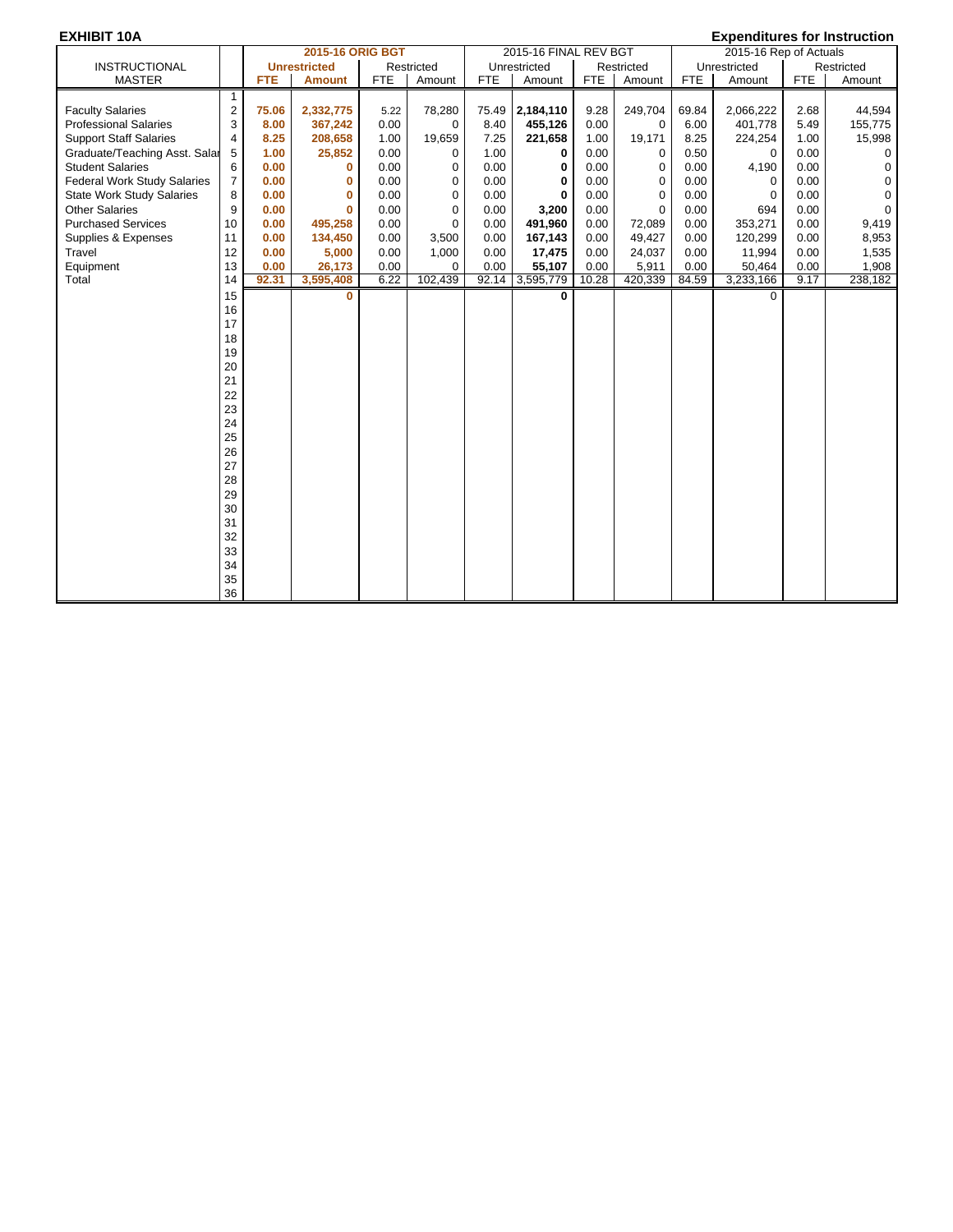## **EXHIBIT 11.**

#### **Expenditures for Academic Support** Page 1

|                                         |                  | 2015-16 ORIG BGT          |             | 2015-16 FINAL REV BGT 2015-16 Rep of Actuals          |             |             |             |
|-----------------------------------------|------------------|---------------------------|-------------|-------------------------------------------------------|-------------|-------------|-------------|
|                                         |                  | Unrestricted   Restricted |             | Unrestricted   Restricted   Unrestricted   Restricted |             |             |             |
|                                         | $\mathbf{1}$     |                           |             |                                                       |             |             |             |
| Main Library                            | $\overline{c}$   | 164,192                   | 57,982      | 184,192                                               | 75,459      | 177,153     | 35,933      |
| David Cargo Library - Mora Site         | 3                | $\Omega$                  |             | $\Omega$                                              |             | $\Omega$    |             |
|                                         | 4                |                           |             |                                                       |             |             |             |
|                                         | 5                |                           |             |                                                       |             |             |             |
|                                         | 6                |                           |             |                                                       |             |             |             |
| <b>Total Libraries</b>                  | 7                | 164,192                   | 57,982      | 184,192                                               | 75,459      | 177,153     | 35,933      |
|                                         | 8                |                           |             |                                                       |             |             |             |
| MUSEUMS & GALLERIES-BY IND. UNIT (E)    | $\boldsymbol{9}$ |                           |             |                                                       |             |             |             |
|                                         | 10               |                           |             |                                                       |             |             |             |
|                                         | 11               |                           |             |                                                       |             |             |             |
|                                         | 12               |                           |             |                                                       |             |             |             |
|                                         | 13               |                           |             |                                                       |             |             |             |
|                                         | 14               |                           |             |                                                       |             |             |             |
| <b>Total Museums &amp; Galleries</b>    | 15               | $\mathbf 0$               | $\mathbf 0$ | 0                                                     | $\mathbf 0$ | $\mathbf 0$ | $\mathbf 0$ |
|                                         | 16               |                           |             |                                                       |             |             |             |
| AUDIO VISUAL SERV-BY INDIV UNIT (Exh.   | 17               |                           |             |                                                       |             |             |             |
|                                         | 18               |                           |             |                                                       |             |             |             |
|                                         | 19               |                           |             |                                                       |             |             |             |
|                                         | 20               |                           |             |                                                       |             |             |             |
|                                         | 21               |                           |             |                                                       |             |             |             |
|                                         | 22               |                           |             |                                                       |             |             |             |
| Total Audio-Visual Serv.                | 23               | $\mathbf 0$               | 0           | 0                                                     | $\mathbf 0$ | 0           | $\mathbf 0$ |
|                                         | 24               |                           |             |                                                       |             |             |             |
| ANCILLARY SUPPORT-BY INDIV UNIT (Exi 25 |                  |                           |             |                                                       |             |             |             |
|                                         | 26               |                           |             |                                                       |             |             |             |
|                                         | 27               |                           |             |                                                       |             |             |             |
|                                         | 28               |                           |             |                                                       |             |             |             |
|                                         | 29               |                           |             |                                                       |             |             |             |
|                                         | 30               |                           |             |                                                       |             |             |             |
|                                         | 31               |                           |             |                                                       |             |             |             |
|                                         | 32               |                           |             |                                                       |             |             |             |
|                                         | 33               |                           |             |                                                       |             |             |             |
|                                         | 34               |                           |             |                                                       |             |             |             |
|                                         | 35               |                           |             |                                                       |             |             |             |
| <b>Total Ancillary Support</b>          | 41               | 0                         | 0           | $\pmb{0}$                                             | $\pmb{0}$   | $\pmb{0}$   | $\mathbf 0$ |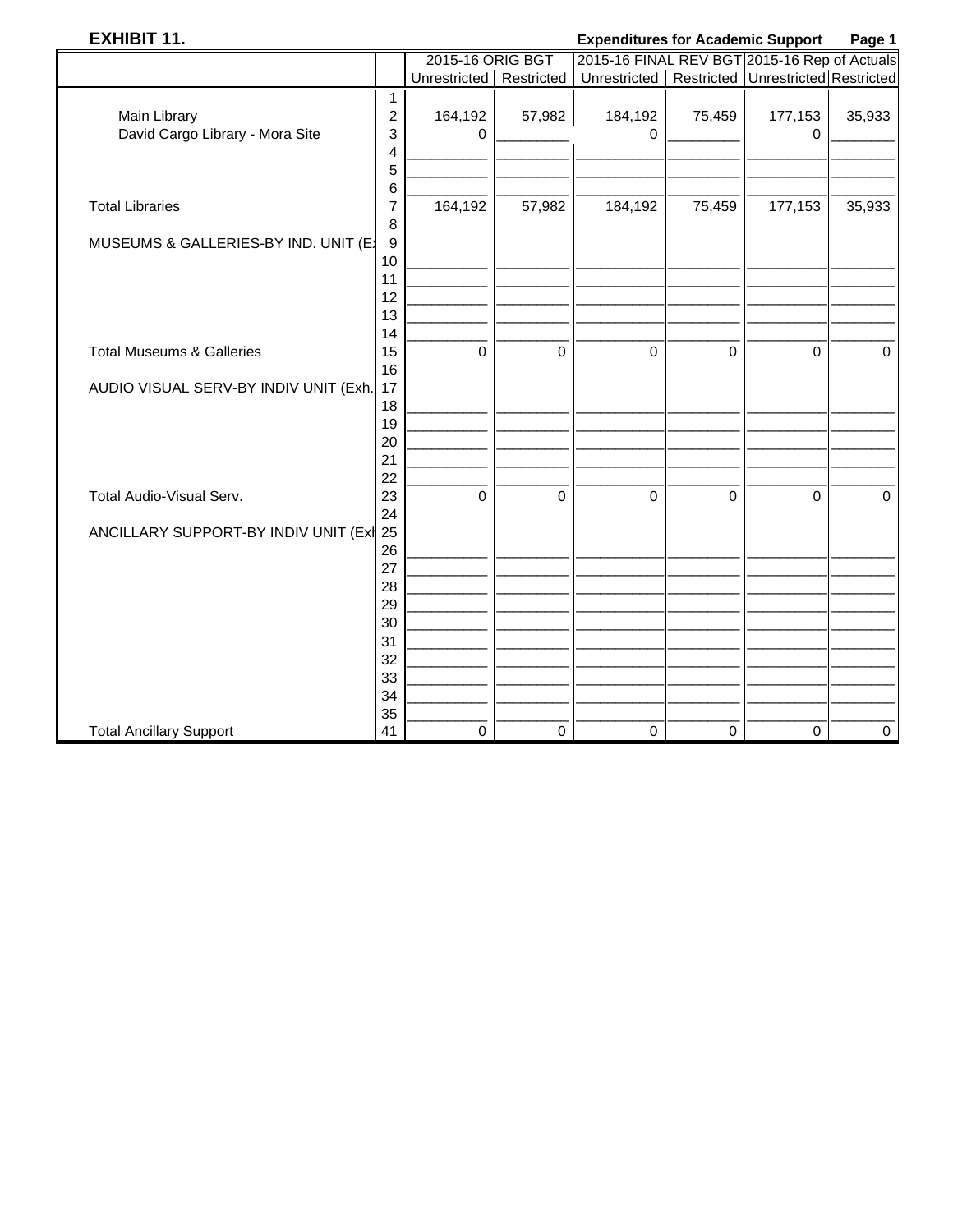## **EXHIBIT 11. Expenditures for Academic Support Page 2**

|                                             |                | 2015-16 ORIG BGT        |          | 2015-16 FINAL REV BGT 2015-16 Rep of Actuals        |         |         |          |
|---------------------------------------------|----------------|-------------------------|----------|-----------------------------------------------------|---------|---------|----------|
|                                             |                | Unrestricted Restricted |          | Unrestricted   Restricted   Unrestricted Restricted |         |         |          |
|                                             |                |                         |          |                                                     |         |         |          |
| ACAD.ADMIN.& PERS'L DEV-BY IND.UNIT(Exh     | 1              |                         |          |                                                     |         |         |          |
|                                             | $\overline{2}$ |                         |          |                                                     |         |         |          |
| <b>ACADEMIC AFF/STU SVC</b>                 | 3              | 250,844                 | 531,754  | 290,497                                             | 756,173 | 250,633 | 522,186  |
| PROFESSIONAL DEVELOPMENT                    | 4              | 42,000                  |          | 48,300                                              |         | 80,121  |          |
|                                             | 5              |                         |          |                                                     |         |         |          |
|                                             | 6              |                         |          |                                                     |         |         |          |
|                                             | 7              |                         |          |                                                     |         |         |          |
|                                             | 8              |                         |          |                                                     |         |         |          |
|                                             | 9              |                         |          |                                                     |         |         |          |
|                                             | 10             |                         |          |                                                     |         |         |          |
|                                             | 11             |                         |          |                                                     |         |         |          |
|                                             | 12             |                         |          |                                                     |         |         |          |
|                                             | 13             |                         |          |                                                     |         |         |          |
|                                             | 14             |                         |          |                                                     |         |         |          |
|                                             | 15             |                         |          |                                                     |         |         |          |
|                                             | 16             |                         |          |                                                     |         |         |          |
|                                             | 17             |                         |          |                                                     |         |         |          |
|                                             | 18             |                         |          |                                                     |         |         |          |
| Total Acad. Admin. & Pers'l Dev.            | 19             | 292,844                 | 531,754  | 338,797                                             | 756,173 | 330,754 | 522,186  |
|                                             | 20             |                         |          |                                                     |         |         |          |
| COURSE & CURR. DEV-BY IND. UNIT (Exh.114 21 |                |                         |          |                                                     |         |         |          |
|                                             | 22             |                         |          |                                                     |         |         |          |
|                                             | 23             |                         |          |                                                     |         |         |          |
|                                             | 24             |                         |          |                                                     |         |         |          |
| Total Course & Curr. Dev.                   | 25             |                         |          |                                                     |         |         |          |
| <b>Federal Work Study</b>                   | 26             |                         |          |                                                     |         |         |          |
| Retirement                                  | 27             | 34,565                  | 0        | 34,565                                              | 0       | 40,229  | 17,962   |
| 1.3% Retiree's Health Act                   | 28             | 4,794                   | $\Omega$ | 4,794                                               | 0       | 5,788   | 2,585    |
| <b>Social Security</b>                      | 29             | 22,057                  | 60,258   | 29,557                                              | 77,548  | 18,083  | 8,395    |
| Medicare                                    | 30             | 3,475                   | 0        | 3,475                                               | 0       | 4,229   | 1,963    |
| Group Insurance                             | 31             | 33,204                  | 0        | 33,204                                              | 0       | 28,956  | 22,862   |
| Workmen's Compensation                      | 32             | 9,246                   | 0        | 9,246                                               | 0       | 9,407   | 39       |
| <b>Unemployment Compensation</b>            | 33             | 15,000                  | $\Omega$ | 15,000                                              | 0       | 3,096   | $\Omega$ |
| <b>Waiver of Tuition</b>                    | 34             |                         |          |                                                     |         |         |          |
|                                             | 35             |                         |          |                                                     |         |         |          |
| Total Items not Included in 11A's           | 36             | 122,341                 | 60,258   | 129,841                                             | 77,548  | 109,788 | 53,806   |
| GR. TOT. EXP. FOR ACAD. SUPPORT (Exh. 2)    | 41             | 579,377                 | 649,994  | 652,830                                             | 909,180 | 617,695 | 611,925  |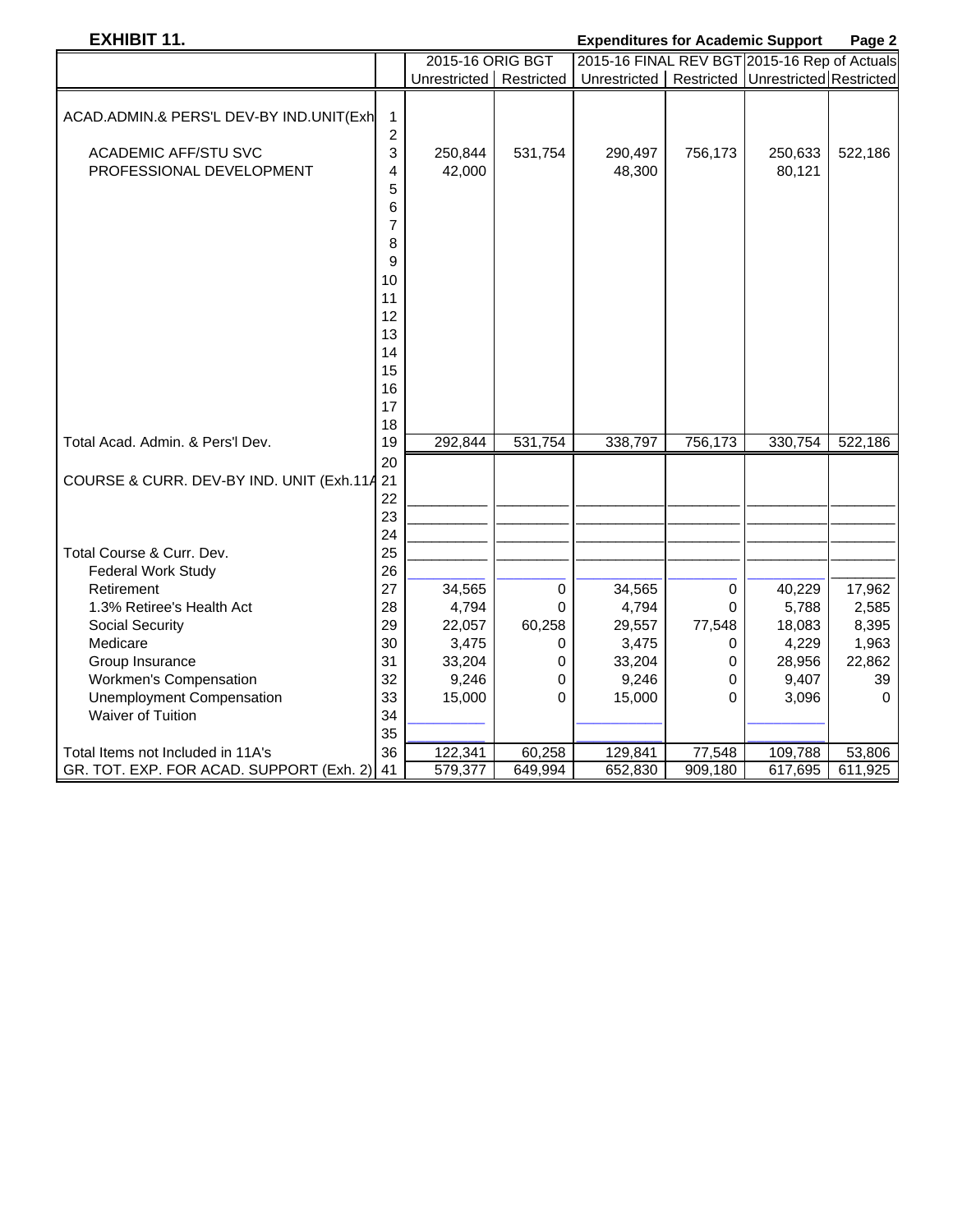## **EXHIBIT 12. Expenditures for Student Services**

|                                                 |                         | 2015-16 ORIG BGT          |                | 2015-16 FINAL REV BGT 2015-16 Rep of Actuals        |   |           |             |
|-------------------------------------------------|-------------------------|---------------------------|----------------|-----------------------------------------------------|---|-----------|-------------|
|                                                 |                         | Unrestricted   Restricted |                | Unrestricted   Restricted   Unrestricted Restricted |   |           |             |
|                                                 |                         |                           |                |                                                     |   |           |             |
| SUPPLEMENTARY ED. SERV.-BY IND. PROG.           | $\mathbf{1}$            |                           |                |                                                     |   |           |             |
| Recruitment                                     | $\overline{\mathbf{c}}$ | 167,277                   | $\mathbf 0$    | 184,777                                             | 0 | 166,098   | 0           |
| <b>Student Support Services</b>                 | 3                       | 40,610                    | 0              | 187,962                                             | 0 | 119,014   | 6,825       |
|                                                 | 4                       |                           |                |                                                     |   |           |             |
| Total Suppl'y. Educ. Serv.                      | 5                       | 207,887                   | 0              | 372,739                                             | 0 | 285,112   | 6,825       |
|                                                 | $6\phantom{1}6$         |                           |                |                                                     |   |           |             |
| COUNSEL. & CAREER GUID.-BY UNIT (Exh. 12        | $\overline{7}$          |                           |                |                                                     |   |           |             |
|                                                 | 8                       |                           |                |                                                     |   |           |             |
| Counseling & Guidance                           | 9                       | 688,559                   |                | 186,185                                             |   | 190,145   | $\pmb{0}$   |
| JTPA/GIS 8%                                     | 10                      |                           | 0              |                                                     | 0 |           | $\mathbf 0$ |
| <b>Career Planning &amp; Placement Services</b> | 11                      | 187,807                   |                | 298,151                                             |   | 255,320   |             |
| Other                                           | 12                      |                           | $\mathbf 0$    |                                                     | 0 |           | $\pmb{0}$   |
|                                                 | 13                      |                           |                |                                                     |   |           |             |
|                                                 | 14                      |                           |                |                                                     |   |           |             |
| Total Counsel. & Career Guid.                   | 15                      | 876,366                   | $\Omega$       | 484,336                                             | 0 | 445,465   | $\mathbf 0$ |
|                                                 | 16                      |                           |                |                                                     |   |           |             |
| FIN. AID ADMIN.-BY IND. UNIT (Exh. 12A)         | 17                      |                           |                |                                                     |   |           |             |
| <b>Financial Aids Office</b>                    | 18                      | 213,565                   |                | 214,428                                             |   | 204,482   | $\mathbf 0$ |
|                                                 | 19                      |                           |                |                                                     |   |           |             |
| Total Fin. Aid Admin.                           | 20                      | 213,565                   | $\Omega$       | 214,428                                             | 0 | 204,482   | $\mathbf 0$ |
|                                                 | 21                      |                           |                |                                                     |   |           |             |
| STU. ADM. & RECORDS-BY IND. UNIT (Exh. 12 22    |                         |                           |                |                                                     |   |           |             |
| Registrar's Office                              | 23                      | 189,461                   |                | 189,461                                             |   | 158,524   |             |
|                                                 | 24                      |                           |                |                                                     |   |           |             |
|                                                 | 25                      |                           |                |                                                     |   |           |             |
| <b>Total Admissions &amp; Records</b>           | 26                      | 189,461                   | 0              | 189,461                                             | 0 | 158,524   | $\pmb{0}$   |
| <b>Federal Work Study</b>                       | 27                      |                           |                |                                                     |   |           |             |
| Retirement                                      | 28                      | 95,646                    | 0              | 95,646                                              | 0 | 95,551    | $\pmb{0}$   |
| 1.3% Retiree's Health Act                       | 29                      | 13,565                    | 0              | 13,565                                              | 0 | 13,745    | $\pmb{0}$   |
| Social Security                                 | 30                      | 42,934                    | 0              | 78,814                                              | 0 | 72,487    | $\pmb{0}$   |
| Medicare                                        | 31                      | 10,042                    | 0              | 10,041                                              | 0 | 9,738     | 0           |
| Group Insurance                                 | 32                      | 49,227                    | 0              | 49,226                                              |   | 57,143    | $\mathsf 0$ |
|                                                 | 33                      |                           |                |                                                     | 0 |           |             |
| Workmen's Compensation                          |                         | 9,167                     | 0              | 9,167                                               | 0 | 9,168     | 0           |
| <b>Unemployment Compensation</b>                | 34                      | 255,010                   | 0              | 255,010                                             | 0 | 235,747   | $\Omega$    |
| <b>Waiver of Tuition</b>                        | 35                      |                           |                |                                                     |   |           |             |
| Total Items not Included in 12A's               | 36                      | 475,591                   | 0              | 511,469                                             | 0 | 493,579   | 0           |
| GR. TOT. EXP. FOR STU. SERV. (Exh. 2)           | 41                      | 1,962,870                 | $\overline{0}$ | 1,772,433                                           | 0 | 1,587,162 | 6,825       |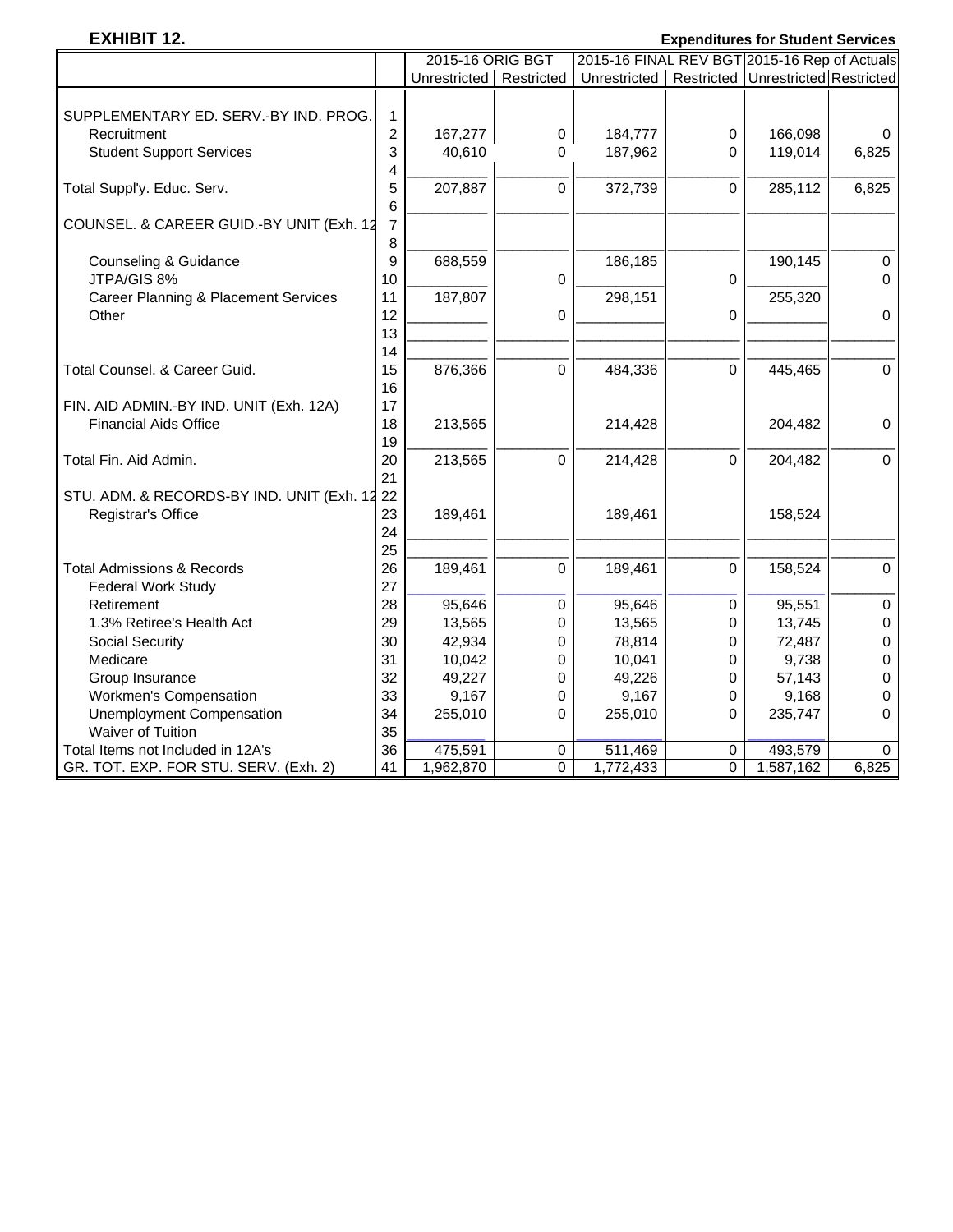## **EXHIBIT 13. Expenditures for Institutional Support Page 1**

|                                         |                | 2015-16 ORIG BGT          |             | 2015-16 FINAL REV BGT 2015-16 Rep of Actuals          |             |             |             |
|-----------------------------------------|----------------|---------------------------|-------------|-------------------------------------------------------|-------------|-------------|-------------|
|                                         |                | Unrestricted   Restricted |             | Unrestricted   Restricted   Unrestricted   Restricted |             |             |             |
| EXEC. MANAGEMENT-BY IND. UNIT (Exh.     | $\mathbf{1}$   |                           |             |                                                       |             |             |             |
| President's Office                      | $\overline{c}$ | 267,454                   |             | 346,753                                               |             | 278,179     |             |
| <b>Administration &amp; Finance</b>     | 3              | 223,902                   |             | 226,652                                               |             | 205,664     |             |
|                                         | 4              |                           |             |                                                       |             |             |             |
|                                         | 5              |                           |             |                                                       |             |             |             |
|                                         | 6              |                           |             |                                                       |             |             |             |
|                                         | 7              |                           |             |                                                       |             |             |             |
|                                         | 8              |                           |             |                                                       |             |             |             |
|                                         | 9              |                           |             |                                                       |             |             |             |
|                                         | 10             |                           |             |                                                       |             |             |             |
|                                         | 11             |                           |             |                                                       |             |             |             |
| <b>Legal Services</b>                   | 12             | $\mathbf 0$               |             | $\mathbf 0$                                           |             | $\mathbf 0$ |             |
| <b>Board of Trustees</b>                | 13             | 172,000                   |             | 157,000                                               |             | 95,898      |             |
| <b>Total Exec. Management</b>           | 14             | 663,356                   | 0           | 730,405                                               | 0           | 579,741     | $\mathbf 0$ |
|                                         | 15             |                           |             |                                                       |             |             |             |
| FISCAL OPER. - BY IND. UNIT (Exh. 13A)  | 16             |                           |             |                                                       |             |             |             |
| <b>Fiscal Operations</b>                | 17             | 194,206                   |             | 175,813                                               |             | 188,049     |             |
| Shipping & Receiving                    | 18             | 137,188                   |             | 53,698                                                |             | 48,541      |             |
|                                         | 19             |                           |             |                                                       |             |             |             |
|                                         | 20             |                           |             |                                                       |             |             |             |
|                                         | 21             |                           |             |                                                       |             |             |             |
|                                         | 22             |                           |             |                                                       |             |             |             |
| <b>Surety Bond</b>                      | 23             |                           |             |                                                       |             |             |             |
| <b>External Audit</b>                   | 24             | 49,000                    |             | 75,700                                                |             | 55,217      |             |
| Provision for Uncollecable Accounts     | 25             |                           |             |                                                       |             |             |             |
| <b>Total Fiscal Operations</b>          | 26             | 380,394                   | $\mathbf 0$ | 305,211                                               | $\mathbf 0$ | 291,807     | $\mathbf 0$ |
|                                         | 27             |                           |             |                                                       |             |             |             |
| GEN'L. ADMIN. SERV.-BY IND. UNIT (Exh.1 | 28             |                           |             |                                                       |             |             |             |
| Research & Development                  | 29             | 464,254                   |             | 407,155                                               |             | 323,548     |             |
| <b>Security Services</b>                | 30             | 92,300                    |             | 92,300                                                |             | 91,416      |             |
|                                         | 31             |                           |             |                                                       |             |             |             |
|                                         | 32             |                           |             |                                                       |             |             |             |
|                                         | 33             |                           |             |                                                       |             |             |             |
|                                         | 34             |                           |             |                                                       |             |             |             |
| Tot. Gen'l Admin. Serv.                 | 35<br>41       | 556,554                   | $\mathbf 0$ | 499,455                                               | 0           | 414,964     | $\pmb{0}$   |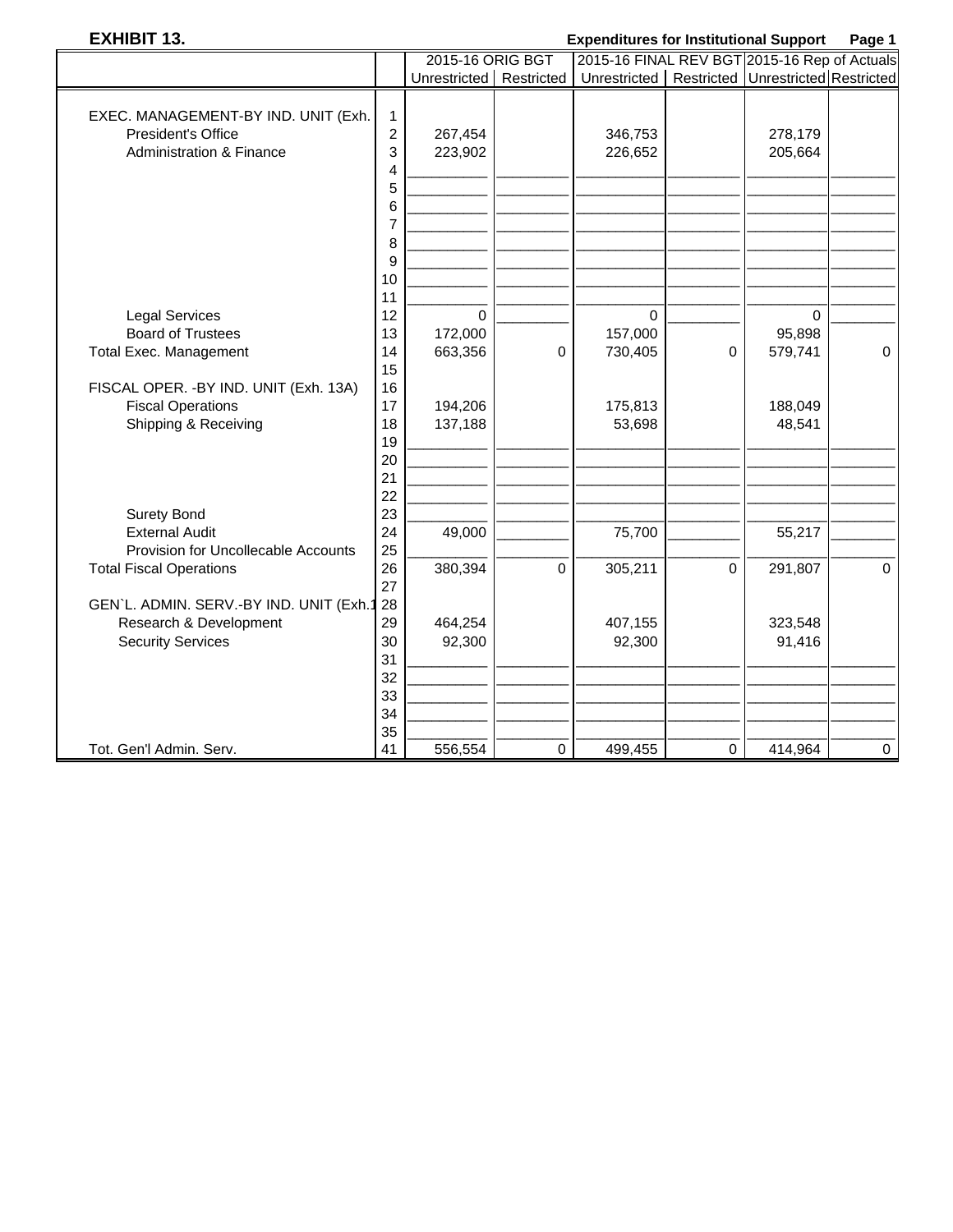## **EXHIBIT 13. Expenditures for Institutional Support Page 2**

|                                                                                              |                          | 2015-16 ORIG BGT            |        | 2015-16 FINAL REV BGT 2015-16 Rep of Actuals          |                |                            |                       |
|----------------------------------------------------------------------------------------------|--------------------------|-----------------------------|--------|-------------------------------------------------------|----------------|----------------------------|-----------------------|
|                                                                                              |                          | Unrestricted Restricted     |        | Unrestricted   Restricted   Unrestricted   Restricted |                |                            |                       |
| LOGISTICAL SERV.-BY IND. UNIT (Exh. 13.<br>Logistics and Communications                      | 1<br>$\overline{c}$<br>3 | 296,233                     |        | 296,233                                               |                | 264,864                    |                       |
|                                                                                              | 4<br>5                   |                             |        |                                                       |                |                            |                       |
| Insurance (except property insurance)<br><b>Total Logistical Services</b>                    | 6<br>7<br>8              | 296,233                     | 0      | 296,233                                               | $\mathbf 0$    | 264,864                    | $\mathbf 0$           |
| INSTITUTIONAL SPT.-SANTA ROSA & MO<br>Technician                                             | 9<br>10<br>11            | 156,905                     |        | 162,737                                               |                | 156,517                    |                       |
|                                                                                              | 12<br>13<br>14<br>15     |                             |        |                                                       |                |                            |                       |
| Dues and Memberships                                                                         | 16<br>17                 |                             |        |                                                       |                |                            |                       |
| Total Insitutional Support-Santa Rosa & Mora 18<br>Federal Work Study                        | 19                       | 156,905                     | 0      | 162,737                                               | 0              | 156,517                    | $\mathbf 0$           |
| Retirement<br>1.3% Retiree's Health Act                                                      | 20<br>21<br>22           | 157,141<br>22,611           |        | 149,442<br>22,611                                     |                | 148,720<br>21,400          |                       |
| Social Security<br>Medicare<br>Group Insurance                                               | 23<br>24                 | 70,095<br>16,393<br>130,326 |        | 74,343<br>16,393<br>122,627                           |                | 45,765<br>15,189<br>95,047 |                       |
| Workmen's Compensation<br><b>Unemployment Compensation</b><br>Waiver of Tuition              | 25<br>26<br>27           | 9,266<br>77,000             |        | 9,266<br>77,000                                       |                | 9,469<br>35,779            |                       |
| Total Items not Included in 13A's                                                            | 28                       | 482,832                     | 0      | 471,682                                               | 0              | 371,369                    | $\pmb{0}$             |
| GR. TOT. GROSS EXP. FOR INST. SUPPO                                                          | 29                       | 2,536,274                   | 0      | 2,465,723                                             | $\overline{0}$ | 2,079,262                  | $\overline{0}$        |
| LESS INST. SUPPORT CHARGED TO:<br><b>Auxiliary Enterprises</b><br>Inter-Collegiate Athletics | 30<br>31<br>32<br>33     |                             |        |                                                       |                |                            |                       |
| <b>Independent Operations</b>                                                                | 34                       |                             |        |                                                       |                |                            |                       |
| <b>Branch Colleges</b>                                                                       | 35                       |                             |        |                                                       |                |                            |                       |
| <b>Total Charges</b><br>NET EXP. FOR INST. SUPPORT IN I&G(Exil 41                            | 36                       | $\Omega$<br>2,536,274       | 0<br>0 | $\Omega$<br>2,465,723                                 | 0<br>0         | $\Omega$<br>2,079,262      | $\Omega$<br>$\pmb{0}$ |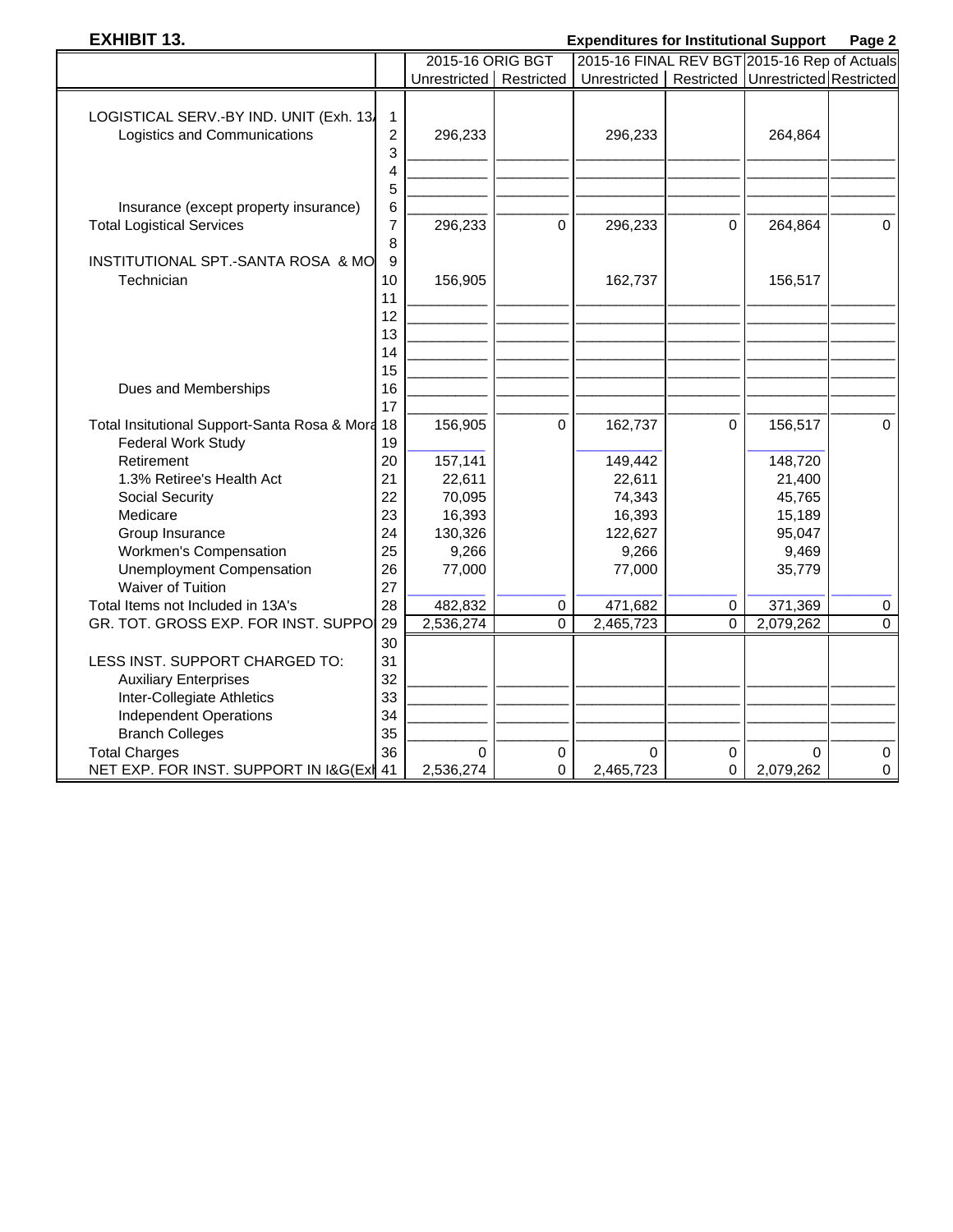# **EXHIBIT 14. Expenditures for Operation and Maintenance of Plant**

|                                            |                | 2015-16 ORIG BGT          |             |                                                       |                         | 2015-16 FINAL REV BGT 2015-16 Rep of Actuals |           |  |
|--------------------------------------------|----------------|---------------------------|-------------|-------------------------------------------------------|-------------------------|----------------------------------------------|-----------|--|
|                                            |                | Unrestricted   Restricted |             | Unrestricted   Restricted   Unrestricted   Restricted |                         |                                              |           |  |
|                                            |                |                           |             |                                                       |                         |                                              |           |  |
| OPER. & MAINT. OF PLANT - BY IND UNIT (Exh | 1              |                           |             |                                                       |                         |                                              |           |  |
| Maintenance of Plant                       | $\overline{2}$ | 712,305                   |             | 738,630                                               |                         | 709,570                                      |           |  |
| <b>Pupil Transportation</b>                | 3              | 0                         |             | 0                                                     |                         | 0                                            |           |  |
| Motor Pool                                 | 4              | 49,500                    |             | 49,500                                                |                         | 43,985                                       |           |  |
| <b>VACANT</b>                              | 5              | O                         |             | $\Omega$                                              |                         | $\Omega$                                     |           |  |
|                                            | 6              |                           |             |                                                       |                         |                                              |           |  |
|                                            | 7              |                           |             |                                                       |                         |                                              |           |  |
|                                            | 8              |                           |             |                                                       |                         |                                              |           |  |
|                                            | 9              |                           |             |                                                       |                         |                                              |           |  |
|                                            | 10             |                           |             |                                                       |                         |                                              |           |  |
| Federal Work Study                         | 11             |                           |             |                                                       |                         |                                              |           |  |
| Retirement                                 | 12             | 76,159                    |             | 84,103                                                |                         | 79,925                                       |           |  |
| 1.3% Retiree's Health Act                  | 13             | 10,938                    |             | 12,081                                                |                         | 11,500                                       |           |  |
| <b>Social Security</b>                     | 14             | 33,971                    |             | 37,512                                                |                         | 33,884                                       |           |  |
| Medicare                                   | 15             | 7,945                     |             | 8,775                                                 |                         | 7,923                                        |           |  |
| Group Insurance                            | 16             | 67,727                    |             | 67,727                                                |                         | 73,604                                       |           |  |
| Workmen's Compensation                     | 17             | 9,177                     |             | 9,177                                                 |                         | 9,434                                        |           |  |
| <b>Unemployment Compensation</b>           | 18             | 15,200                    |             | 15,200                                                |                         | 3,139                                        |           |  |
| <b>Waiver of Tuition</b>                   | 19             |                           |             |                                                       |                         |                                              |           |  |
|                                            | 20             |                           |             |                                                       |                         |                                              |           |  |
| Fuel                                       | 21             | 215,000                   | $\mathbf 0$ | 215,000                                               | 0                       | 157,627                                      | 0         |  |
| Electricity                                | 22             | 340,000                   | $\mathbf 0$ | 340,000                                               | 0                       | 290,772                                      | 0         |  |
| Water                                      | 23             | 115,000                   | 0           | 115,000                                               | 0                       | 97,256                                       | 0         |  |
| Sewer                                      | 24             | 35,000                    | $\Omega$    | 35,000                                                | $\bf{0}$                | 48,982                                       | $\Omega$  |  |
| Garbage Disposal                           | 25             |                           |             |                                                       |                         |                                              |           |  |
| Property Insurance                         | 26             | 397,716                   |             | 343,265                                               |                         | 325,739                                      |           |  |
|                                            | 27             |                           |             |                                                       |                         |                                              |           |  |
| GR. TOT. GROSS EXP. FOR OPER.& MAINT O     | 28             | 2,085,638                 | $\Omega$    | 2,070,970                                             | $\overline{\mathbf{0}}$ | 1,893,340                                    | $\Omega$  |  |
|                                            | 29             |                           |             |                                                       |                         |                                              |           |  |
| LESS OPER. & MAINT. OF PLANT CHARGED       | 30             |                           |             |                                                       |                         |                                              |           |  |
| <b>Auxiliary Enterprises</b>               | 31             |                           |             |                                                       |                         |                                              |           |  |
| Inter-Collegiate Athletics                 | 32             |                           |             |                                                       |                         |                                              |           |  |
| <b>Independent Operations</b>              | 33             |                           |             |                                                       |                         |                                              |           |  |
| <b>Departmental Applied Charges</b>        | 34             |                           |             |                                                       |                         |                                              |           |  |
| Plant Fund Capital Outlay Applied Charges  | 35             |                           |             |                                                       |                         |                                              |           |  |
|                                            | 36             |                           |             |                                                       |                         |                                              |           |  |
| NET EXP FOR OPER & MAINT OF PLANT/I&G( 41  |                | 2,085,638                 | $\mathbf 0$ | 2,070,970                                             | 0                       | 1,893,340                                    | $\pmb{0}$ |  |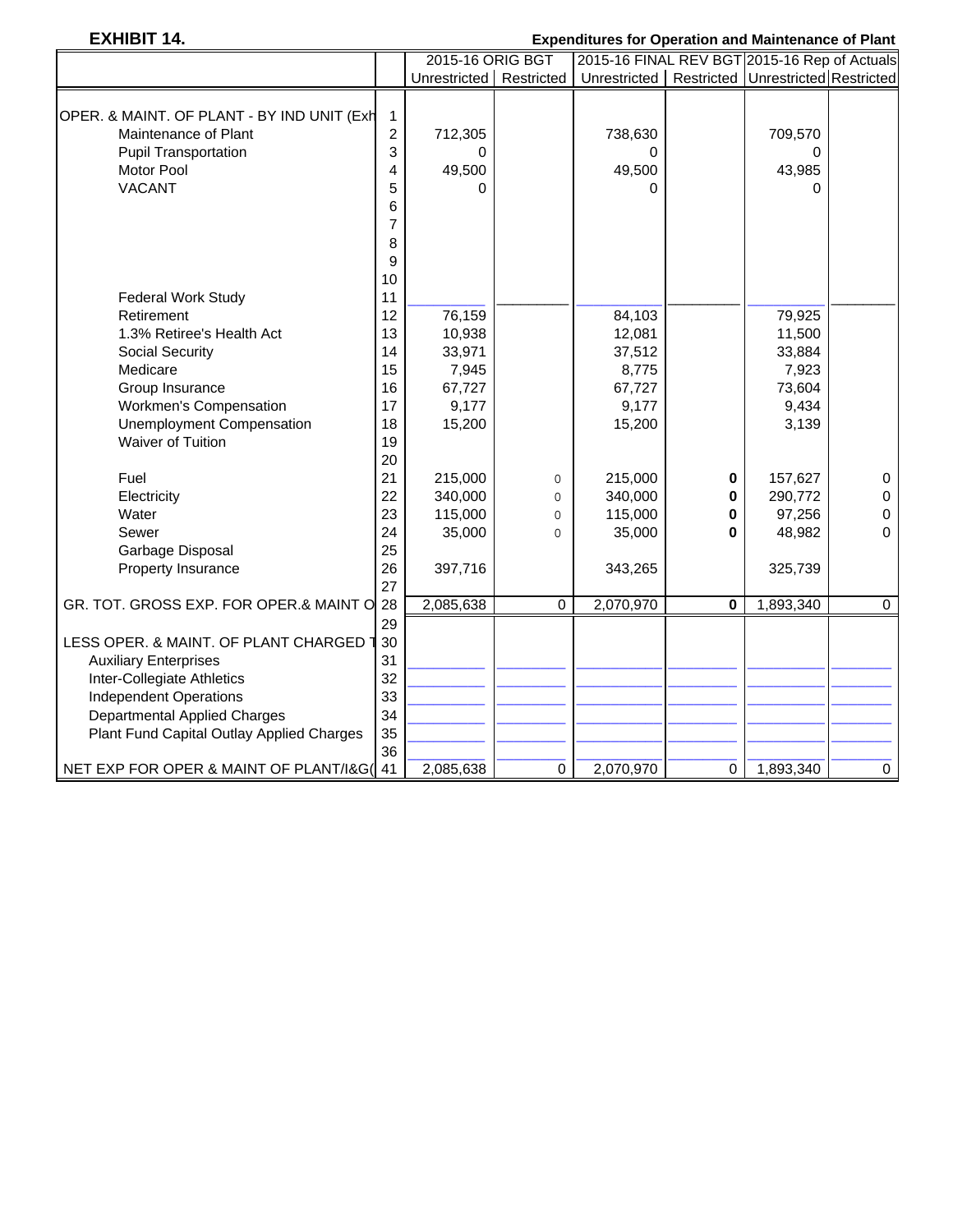**EXHIBIT 11A. Academic Support Detail Page 1** 2015-16 ORIG BGT 2015-16 FINAL REV BGT 2015-16 Rep of Actuals ACADEMIC SUPPORT | Unrestricted | Restricted | Unrestricted | Restricted | Unrestricted | Restricted | Restricted | Restricted | FTE | Amount | FTE | Amount | FTE | Amount | FTE | Amount | FTE | Amount | FTE | Amount | FTE FTE Amount LIBRARY/AUDIO VISUAL Unit Professional Salaries 2 **2 2.00 80,056** 2.00 80,056 2.00 80,056 2.00 80,059 Support Staff Salaries 3 **2.00 44,986** 2.00 44,986 4.000 44,986 1.00 41,461 Graduate/Teaching Assistant Sal 4 Student Salaries 5 **0.00 0** 0.00 0 0.00 0 **Federal Workstudy Salaries | 6 | 0.00 | 0 | 0.00 | 0.00 | 0.00 | 0.00 | 0.00 | 0.00 | 0.00 | 0.00 | 0.00 | 0.00 | 0.00 | 0.00 | 0.00 | 0.00 | 0.00 | 0.00 | 0.00 | 0.00 | 0.00 | 0.00 | 0.00 | 0.00 | 0.00 | 0.00 | 0.00 | 0.**  State Workstudy Salaries 7 **0.00 0** 0.00 0 0.00 0 Other Salaries **8 20.00 0** 0 0.00 0 0.00 0.00 0 0.00 0 Purchased Services 9 9 19,150 29,150 29,150 29,150 29,150 22,767 22,767 22,767 22,767 22,767 22,767 22,767 22,767<br>
Libarary Acquisitions 0 0 57,982 0 75,459 0 Libarary Acquisitions **0 0 0** 57,982 0 75,459 0 26,866 135,933<br>Supplies & Expenses 10 20,000 20,000 30,000 30,000 Supplies & Expenses Travel 11 **0** 0 0 Equipment 12 **0** 0 0 0 0 0 0 0 0 Total 13 **4.00 164,192** 0.00 57,982 4.00 184,192 0.00 75,459 2.00 177,153 0.00 35,933  $\frac{14}{15}$ ACAD. AFF. & STU. SVC. A Unit Professional Salaries 16 **1.00 94,535** 2.00 166,061 2.00 119,535 3.50 238,692 2.00 122,090 3.00 117,521 Support Staff Salaries | 17 | 1.00 | 44,093 | 1.00 | 34,799 | 1.00 | 44,093 | 1.00 | 41,759 | 0.00 | 25,390 | 1.00 | 29,767 Graduate/Teaching Assistant Sa 18<br>Student Salaries 19 Student Salaries 19 **0** 0 0 Federal Workstudy Salaries 20 **0.00 0** 0.00 0 0.00 0 State Workstudy Salaries 21 **0.00 0** 0.00 0 0.00 0 Other Salaries 22 **0** 0 0000 Purchased Services 23 110,216 53,283 122,269 39,820 99,771 2,462 Supplies & Expenses  $\begin{bmatrix} 24 \\ 25 \end{bmatrix}$  **2,000** 2,017 2,500 5,821 5,821 5,821 500 Travel 25 25 **0** 125 2,017 500 5,821 500 1,270 Equipment 26 **0** 275,594 1,600 430,081 1,600 351,166 Total 27 **2.00 250,844** 3.00 531,754 3.00 290,497 4.50 756,173 2.00 250,633 4.00 522,186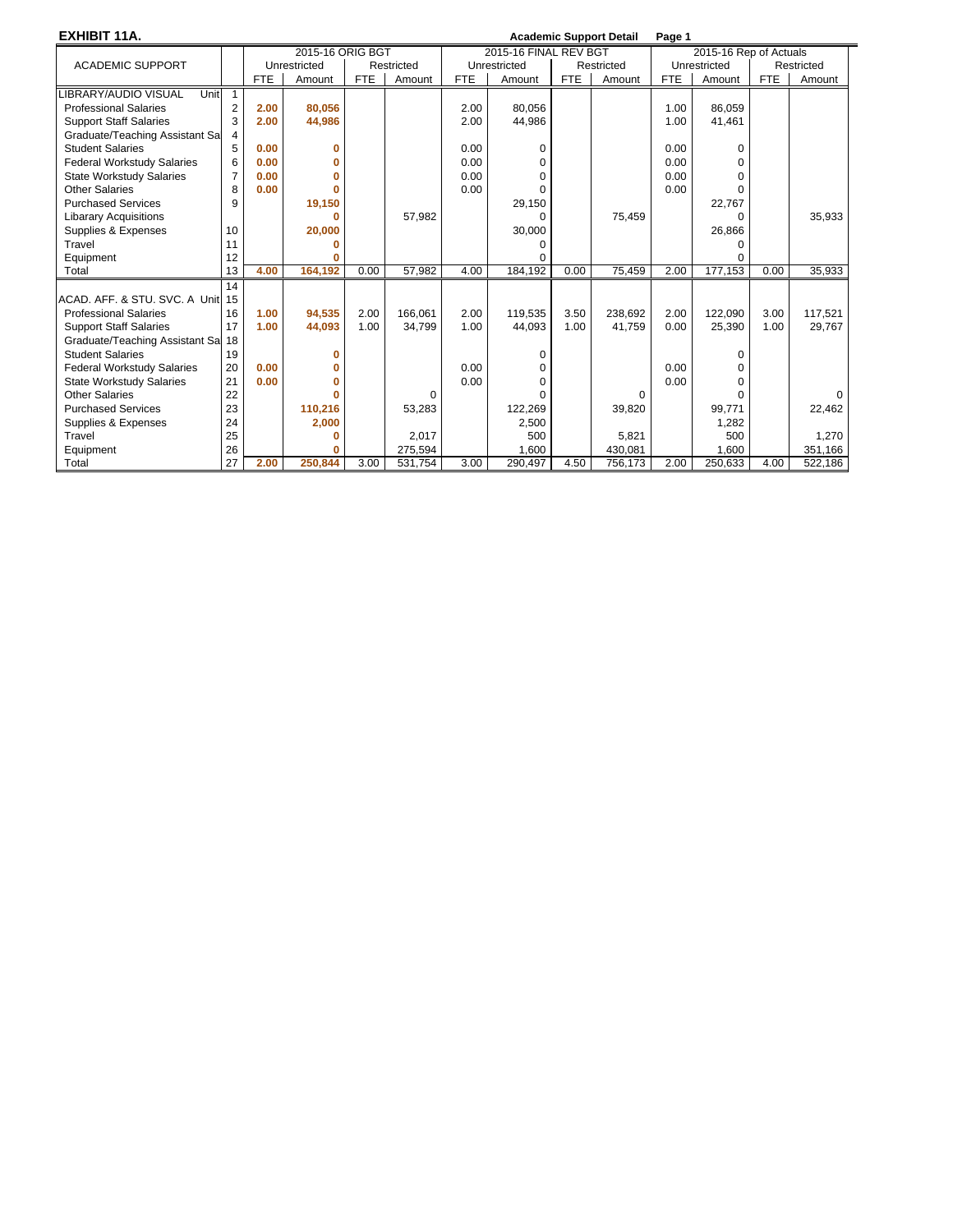**EXHIBIT 11A. Academic Support Detail Page2**

| <u>LAIILUITIIN.</u><br>Acqueinic Support Detail |    |              |                                                                                          |      |        |                       |        |            |        | гачса                  |        |            |        |
|-------------------------------------------------|----|--------------|------------------------------------------------------------------------------------------|------|--------|-----------------------|--------|------------|--------|------------------------|--------|------------|--------|
|                                                 |    |              | 2015-16 ORIG BGT<br>Restricted<br><b>FTE</b><br>Amount<br>0<br>6,500<br>15,500<br>20.000 |      |        | 2015-16 FINAL REV BGT |        |            |        | 2015-16 Rep of Actuals |        |            |        |
| <b>ACADEMIC SUPPORT</b>                         |    | Unrestricted |                                                                                          |      |        | Unrestricted          |        | Restricted |        | Unrestricted           |        | Restricted |        |
|                                                 |    | FTE.         |                                                                                          |      | Amount | FTE                   | Amount | FTE.       | Amount | FTE                    | Amount | <b>FTE</b> | Amount |
|                                                 |    |              |                                                                                          |      |        |                       |        |            |        |                        |        |            |        |
| <b>PROFESSIONAL DEVELOF Unit</b>                |    |              |                                                                                          |      |        |                       |        |            |        |                        |        |            |        |
| <b>Professional Salaries</b>                    | 2  | 1.00         |                                                                                          |      |        | 0.00                  |        |            |        | 1.00                   | 35,249 |            |        |
| <b>Support Staff Salaries</b>                   | 3  | 0.00         |                                                                                          |      |        | 0.00                  |        |            |        | 0.00                   |        |            |        |
| Graduate/Teaching Assistant Sal                 |    | 0.00         |                                                                                          |      |        | 0.00                  |        |            |        | 0.00                   |        |            |        |
| <b>Student Salaries</b>                         | 5  |              |                                                                                          |      |        |                       |        |            |        |                        |        |            |        |
| <b>Federal Workstudy Salaries</b>               | 6  |              |                                                                                          |      |        |                       |        |            |        |                        |        |            |        |
| <b>State Workstudy Salaries</b>                 |    |              |                                                                                          |      |        |                       |        |            |        |                        |        |            |        |
| <b>Other Salaries</b>                           | 8  |              |                                                                                          |      |        |                       |        |            |        |                        |        |            |        |
| <b>Purchased Services</b>                       | 9  |              |                                                                                          |      |        |                       | 7,800  |            |        |                        | 5,874  |            |        |
| Supplies & Expenses                             | 10 |              |                                                                                          |      |        |                       | 20,500 |            |        |                        | 5,346  |            |        |
| Travel                                          | 11 |              |                                                                                          |      |        |                       | 20,000 |            |        |                        | 33,652 |            |        |
| Equipment                                       | 12 |              |                                                                                          |      |        |                       |        |            |        |                        |        |            |        |
| Total                                           | 13 | 1.00         | 42,000                                                                                   | 0.00 | 0      | 0.00                  | 48,300 | 0.00       | 0      | 1.00                   | 80,121 | 0.00       |        |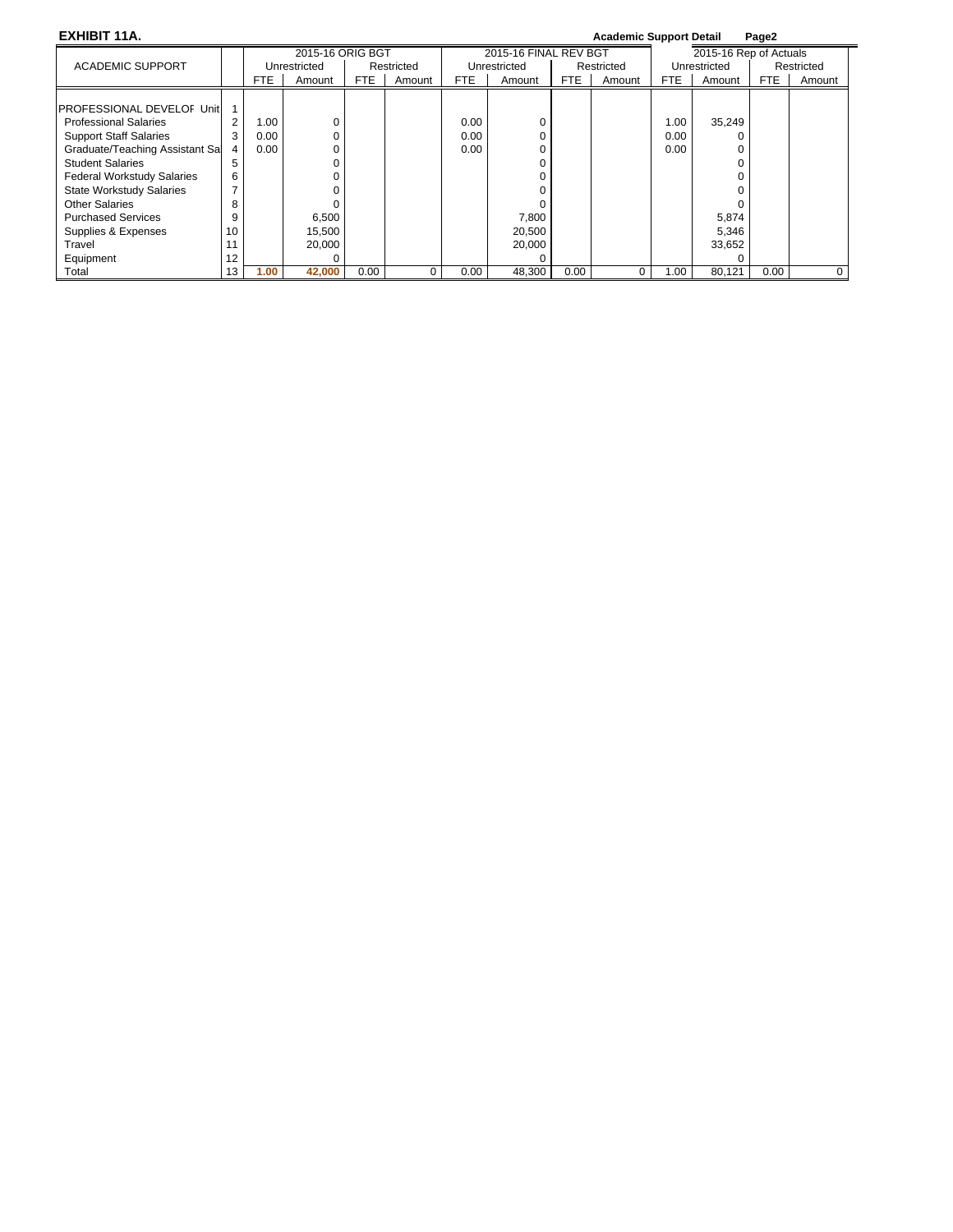| EXHIBIT 12A.                                  |                |            |                  |            |            |            |                       |            |            |            | <b>Student Services Detail Page1</b> |            |             |
|-----------------------------------------------|----------------|------------|------------------|------------|------------|------------|-----------------------|------------|------------|------------|--------------------------------------|------------|-------------|
|                                               |                |            | 2015-16 ORIG BGT |            |            |            | 2015-16 FINAL REV BGT |            |            |            | 2015-16 Rep of Actuals               |            |             |
| <b>STUDENT SERVICES</b>                       |                |            | Unrestricted     |            | Restricted |            | Unrestricted          |            | Restricted |            | Unrestricted                         |            | Restricted  |
|                                               |                | <b>FTE</b> | Amount           | <b>FTE</b> | Amount     | <b>FTE</b> | Amount                | <b>FTE</b> | Amount     | <b>FTE</b> | Amount                               | <b>FTE</b> | Amount      |
|                                               |                |            |                  |            |            |            |                       |            |            |            |                                      |            |             |
| COUNSELING/GUIDANCE<br>Unit                   |                |            |                  |            |            |            |                       |            |            |            |                                      |            |             |
| <b>Professional Salaries</b>                  | $\overline{2}$ | 6.00       | 0                |            |            | 0.35       | 5,000                 |            |            | 0.00       | 51,631                               |            |             |
| <b>Support Staff Salaries</b>                 | 3              | 0.35       | O                |            |            | 0.00       | U                     |            |            | 0.00       | 5,291                                |            |             |
| Graduate/Teaching Assistant Sa                | 4              |            |                  |            |            |            |                       |            |            |            |                                      |            |             |
| <b>Student Salaries</b>                       | 5              |            | Ω                |            |            |            | $\Omega$              |            |            |            | 0                                    |            |             |
| <b>Federal Workstudy Salaries</b>             | 6              |            |                  |            |            |            | O                     |            |            |            |                                      |            |             |
| <b>State Workstudy Salaries</b>               | $\overline{7}$ |            |                  |            |            |            | U                     |            |            |            |                                      |            |             |
| <b>Other Salaries</b>                         | 8              |            |                  |            |            |            |                       |            |            |            |                                      |            |             |
| <b>Purchased Services</b>                     | 9              |            | 110.359          |            |            |            | 110,359               |            |            |            | 96,282                               |            |             |
| Supplies & Expenses                           | 10             |            | 578,200          |            |            |            | 70,826                |            |            |            | 36,941                               |            |             |
| Travel                                        | 11             |            |                  |            |            |            |                       |            |            |            |                                      |            |             |
| Equipment                                     | 12             |            |                  |            |            |            |                       |            |            |            |                                      |            |             |
| Total                                         | 13             | 6.35       | 688.559          | 0.00       | $\Omega$   | 0.35       | 186.185               | 0.00       | $\Omega$   | 0.00       | 190.145                              | 0.00       | $\mathbf 0$ |
|                                               | 14             |            |                  |            |            |            |                       |            |            |            |                                      |            |             |
| <b>SUPPORT SERVICES</b><br>Unit <sub>15</sub> |                |            |                  |            |            |            |                       |            |            |            |                                      |            |             |
| <b>Professional Salaries</b>                  | 16             | 1.00       | 40,610           | 0.00       | $\Omega$   | 1.97       | 81,092                | 0.00       | $\Omega$   | 1.50       | 76,500                               | 0.29       | 6,825       |
| <b>Support Staff Salaries</b>                 | 17             | 0.00       | $\Omega$         |            |            | 0.00       | $\Omega$              |            |            |            | 0                                    |            |             |
| Graduate/Teaching Assistant Sal 18            |                |            |                  |            |            |            |                       |            |            |            |                                      |            |             |
| <b>Student Salaries</b>                       | 19             |            |                  |            | 0          |            |                       |            | 0          |            |                                      |            | 0           |
| <b>Federal Workstudy Salaries</b>             | 20             | 0.00       | 0                |            | 0          | 0.00       | 0                     |            | 0          |            | $\Omega$                             |            |             |
| <b>State Workstudy Salaries</b>               | 21             | 0.00       | 0                |            | $\Omega$   | 0.00       | O                     |            |            |            | U                                    |            |             |
| <b>Other Salaries</b>                         | 22             |            |                  |            | $\Omega$   |            |                       |            | ∩          |            |                                      |            |             |
| <b>Purchased Services</b>                     | 23             |            | $\Omega$         |            | $\Omega$   |            | 12.480                |            | U          |            | $\Omega$                             |            |             |
| Supplies & Expenses                           | 24             |            |                  |            | $\Omega$   |            | 80,400                |            |            |            | 23,131                               |            |             |
| Travel                                        | 25             |            | 0                |            | 0          |            | 13,990                |            | 0          |            | 13,870                               |            |             |
| Equipment                                     | 26             |            | O                |            | $\Omega$   |            |                       |            |            |            | 5,513                                |            | $\Omega$    |
| Total                                         | 27             | 1.00       | 40.610           | 0.00       | $\Omega$   | 1.97       | 187,962               | 0.00       | $\Omega$   | 1.50       | 119,014                              | 0.29       | 6.825       |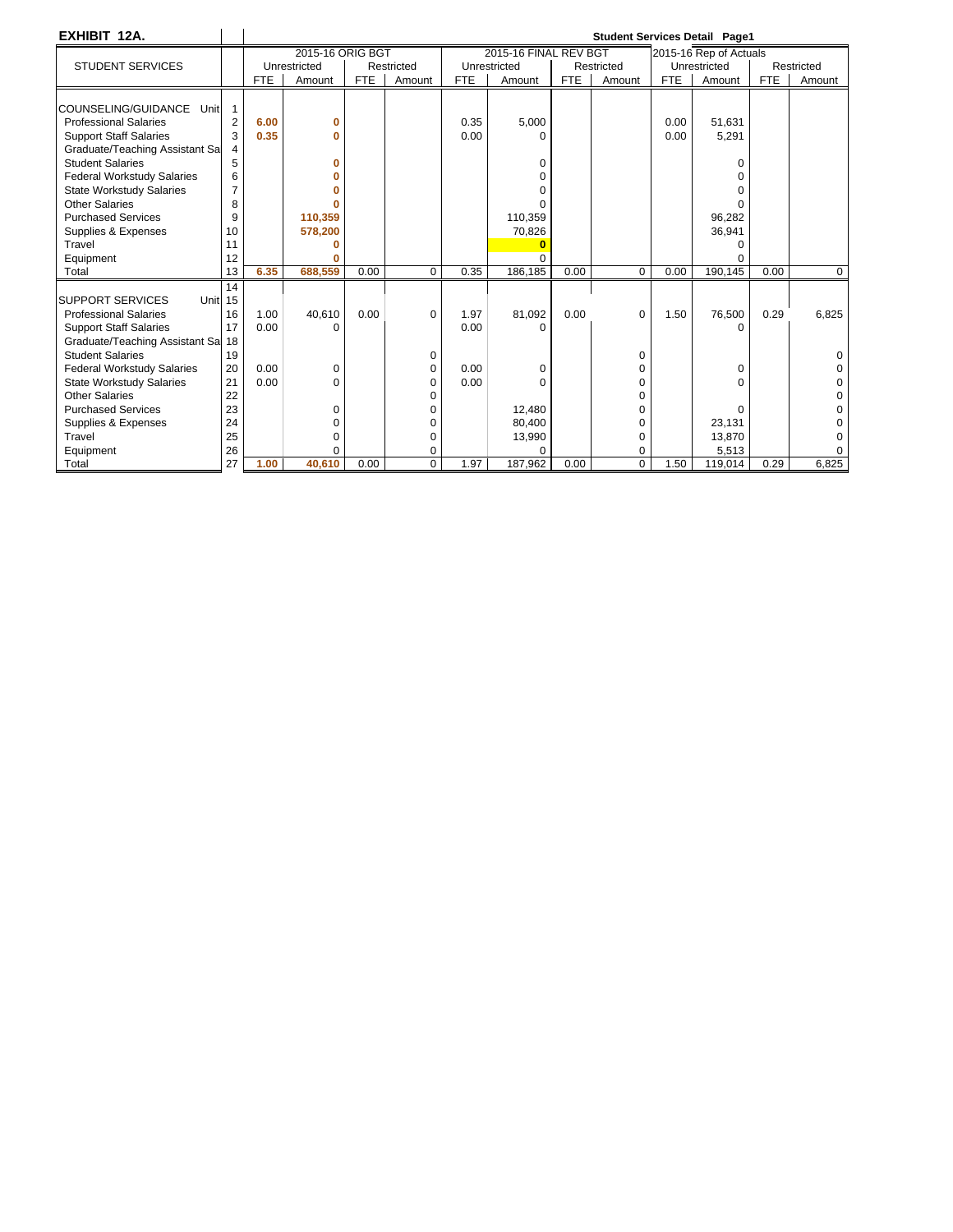| EXHIBIT 12A.                               |                |            |                  |            |             |            |                       |            | <b>Student Services Detail</b> |            |                        | Page 2     |             |
|--------------------------------------------|----------------|------------|------------------|------------|-------------|------------|-----------------------|------------|--------------------------------|------------|------------------------|------------|-------------|
|                                            |                |            | 2015-16 ORIG BGT |            |             |            | 2015-16 FINAL REV BGT |            |                                |            | 2015-16 Rep of Actuals |            |             |
| <b>STUDENT SERVICES</b>                    |                |            | Unrestricted     |            | Restricted  |            | Unrestricted          |            | Restricted                     |            | Unrestricted           |            | Restricted  |
|                                            |                | <b>FTE</b> | Amount           | <b>FTE</b> | Amount      | <b>FTE</b> | Amount                | <b>FTE</b> | Amount                         | <b>FTE</b> | Amount                 | <b>FTE</b> | Amount      |
|                                            |                |            |                  |            |             |            |                       |            |                                |            |                        |            |             |
| CAREER PLANNING & PLA Unit                 | $\mathbf{1}$   |            |                  |            |             |            |                       |            |                                |            |                        |            |             |
| <b>Professional Salaries</b>               | $\overline{2}$ | 5.00       | 178.807          | 0.00       |             | 8.50       | 241.328               | 0.00       |                                | 6.00       | 198.392                | 0.00       |             |
| <b>Support Staff Salaries</b>              | 3              | 1.00       | $\Omega$         |            |             | 1.00       | 41,223                |            |                                | 1.00       | 49,638                 |            |             |
| Graduate/Teaching Assistant Sa             | 4              |            |                  |            |             |            |                       |            |                                |            |                        |            |             |
| <b>Student Salaries</b>                    | 5              |            | 0                |            |             |            | 0                     |            |                                |            | O                      |            |             |
| <b>Federal Workstudy Salaries</b>          | 6              |            | O                |            |             |            | $\Omega$              |            |                                |            | 0                      |            |             |
| <b>State Workstudy Salaries</b>            | $\overline{7}$ |            | O                |            |             |            | $\Omega$              |            |                                |            | O                      |            |             |
| <b>Other Salaries</b>                      | 8              |            | 0                |            |             |            | $\Omega$              |            |                                |            | 0                      |            |             |
| <b>Purchased Services</b>                  | 9              |            | 5,000            |            |             |            | 7,500                 |            |                                |            | 3,737                  |            |             |
| Supplies & Expenses                        | 10             |            | 4,000            |            |             |            | 8,100                 |            |                                |            | 3,553                  |            |             |
| Travel                                     | 11             |            | $\Omega$         |            |             |            | 0                     |            |                                |            | 0                      |            |             |
| Equipment                                  | 12             |            | $\Omega$         |            |             |            | 0                     |            |                                |            | 0                      |            |             |
| Total                                      | 13             | 6.00       | 187,807          | 0.00       | $\Omega$    | 9.50       | 298,151               | 0.00       | 0                              | 7.00       | 255,320                | 0.00       | $\Omega$    |
|                                            | 14             |            |                  |            |             |            |                       |            |                                |            |                        |            |             |
| <b>FINANCIAL AID</b><br>Unit <sub>15</sub> |                |            |                  |            |             |            |                       |            |                                |            |                        |            |             |
| <b>Professional Salaries</b>               | 16             | 1.00       | 53.149           | 0.00       |             | 1.00       | 54.899                | 0.00       |                                | 1.00       | 54.829                 | 0.05       |             |
| <b>Support Staff Salaries</b>              | 17             | 3.00       | 112,349          | 0.00       |             | 3.00       | 112,349               | 0.00       |                                | 3.00       | 108,769                | 0.00       |             |
| Graduate/Teaching Assistant Sal 18         |                |            |                  |            |             |            |                       |            |                                |            |                        |            |             |
| <b>Student Salaries</b>                    | 19             |            | $\Omega$         |            |             |            | $\Omega$              |            |                                |            |                        |            |             |
| <b>Federal Workstudy Salaries</b>          | 20             |            | 11.500           |            |             |            | 26,767                |            |                                |            |                        |            |             |
| <b>State Workstudy Salaries</b>            | 21             |            | 15,267           |            |             |            | 0                     |            |                                |            | 21,898                 |            |             |
| <b>Other Salaries</b>                      | 22             |            | $\Omega$         |            |             |            | $\Omega$              |            |                                |            | U                      |            |             |
| <b>Purchased Services</b>                  | 23             |            | 15,800           |            |             |            | 17,100                |            |                                |            | 16,095                 |            |             |
| Supplies & Expenses                        | 24             |            | 5,500            |            |             |            | 3,313                 |            |                                |            | 2,891                  |            |             |
| Travel                                     | 25             |            | $\Omega$         |            |             |            | 0                     |            |                                |            | 0                      |            |             |
| Equipment                                  | 26             |            | O                |            |             |            | $\Omega$              |            |                                |            | U                      |            |             |
| Total                                      | 27             | 4.00       | 213,565          | 0.00       | $\mathbf 0$ | 4.00       | 214,428               | 0.00       | 0                              | 4.00       | 204,482                | 0.05       | $\mathbf 0$ |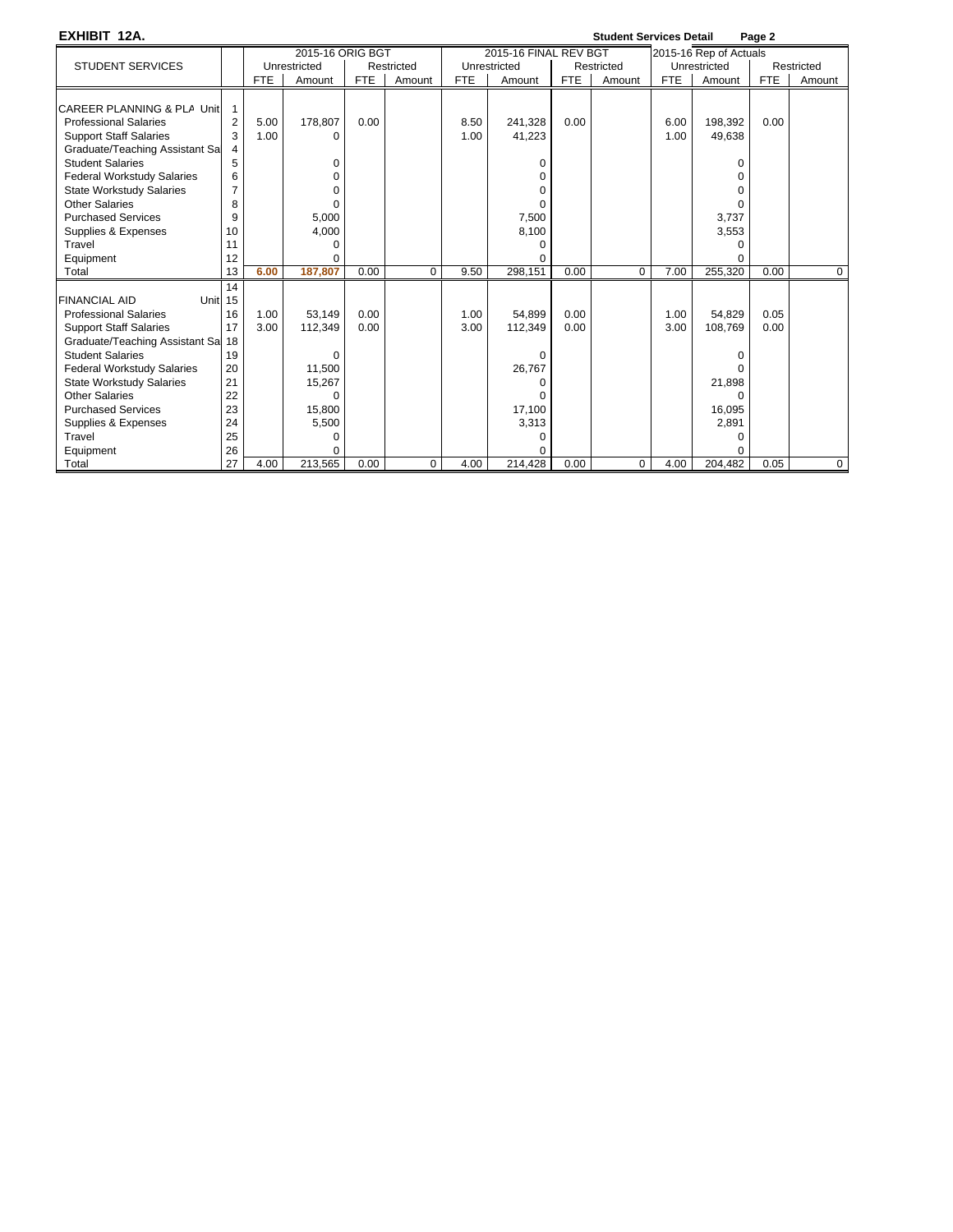**EXHIBIT 12A. Student Services Detail Page 3**

|                                    |                |            | 2015-16 ORIG BGT |            |            |            | 2015-16 FINAL REV BGT |            |            |            | 2015-16 Rep of Actuals |            |             |
|------------------------------------|----------------|------------|------------------|------------|------------|------------|-----------------------|------------|------------|------------|------------------------|------------|-------------|
| <b>STUDENT SERVICES</b>            |                |            | Unrestricted     |            | Restricted |            | Unrestricted          |            | Restricted |            | Unrestricted           |            | Restricted  |
|                                    |                | <b>FTE</b> | Amount           | <b>FTE</b> | Amount     | <b>FTE</b> | Amount                | <b>FTE</b> | Amount     | <b>FTE</b> | Amount                 | <b>FTE</b> | Amount      |
|                                    |                |            |                  |            |            |            |                       |            |            |            |                        |            |             |
| REGISTRARS/RECORDS 2 Unit          |                |            |                  |            |            |            |                       |            |            |            |                        |            |             |
| <b>Professional Salaries</b>       | $\overline{2}$ | 1.00       | 68.754           |            |            | 1.00       | 68,754                |            |            | 1.00       | 60,171                 |            |             |
| <b>Support Staff Salaries</b>      | 3              | 2.00       | 75,557           |            |            | 2.00       | 75,557                |            |            | 2.00       | 75.314                 |            |             |
| Graduate/Teaching Assistant Sal    | 4              |            |                  |            |            |            |                       |            |            |            |                        |            |             |
| <b>Student Salaries</b>            | 5              |            | 0                |            |            |            |                       |            |            |            | O                      |            |             |
| <b>Federal Workstudy Salaries</b>  | 6              | 0.00       | 0                |            |            | 0.00       | n                     |            |            | 0.00       | O                      |            |             |
| <b>State Workstudy Salaries</b>    | $\overline{7}$ | 0.00       | 0                |            |            | 0.00       |                       |            |            | 0.00       | O                      |            |             |
| <b>Other Salaries</b>              | 8              |            | ŋ                |            |            |            |                       |            |            |            |                        |            |             |
| <b>Purchased Services</b>          | 9              |            | 37,650           |            |            |            | 37,650                |            |            |            | 17,399                 |            |             |
| Supplies & Expenses                | 10             |            | 7,500            |            |            |            | 7,500                 |            |            |            | 5,640                  |            |             |
| Travel                             | 11             |            | 0                |            |            |            | U                     |            |            |            |                        |            |             |
| Equipment                          | 12             |            | $\Omega$         |            |            |            | n                     |            |            |            |                        |            |             |
| Total                              | 13             | 3.00       | 189,461          | 0.00       | $\Omega$   | 3.00       | 189,461               | 0.00       | $\Omega$   | 3.00       | 158,524                | 0.00       | $\mathbf 0$ |
|                                    | 14             |            |                  |            |            |            |                       |            |            |            |                        |            |             |
| RECRUITMENT/ADMISSIO Unit 15       |                |            |                  |            |            |            |                       |            |            |            |                        |            |             |
| <b>Professional Salaries</b>       | 16             | 3.50       | 128,327          |            |            | 3.50       | 128,327               |            |            | 2.50       | 120,686                |            |             |
| <b>Support Staff Salaries</b>      | 17             |            |                  |            |            |            |                       |            |            |            |                        |            |             |
| Graduate/Teaching Assistant Sal 18 |                |            |                  |            |            |            |                       |            |            |            |                        |            |             |
| <b>Student Salaries</b>            | 19             | 0.64       | 5,000            |            |            | 0.38       | 5,000                 |            |            | 0.00       | $\Omega$               |            |             |
| <b>Federal Workstudy Salaries</b>  | 20             | 0.00       | O                |            |            | 0.00       |                       |            |            | 0.00       | 0                      |            |             |
| <b>State Workstudy Salaries</b>    | 21             | 0.00       |                  |            |            | 0.00       |                       |            |            | 0.00       | 0                      |            |             |
| Other Salaries                     | 22             |            | O                |            |            |            |                       |            |            |            | ŋ                      |            |             |
| <b>Purchased Services</b>          | 23             |            | 24.500           |            |            |            | 44.969                |            |            |            | 39,920                 |            |             |
| Supplies & Expenses                | 24             |            | 9,450            |            |            |            | 6,481                 |            |            |            | 5,492                  |            |             |
| Travel                             | 25             |            | O                |            |            |            | U                     |            |            |            | ŋ                      |            |             |
| Equipment                          | 26             |            | 0                |            |            |            |                       |            |            |            |                        |            |             |
| Total                              | 27             | 4.14       | 167,277          | 0.00       | 0          | 3.88       | 184,777               | 0.00       | 0          | 2.50       | 166,098                | 0.00       | $\mathbf 0$ |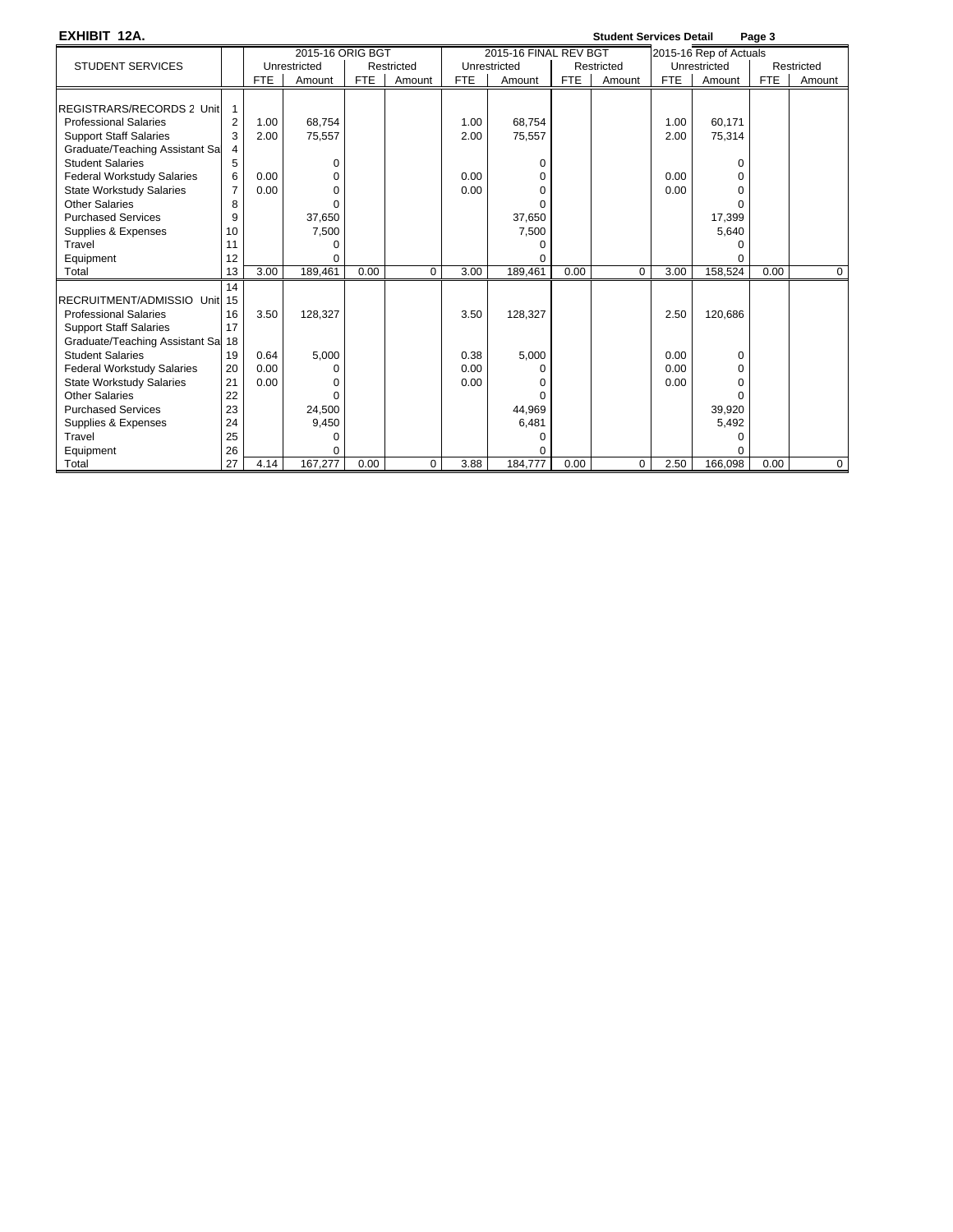| EXHIBIT 13A.                       |                |            |                  |            |            |            |                       |            | <b>Institutional Support Detail Page 1</b> |            |                        |            |                |
|------------------------------------|----------------|------------|------------------|------------|------------|------------|-----------------------|------------|--------------------------------------------|------------|------------------------|------------|----------------|
|                                    |                |            | 2015-16 ORIG BGT |            |            |            | 2015-16 FINAL REV BGT |            |                                            |            | 2015-16 Rep of Actuals |            |                |
| <b>INSTITUTIONAL SUPPORT</b>       |                |            | Unrestricted     |            | Restricted |            | Unrestricted          |            | Restricted                                 |            | Unrestricted           |            | Restricted     |
|                                    |                | <b>FTE</b> | Amount           | <b>FTE</b> | Amount     | <b>FTE</b> | Amount                | <b>FTE</b> | Amount                                     | <b>FTE</b> | Amount                 | <b>FTE</b> | Amount         |
|                                    |                |            |                  |            |            |            |                       |            |                                            |            |                        |            |                |
| <b>EXECUTIVE MANAGEMEN Unit</b>    | 1              |            |                  |            |            |            |                       |            |                                            |            |                        |            |                |
| <b>Professional Salaries</b>       | $\overline{2}$ | 1.00       | 150.000          |            |            | 1.00       | 150.000               |            |                                            | 1.00       | 150.000                |            |                |
| <b>Support Staff Salaries</b>      | 3              | 1.20       | 49,454           |            |            | 2.15       | 67,454                |            |                                            | 1.95       | 77,354                 |            |                |
| Graduate/Teaching Assistant Sal    | 4              |            |                  |            |            |            |                       |            |                                            |            |                        |            |                |
| <b>Student Salaries</b>            | 5              |            | 0                |            |            |            | 0                     |            |                                            |            | 0                      |            |                |
| <b>Federal Workstudy Salaries</b>  | 6              | 0.00       | 0                |            |            | 0.00       |                       |            |                                            |            |                        |            |                |
| <b>State Workstudy Salaries</b>    | $\overline{7}$ | 0.00       | $\Omega$         |            |            | 0.00       |                       |            |                                            |            |                        |            |                |
| <b>Other Salaries</b>              | 8              |            | $\Omega$         |            |            |            |                       |            |                                            |            |                        |            |                |
| <b>Purchased Services</b>          | 9              |            | 50,000           |            |            |            | 65,000                |            |                                            |            | 44,240                 |            |                |
| Supplies & Expenses                | 10             |            | 14,500           |            |            |            | 14,500                |            |                                            |            | 3,993                  |            |                |
| Travel                             | 11             |            | 3,500            |            |            |            | 3,500                 |            |                                            |            | 2,592                  |            |                |
| Equipment                          | 12             |            | $\Omega$         |            |            |            | 46,299                |            |                                            |            | U                      |            |                |
| Total                              | 13             | 2.20       | 267,454          | 0.00       | $\Omega$   | 3.15       | 346,753               | 0.00       | $\Omega$                                   | 2.95       | 278,179                | 0.00       | $\mathbf{0}$   |
|                                    | 14             |            |                  |            |            |            |                       |            |                                            |            |                        |            |                |
| ADMIN & FIN/ACAD AFFAII Unit 15    |                |            |                  |            |            |            |                       |            |                                            |            |                        |            |                |
| <b>Professional Salaries</b>       | 16             | 1.00       | 103,177          |            |            | 1.00       | 93,177                |            |                                            | 1.00       | 93,177                 |            |                |
| <b>Support Staff Salaries</b>      | 17             | 2.00       | 78,925           |            |            | 2.00       | 88,925                |            |                                            | 2.00       | 73.717                 |            |                |
| Graduate/Teaching Assistant Sal 18 |                |            |                  |            |            |            |                       |            |                                            |            |                        |            |                |
| <b>Student Salaries</b>            | 19             |            | 0                |            |            |            | 0                     |            |                                            |            | $\Omega$               |            |                |
| <b>Federal Workstudy Salaries</b>  | 20             | 0.00       | 0                |            |            | 0.00       | <sup>0</sup>          |            |                                            | 0.00       | <sup>0</sup>           |            |                |
| <b>State Workstudy Salaries</b>    | 21             | 0.00       | $\Omega$         |            |            | 0.00       | $\Omega$              |            |                                            | 0.00       |                        |            |                |
| <b>Other Salaries</b>              | 22             |            | $\Omega$         |            |            |            |                       |            |                                            |            | $\Omega$               |            |                |
| <b>Purchased Services</b>          | 23             |            | 39,500           |            |            |            | 40,500                |            |                                            |            | 37,445                 |            |                |
| Supplies & Expenses                | 24             |            | 2,300            |            |            |            | 4,050                 |            |                                            |            | 1,325                  |            |                |
| Travel                             | 25             |            | 0                |            |            |            | 0                     |            |                                            |            | 0                      |            |                |
| Equipment                          | 26             |            | $\Omega$         |            |            |            |                       |            |                                            |            | $\Omega$               |            |                |
| Total                              | 27             | 3.00       | 223,902          | 0.00       | $\Omega$   | 3.00       | 226,652               | 0.00       | 0                                          | 3.00       | 205,664                | 0.00       | $\overline{0}$ |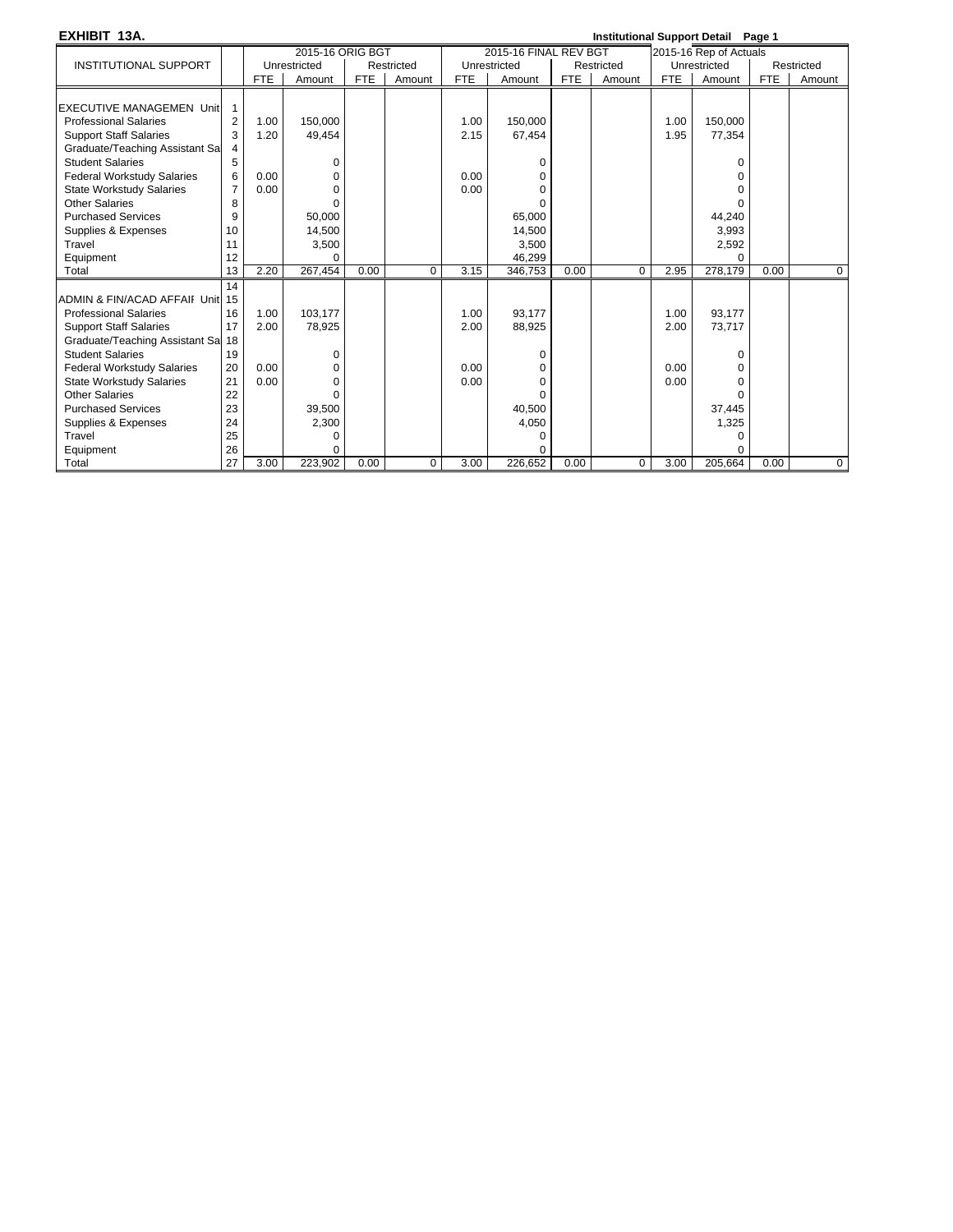### **EXHIBIT 13A. Institutional Support Detail Page 2**

|                                                |    |            |                  |            |             |            |                       |            | www.awww.eapp |            | .                      |            |             |
|------------------------------------------------|----|------------|------------------|------------|-------------|------------|-----------------------|------------|---------------|------------|------------------------|------------|-------------|
|                                                |    |            | 2015-16 ORIG BGT |            |             |            | 2015-16 FINAL REV BGT |            |               |            | 2015-16 Rep of Actuals |            |             |
| <b>INSTITUTIONAL SUPPORT</b>                   |    |            | Unrestricted     |            | Restricted  |            | Unrestricted          |            | Restricted    |            | Unrestricted           |            | Restricted  |
|                                                |    | <b>FTE</b> | Amount           | <b>FTE</b> | Amount      | <b>FTE</b> | Amount                | <b>FTE</b> | Amount        | <b>FTE</b> | Amount                 | <b>FTE</b> | Amount      |
|                                                |    |            |                  |            |             |            |                       |            |               |            |                        |            |             |
| <b>BOARD SERVICES</b><br>Unit                  | 1  |            |                  |            |             |            |                       |            |               |            |                        |            |             |
| <b>Professional Salaries</b>                   | 2  |            |                  |            |             |            |                       |            |               | 0.00       | $\Omega$               |            |             |
| <b>Support Staff Salaries</b>                  | 3  |            |                  |            |             |            |                       |            |               |            |                        |            |             |
| Graduate/Teaching Assistant Sa                 | 4  |            |                  |            |             |            |                       |            |               |            |                        |            |             |
| <b>Student Salaries</b>                        | 5  |            |                  |            |             |            |                       |            |               |            |                        |            |             |
| <b>Federal Workstudy Salaries</b>              | 6  |            |                  |            |             |            |                       |            |               |            |                        |            |             |
| <b>State Workstudy Salaries</b>                | 7  |            |                  |            |             |            |                       |            |               |            |                        |            |             |
| <b>Other Salaries</b>                          | 8  |            |                  |            |             |            |                       |            |               |            |                        |            |             |
| <b>Purchased Services</b>                      | 9  |            | 110,000          |            |             |            | 82.000                |            |               |            | 60,819                 |            |             |
| Supplies & Expenses                            | 10 |            | 2.000            |            |             |            | 2.000                 |            |               |            | ∩                      |            |             |
| Travel                                         | 11 |            | 60,000           |            |             |            | 73,000                |            |               |            | 35,079                 |            |             |
| Equipment                                      | 12 |            | $\Omega$         |            |             |            | <sup>0</sup>          |            |               |            | $\Omega$               |            |             |
| Total                                          | 13 | 0.00       | 172,000          | 0.00       | $\Omega$    | 0.00       | 157,000               | 0.00       | $\Omega$      | 0.00       | 95,898                 | 0.00       | $\mathbf 0$ |
|                                                | 14 |            |                  |            |             |            |                       |            |               |            |                        |            |             |
| <b>FISCAL OPERATIONS</b><br>Unit <sub>15</sub> |    |            |                  |            |             |            |                       |            |               |            |                        |            |             |
| <b>Professional Salaries</b>                   | 16 | 0.00       | 0                |            |             | 0.00       | $\Omega$              |            |               | 0.00       | $\Omega$               |            |             |
| <b>Support Staff Salaries</b>                  | 17 | 4.00       | 167,506          |            |             | 4.00       | 167,506               |            |               | 4.00       | 167,004                |            |             |
| Graduate/Teaching Assistant Sa 18              |    |            |                  |            |             |            |                       |            |               |            |                        |            |             |
| <b>Student Salaries</b>                        | 19 | 0.00       | $\Omega$         |            |             | 0.00       | 0                     |            |               | 0.00       | $\Omega$               |            |             |
| <b>Federal Workstudy Salaries</b>              | 20 | 0.00       | 0                |            |             | 0.00       | 0                     |            |               | 0.00       | O                      |            |             |
| <b>State Workstudy Salaries</b>                | 21 | 0.00       | 0                |            |             | 0.00       | $\Omega$              |            |               | 0.00       | O                      |            |             |
| <b>Other Salaries</b>                          | 22 |            | $\Omega$         |            |             |            | $\Omega$              |            |               |            | $\Omega$               |            |             |
| <b>Purchased Services</b>                      | 23 |            | 68,700           |            |             |            | 84,007                |            |               |            | 71,369                 |            |             |
| Supplies & Expenses                            | 24 |            | 7,000            |            |             |            | O                     |            |               |            | 4,893                  |            |             |
| Travel                                         | 25 |            | $\Omega$         |            |             |            | O                     |            |               |            | $\Omega$               |            |             |
| Equipment                                      | 26 |            | $\Omega$         |            |             |            | $\Omega$              |            |               |            | $\Omega$               |            |             |
| Total                                          | 27 | 4.00       | 243,206          | 0.00       | $\mathbf 0$ | 4.00       | 251,513               | 0.00       | $\Omega$      | 4.00       | 243,266                | 0.00       | $\mathbf 0$ |
|                                                |    |            |                  |            |             |            |                       |            |               |            |                        |            |             |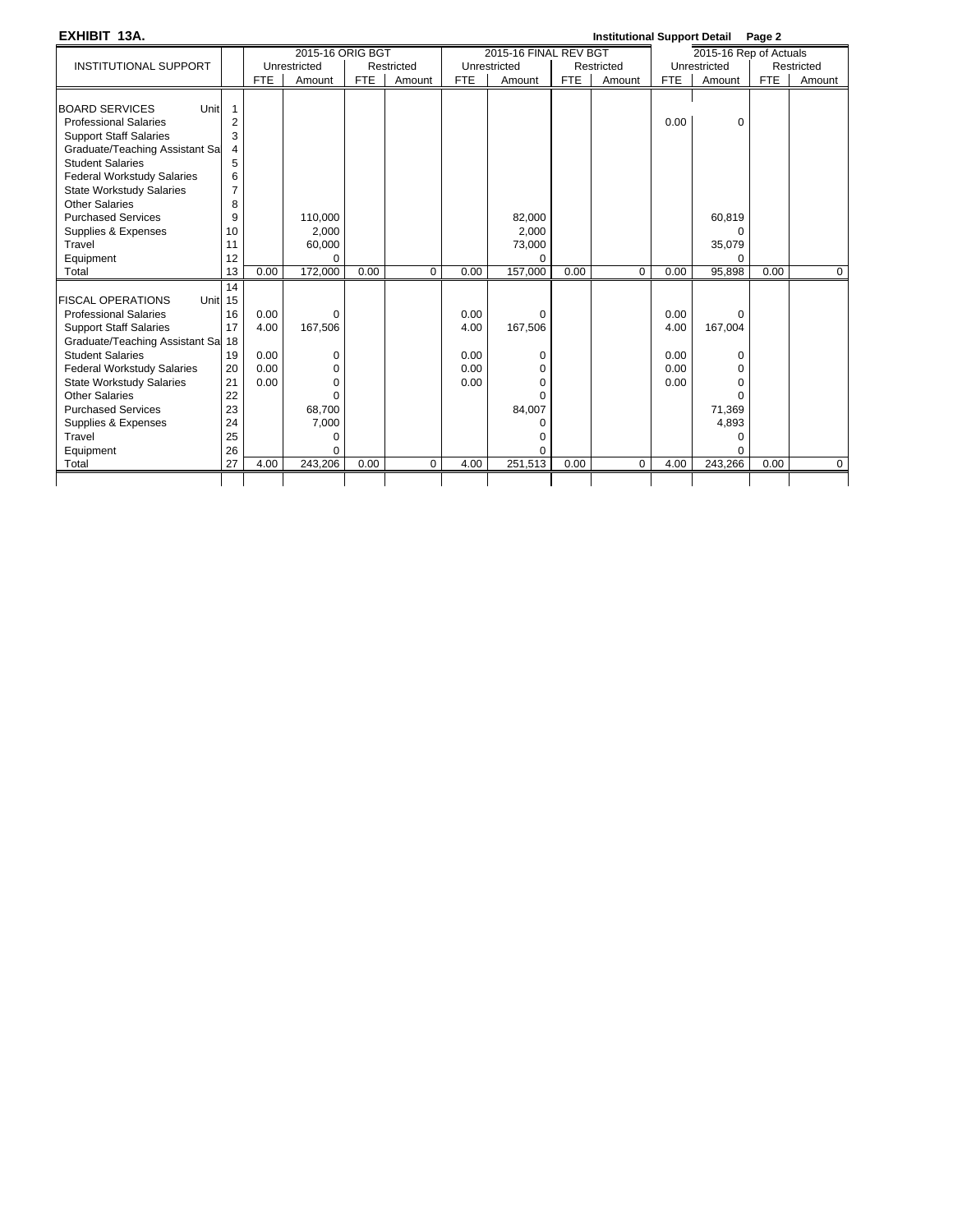| EXHIBIT 13A.                                 |                |            |                  |            |            |            |                       |            | <b>Institutional Support Detail Page 3</b> |            |                        |            |                |
|----------------------------------------------|----------------|------------|------------------|------------|------------|------------|-----------------------|------------|--------------------------------------------|------------|------------------------|------------|----------------|
|                                              |                |            | 2015-16 ORIG BGT |            |            |            | 2015-16 FINAL REV BGT |            |                                            |            | 2015-16 Rep of Actuals |            |                |
| <b>INSTITUTIONAL SUPPORT</b>                 |                |            | Unrestricted     |            | Restricted |            | Unrestricted          |            | Restricted                                 |            | Unrestricted           |            | Restricted     |
|                                              |                | <b>FTE</b> | Amount           | <b>FTE</b> | Amount     | <b>FTE</b> | Amount                | <b>FTE</b> | Amount                                     | <b>FTE</b> | Amount                 | <b>FTE</b> | Amount         |
|                                              |                |            |                  |            |            |            |                       |            |                                            |            |                        |            |                |
| SHIPPING & RECEIVING<br><b>Unit</b>          | $\mathbf{1}$   |            |                  |            |            |            |                       |            |                                            |            |                        |            |                |
| <b>Professional Salaries</b>                 | 2              | 1.00       | 41,310           |            |            | 1.00       | 41,310                |            |                                            | 1.00       | 43,674                 |            |                |
| <b>Support Staff Salaries</b>                | 3              | 1.50       | 87,878           |            |            | 1.50       | 6,688                 |            |                                            | 0.50       | U                      |            |                |
| Graduate/Teaching Assistant Sal              | 4              |            |                  |            |            |            |                       |            |                                            |            |                        |            |                |
| <b>Student Salaries</b>                      | 5              |            | 0                |            |            |            | 0                     |            |                                            |            | 0                      |            |                |
| <b>Federal Workstudy Salaries</b>            | 6              |            |                  |            |            |            | U                     |            |                                            |            |                        |            |                |
| <b>State Workstudy Salaries</b>              | $\overline{7}$ |            | O                |            |            |            | 0                     |            |                                            |            | 0                      |            |                |
| <b>Other Salaries</b>                        | 8              |            | ŋ                |            |            |            |                       |            |                                            |            | $\Omega$               |            |                |
| <b>Purchased Services</b>                    | 9              |            | 6,500            |            |            |            | 2,200                 |            |                                            |            | 1,417                  |            |                |
| Supplies & Expenses                          | 10             |            | 1,500            |            |            |            | 3,500                 |            |                                            |            | 3,450                  |            |                |
| Travel                                       | 11             |            | $\Omega$         |            |            |            | U                     |            |                                            |            | $\Omega$               |            |                |
| Equipment                                    | 12             |            | $\Omega$         |            |            |            |                       |            |                                            |            | U                      |            |                |
| Total                                        | 13             | 2.50       | 137,188          | 0.00       | $\Omega$   | 2.50       | 53,698                | 0.00       | $\Omega$                                   | 1.50       | 48,541                 | 0.00       | $\mathbf 0$    |
| <b>INSTITUTIONAL SUPPORT &amp;</b>           | 14             |            |                  |            |            |            |                       |            |                                            |            |                        |            |                |
| <b>HUMAN RESOURCES</b><br>Unit <sub>15</sub> |                |            |                  |            |            |            |                       |            |                                            |            |                        |            |                |
| <b>Professional Salaries</b>                 | 16             | 4.00       | 154,967          |            |            | 4.00       | 108,368               |            |                                            | 1.25       | 88,786                 |            |                |
| <b>Support Staff Salaries</b>                | 17             | 2.00       | 68,576           |            |            | 2.00       | 68,576                |            |                                            | 1.00       | 51,763                 |            |                |
| Graduate/Teaching Assistant Sal 18           |                |            |                  |            |            |            |                       |            |                                            |            |                        |            |                |
| <b>Student Salaries</b>                      | 19             |            | O                |            |            |            | 0                     |            |                                            |            | 0                      |            |                |
| <b>Federal Workstudy Salaries</b>            | 20             |            |                  |            |            |            |                       |            |                                            |            |                        |            |                |
| <b>State Workstudy Salaries</b>              | 21             |            |                  |            |            |            |                       |            |                                            |            |                        |            |                |
| <b>Other Salaries</b>                        | 22             | 1.00       | 46,291           |            |            | 1.00       | 46,291                |            |                                            | 1.00       | 44,655                 |            |                |
| <b>Purchased Services</b>                    | 23             |            | 185,120          |            |            |            | 175,120               |            |                                            |            | 132,467                |            |                |
| Supplies & Expenses                          | 24             |            | 9,300            |            |            |            | 8,800                 |            |                                            |            | 5,877                  |            |                |
| Travel                                       | 25             |            | O                |            |            |            | O                     |            |                                            |            |                        |            |                |
| Equipment                                    | 26             |            | $\Omega$         |            |            |            |                       |            |                                            |            | $\Omega$               |            |                |
| Total                                        | 27             | 7.00       | 464,254          | 0.00       | 0          | 7.00       | 407,155               | 0.00       | $\Omega$                                   | 3.25       | 323,548                | 0.00       | $\overline{0}$ |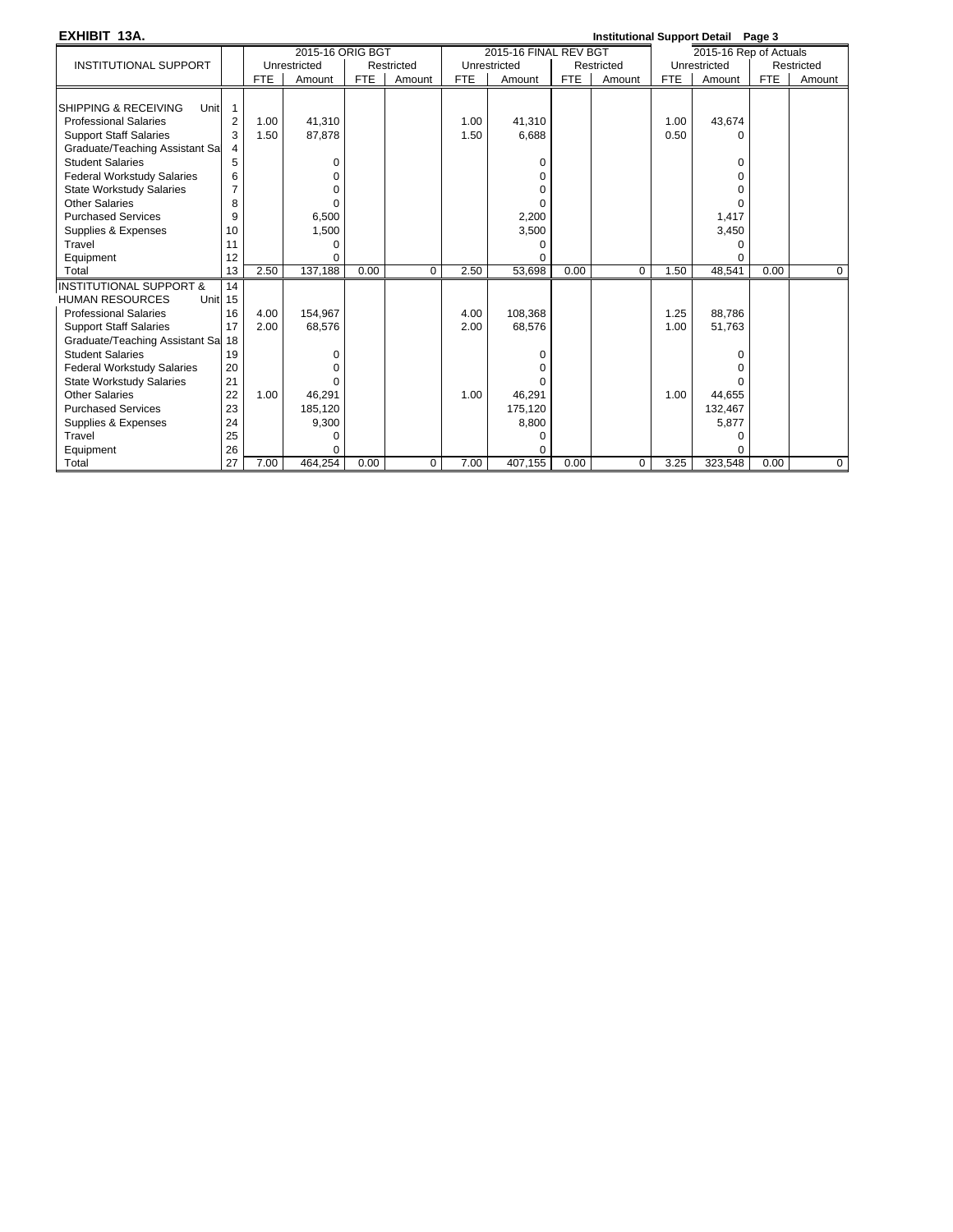| EXHIBIT 13A.                       |                |            |                  |            |            |            |                       |            | Institutional Support Detail Page 4 |            |                        |      |             |
|------------------------------------|----------------|------------|------------------|------------|------------|------------|-----------------------|------------|-------------------------------------|------------|------------------------|------|-------------|
|                                    |                |            | 2015-16 ORIG BGT |            |            |            | 2015-16 FINAL REV BGT |            |                                     |            | 2015-16 Rep of Actuals |      |             |
| <b>INSTITUTIONAL SUPPORT</b>       |                |            | Unrestricted     |            | Restricted |            | Unrestricted          |            | Restricted                          |            | Unrestricted           |      | Restricted  |
|                                    |                | <b>FTE</b> | Amount           | <b>FTE</b> | Amount     | <b>FTE</b> | Amount                | <b>FTE</b> | Amount                              | <b>FTE</b> | Amount                 | FTE  | Amount      |
|                                    |                |            |                  |            |            |            |                       |            |                                     |            |                        |      |             |
| Unit<br><b>SECURITY SERVICES</b>   | 1              |            |                  |            |            |            |                       |            |                                     |            |                        |      |             |
| <b>Professional Salaries</b>       | $\overline{2}$ |            |                  |            |            |            |                       |            |                                     |            |                        |      |             |
| <b>Support Staff Salaries</b>      | 3              | 2.00       | 73,000           |            |            | 2.00       | 73,000                |            |                                     | 2.00       | 81,475                 |      |             |
| Graduate/Teaching Assistant Sa     | 4              |            |                  |            |            |            |                       |            |                                     |            |                        |      |             |
| <b>Student Salaries</b>            | 5              |            | 0                |            |            |            | 0                     |            |                                     |            | 0                      |      |             |
| <b>Federal Workstudy Salaries</b>  | 6              |            | U                |            |            |            | 0                     |            |                                     |            | 0                      |      |             |
| <b>State Workstudy Salaries</b>    | 7              |            | U                |            |            |            | O                     |            |                                     |            | U                      |      |             |
| Other Salaries                     | 8              |            | 0                |            |            |            | <sup>0</sup>          |            |                                     |            | 0                      |      |             |
| <b>Purchased Services</b>          | 9              |            | 9,000            |            |            |            | 9,000                 |            |                                     |            | 4,078                  |      |             |
| Supplies & Expenses                | 10             |            | 10,300           |            |            |            | 10,300                |            |                                     |            | 5,863                  |      |             |
| Travel                             | 11             |            | $\Omega$         |            |            |            | 0                     |            |                                     |            | $\Omega$               |      |             |
| Equipment                          | 12             |            | $\Omega$         |            |            |            | 0                     |            |                                     |            | O                      |      |             |
| Total                              | 13             | 2.00       | 92,300           | 0.00       | $\Omega$   | 2.00       | 92.300                | 0.00       | $\Omega$                            | 2.00       | 91,416                 | 0.00 | $\mathbf 0$ |
|                                    | 14             |            |                  |            |            |            |                       |            |                                     |            |                        |      |             |
| OGISTICS/COMMUNICAT Unit 15        |                |            |                  |            |            |            |                       |            |                                     |            |                        |      |             |
| <b>Professional Salaries</b>       | 16             | 1.00       | 0                |            |            | 0.00       | 0                     |            |                                     | 0.00       | $\Omega$               |      |             |
| <b>Support Staff Salaries</b>      | 17             | 1.00       | 26,233           |            |            | 1.00       | 26,233                |            |                                     | 1.00       | 26,233                 |      |             |
| Graduate/Teaching Assistant Sal 18 |                | 0.00       | U                |            |            | 0.00       | 0                     |            |                                     | 0.00       | 0                      |      |             |
| <b>Student Salaries</b>            | 19             |            |                  |            |            |            | O                     |            |                                     |            | n                      |      |             |
| <b>Federal Workstudy Salaries</b>  | 20             |            | n                |            |            |            | 0                     |            |                                     |            |                        |      |             |
| <b>State Workstudy Salaries</b>    | 21             |            | n                |            |            |            | 0                     |            |                                     |            |                        |      |             |
| Other Salaries                     | 22             |            | $\Omega$         |            |            |            | 0                     |            |                                     |            | $\Omega$               |      |             |
| <b>Purchased Services</b>          | 23             |            | 270,000          |            |            |            | 270,000               |            |                                     |            | 238,631                |      |             |
| Supplies & Expenses                | 24             |            |                  |            |            |            | ∩                     |            |                                     |            |                        |      |             |
| Travel                             | 25             |            |                  |            |            |            | O                     |            |                                     |            | O                      |      |             |
| Equipment                          | 26             |            | 0                |            |            |            |                       |            |                                     |            |                        |      |             |
| Total                              | 27             | 2.00       | 296,233          | 0.00       | $\Omega$   | 1.00       | 296,233               | 0.00       | $\Omega$                            | 1.00       | 264,864                | 0.00 | 0           |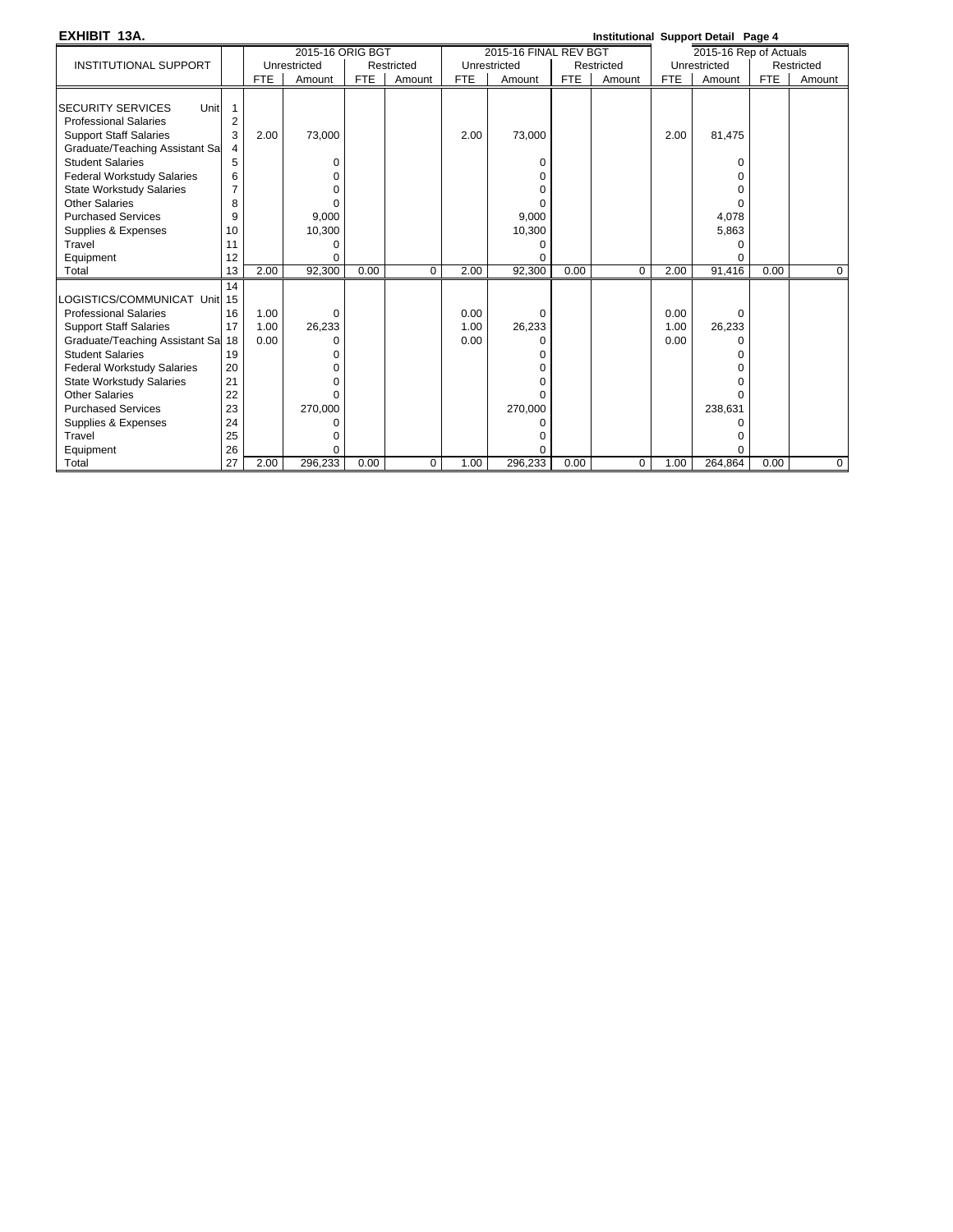### **EXHIBIT 13A. Institutional Support Detail Page 5**

|                                                |                |            | 2015-16 ORIG BGT |            |            |      | 2015-16 FINAL REV BGT |            |            |            | 2015-16 Rep of Actuals |      |            |
|------------------------------------------------|----------------|------------|------------------|------------|------------|------|-----------------------|------------|------------|------------|------------------------|------|------------|
| INSTITUTIONAL SUPPORT                          |                |            | Unrestricted     |            | Restricted |      | Unrestricted          |            | Restricted |            | Unrestricted           |      | Restricted |
|                                                |                | <b>FTE</b> | Amount           | <b>FTE</b> | Amount     | FTE. | Amount                | <b>FTE</b> | Amount     | <b>FTE</b> | Amount                 | FTE  | Amount     |
| <b>INSTITUTIONAL SPT-SANTA ROSA &amp; MORA</b> |                |            |                  |            |            |      |                       |            |            |            |                        |      |            |
|                                                |                |            |                  |            |            |      |                       |            |            |            |                        |      |            |
| <b>Professional Salaries</b>                   | $\overline{2}$ | 0.00       | 99,412           |            |            | 1.00 | 99,412                |            |            | 1.00       | 99,412                 |      |            |
| <b>Support Staff Salaries</b>                  | 3              | 1.00       | 45,493           |            |            | 1.00 | 45,493                |            |            | 1.00       | 45,493                 |      |            |
| Graduate/Teaching Assistant Sal                |                | 0.00       |                  |            |            | 0.00 |                       |            |            | 0.00       |                        |      |            |
| <b>Student Salaries</b>                        | 5              | 0.00       | 0                |            |            | 0.00 |                       |            |            | 0.00       |                        |      |            |
| <b>Federal Workstudy Salaries</b>              | 6              | 0.00       |                  |            |            | 0.00 |                       |            |            | 0.00       |                        |      |            |
| <b>State Workstudy Salaries</b>                |                | 0.00       |                  |            |            | 0.00 |                       |            |            | 0.00       |                        |      |            |
| <b>Other Salaries</b>                          | 8              | 0.00       |                  |            |            | 0.00 |                       |            |            | 0.00       |                        |      |            |
| <b>Purchased Services</b>                      | 9              |            | 4,000            |            |            |      | 4,000                 |            |            |            | 608                    |      |            |
| Supplies & Expenses                            | 10             |            | 6,500            |            |            |      | 11,832                |            |            |            | 9.674                  |      |            |
| Travel                                         |                |            | 1,500            |            |            |      | 2,000                 |            |            |            | 330                    |      |            |
| Equipment                                      | 12             |            |                  |            |            |      |                       |            |            |            |                        |      |            |
| Total                                          | 13             | 1.00       | 156.905          | 0.00       |            | 2.00 | 162.737               | 0.00       | 0          | 2.00       | 156.517                | 0.00 | 0          |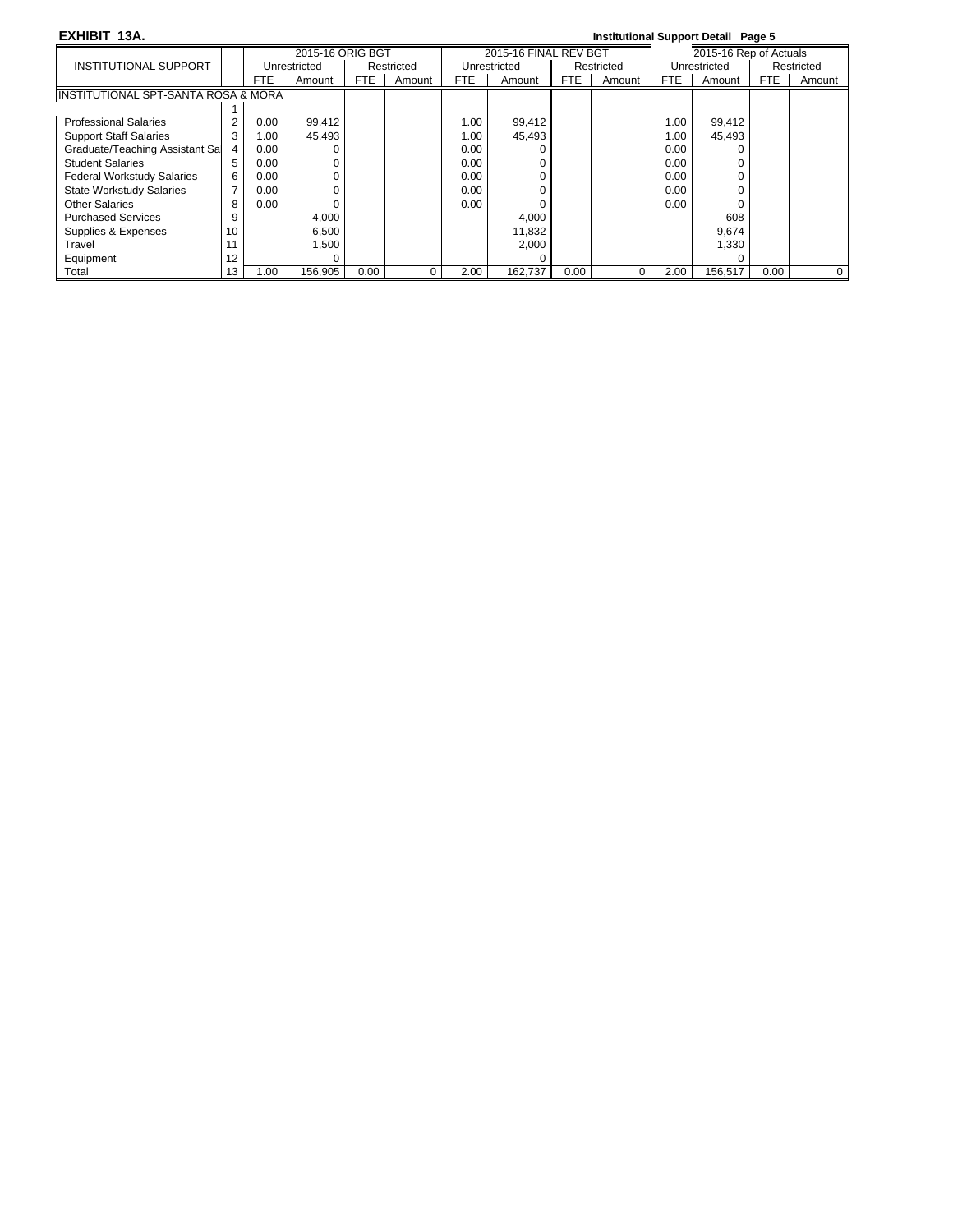| <b>EXHIBIT 14A.</b>                 |                |            |                  |            |            |            |                       |            | <b>Maintenance &amp; Operation Plant Detail 1</b> |            |                        |            |            |
|-------------------------------------|----------------|------------|------------------|------------|------------|------------|-----------------------|------------|---------------------------------------------------|------------|------------------------|------------|------------|
|                                     |                |            | 2015-16 ORIG BGT |            |            |            | 2015-16 FINAL REV BGT |            |                                                   |            | 2015-16 Rep of Actuals |            |            |
| <b>MAINTENANCE &amp; OPERATION</b>  |                |            | Unrestricted     |            | Restricted |            | Unrestricted          |            | Restricted                                        |            | Unrestricted           |            | Restricted |
| OF PLANT                            |                | <b>FTE</b> | Amount           | <b>FTE</b> | Amount     | <b>FTE</b> | Amount                | <b>FTE</b> | Amount                                            | <b>FTE</b> | Amount                 | <b>FTE</b> | Amount     |
| <b>MAINTENANCE</b><br>Unit          | 1              |            |                  |            |            |            |                       |            |                                                   |            |                        |            |            |
| <b>Professional Salaries</b>        | $\overline{2}$ | 4.00       | 216,581          |            |            | 5.00       | 216,071               |            |                                                   | 4.00       | 182,762                |            |            |
| <b>Support Staff Salaries</b>       | 3              | 16.25      | 331,324          |            |            | 17.25      | 364,389               |            |                                                   | 16.25      | 394,596                |            |            |
| Graduate/Teaching Assistant Sal     |                |            |                  |            |            |            |                       |            |                                                   |            |                        |            |            |
| <b>Student Salaries</b>             | 5              | 0.00       | 0                |            |            | 0.00       | 0                     |            |                                                   | 0.00       | $\Omega$               |            |            |
| <b>Federal Workstudy Salaries</b>   | 6              | 0.00       | $\Omega$         |            |            | 0.00       | 0                     |            |                                                   | 0.00       | $\Omega$               |            |            |
| <b>State Workstudy Salaries</b>     | 7              | 0.00       | $\Omega$         |            |            | 0.00       | 0                     |            |                                                   | 0.00       | U                      |            |            |
| <b>Other Salaries</b>               | 8              |            |                  |            |            |            | O                     |            |                                                   |            | ∩                      |            |            |
| <b>Purchased Services</b>           | 9              |            | 31,000           |            |            |            | 34,800                |            |                                                   |            | 36,930                 |            |            |
| Supplies & Expenses                 | 10             |            | 133,400          |            |            |            | 123,370               |            |                                                   |            | 92,080                 |            |            |
| Travel                              | 11             |            | 0                |            |            |            | 0                     |            |                                                   |            | $\Omega$               |            |            |
| Equipment                           | 12             |            | $\Omega$         |            |            |            | 0                     |            |                                                   |            | 3,202                  |            |            |
| Total                               | 13             | 20.25      | 712,305          | 0.00       | $\Omega$   | 22.25      | 738,630               | 0.00       | $\Omega$                                          | 20.25      | 709,570                | 0.00       | 0          |
|                                     | 14             |            |                  |            |            |            |                       |            |                                                   |            |                        |            |            |
| <b>VACANT</b><br>Unit <sub>15</sub> |                |            |                  |            |            |            |                       |            |                                                   |            |                        |            |            |
| <b>Professional Salaries</b>        | 16             | 0.00       | 0                |            |            | 0.00       | 0                     |            |                                                   | 0.00       | 0                      |            |            |
| <b>Support Staff Salaries</b>       | 17             | 0.00       | 0                |            |            | 0.00       | 0                     |            |                                                   | 0.00       | $\Omega$               |            |            |
| Graduate/Teaching Assistant Sal 18  |                |            |                  |            |            |            |                       |            |                                                   |            |                        |            |            |
| <b>Student Salaries</b>             | 19             | 0.00       | 0                |            |            | 0.00       | 0                     |            |                                                   | 0.00       | 0                      |            |            |
| <b>Federal Workstudy Salaries</b>   | 20             | 0.00       | $\Omega$         |            |            | 0.00       | 0                     |            |                                                   | 0.00       | $\Omega$               |            |            |
| <b>State Workstudy Salaries</b>     | 21             | 0.00       | 0                |            |            | 0.00       | 0                     |            |                                                   | 0.00       | 0                      |            |            |
| <b>Other Salaries</b>               | 22             |            | 0                |            |            |            | 0                     |            |                                                   |            | $\Omega$               |            |            |
| <b>Purchased Services</b>           | 23             |            | 0                |            |            |            | 0                     |            |                                                   |            | O                      |            |            |
| Supplies & Expenses                 | 24             |            | 0                |            |            |            | 0                     |            |                                                   |            | O                      |            |            |
| Travel                              | 25             |            | 0                |            |            |            | 0                     |            |                                                   |            | $\Omega$               |            |            |
| Equipment                           | 26             |            | 0                |            |            |            | 0                     |            |                                                   |            | 0                      |            |            |
| Total                               | 27             | 0.00       | $\mathbf 0$      | 0.00       | $\Omega$   | 0.00       | 0                     | 0.00       | $\Omega$                                          | 0.00       | $\Omega$               | 0.00       | $\Omega$   |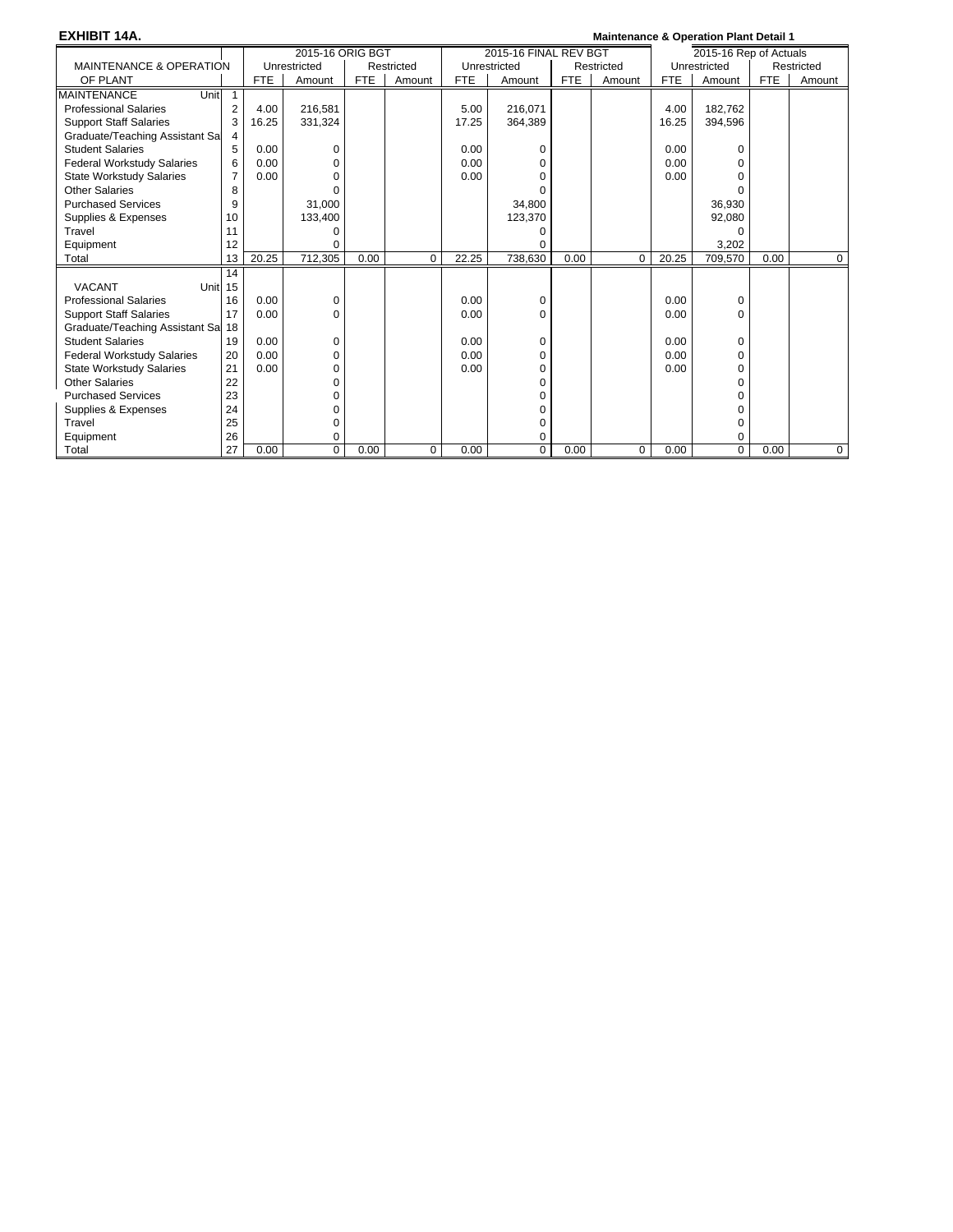| <b>EXHIBIT 14A.</b>                |    |            |                  |            |            |            |                       |            | <b>Maintenance &amp; Operation Plant Detail 2</b> |            |                        |            |             |
|------------------------------------|----|------------|------------------|------------|------------|------------|-----------------------|------------|---------------------------------------------------|------------|------------------------|------------|-------------|
|                                    |    |            | 2015-16 ORIG BGT |            |            |            | 2015-16 FINAL REV BGT |            |                                                   |            | 2015-16 Rep of Actuals |            |             |
| <b>MAINTENANCE &amp; OPERATION</b> |    |            | Unrestricted     |            | Restricted |            | Unrestricted          |            | Restricted                                        |            | Unrestricted           |            | Restricted  |
| OF PLANT                           |    | <b>FTE</b> | Amount           | <b>FTE</b> | Amount     | <b>FTE</b> | Amount                | <b>FTE</b> | Amount                                            | <b>FTE</b> | Amount                 | <b>FTE</b> | Amount      |
|                                    |    |            |                  |            |            |            |                       |            |                                                   |            |                        |            |             |
| PUPIL TRANSPORTATION Unit          | 1  |            |                  |            |            |            |                       |            |                                                   |            |                        |            |             |
| <b>Professional Salaries</b>       | 2  |            |                  |            |            |            |                       |            |                                                   |            |                        |            |             |
| <b>Support Staff Salaries</b>      | 3  | 0.00       | 0                |            |            | 0.00       | 0                     |            |                                                   | 0.00       | $\Omega$               |            |             |
| Graduate/Teaching Assistant Sa     | 4  |            |                  |            |            |            |                       |            |                                                   |            |                        |            |             |
| <b>Student Salaries</b>            | 5  |            | 0                |            |            |            | 0                     |            |                                                   |            | 0                      |            |             |
| <b>Federal Workstudy Salaries</b>  | 6  |            | 0                |            |            |            | 0                     |            |                                                   |            | 0                      |            |             |
| <b>State Workstudy Salaries</b>    | 7  |            | 0                |            |            |            | 0                     |            |                                                   |            | $\Omega$               |            |             |
| <b>Other Salaries</b>              | 8  |            | $\Omega$         |            |            |            | 0                     |            |                                                   |            | ∩                      |            |             |
| <b>Purchased Services</b>          | 9  |            | $\Omega$         |            |            |            | O                     |            |                                                   |            |                        |            |             |
| Supplies & Expenses                | 10 |            | 0                |            |            |            | O                     |            |                                                   |            | $\Omega$               |            |             |
| Travel                             | 11 |            | 0                |            |            |            | 0                     |            |                                                   |            | 0                      |            |             |
| Equipment                          | 12 |            | 0                |            |            |            | 0                     |            |                                                   |            | $\Omega$               |            |             |
| Total                              | 13 | 0.00       | $\mathbf 0$      | 0.00       | $\Omega$   | 0.00       | $\mathbf 0$           | 0.00       | $\Omega$                                          | 0.00       | $\mathbf 0$            | 0.00       | $\mathbf 0$ |
|                                    | 14 |            |                  |            |            |            |                       |            |                                                   |            |                        |            |             |
| <b>MOTOR POOL</b><br>Unit 15       |    |            |                  |            |            |            |                       |            |                                                   |            |                        |            |             |
| <b>Professional Salaries</b>       | 16 | 0.00       | 0                |            |            | 0.00       | $\Omega$              |            |                                                   | 0.00       | $\Omega$               |            |             |
| <b>Support Staff Salaries</b>      | 17 |            |                  |            |            |            |                       |            |                                                   |            |                        |            |             |
| Graduate/Teaching Assistant Sal 18 |    |            |                  |            |            |            |                       |            |                                                   |            |                        |            |             |
| <b>Student Salaries</b>            | 19 |            | 0                |            |            |            | 0                     |            |                                                   |            | $\Omega$               |            |             |
| <b>Federal Workstudy Salaries</b>  | 20 |            | 0                |            |            |            | 0                     |            |                                                   |            |                        |            |             |
| <b>State Workstudy Salaries</b>    | 21 |            | 0                |            |            |            | O                     |            |                                                   |            |                        |            |             |
| <b>Other Salaries</b>              | 22 |            | 0                |            |            |            |                       |            |                                                   |            |                        |            |             |
| <b>Purchased Services</b>          | 23 |            | 7,500            |            |            |            | 7,500                 |            |                                                   |            | 9,469                  |            |             |
| Supplies & Expenses                | 24 |            | 7,000            |            |            |            | 7,000                 |            |                                                   |            | 3,539                  |            |             |
| Travel                             | 25 |            | 35,000           |            |            |            | 35,000                |            |                                                   |            | 30,977                 |            |             |
| Equipment                          | 26 |            | $\Omega$         |            |            |            |                       |            |                                                   |            | $\Omega$               |            |             |
| Total                              | 27 | 0.00       | 49,500           | 0.00       | $\Omega$   | 0.00       | 49,500                | 0.00       | $\Omega$                                          | 0.00       | 43,985                 | 0.00       | $\Omega$    |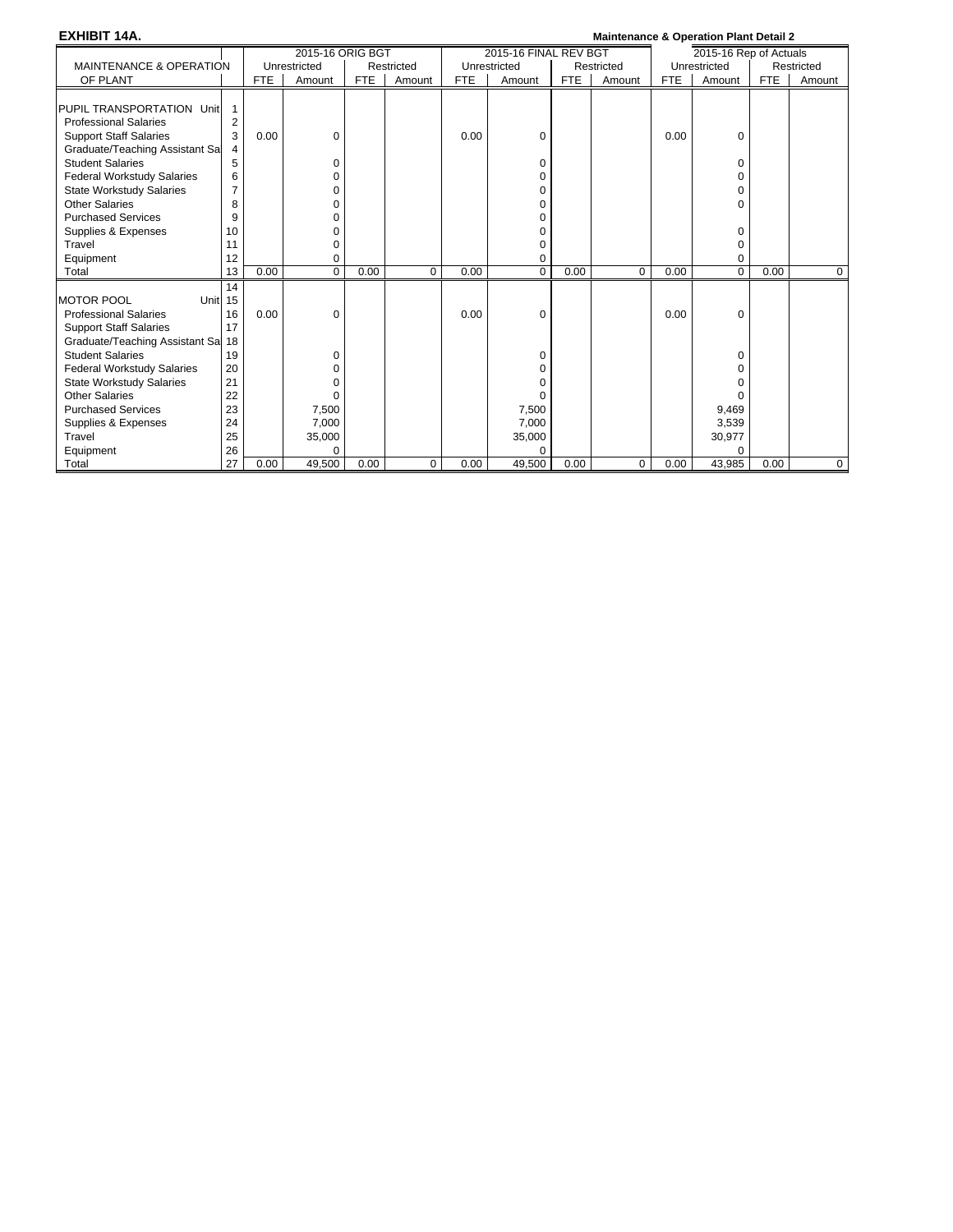**EXHIBIT 11-14B Expenditure Masters** 

|                                    |    |            | 2015-16 ORIG BGT |            |            |            | 2015-16 FINAL REV BGT |            |            |            | 2015-16 Rep of Actuals |            |             |
|------------------------------------|----|------------|------------------|------------|------------|------------|-----------------------|------------|------------|------------|------------------------|------------|-------------|
|                                    |    |            | Unrestricted     |            | Restricted |            | Unrestricted          |            | Restricted |            | Unrestricted           |            | Restricted  |
|                                    |    | <b>FTE</b> | Amount           | <b>FTE</b> | Amount     | <b>FTE</b> | Amount                | <b>FTE</b> | Amount     | <b>FTE</b> | Amount                 | <b>FTE</b> | Amount      |
| <b>ACADEMIC SUPPORT MAS Unit</b>   |    |            |                  |            |            |            |                       |            |            |            |                        |            |             |
| <b>Professional Salaries</b>       | 2  | 4.00       | 174,591          | 2.00       | 166.061    | 4.00       | 199.591               | 3.50       | 238.692    | 4.00       | 243,398                | 3.00       | 117,521     |
| <b>Support Staff Salaries</b>      | 3  | 3.00       | 89,079           | 1.00       | 34.799     | 3.00       | 89.079                | 1.00       | 41.759     | 1.00       | 66.851                 | 1.00       | 29,767      |
| Graduate/Teaching Assist. Salar    | 4  | 0.00       | 0                | 0.00       | $\Omega$   | 0.00       | $\Omega$              | 0.00       | $\Omega$   | 0.00       | $\Omega$               | 0.00       | $\Omega$    |
| <b>Student Salaries</b>            | 5  | 0.00       | 0                | 0.00       | 0          | 0.00       | $\Omega$              | 0.00       | $\Omega$   | 0.00       | $\Omega$               | 0.00       | 0           |
| <b>Federal Work Study Salaries</b> | 6  | 0.00       | $\Omega$         | 0.00       | $\Omega$   | 0.00       | O                     | 0.00       | $\Omega$   | 0.00       | $\Omega$               | 0.00       | $\Omega$    |
| <b>State Work Study Salaries</b>   | 7  | 0.00       | 0                | 0.00       | $\Omega$   | 0.00       |                       | 0.00       | $\Omega$   | 0.00       | $\Omega$               | 0.00       | $\Omega$    |
| <b>Other Salaries</b>              | 8  | 0.00       | $\Omega$         | 0.00       | $\Omega$   | 0.00       |                       | 0.00       | $\Omega$   | 0.00       | $\Omega$               | 0.00       | $\Omega$    |
| <b>Purchased Services</b>          | 9  | 0.00       | 135,866          | 0.00       | 53,283     | 0.00       | 159,219               | 0.00       | 39.820     | 0.00       | 128,412                | 0.00       | 22,462      |
| Supplies & Expenses                | 10 | 0.00       | 37,500           | 0.00       | 57.982     | 0.00       | 53,000                | 0.00       | 75.459     | 0.00       | 33,494                 | 0.00       | 35,933      |
| Travel                             | 11 | 0.00       | 20,000           | 0.00       | 2,017      | 0.00       | 20,500                | 0.00       | 5.821      | 0.00       | 34,152                 | 0.00       | 1,270       |
| Equipment                          | 12 | 0.00       | $\Omega$         | 0.00       | 275,594    | 0.00       | 1,600                 | 0.00       | 430.081    | 0.00       | 1,600                  | 0.00       | 351,166     |
| Total                              | 13 | 7.00       | 457,036          | 3.00       | 589,736    | 7.00       | 522,989               | 4.50       | 831,632    | 5.00       | 507,907                | 4.00       | 558,119     |
|                                    | 14 |            |                  |            |            |            |                       |            |            |            |                        |            |             |
| STUDENT SERVICES MAS Unit 15       |    |            |                  |            |            |            |                       |            |            |            |                        |            |             |
| <b>Professional Salaries</b>       | 16 | 17.50      | 469,647          | 0.00       | 0          | 16.32      | 579,400               | 0.00       | 0          | 12.00      | 562,209                | 0.34       | 6,825       |
| <b>Support Staff Salaries</b>      | 17 | 6.35       | 187,906          | 0.00       | 0          | 6.00       | 229,129               | 0.00       | $\Omega$   | 6.00       | 239.012                | 0.00       | $\Omega$    |
| Graduate/Teaching Assist. Salar 18 |    | 0.00       | $\Omega$         | 0.00       | $\Omega$   | 0.00       | $\Omega$              | 0.00       | $\Omega$   | 0.00       | $\Omega$               | 0.00       | $\mathbf 0$ |
| <b>Student Salaries</b>            | 19 | 0.64       | 5.000            | 0.00       | $\Omega$   | 0.38       | 5.000                 | 0.00       | $\Omega$   | 0.00       | $\Omega$               | 0.00       | 0           |
| <b>Federal Work Study Salaries</b> | 20 | 0.00       | 11,500           | 0.00       | $\Omega$   | 0.00       | 26.767                | 0.00       | $\Omega$   | 0.00       | $\Omega$               | 0.00       | $\Omega$    |
| <b>State Work Study Salaries</b>   | 21 | 0.00       | 15,267           | 0.00       | $\Omega$   | 0.00       | n                     | 0.00       | $\Omega$   | 0.00       | 21,898                 | 0.00       | $\Omega$    |
| <b>Other Salaries</b>              | 22 | 0.00       | $\Omega$         | 0.00       | $\Omega$   | 0.00       |                       | 0.00       | $\Omega$   | 0.00       | $\Omega$               | 0.00       | 0           |
| <b>Purchased Services</b>          | 23 |            | 193.309          |            | ი          |            | 230.058               |            | $\Omega$   |            | 173.433                |            | $\Omega$    |
| Supplies & Expenses                | 24 |            | 604,650          |            | n          |            | 176.620               |            | ∩          |            | 77.648                 |            | 0           |
| Travel                             | 25 |            | O                |            |            |            | 13,990                |            | $\Omega$   |            | 13,870                 |            | 0           |
| Equipment                          | 26 |            | 0                |            | 0          |            |                       |            | $\Omega$   |            | 5,513                  |            | $\Omega$    |
| Total                              | 27 | 24.49      | 1.487.279        | 0.00       | $\Omega$   | 22.70      | 1.260.964             | 0.00       | $\Omega$   | 18.00      | 1,093,583              | 0.34       | 6.825       |
|                                    |    |            |                  |            |            |            |                       |            |            |            |                        |            |             |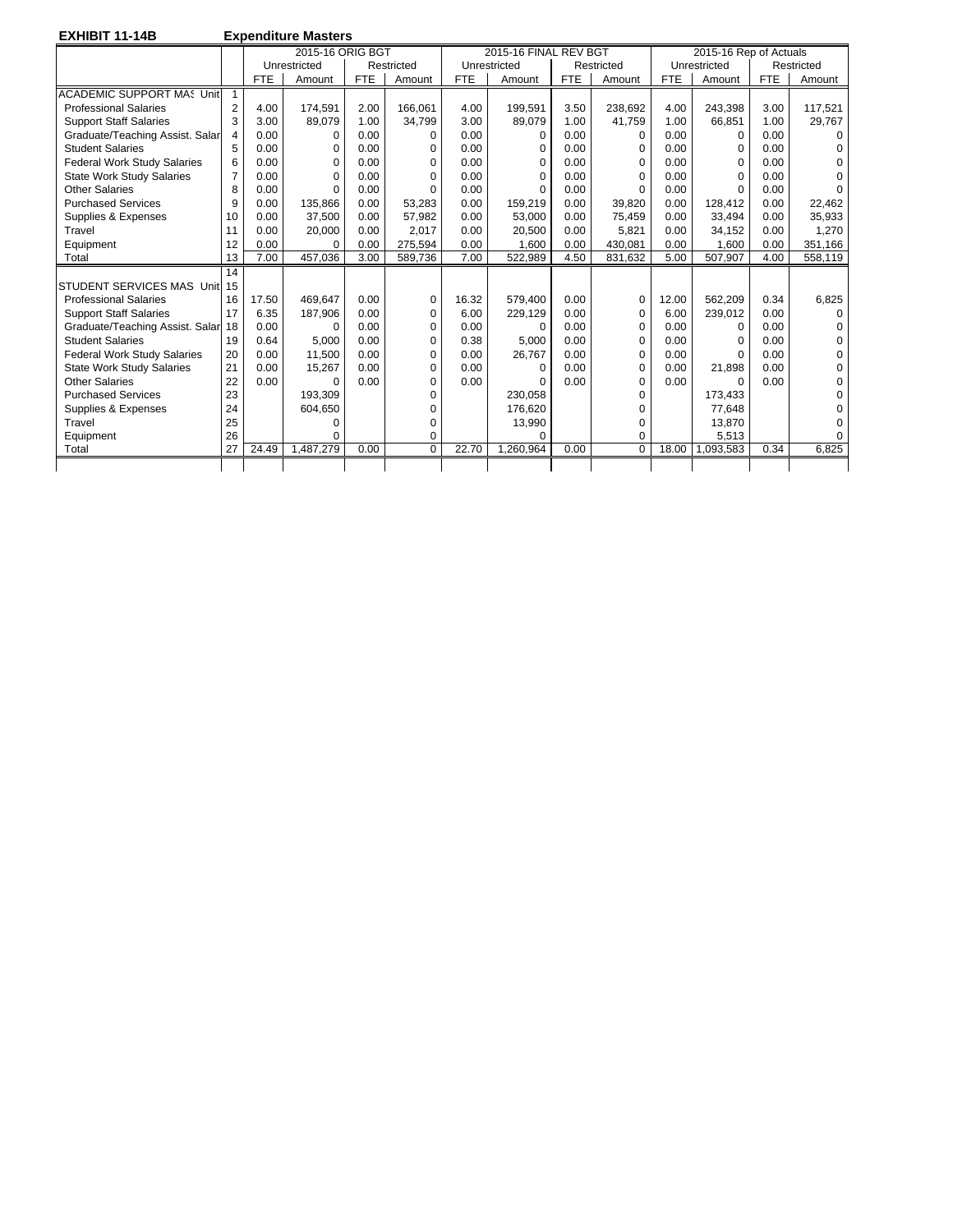| <b>EXHIBIT 11-14B</b> |  |
|-----------------------|--|
|-----------------------|--|

**Expenditure Masters** 

|                                     |                |            | 2015-16 ORIG BGT |            |            |            | 2015-16 FINAL REV BGT |            |                |            | 2015-16 Rep of Actuals |            |            |
|-------------------------------------|----------------|------------|------------------|------------|------------|------------|-----------------------|------------|----------------|------------|------------------------|------------|------------|
|                                     |                |            | Unrestricted     |            | Restricted |            | Unrestricted          |            | Restricted     |            | Unrestricted           |            | Restricted |
|                                     |                | <b>FTE</b> | Amount           | <b>FTE</b> | Amount     | <b>FTE</b> | Amount                | <b>FTE</b> | Amount         | <b>FTE</b> | Amount                 | <b>FTE</b> | Amount     |
|                                     |                |            |                  |            |            |            |                       |            |                |            |                        |            |            |
|                                     |                |            | 643,356          |            |            |            | 590,166               |            |                |            |                        |            |            |
| <b>INSTITUTIONAL SUPPORT Unit</b>   |                |            |                  |            |            |            |                       |            |                |            |                        |            |            |
| <b>Professional Salaries</b>        | $\overline{2}$ | 8.00       | 548.866          | 0.00       | 0          | 8.00       | 492.267               | 0.00       | 0              | 5.25       | 475.049                | 0.00       | $\Omega$   |
| <b>Support Staff Salaries</b>       | 3              | 14.70      | 597,065          | 0.00       | $\Omega$   | 15.65      | 543,875               | 0.00       | $\Omega$       | 13.45      | 523,039                | 0.00       | $\Omega$   |
| Graduate/Teaching Assist. Salar     | 4              | 0.00       | 0                | 0.00       | 0          | 0.00       | 0                     | 0.00       | $\Omega$       | 0.00       | $\Omega$               | 0.00       | 0          |
| <b>Student Salaries</b>             | 5              | 0.00       | $\Omega$         | 0.00       | 0          | 0.00       | $\Omega$              | 0.00       | $\Omega$       | 0.00       | $\Omega$               | 0.00       | 0          |
| <b>Federal Work Study Salaries</b>  | 6              | 0.00       | $\Omega$         | 0.00       | 0          | 0.00       | $\Omega$              | 0.00       | $\Omega$       | 0.00       | O                      | 0.00       | $\Omega$   |
| <b>State Work Study Salaries</b>    | $\overline{7}$ | 0.00       | $\Omega$         | 0.00       | 0          | 0.00       | <sup>0</sup>          | 0.00       | $\Omega$       | 0.00       | O                      | 0.00       | U          |
| <b>Other Salaries</b>               | 8              | 1.00       | 46.291           | 0.00       | 0          | 1.00       | 46,291                | 0.00       | $\Omega$       | 1.00       | 44.655                 | 0.00       | U          |
| <b>Purchased Services</b>           | 9              |            | 742,820          |            |            |            | 731.827               |            | $\Omega$       |            | 591.074                |            | O          |
| Supplies & Expenses                 | 10             |            | 53,400           |            |            |            | 54,982                |            | $\Omega$       |            | 35,075                 |            | U          |
| Travel                              | 11             |            | 65,000           |            | n          |            | 78.500                |            | $\Omega$       |            | 39,001                 |            | 0          |
| Equipment                           | 12             |            | $\Omega$         |            | ი          |            | 46.299                |            | $\Omega$       |            | $\Omega$               |            | 0          |
| Total                               | 13             | 24         | 2,053,442        | 0.00       | $\Omega$   | 24.65      | 1,994,041             | 0.00       | $\Omega$       | 19.70      | 1.707.893              | 0.00       | $\Omega$   |
|                                     | 14             |            |                  |            |            |            |                       |            |                |            |                        |            |            |
| OPERATION & MAINT, MA: Unit 15      |                |            |                  |            |            |            |                       |            |                |            |                        |            |            |
| <b>Professional Salaries</b>        | 16             | 4.00       | 216.581          | 0.00       | $\Omega$   | 5.00       | 216.071               | 0.00       | $\Omega$       | 4.00       | 182.762                | 0.00       | $\Omega$   |
| <b>Support Staff Salaries</b>       | 17             | 16.25      | 331,324          | 0.00       | $\Omega$   | 17.25      | 364,389               | 0.00       | 0              | 16.25      | 394,596                | 0.00       | $\Omega$   |
| Graduate/Teaching Assist. Salar  18 |                | 0.00       | 0                | 0.00       | 0          | 0.00       | $\Omega$              | 0.00       | $\Omega$       | 0.00       | $\Omega$               | 0.00       | $\Omega$   |
| <b>Student Salaries</b>             | 19             | 0.00       | 0                | 0.00       | 0          | 0.00       | $\Omega$              | 0.00       | $\Omega$       | 0.00       | 0                      | 0.00       | O          |
| <b>Federal Work Study Salaries</b>  | 20             | 0.00       | $\Omega$         | 0.00       | 0          | 0.00       | 0                     | 0.00       | $\Omega$       | 0.00       | $\Omega$               | 0.00       | $\Omega$   |
| <b>State Work Study Salaries</b>    | 21             | 0.00       | $\Omega$         | 0.00       | 0          | 0.00       | <sup>0</sup>          | 0.00       | $\Omega$       | 0.00       | $\Omega$               | 0.00       | $\Omega$   |
| <b>Other Salaries</b>               | 22             | 0.00       | $\Omega$         | 0.00       | O          | 0.00       | $\Omega$              | 0.00       | $\Omega$       | 0.00       | $\Omega$               | 0.00       | $\Omega$   |
| <b>Purchased Services</b>           | 23             |            | 38.500           |            |            |            | 42.300                |            | $\Omega$       |            | 46.399                 |            | U          |
| Supplies & Expenses                 | 24             |            | 140.400          |            |            |            | 130.370               |            | $\Omega$       |            | 95.619                 |            |            |
| Travel                              | 25             |            | 35,000           |            |            |            | 35,000                |            | 0              |            | 30,977                 |            |            |
| Equipment                           | 26             |            | $\Omega$         |            | ი          |            |                       |            | $\Omega$       |            | 3.202                  |            | 0          |
| Total                               | 27             | 20.25      | 761,805          | 0.00       | 0          | 22.25      | 788,130               | 0.00       | $\overline{0}$ | 20.25      | 753,555                | 0.00       | 0          |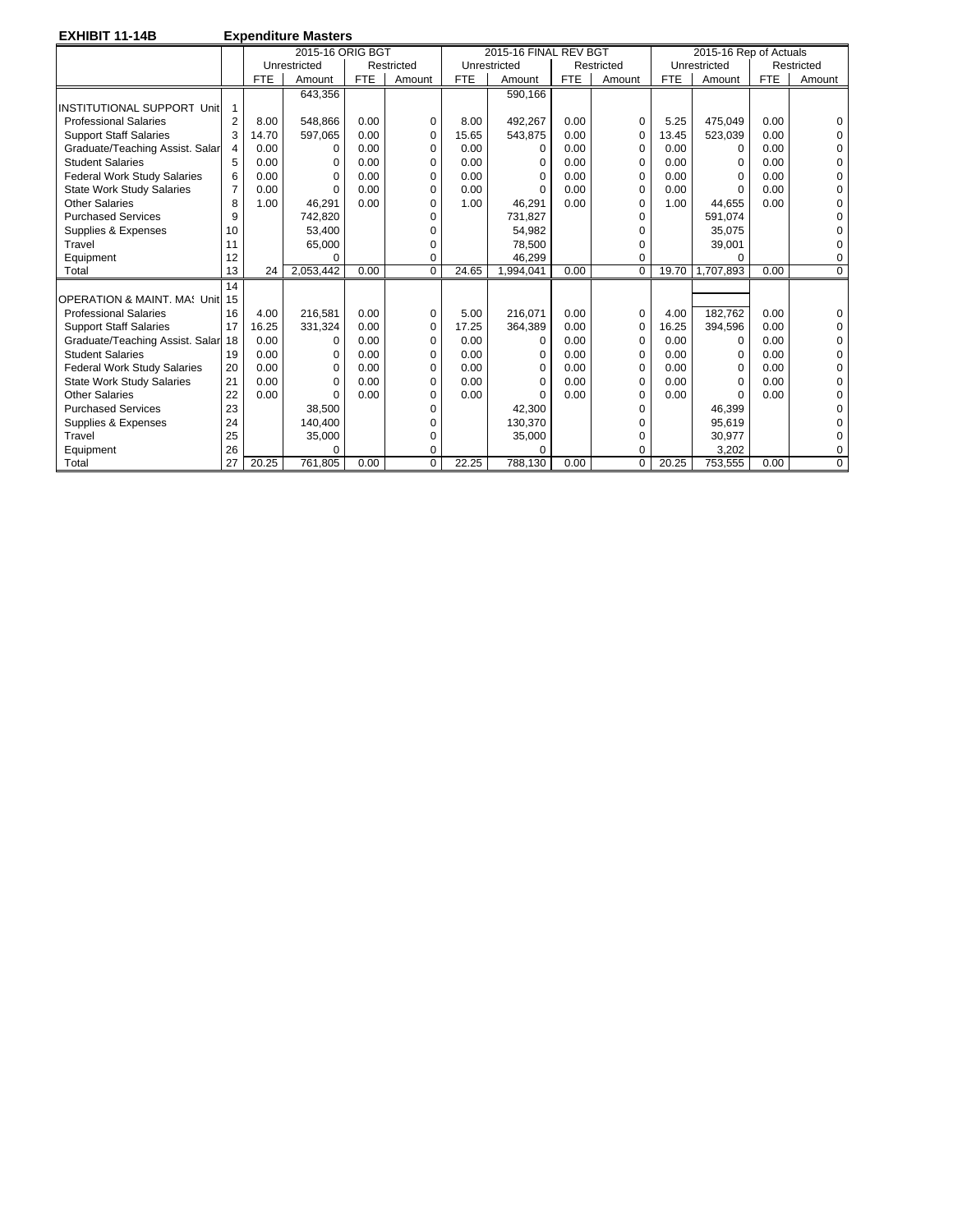| <b>EXHIBIT 11-14B</b>              |    |            | <b>Expenditure Masters</b> |      |            |            |                       |            |            |            |                        |            |            |
|------------------------------------|----|------------|----------------------------|------|------------|------------|-----------------------|------------|------------|------------|------------------------|------------|------------|
|                                    |    |            | 2015-16 ORIG BGT           |      |            |            | 2015-16 FINAL REV BGT |            |            |            | 2015-16 Rep of Actuals |            |            |
|                                    |    |            | Unrestricted               |      | Restricted |            | Unrestricted          |            | Restricted |            | Unrestricted           |            | Restricted |
|                                    |    | <b>FTE</b> | Amount                     | FTE  | Amount     | <b>FTE</b> | Amount                | <b>FTE</b> | Amount     | <b>FTE</b> | Amount                 | <b>FTE</b> | Amount     |
| <b>TOTAL GENERAL</b><br>Unit       |    |            |                            |      |            |            |                       |            |            |            |                        |            |            |
| <b>Professional Salaries</b>       | 2  | 33.50      | 1,409,685                  | 2.00 | 166.061    | 33.32      | 1,487,329             | 3.50       | 238,692    | 25.25      | 1,463,418              | 3.34       | 124,346    |
| <b>Support Staff Salaries</b>      | 3  | 40.30      | 1,205,374                  | 1.00 | 34,799     | 41.90      | 1.226.472             | 1.00       | 41.759     | 36.70      | 1,223,498              | 1.00       | 29,767     |
| Graduate/Teaching Assist. Salar    | 4  | 0.00       |                            | 0.00 |            | 0.00       | 0                     | 0.00       | 0          | 0.00       | 0                      | 0.00       | $\Omega$   |
| <b>Student Salaries</b>            | 5  | 0.64       | 5,000                      | 0.00 | 0          | 0.38       | 5,000                 | 0.00       | 0          | 0.00       | $\Omega$               | 0.00       | 0          |
| <b>Federal Work Study Salaries</b> | 6  | 0.00       | 11.500                     | 0.00 | $\Omega$   | 0.00       | 26.767                | 0.00       | 0          | 0.00       |                        | 0.00       | 0          |
| <b>State Work Study Salaries</b>   | 7  | 0.00       | 15,267                     | 0.00 |            | 0.00       | $\Omega$              | 0.00       | O          | 0.00       | 21,898                 | 0.00       | 0          |
| Other Salaries                     | 8  |            | 46.291                     | 0.00 |            | 1.00       | 46.291                | 0.00       |            | 1.00       | 44.655                 | 0.00       |            |
| <b>Purchased Services</b>          | 9  | 0.00       | 1.110.496                  | 0.00 | 53,283     | 0.00       | 1,163,404             | 0.00       | 39,820     | 0.00       | 939.318                | 0.00       | 22,462     |
| Supplies & Expenses                | 10 | 0.00       | 835.950                    | 0.00 | 57,982     | 0.00       | 414.972               | 0.00       | 75.459     | 0.00       | 241.836                | 0.00       | 35,933     |
| Travel                             | 11 | 0.00       | 120.000                    | 0.00 | 2.017      | 0.00       | 147,990               | 0.00       | 5.821      | 0.00       | 118.000                | 0.00       | 1.270      |
| Equipment                          | 12 | 0.00       | $\Omega$                   | 0.00 | 275.594    | 0.00       | 47,899                | 0.00       | 430.081    | 0.00       | 10.315                 | 0.00       | 351,166    |
| Total                              | 12 | 74.44      | 4,759,563                  | 3.00 | 589.736    | 76.59      | 4,566,124             | 4.50       | 831.632    | 62.95      | 4,062,938              | 4.34       | 564,944    |

 $\mathbf{I}$ 

Breakdown Total 75.44 4,759,563 3.00 589,736 76.59 4,566,124 4.50 831,632 62.95 4,062,938 4.34 564,944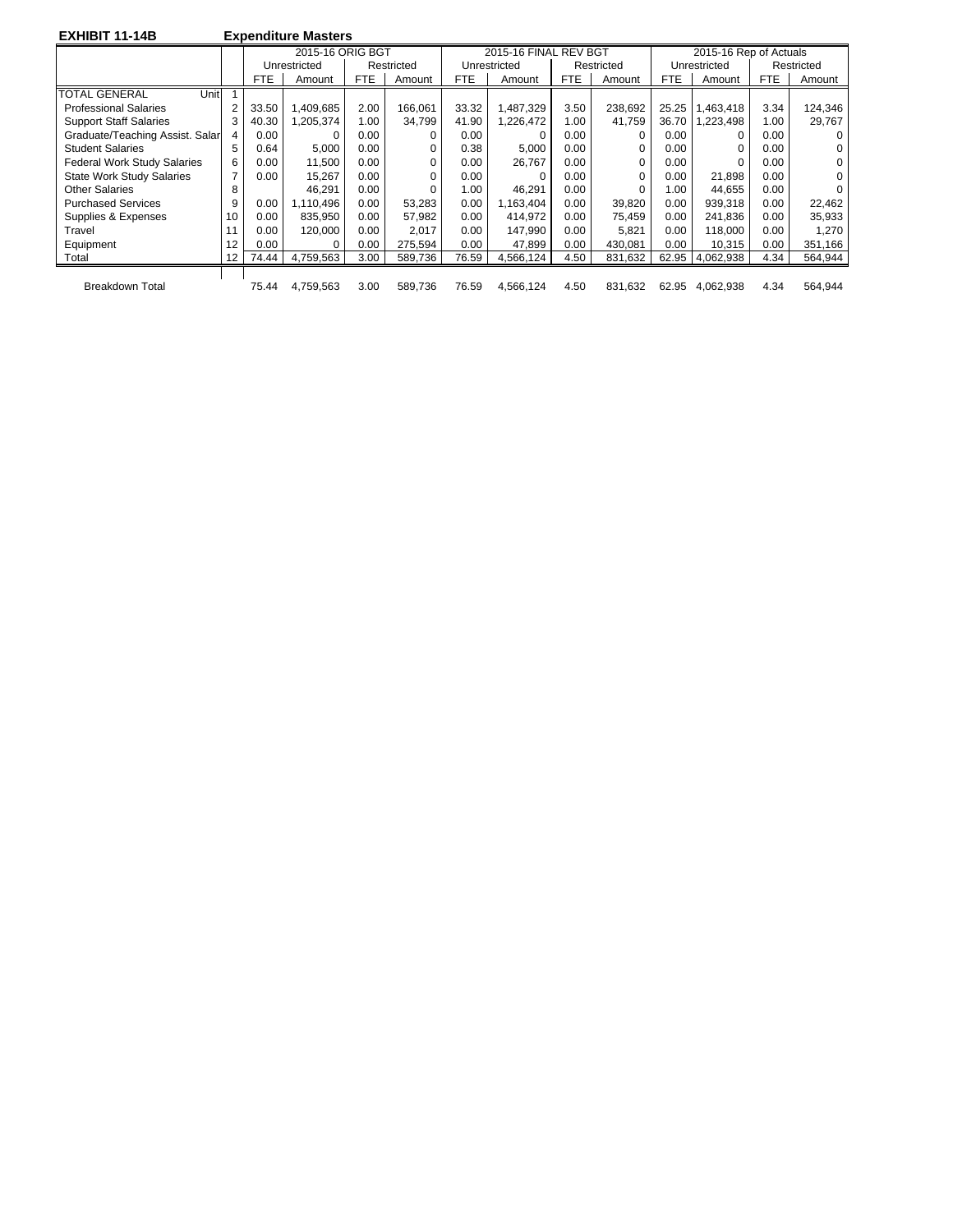# **EXHIBIT 15** STUDENT SOCIAL & CULTURAL DEVELOPME

|                                         |          |                 | 6 ORI      | 2015-16 ORIG BGT |      |             |          | 2015-16 FINAL REV BGT |           |                |            | 2015-16 Rep of Actuals |      |                |
|-----------------------------------------|----------|-----------------|------------|------------------|------|-------------|----------|-----------------------|-----------|----------------|------------|------------------------|------|----------------|
|                                         |          |                 |            | Unrestricted     |      | Restricted  |          | Unrestricted          |           | Restricted     |            | Unrestricted           |      | Restricted     |
|                                         |          |                 | <b>FTE</b> | Amount           |      | FTE Amount  | FTE I    | Amount                | FTE Amour |                | <b>FTE</b> | Amount                 |      | FTE Amount     |
| <b>REVENUES</b>                         |          | 1               |            |                  |      |             |          |                       |           |                |            |                        |      |                |
|                                         |          |                 |            |                  |      |             |          |                       |           |                |            |                        |      |                |
| <b>Tuition &amp; Fees</b>               |          | 3               |            | 20,645           |      |             |          | 20,645                |           |                |            | 17,331                 |      |                |
| Gov't Approp.                           | -Federal | 3               |            | 0                |      |             |          | 0                     |           |                |            | 0                      |      |                |
|                                         | -State   | 4               |            | $\Omega$         |      |             |          | $\mathbf 0$           |           |                |            | $\bf{0}$               |      |                |
|                                         | -Local   | 5               |            | $\Omega$         |      |             |          | $\mathbf 0$           |           |                |            | 0                      |      |                |
| Gov.Grts.& Contr.                       | -Federal | 6               |            | 0                |      |             |          | $\pmb{0}$             |           |                |            | $\mathbf{0}$           |      |                |
|                                         | -State   | $\overline{7}$  |            | 0                |      |             |          | $\mathbf 0$           |           |                |            | $\bf{0}$               |      |                |
|                                         | -Local   | 8               |            | 0                |      |             |          | 0                     |           |                |            | $\bf{0}$               |      |                |
| Priv. Gifts, Grts. & Contr.             |          | 9               |            | 0                |      |             |          | 0                     |           |                |            | $\mathbf 0$            |      |                |
| Endowment Inc.-Restricted               |          | 10              |            | 0                |      |             |          | 0                     |           |                |            | $\bf{0}$               |      |                |
| Sales & Services                        |          | 11              |            | $\Omega$         |      |             |          | $\mathbf 0$           |           |                |            | $\bf{0}$               |      |                |
| <b>Other Sources</b>                    |          |                 |            | $\Omega$         |      |             |          | $\Omega$              |           |                |            | $\bf{0}$               |      |                |
| (Ind. Cost Recov.Grts.&Con.)            |          | 12              |            |                  |      |             |          |                       |           |                |            |                        |      |                |
| Total Revenue (Exh. 1)                  |          | 13              |            | 20,645           |      | $\mathbf 0$ |          | 20,645                |           | 0              |            | 17,331                 |      | 0              |
| <b>BEGINNING BALANCE (Exh. 1)</b>       |          | 14              |            |                  |      |             |          |                       |           | $\overline{0}$ |            | $\bf{0}$               |      | $\overline{0}$ |
| TOTAL AVAILABLE (Exh. 1)                |          | 15              |            | 20,645           |      | $\Omega$    |          | 20,645                |           | $\overline{0}$ |            | 17,331                 |      | $\mathbf 0$    |
| <b>EXPENDITURES</b>                     |          | 16              |            |                  |      |             |          |                       |           |                |            |                        |      |                |
| <b>Faculty Salaries</b>                 |          | 17              | 0.00       | $\mathbf 0$      |      |             | 0.00     | 0                     |           |                | 0.00       | 0                      |      |                |
| <b>Professional Salaries</b>            |          | 18              | 0.00       | $\overline{0}$   |      |             | 0.00     | $\mathbf 0$           |           |                | 0.00       | $\mathbf{0}$           |      |                |
| <b>Support Staff Salaries</b>           |          | 19              | 0.00       | $\mathbf{0}$     |      |             | 0.00     | $\mathbf 0$           |           |                | 0.00       | $\bf{0}$               |      |                |
| Graduate/Teaching Assistant Salaries 20 |          |                 | 0.00       | $\Omega$         |      |             | 0.00     | $\Omega$              |           |                | 0.00       | $\mathbf{0}$           |      |                |
| <b>Student Salaries</b>                 |          | 21              | 0.25       | 5,000            |      |             | 0.25     | 5,000                 |           |                | 0.28       | 5,650                  |      |                |
| Federal Work Study                      |          | 22              | 0.00       | $\mathbf 0$      |      |             | 0.00     | 0                     |           |                | 0.00       | $\bf{0}$               |      |                |
| State Work Study                        |          | 23              | 0.00       | $\mathbf 0$      |      |             | 0.00     | 0                     |           |                | 0.00       | $\mathbf 0$            |      |                |
| <b>Other Salaries</b>                   |          | 24              |            | $\Omega$         |      |             |          | $\Omega$              |           |                |            | $\mathbf{0}$           |      |                |
| Supplies & Expense                      |          | 26              |            | 15,345           |      |             |          | 13,345                |           |                |            | 11,681                 |      |                |
| Travel                                  |          | 27              |            | 300              |      |             |          | 2,300                 |           |                |            | 0                      |      |                |
| Equipment                               |          | 28              |            | 0                |      |             |          | 0                     |           |                |            | $\bf{0}$               |      |                |
| Retirement                              |          | 29              |            | $\mathbf{0}$     |      |             |          | $\mathbf 0$           |           |                |            | $\bf{0}$               |      |                |
| <b>Social Security</b>                  |          | 30              |            | 0                |      |             |          | 0                     |           |                |            | $\bf{0}$               |      |                |
| Medicare                                |          | 31              |            | 0                |      |             |          | 0                     |           |                |            | $\mathbf 0$            |      |                |
| Group Insurance                         |          | 32              |            | $\mathbf 0$      |      |             | $\Omega$ | $\pmb{0}$             |           |                |            | $\bf{0}$               |      |                |
| <b>Workmen's Compensation</b>           |          | 33              |            | $\Omega$         |      |             |          | $\mathbf 0$           |           |                |            | $\bf{0}$               |      |                |
| Unemployment Compensation               |          | 34              |            | $\mathbf 0$      |      |             |          | $\mathbf 0$           |           |                |            | $\bf{0}$               |      |                |
| <b>Waiver of Tuition</b>                |          | 35              |            | $\Omega$         |      |             |          | $\Omega$              |           |                |            | $\mathbf{0}$           |      |                |
| Total Expenditures (Exh. 1)             |          | 36              | 0.25       | 20.645           | 0.00 | $\Omega$    | 0.25     | 20,645                | 0.00      | 0              | 0.28       | 17,331                 | 0.00 | $\mathbf 0$    |
| TRANSFER TO OR (FROM)                   |          | 37              |            |                  |      |             |          |                       |           |                |            |                        |      |                |
| 1 & G (Exh.1A)                          |          | 38              |            | 0                |      | XXXXXX      |          |                       |           | <b>XXXXXX</b>  |            | 0                      |      | <b>XXXXXX</b>  |
| <b>ENDING BALANCE (Exh. 1)</b>          |          | $\overline{39}$ |            | 0                |      | $\mathbf 0$ |          |                       |           | 0              | 0.28       | 0                      | 0.00 | 0              |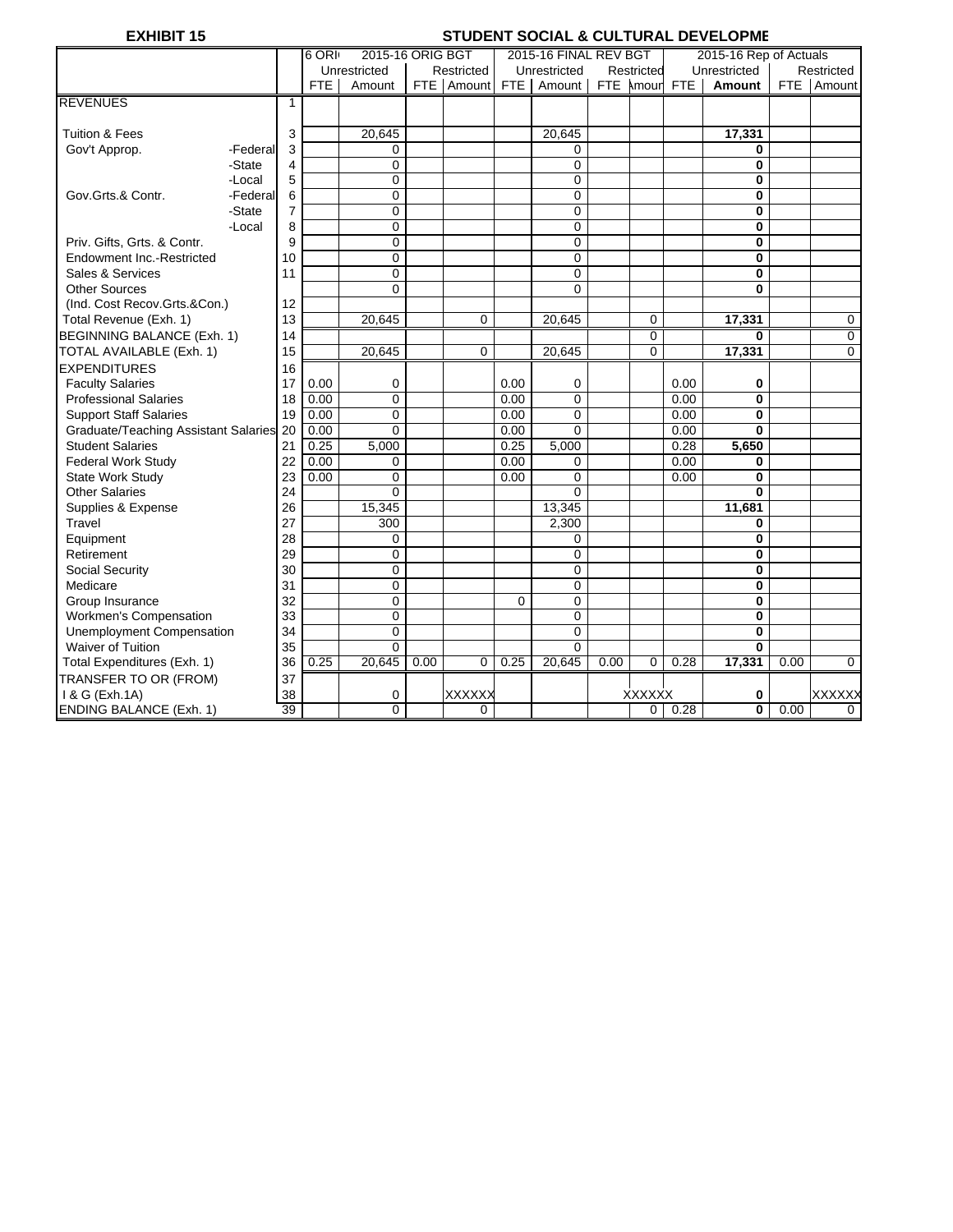# **EXHIBIT 15 A STUDENT GOVERNMENT**

|                                         |                |            | 0              |      |               |      | 0            |      |               |               | 0                       |      |             |
|-----------------------------------------|----------------|------------|----------------|------|---------------|------|--------------|------|---------------|---------------|-------------------------|------|-------------|
|                                         |                |            | Unrestricted   |      | Restricted    |      | Unrestricted |      | Restricted    |               | Unrestricted            |      | Restricted  |
|                                         |                | <b>FTE</b> | Amount         |      | FTE Amount    | FTE  | Amount       |      |               | FTE Amour FTE | Amount                  |      | FTE Amount  |
| <b>REVENUES</b>                         | $\mathbf{1}$   |            |                |      |               |      |              |      |               |               |                         |      |             |
|                                         |                |            |                |      |               |      |              |      |               |               |                         |      |             |
| <b>Tuition &amp; Fees</b>               | 3              |            | 13,645         |      |               |      | 13,645       |      |               |               | 12,280                  |      |             |
| Gov't Approp.                           | 3<br>-Federal  |            |                |      |               |      |              |      |               |               |                         |      |             |
| -State                                  | $\overline{4}$ |            |                |      |               |      |              |      |               |               |                         |      |             |
| -Local                                  | 5              |            |                |      |               |      |              |      |               |               |                         |      |             |
| Gov.Grts.& Contr.                       | 6<br>-Federal  |            |                |      |               |      |              |      |               |               |                         |      |             |
| -State                                  | $\overline{7}$ |            |                |      |               |      |              |      |               |               |                         |      |             |
| -Local                                  | 8              |            |                |      |               |      |              |      |               |               |                         |      |             |
| Priv. Gifts, Grts. & Contr.             | 9              |            |                |      |               |      |              |      |               |               |                         |      |             |
| Endowment Inc.-Restricted               | 10             |            |                |      |               |      |              |      |               |               |                         |      |             |
| Sales & Services                        | 11             |            |                |      |               |      |              |      |               |               |                         |      |             |
| <b>Other Sources</b>                    |                |            |                |      |               |      |              |      |               |               |                         |      |             |
| (Ind. Cost Recov.Grts.&Con.)            | 12             |            |                |      |               |      |              |      |               |               |                         |      |             |
| Total Revenue (Exh. 1)                  | 13             |            | 13,645         |      | $\Omega$      |      | 13,645       |      | 0             |               | 12,280                  |      | 0           |
| BEGINNING BALANCE (Exh. 1)              | 14             |            |                |      |               |      |              |      | 0             |               | 0                       |      | 0           |
| TOTAL AVAILABLE (Exh. 1)                | 15             |            | 13,645         |      | 0             |      | 13,645       |      | 0             |               | 12,280                  |      | 0           |
| <b>EXPENDITURES</b>                     | 16             |            |                |      |               |      |              |      |               |               |                         |      |             |
| <b>Faculty Salaries</b>                 | 17             |            |                |      |               |      |              |      |               |               |                         |      |             |
| <b>Professional Salaries</b>            | 18             |            |                |      |               |      |              |      |               |               |                         |      |             |
| <b>Support Staff Salaries</b>           | 19             |            |                |      |               |      |              |      |               |               |                         |      |             |
| Graduate/Teaching Assistant Salaries 20 |                |            |                |      |               |      |              |      |               |               |                         |      |             |
| <b>Student Salaries</b>                 | 21             | 0.25       | 5,000          |      |               | 0.25 | 5,000        |      |               | 0.28          | 5,650                   |      |             |
| <b>Federal Work Study</b>               | 22             |            |                |      |               |      |              |      |               |               |                         |      |             |
| <b>State Work Study</b>                 | 23             |            |                |      |               |      |              |      |               |               |                         |      |             |
| <b>Other Salaries</b>                   | 24             |            |                |      |               |      |              |      |               |               |                         |      |             |
| Supplies & Expense                      | 26             |            | 8,445          |      |               |      | 8,445        |      |               |               | 6,630                   |      |             |
| Travel                                  | 27             |            | 200            |      |               |      | 200          |      |               |               | 0                       |      |             |
| Equipment                               | 28             |            | $\mathbf{0}$   |      |               |      | 0            |      |               |               | $\bf{0}$                |      |             |
| Retirement                              | 29             |            |                |      |               |      |              |      |               |               |                         |      |             |
| Social Security                         | 30             |            |                |      |               |      |              |      |               |               |                         |      |             |
| Medicare                                | 31             |            |                |      |               |      |              |      |               |               |                         |      |             |
| Group Insurance                         | 32             |            |                |      |               |      |              |      |               |               |                         |      |             |
| Workmen's Compensation                  | 33             |            |                |      |               |      |              |      |               |               |                         |      |             |
| Unemployment Compensation               | 34             |            |                |      |               |      |              |      |               |               |                         |      |             |
| Waiver of Tuition                       | 35             |            |                |      |               |      |              |      |               |               |                         |      |             |
| Total Expenditures (Exh. 1)             | 36             | 0.25       | 13,645         | 0.00 | $\mathbf 0$   | 0.25 | 13,645       | 0.00 | 0             | 0.28          | 12,280                  | 0.00 | $\mathbf 0$ |
| TRANSFER TO OR (FROM)                   | 37             |            |                |      |               |      |              |      |               |               |                         |      |             |
| 1 & G (Exh.1A)                          | 38             |            | 0              |      | <b>XXXXXX</b> |      |              |      | <b>XXXXXX</b> |               | 0                       |      | XXXXXX      |
| <b>ENDING BALANCE (Exh. 1)</b>          | 39             |            | $\overline{0}$ |      | 0             |      |              |      | 0             | 0.28          | $\overline{\mathbf{0}}$ | 0.00 | 0           |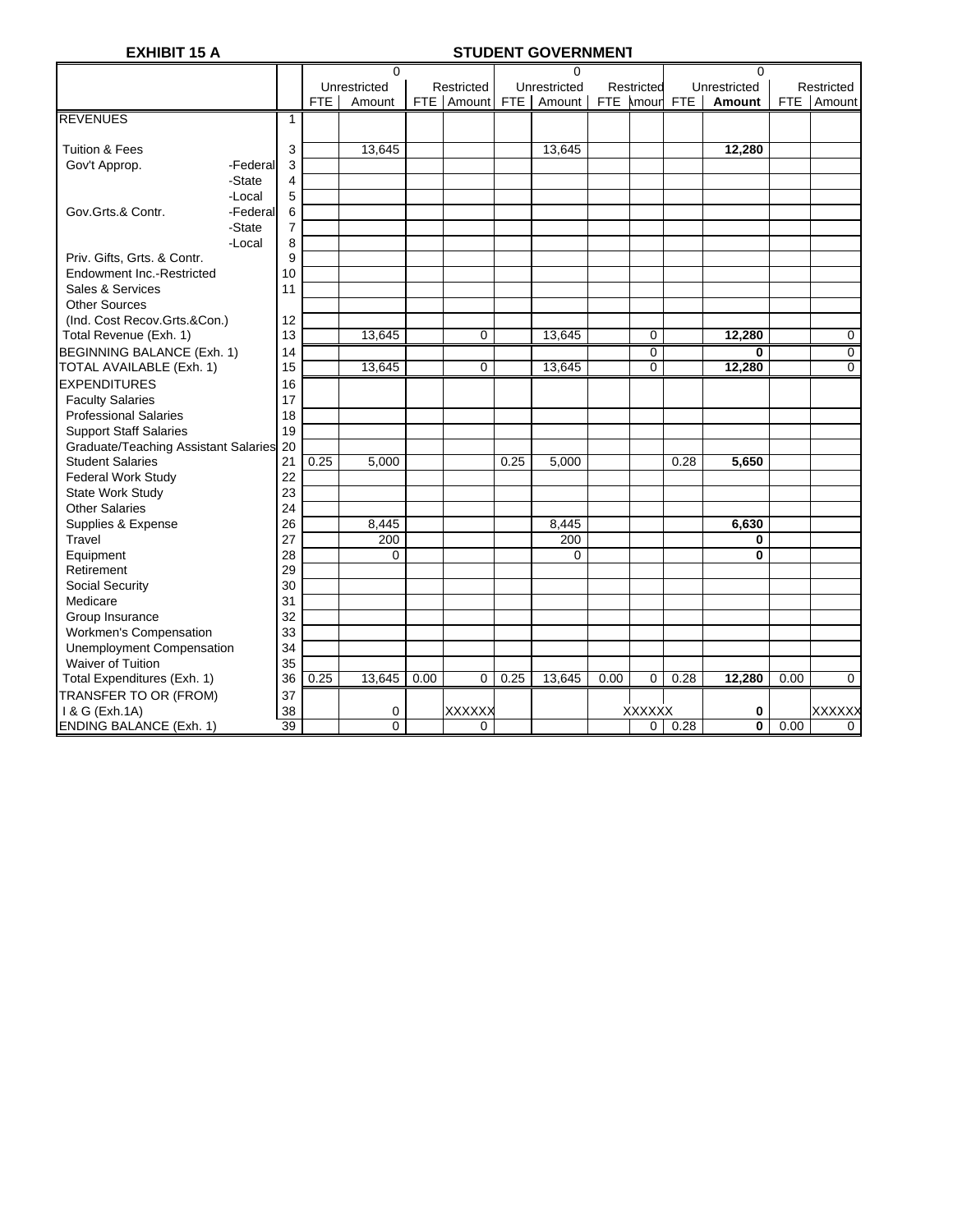# **EXHIBIT 15 B CAMPUS ACTIVITIES**

|                                         |          |                |            | $\mathbf 0$  |      |               |      | 0            |      |                |            | 0            |      |                |
|-----------------------------------------|----------|----------------|------------|--------------|------|---------------|------|--------------|------|----------------|------------|--------------|------|----------------|
|                                         |          |                |            | Unrestricted |      | Restricted    |      | Unrestricted |      | Restricted     |            | Unrestricted |      | Restricted     |
|                                         |          |                | <b>FTE</b> | Amount       |      | FTE Amount    | FTE  | Amount       |      | FTE Amour      | <b>FTE</b> | Amount       | FTE  | Amount         |
| <b>REVENUES</b>                         |          | 1              |            |              |      |               |      |              |      |                |            |              |      |                |
|                                         |          |                |            |              |      |               |      |              |      |                |            |              |      |                |
| <b>Tuition &amp; Fees</b>               |          | 3              |            | 7,000        |      |               |      | 7,000        |      |                |            | 5,051        |      |                |
| Gov't Approp.                           | -Federal | 3              |            |              |      |               |      |              |      |                |            |              |      |                |
|                                         | -State   | $\overline{4}$ |            |              |      |               |      |              |      |                |            |              |      |                |
|                                         | -Local   | 5              |            |              |      |               |      |              |      |                |            |              |      |                |
| Gov.Grts.& Contr.                       | -Federal | 6              |            |              |      |               |      |              |      |                |            |              |      |                |
|                                         | -State   | $\overline{7}$ |            |              |      |               |      |              |      |                |            |              |      |                |
|                                         | -Local   | 8              |            |              |      |               |      |              |      |                |            |              |      |                |
| Priv. Gifts, Grts. & Contr.             |          | 9              |            |              |      |               |      |              |      |                |            |              |      |                |
| Endowment Inc.-Restricted               |          | 10             |            |              |      |               |      |              |      |                |            |              |      |                |
| Sales & Services                        |          | 11             |            |              |      |               |      |              |      |                |            |              |      |                |
| <b>Other Sources</b>                    |          |                |            |              |      |               |      |              |      |                |            |              |      |                |
| (Ind. Cost Recov.Grts.&Con.)            |          | 12             |            |              |      |               |      |              |      |                |            |              |      |                |
| Total Revenue (Exh. 1)                  |          | 13             |            | 7,000        |      | 0             |      | 7,000        |      | 0              |            | 5,051        |      | 0              |
| <b>BEGINNING BALANCE (Exh. 1)</b>       |          | 14             |            |              |      |               |      |              |      | 0              |            | 0            |      | 0              |
| TOTAL AVAILABLE (Exh. 1)                |          | 15             |            | 7,000        |      | $\mathbf 0$   |      | 7,000        |      | $\overline{0}$ |            | 5,051        |      | $\overline{0}$ |
| <b>EXPENDITURES</b>                     |          | 16             |            |              |      |               |      |              |      |                |            |              |      |                |
| <b>Faculty Salaries</b>                 |          | 17             |            |              |      |               |      |              |      |                |            |              |      |                |
| <b>Professional Salaries</b>            |          | 18             |            |              |      |               |      |              |      |                |            |              |      |                |
| <b>Support Staff Salaries</b>           |          | 19             |            |              |      |               |      |              |      |                |            |              |      |                |
| Graduate/Teaching Assistant Salaries 20 |          |                |            |              |      |               |      |              |      |                |            |              |      |                |
| <b>Student Salaries</b>                 |          | 21             | 0.00       | 0            |      |               |      |              |      |                | 0.00       | 0            |      |                |
| Federal Work Study                      |          | 22             |            |              |      |               |      |              |      |                |            |              |      |                |
| State Work Study                        |          | 23             |            |              |      |               |      |              |      |                |            |              |      |                |
| <b>Other Salaries</b>                   |          | 24             |            |              |      |               |      |              |      |                |            |              |      |                |
| Supplies & Expense                      |          | 26             |            | 6,900        |      |               |      | 4,900        |      |                |            | 5,051        |      |                |
| Travel                                  |          | 27             |            | 100          |      |               |      | 2,100        |      |                |            | 0            |      |                |
| Equipment                               |          | 28             |            | $\Omega$     |      |               |      |              |      |                |            | 0            |      |                |
| Retirement                              |          | 29             |            |              |      |               |      |              |      |                |            |              |      |                |
| Social Security                         |          | 30             |            |              |      |               |      |              |      |                |            |              |      |                |
| Medicare                                |          | 31             |            |              |      |               |      |              |      |                |            |              |      |                |
| Group Insurance                         |          | 32             |            |              |      |               |      |              |      |                |            |              |      |                |
| Workmen's Compensation                  |          | 33             |            |              |      |               |      |              |      |                |            |              |      |                |
| Unemployment Compensation               |          | 34             |            |              |      |               |      |              |      |                |            |              |      |                |
| <b>Waiver of Tuition</b>                |          | 35             |            |              |      |               |      |              |      |                |            |              |      |                |
| Total Expenditures (Exh. 1)             |          | 36             | 0.00       | 7,000        | 0.00 | $\mathbf 0$   | 0.00 | 7,000        | 0.00 | $\mathbf 0$    | 0.00       | 5,051        | 0.00 | $\mathbf 0$    |
| TRANSFER TO OR (FROM)                   |          | 37             |            |              |      |               |      |              |      |                |            |              |      |                |
| 1 & G (Exh.1A)                          |          | 38             |            | 0            |      | <b>XXXXXX</b> |      |              |      | <b>XXXXXX</b>  |            | 0            |      | XXXXXX         |
| <b>ENDING BALANCE (Exh. 1)</b>          |          | 39             |            | 0            |      | $\mathbf 0$   |      |              |      | 0              | 0.00       | 0            | 0.00 | 0              |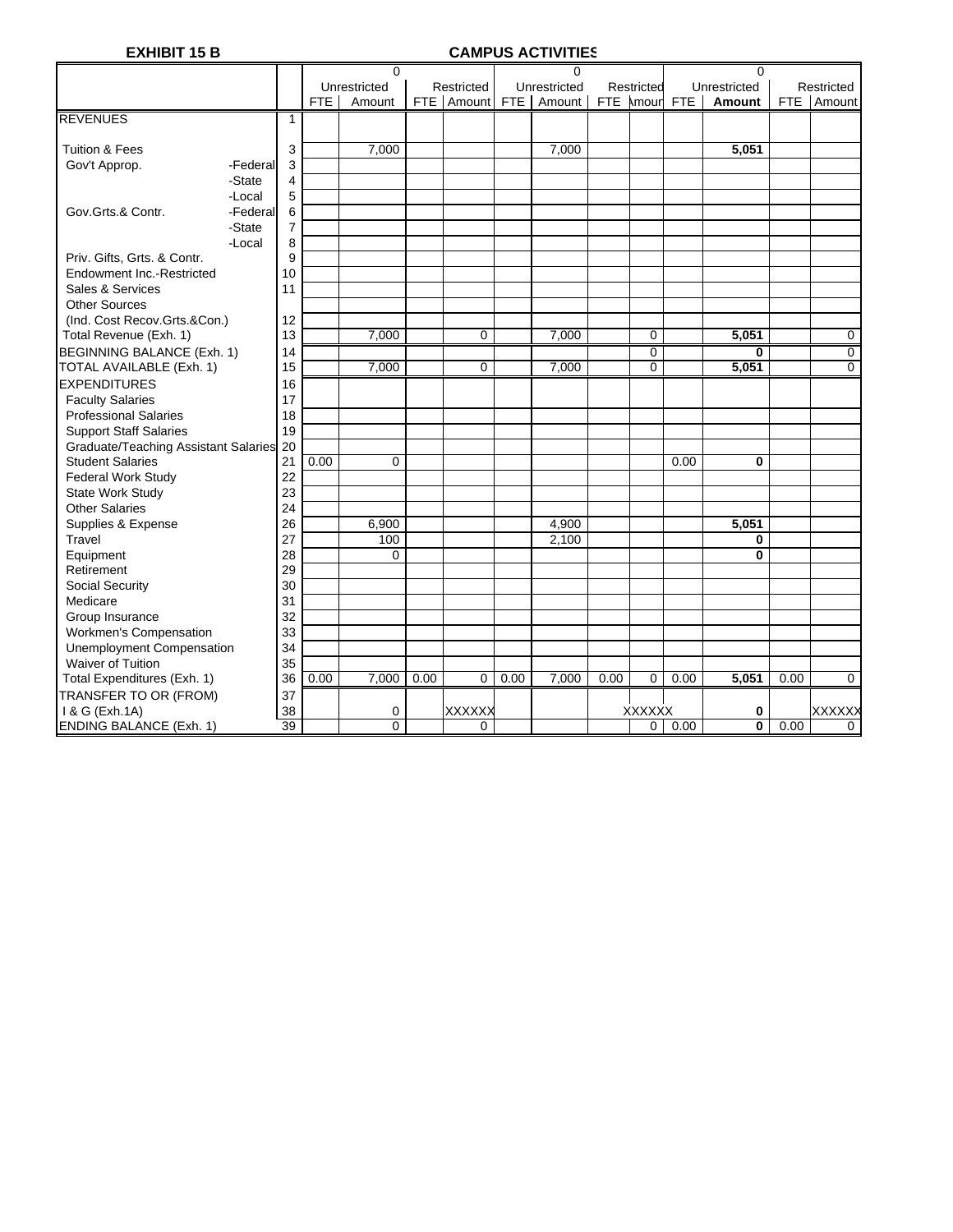| <b>EXHIBIT 17</b>              |                |            |                  |            |                |            |                       |      |                |            |                        |            | Summary of Public Service |
|--------------------------------|----------------|------------|------------------|------------|----------------|------------|-----------------------|------|----------------|------------|------------------------|------------|---------------------------|
| Summary                        |                |            | 2015-16 ORIG BGT |            |                |            | 2015-16 FINAL REV BGT |      |                |            | 2015-16 Rep of Actuals |            |                           |
|                                |                |            | Unrestricted     |            | Restricted     |            | Unrestricted          |      | Restricted     |            | Unrestricted           |            | Restricted                |
|                                |                | <b>FTE</b> | Amount           | <b>FTE</b> | Amount         | <b>FTE</b> | Amount                | FTE  | Amount         | <b>FTE</b> | Amount                 | <b>FTE</b> | Amount                    |
| <b>REVENUES</b>                | $\mathbf{1}$   |            |                  |            |                |            |                       |      |                |            |                        |            |                           |
| Gov't Approp.<br>-Federal      | 3              |            | $\mathbf 0$      |            | $\mathbf 0$    |            | $\mathbf 0$           |      | 0              |            | $\mathbf 0$            |            | 0                         |
| -State                         | $\overline{4}$ |            | $\overline{0}$   |            | $\mathbf 0$    |            | $\overline{0}$        |      | 0              |            | $\mathbf 0$            |            | $\Omega$                  |
| -Local                         | 5              |            | $\overline{0}$   |            | $\Omega$       |            | $\overline{0}$        |      | $\overline{0}$ |            | $\mathbf 0$            |            | $\Omega$                  |
| Gov.Grts.& Contr.<br>-Federal  | 6              |            | 0                |            | 93,211         |            | 0                     |      | 129,571        |            | $\mathbf 0$            |            | 109,473                   |
| -State                         | $\overline{7}$ |            | $\mathbf 0$      |            | 231,289        |            | $\mathbf 0$           |      | 245,688        |            | $\mathbf 0$            |            | 153,548                   |
| -Local                         | 8              |            | $\Omega$         |            | $\Omega$       |            | $\Omega$              |      | $\Omega$       |            | $\Omega$               |            | $\Omega$                  |
| Priv. Gifts. Grts. & Contr.    | 9              |            | 0                |            | 0              |            | $\Omega$              |      | 0              |            | $\Omega$               |            | $\Omega$                  |
| Endowment Inc.-Restricted      | 10             |            | $\mathbf 0$      |            | $\mathbf 0$    |            | $\mathbf 0$           |      | 0              |            | $\Omega$               |            | $\Omega$                  |
| Sales & Services               | 11             |            | 46.462           |            | $\Omega$       |            | 46.462                |      | $\Omega$       |            | 93,066                 |            | $\Omega$                  |
| <b>Other Sources</b>           |                |            | 0                |            | $\mathbf 0$    |            | 0                     |      | 0              |            | $\Omega$               |            | $\Omega$                  |
| (Ind. Cost Recov.Grts.&Con.)   | 12             |            | 0                |            | $\Omega$       |            | $\mathbf 0$           |      | $\overline{0}$ |            | $\mathbf 0$            |            | $\Omega$                  |
| Total Revenue (Exh. 1)         | 13             |            | 46.462           |            | 324,500        |            | 46.462                |      | 375,259        |            | 93,066                 |            | 263.021                   |
|                                |                |            |                  |            |                |            |                       |      |                |            |                        |            |                           |
|                                |                |            |                  |            |                |            |                       |      |                |            |                        |            |                           |
| BEGINNING BALANCE (Exh. 1) 14  |                |            | (0)              |            | $\Omega$       |            | 104.271               |      | $\Omega$       |            | 104.271                |            | 0                         |
| TOTAL AVAILABLE (Exh. 1)       | 15             |            | 46.462           |            | 324,500        |            | 150,733               |      | 375,259        |            | 197,337                |            | 263.021                   |
| <b>EXPENDITURES</b>            | 16             |            |                  |            |                |            |                       |      |                |            |                        |            |                           |
| <b>Faculty Salaries</b>        | 17             | 0.00       | $\Omega$         | 0.00       | $\Omega$       | 0.00       | $\Omega$              | 0.00 | $\Omega$       | 0.00       | $\Omega$               | 0.00       | $\Omega$                  |
| <b>Professional Salaries</b>   | 18             | 0.00       | $\mathbf 0$      | 4.30       | 136,591        | 1.63       | 20,000                | 4.30 | 150.781        | 0.08       | 2.527                  | 4.30       | 142.692                   |
| <b>Support Staff Salaries</b>  | 19             | 3.04       | 70,206           | 3.00       | 93,423         | 1.94       | 68,706                | 3.00 | 78,225         | 2.37       | 60,964                 | 3          | 20,113                    |
| Graduate/Teaching Assistant S  | 20             | 0.00       | 0                | 0.00       | 0              | 0.00       | 0                     | 0.00 | 0              | 0.00       | 0                      | $\Omega$   | 0                         |
| <b>Student Salaries</b>        | 21             | 0.00       | 0                | 0.00       | $\mathbf 0$    | 0.00       | $\mathbf 0$           | 0.00 | 0              | 0.00       | 0                      | 0          | 0                         |
| <b>Federal Work Study</b>      | 22             | 0.00       | $\mathbf 0$      | 0.00       | $\mathbf 0$    | 0.00       | $\mathbf 0$           | 0.00 | $\mathbf 0$    | 0.00       | $\Omega$               | $\Omega$   | $\Omega$                  |
| <b>State Work Study</b>        | 23             | 0.00       | $\overline{0}$   | 0.00       | $\mathbf 0$    | 0.00       | 0                     | 0.00 | 0              | 0.00       | $\mathbf 0$            | $\Omega$   | 0                         |
| <b>Other Salaries</b>          | 24             | 0.00       | $\Omega$         | 0.00       | $\Omega$       | 0.00       | $\Omega$              | 0.00 | $\Omega$       | 0.00       | $\Omega$               | $\Omega$   | $\Omega$                  |
| Supplies & Expense             | 26             |            | 5,200            |            | 7,741          |            | 70.243                |      | 35,239         |            | 8.044                  |            | 26,394                    |
| Travel                         | 27             |            | 2.000            |            | 6.500          |            | 12.000                |      | 29.932         |            | 4.651                  |            | 28.109                    |
| Equipment<br>(17, 223)         | 28             |            | $\Omega$         |            | $\Omega$       |            | 5,684                 |      | 0              |            | 0                      |            | $\Omega$                  |
| Retirement                     | 29             |            | 11,163           |            | 31,628         |            | 11,163                |      | 0              |            | 7,323                  |            | 24,602                    |
| Social Security                | 30             |            | 4.353            |            | 23.186         |            | 9.353                 |      | 81,082         |            | 4.022                  |            | 9.828                     |
| Medicare                       | 31             |            | 1.018            |            | 3.028          |            | 1,019                 |      | 0              |            | 963                    |            | 2.122                     |
| Group Insurance                | 32             |            | 3,820            |            | 22,385         |            | 3,820                 |      | $\overline{0}$ |            | 8.296                  |            | 9,133                     |
| Workmen's Compensation         | 33             |            | 36               |            | 18             |            | 36                    |      | $\Omega$       |            | 39                     |            | 27                        |
| Unemployment Compensation      | 34             |            | $\mathbf 0$      |            | $\Omega$       |            | $\Omega$              |      | 0              |            | $\Omega$               |            | $\Omega$                  |
| Waiver of Tuition              | 35             |            | $\overline{0}$   |            | $\overline{0}$ |            | $\overline{0}$        |      | $\overline{0}$ | 0.00       | $\overline{0}$         |            | $\Omega$                  |
| Total Expenditures (Exh. 1)    | 36             | 3.04       | 97,797           | 7.30       | 324,500        | 3.58       | 202,024               | 7.30 | 375,259        | 2.45       | 96,829                 | 7.30       | 263,020                   |
| TRANSFER TO OR (FROM)          | 37             |            |                  |            |                |            |                       |      |                |            |                        |            |                           |
| 1 & G (Exh.1A)                 | 38             |            | 51,335           |            | <b>XXXXXX</b>  |            | 51,335                |      | <b>XXXXXX</b>  |            | $\mathbf 0$            |            | <b>XXXXXX</b>             |
| <b>ENDING BALANCE (Exh. 1)</b> | 39             |            | (0)              | 7.30       | $\mathbf 0$    |            | 44                    |      | 0              | 2.45       | 100,508                | 7.30       |                           |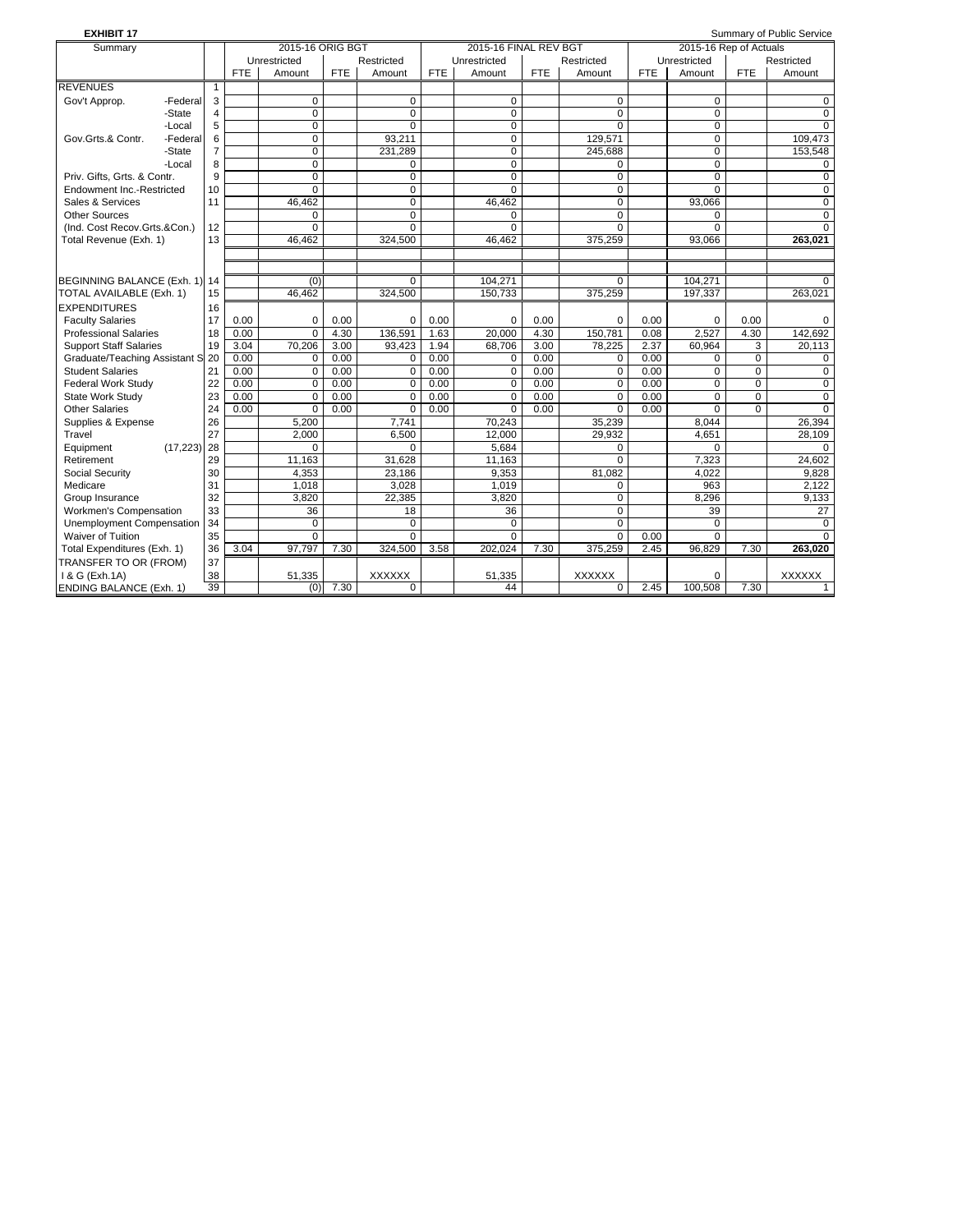| <b>EXHIBIT 17A Public Service</b>                           |                |            | 2015-16 ORIG BGT |            |                |            | 2015-16 FINAL REV BGT |            |                |            | 2015-16 Rep of Actuals |             | EARLY CHILDHOOD DEVELOPMENT CENTER |
|-------------------------------------------------------------|----------------|------------|------------------|------------|----------------|------------|-----------------------|------------|----------------|------------|------------------------|-------------|------------------------------------|
|                                                             |                |            | Unrestricted     |            | Restricted     |            | Unrestricted          |            | Restricted     |            | Unrestricted           |             | Restricted                         |
| <b>ECDC 5106</b>                                            |                | <b>FTE</b> | Amount           | <b>FTE</b> | Amount         | <b>FTE</b> | Amount                | <b>FTE</b> | Amount         | <b>FTE</b> | Amount                 | <b>FTE</b>  | Amount                             |
|                                                             |                |            |                  |            |                |            |                       |            |                |            |                        |             |                                    |
| <b>REVENUES</b>                                             | $\mathbf{1}$   |            |                  |            |                |            |                       |            |                |            |                        |             |                                    |
| Gov't Approp.<br>-Federal                                   | $\overline{2}$ |            |                  |            |                |            |                       |            |                |            |                        |             |                                    |
| -State                                                      | 3              |            |                  |            | $\mathbf 0$    |            |                       |            |                |            |                        |             | 0                                  |
| -Local                                                      | $\overline{4}$ |            |                  |            |                |            |                       |            |                |            |                        |             |                                    |
| Gov.Grts.& Contr.<br>-Federal                               | 5              |            |                  |            | $\mathbf 0$    |            |                       |            | $\Omega$       |            |                        |             | $\mathbf 0$                        |
| Food Prog./Other -State<br>Priv. Gifts, Grts. & Contr.-S.A. | 6              |            | $\Omega$         |            |                |            | $\Omega$              |            |                |            | $\Omega$               |             |                                    |
| Endowment Inc.-Restricted                                   | 7              |            |                  |            |                |            |                       |            |                |            |                        |             |                                    |
|                                                             | 8              |            |                  |            |                |            |                       |            |                |            |                        |             |                                    |
| Sales & Services                                            | 9              |            | 46.462           |            |                |            | 46.462                |            |                |            | 93.066                 |             |                                    |
| <b>Other Sources</b>                                        | 10             |            |                  |            | $\mathbf 0$    |            |                       |            | $\mathbf 0$    |            |                        |             | $\mathbf 0$                        |
|                                                             | 11             |            |                  |            |                |            |                       |            |                |            |                        |             |                                    |
| (Ind. Cost Recov.Grts.&Con.)<br>Total Revenue (Exh. 1)      | 12<br>13       |            | 46.462           |            | $\mathbf 0$    |            | 46.462                |            | $\mathbf 0$    |            | 93.066                 |             | $\mathbf 0$                        |
|                                                             |                |            |                  |            |                |            |                       |            |                |            |                        |             |                                    |
| BEGINNING BALANCE (Exh. 1) 14                               |                |            | $\Omega$         |            | <b>XXXXXX</b>  |            | $\Omega$              |            | <b>XXXXXX</b>  |            | $\Omega$               |             | <b>XXXXXX</b>                      |
| TOTAL AVAILABLE (Exh. 1)                                    | 15             |            | 46,462           |            | <b>XXXXXX</b>  |            | 46,462                |            | <b>XXXXXX</b>  |            | 93,066                 |             | <b>XXXXXX</b>                      |
| <b>EXPENDITURES-ECDC</b>                                    | 16             |            |                  |            |                |            |                       |            |                |            |                        |             |                                    |
| <b>Faculty Salaries</b>                                     | 17             |            |                  |            |                |            |                       |            |                |            |                        |             |                                    |
| <b>Professional Salaries</b>                                | 18             | 0.00       | $\Omega$         | 0.00       | $\mathbf 0$    | 0.97       | $\Omega$              | 0.00       | 0              |            | $\Omega$               | 0.00        | 0                                  |
| <b>Support Staff Salaries</b>                               | 19             | 3.04       | 70.206           | 0.00       | $\mathbf 0$    | 1.94       | 68,706                | 0.00       | $\overline{0}$ | 2.37       | 60,964                 | 0.00        | $\overline{0}$                     |
| Graduate/Teaching Assistant S 20                            |                |            |                  |            |                |            |                       |            |                |            |                        |             |                                    |
| <b>Student Salaries</b>                                     | 21             |            |                  |            | $\mathbf 0$    |            |                       |            | $\mathbf 0$    |            |                        |             | $\mathbf 0$                        |
| <b>Federal Work Study</b>                                   | 22             |            | $\mathbf 0$      | 0.00       | 0              |            | $\mathbf 0$           | 0.00       | $\mathbf 0$    |            | $\Omega$               | $\mathbf 0$ | $\mathbf 0$                        |
| State Work Study                                            | 23             |            | $\Omega$         |            | $\mathbf 0$    |            | $\Omega$              |            | $\overline{0}$ |            | $\Omega$               |             | $\overline{0}$                     |
| Other Salaries                                              | 24             |            |                  |            |                |            |                       |            |                |            |                        |             |                                    |
| Supplies & Expense                                          | 26             |            | 5,200            |            | $\mathbf 0$    |            | 6.700                 |            | $\mathbf 0$    |            | 2.179                  |             | $\mathbf 0$                        |
| Travel                                                      | 27             |            | 2,000            |            | $\mathbf 0$    |            | 2.000                 |            | $\mathbf 0$    |            | $\Omega$               |             | $\mathbf 0$                        |
| Equipment                                                   | 28             |            | $\Omega$         |            | 0              |            | $\Omega$              |            | $\mathbf 0$    |            | $\Omega$               |             | 0                                  |
| Retirement                                                  | 29             |            | 11,163           |            | $\overline{0}$ |            | 11,163                |            | $\overline{0}$ |            | 7,011                  |             | $\overline{0}$                     |
| Social Security                                             | 30             |            | 4,353            |            | $\mathbf 0$    |            | 4,353                 |            | $\mathbf 0$    |            | 3,847                  |             | $\mathbf 0$                        |
| Medicare                                                    | 31             |            | 1,018            |            | $\mathbf 0$    |            | 1,019                 |            | $\Omega$       |            | 900                    |             | $\mathbf 0$                        |
| Group Insurance                                             | 32             |            | 3,820            |            | 0              |            | 3,820                 |            | 0              |            | 8,024                  |             | $\mathbf 0$                        |
| Workmen's Compensation                                      | 33             |            | 36               |            | $\mathbf 0$    |            | 36                    |            | $\Omega$       |            | 39                     |             | $\overline{0}$                     |
| Unemployment Compensation                                   | 34             |            | $\Omega$         |            | $\mathbf 0$    |            | $\Omega$              |            | $\Omega$       |            | $\Omega$               |             | $\Omega$                           |
| Waiver of Tuition                                           | 35             |            |                  |            |                |            |                       |            |                |            |                        |             |                                    |
| Total Expenditures (Exh. 1)                                 | 36             | 3.04       | 97,797           | 0.00       | 0              | 2.91       | 97,797                | 0.00       | $\overline{0}$ | 2.37       | 82,964                 | 0.00        | $\mathbf 0$                        |
| TRANSFER TO OR (FROM)                                       | 37             |            |                  |            |                |            |                       |            |                |            |                        |             |                                    |
| 1 & G (Exh.1A)                                              | 38             |            | 51,335           |            | XXXXXX         |            | 51,335                |            | <b>XXXXXX</b>  |            | $\Omega$               |             | <b>XXXXXX</b>                      |
| <b>ENDING BALANCE (Exh. 1)</b>                              | 39             |            | $\mathbf 0$      |            | $\mathbf 0$    |            | $\mathbf 0$           |            | $\mathbf 0$    | 2.37       | 10,102                 |             | 0                                  |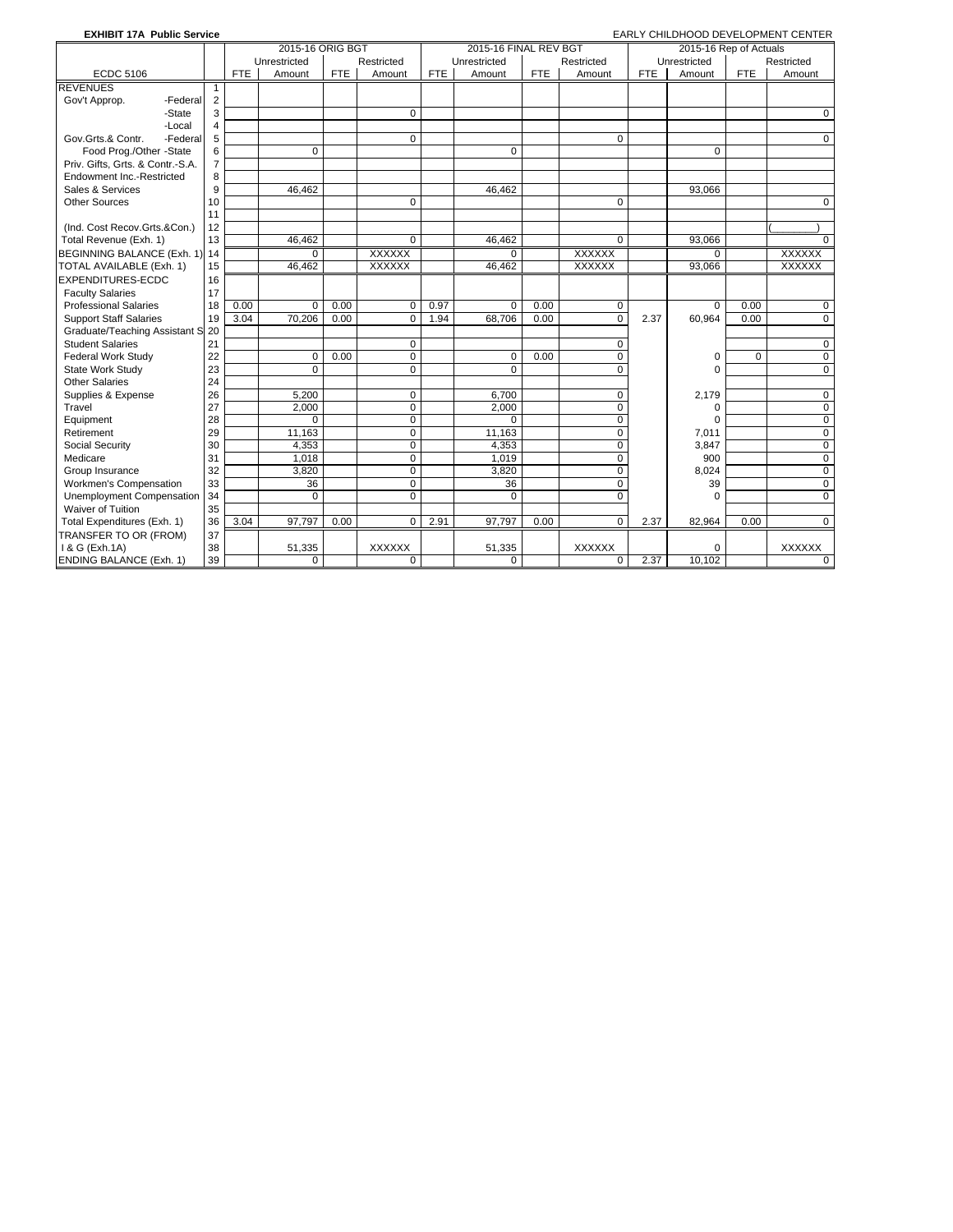| <b>EXHIBIT 17A Public Service</b> |                |             |                  |      |                |             |                       |      |                |            |                        |            | SMALL BUSINESS DEVELOPMENT CENTER |
|-----------------------------------|----------------|-------------|------------------|------|----------------|-------------|-----------------------|------|----------------|------------|------------------------|------------|-----------------------------------|
|                                   |                |             | 2015-16 ORIG BGT |      |                |             | 2015-16 FINAL REV BGT |      |                |            | 2015-16 Rep of Actuals |            |                                   |
|                                   |                |             | Unrestricted     |      | Restricted     |             | Unrestricted          |      | Restricted     |            | Unrestricted           |            | Restricted                        |
| <b>SBDC</b>                       |                | <b>FTE</b>  | Amount           | FTE  | Amount         | <b>FTE</b>  | Amount                | FTE  | Amount         | <b>FTE</b> | Amount                 | <b>FTE</b> | Amount                            |
| <b>REVENUES</b>                   | 1              |             |                  |      |                |             |                       |      |                |            |                        |            |                                   |
| Gov't Approp.<br>-Federal         | $\overline{2}$ |             |                  |      |                |             |                       |      |                |            |                        |            |                                   |
| -State                            | 3              |             |                  |      |                |             |                       |      |                |            |                        |            |                                   |
| -Local                            | 4              |             |                  |      | $\overline{0}$ |             |                       |      |                |            |                        |            |                                   |
| -Federal<br>Gov.Grts.& Contr.     | 5              |             |                  |      | 16,711         |             |                       |      | 20.689         |            |                        |            | 20.689                            |
| - State                           | 6              |             |                  |      | 186,289        |             |                       |      | 182,311        |            |                        |            | 90,208                            |
| Priv. Gifts, Grts. & Contr.       | $\overline{7}$ |             |                  |      |                |             |                       |      |                |            |                        |            |                                   |
| <b>Endowment Inc.-Restricted</b>  | 8              |             |                  |      |                |             |                       |      |                |            |                        |            |                                   |
| Sales & Services                  | 9              |             | $\Omega$         |      |                |             | $\Omega$              |      |                |            | $\Omega$               |            |                                   |
| <b>Other Sources</b>              | 10             |             |                  |      |                |             | $\mathbf 0$           |      |                |            | $\Omega$               |            | 0                                 |
|                                   | 11             |             |                  |      |                |             |                       |      |                |            |                        |            |                                   |
| (Ind. Cost Recov.Grts.&Con.)      | 12             |             |                  |      |                |             |                       |      |                |            |                        |            |                                   |
| Total Revenue (Exh. 1)            | 13             |             | $\mathbf 0$      |      | 203,000        |             | 0                     |      | 203,000        |            | 0                      |            | 110,897                           |
| BEGINNING BALANCE (Exh. 1)        | 14             |             | $\mathbf 0$      |      | <b>XXXXXX</b>  |             | 9,743                 |      | <b>XXXXXX</b>  |            | 9,743                  |            | <b>XXXXXX</b>                     |
| TOTAL AVAILABLE (Exh. 1)          | 15             |             | $\mathbf 0$      |      | 203,000        |             | 9.743                 |      | 203.000        |            | 9.743                  |            | 110.897                           |
| <b>EXPENDITURES</b>               | 16             |             |                  |      |                |             |                       |      |                |            |                        |            |                                   |
| <b>Faculty Salaries</b>           | 17             |             |                  |      |                |             |                       |      |                |            |                        |            |                                   |
| <b>Professional Salaries</b>      | 18             |             | $\Omega$         | 1.00 | 74,597         |             | $\Omega$              | 1.00 | 74,597         |            |                        | 1.00       | 74,597                            |
| <b>Support Staff Salaries</b>     | 19             |             |                  | 2.00 | 66.662         |             | $\Omega$              | 2.00 | 54,700         |            |                        | 1.00       | $\Omega$                          |
| Graduate Assistant Sal.           | 20             |             |                  |      |                |             |                       |      |                |            |                        |            |                                   |
| <b>Student Salaries</b>           | 21             |             | $\mathbf 0$      |      | $\mathbf 0$    |             | $\mathbf 0$           |      | $\mathbf 0$    |            | 0                      |            | 0                                 |
| <b>Federal Work Study</b>         | 22             | 0.00        | $\Omega$         | 0.00 | $\mathbf 0$    | 0.00        | $\mathbf 0$           | 0.00 | $\mathbf 0$    | 0.00       | $\mathbf 0$            |            | $\mathbf 0$                       |
| State Work Study                  | 23             |             | $\mathbf 0$      | 0.00 | $\Omega$       |             | $\Omega$              | 0.00 | $\Omega$       |            | $\Omega$               |            | $\Omega$                          |
| <b>Other Salaries</b>             | 24             |             |                  |      |                |             |                       |      |                |            |                        |            |                                   |
| Supplies & Expense                | 26             |             | $\mathbf 0$      |      | 7,741          |             | 8,543                 |      | 17,845         |            | 478                    |            | 14,631                            |
| Travel                            | 27             |             | $\mathbf 0$      |      | 6,500          |             | $\Omega$              |      | 7,850          |            | 0                      |            | 4,036                             |
| Equipment                         | 28             |             | $\mathbf 0$      |      | $\Omega$       |             | 1,200                 |      | 0              |            | $\Omega$               |            | $\Omega$                          |
| Retirement                        | 29             |             |                  |      | 18.143         |             |                       |      | $\Omega$       |            |                        |            | 11.861                            |
| Social Security                   | 30             |             | $\Omega$         |      | 17.667         |             | $\Omega$              |      | 48,008         |            |                        |            | 4.625                             |
| Medicare                          | 31             |             |                  |      | 1,737          |             |                       |      | 0              |            |                        |            | 1,082                             |
| Group Insurance                   | 32             |             |                  |      | 9,954          |             |                       |      | $\overline{0}$ |            |                        |            | 56                                |
| Workmen's Compensation            | 33             |             |                  |      | $\mathbf 0$    |             |                       |      | $\overline{0}$ |            |                        |            | $\overline{9}$                    |
| Unemployment Compensation         | 34             |             |                  |      | $\Omega$       |             |                       |      | $\Omega$       |            |                        |            | $\Omega$                          |
| <b>Waiver of Tuition</b>          | 35             |             |                  |      |                |             |                       |      |                |            |                        |            |                                   |
| Total Expenditures (Exh. 1)       | 36             | $\mathbf 0$ | $\mathbf 0$      | 3.00 | 203.001        | $\mathbf 0$ | 9.743                 | 3.00 | 203.000        |            | 478                    | 2.00       | 110.897                           |
| TRANSFER TO OR (FROM)             | 37             |             |                  |      |                |             |                       |      |                |            |                        |            |                                   |
| 1 & G (Exh.1A)                    | 38             |             |                  |      | <b>XXXXXX</b>  |             |                       |      | <b>XXXXXX</b>  |            |                        |            | <b>XXXXXX</b>                     |
| <b>ENDING BALANCE (Exh. 1)</b>    | 38             | 0.00        | 0                | 3.00 | (1)            | 0.07        | (0)                   | 3.00 | $\mathbf 0$    |            | 9.265                  | 2.00       | $\mathbf 0$                       |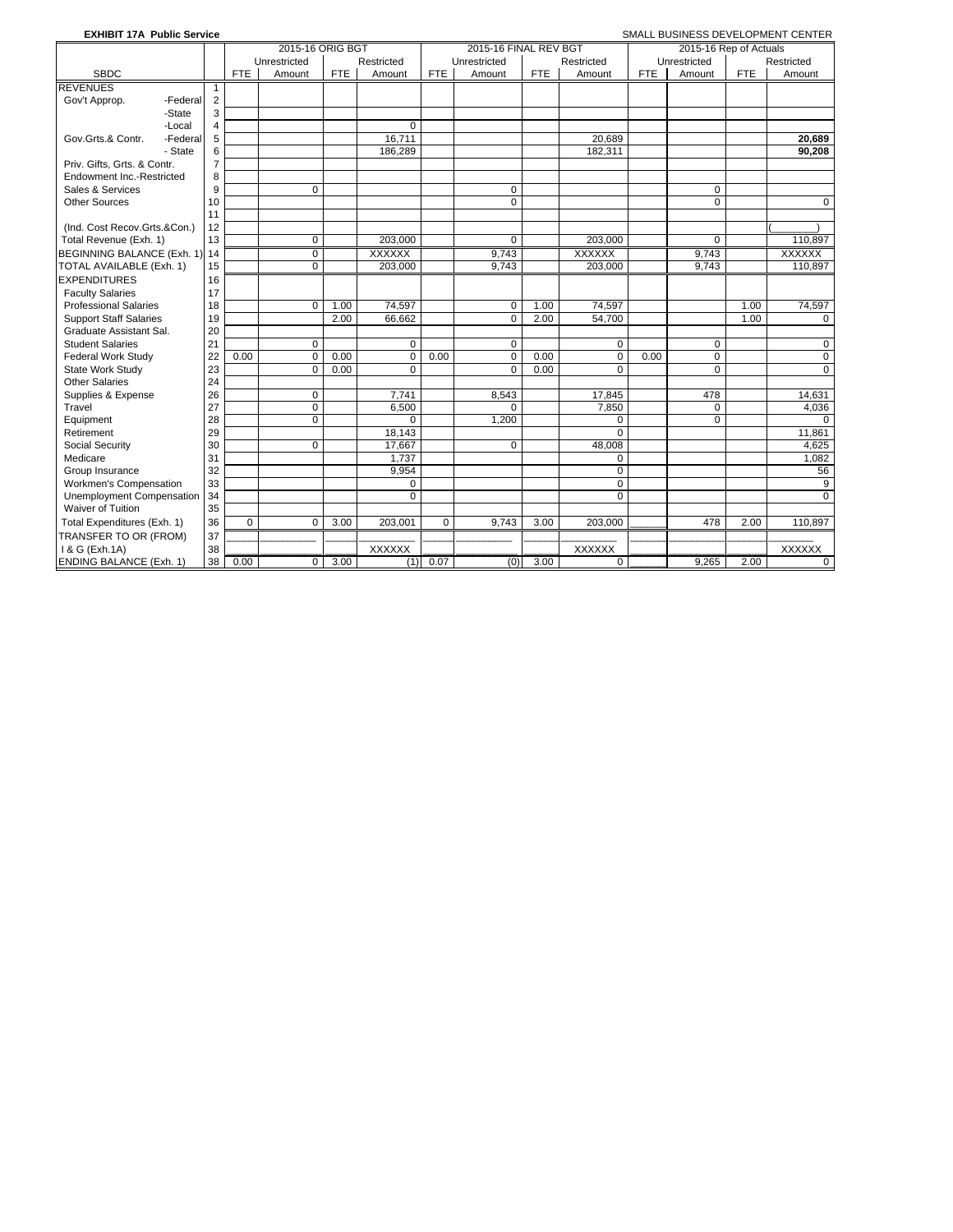| 17A Public Service               |                |            |                  |            |               |            |                       |            |             |            |                        |            | AREA HEALTH EDUCATION CENTER |
|----------------------------------|----------------|------------|------------------|------------|---------------|------------|-----------------------|------------|-------------|------------|------------------------|------------|------------------------------|
|                                  |                |            | 2015-16 ORIG BGT |            |               |            | 2015-16 FINAL REV BGT |            |             |            | 2015-16 Rep of Actuals |            |                              |
|                                  |                |            | Unrestricted     |            | Restricted    |            | Unrestricted          |            | Restricted  |            | Unrestricted           |            | Restricted                   |
| AHEC                             |                | <b>FTE</b> | Amount           | <b>FTE</b> | Amount        | <b>FTE</b> | Amount                | <b>FTE</b> | Amount      | <b>FTE</b> | Amount                 | <b>FTE</b> | Amount                       |
| <b>REVENUES</b>                  | -1             |            |                  |            |               |            |                       |            |             |            |                        |            |                              |
| Gov't Approp.<br>-Federal        | $\overline{2}$ |            |                  |            |               |            |                       |            |             |            |                        |            |                              |
| -State                           | 3              |            |                  |            |               |            |                       |            |             |            |                        |            |                              |
| -Local                           | $\overline{4}$ |            |                  |            |               |            |                       |            |             |            |                        |            |                              |
| Gov.Grts.& Contr.<br>-Federal    | 5              |            |                  |            | 76.500        |            | $\mathbf 0$           |            | 108.882     |            |                        |            | 88,784                       |
| -State                           | 6              |            | 0                |            | 45.000        |            |                       |            | 53,000      |            | 0                      |            | 53.000                       |
| Priv. Gifts. Grts. & Contr.      | $\overline{7}$ |            |                  |            |               |            | $\mathbf 0$           |            |             |            | $\mathbf 0$            |            |                              |
| Endowment Inc.-Restricted        | 8              |            |                  |            |               |            |                       |            |             |            |                        |            |                              |
| Sales & Services                 | 9              |            |                  |            |               |            |                       |            |             |            |                        |            |                              |
| <b>Other Sources</b>             | 10             |            | 0                |            |               |            | $\Omega$              |            |             |            | $\Omega$               |            |                              |
|                                  | 11             |            |                  |            |               |            |                       |            |             |            |                        |            |                              |
| (Ind. Cost Recov.Grts.&Con.)     | 12             |            |                  |            |               |            |                       |            |             |            |                        |            |                              |
| Total Revenue (Exh. 1)           | 13             |            | $\Omega$         |            | 121,500       |            | $\Omega$              |            | 161.882     |            | $\Omega$               |            | 141,784                      |
| BEGINNING BALANCE (Exh. 1) 14    |                |            | 0                |            |               |            | 94.484                |            |             |            | 94.484                 |            | $\Omega$                     |
| TOTAL AVAILABLE (Exh. 1)         | 15             |            | 0                |            | 121,500       |            | 94,484                |            | 161.882     |            | 94,484                 |            | 141.784                      |
| <b>EXPENDITURES</b>              | 16             |            |                  |            |               |            |                       |            |             |            |                        |            |                              |
| <b>Faculty Salaries</b>          | 17             |            |                  |            |               |            |                       |            |             |            |                        |            |                              |
| <b>Professional Salaries</b>     | 18             | 0.00       | 0                | 1.00       | 61,994        | 0.67       | 20,000                | 1.00       | 67,556      | 0.08       | 2,527                  | 1.00       | 59,467                       |
| <b>Support Staff Salaries</b>    | 19             |            |                  | 1.00       | 26,761        |            |                       | 1.00       | 23,525      |            |                        | 1.00       | 20.113                       |
| Graduate/Teaching Assistant S 20 |                |            |                  |            |               |            |                       |            |             |            |                        |            |                              |
| <b>Student Salaries</b>          | 21             |            | 0                |            | $\mathbf 0$   |            | 0                     |            | 0           |            | 0                      |            | 0                            |
| Federal Work Study               | 22             |            | $\Omega$         |            | $\mathbf 0$   |            | $\Omega$              |            | $\Omega$    |            | $\Omega$               |            | 0                            |
| State Work Study                 | 23             |            | 0                |            | $\mathbf 0$   |            | $\Omega$              |            | $\mathbf 0$ |            | $\mathbf 0$            |            | $\mathbf 0$                  |
| <b>Other Salaries</b>            | 24             |            |                  |            | 0             |            |                       |            | $\Omega$    |            | $\mathbf 0$            |            | $\mathbf 0$                  |
| Supplies & Expense               | 26             |            | 0                |            | $\mathbf 0$   |            | 55.000                |            | 16,345      |            | 5.387                  |            | 10,719                       |
| Travel                           | 27             |            | $\mathbf 0$      |            | $\mathbf 0$   |            | 10.000                |            | 22,082      |            | 4,651                  |            | 24,073                       |
| Equipment                        | 28             |            | 0                |            | $\mathbf 0$   |            | 4,484                 |            | $\mathbf 0$ |            | 0                      |            | $\Omega$                     |
| Retirement                       | 29             |            | $\overline{0}$   |            | 13,486        |            | $\Omega$              |            | $\Omega$    |            | 312                    |            | 12,741                       |
| Social Security                  | 30             |            | $\Omega$         |            | 5,519         |            | 5.000                 |            | 32,374      |            | 175                    |            | 4,536                        |
| Medicare                         | 31             |            | $\mathbf 0$      |            | 1.291         |            | $\Omega$              |            | $\mathbf 0$ |            | 63                     |            | 1.040                        |
| Group Insurance                  | 32             |            | $\mathbf 0$      |            | 12,431        |            | $\mathbf 0$           |            | $\mathbf 0$ |            | 272                    |            | 9.077                        |
| Workmen's Compensation           | 33             |            | $\overline{0}$   |            | 18            |            |                       |            | $\mathbf 0$ |            | $\mathbf 0$            |            | 18                           |
| Unemployment Compensation        | 34             |            | $\Omega$         |            | $\Omega$      |            |                       |            | $\Omega$    |            | $\Omega$               |            | $\Omega$                     |
| <b>Waiver of Tuition</b>         | 35             |            | $\mathbf 0$      |            |               |            |                       |            |             |            | $\Omega$               |            |                              |
| Total Expenditures (Exh. 1)      | 36             |            | $\mathbf 0$      |            | 121,500       |            | 94,484                |            | 161,882     |            | 13,387                 |            | 141,784                      |
| TRANSFER TO OR (FROM)            | 37             |            |                  |            |               |            |                       |            |             |            |                        |            |                              |
| 1 & G (Exh.1A)                   | 38             |            |                  |            | <b>XXXXXX</b> |            |                       |            | XXXXXX      |            |                        |            | <b>XXXXXX</b>                |
| <b>ENDING BALANCE (Exh. 1)</b>   | 39             |            | (44)             |            | $\mathbf 0$   |            | $\mathbf 0$           |            | $\mathbf 0$ |            | 81.097                 |            | $\mathbf 0$                  |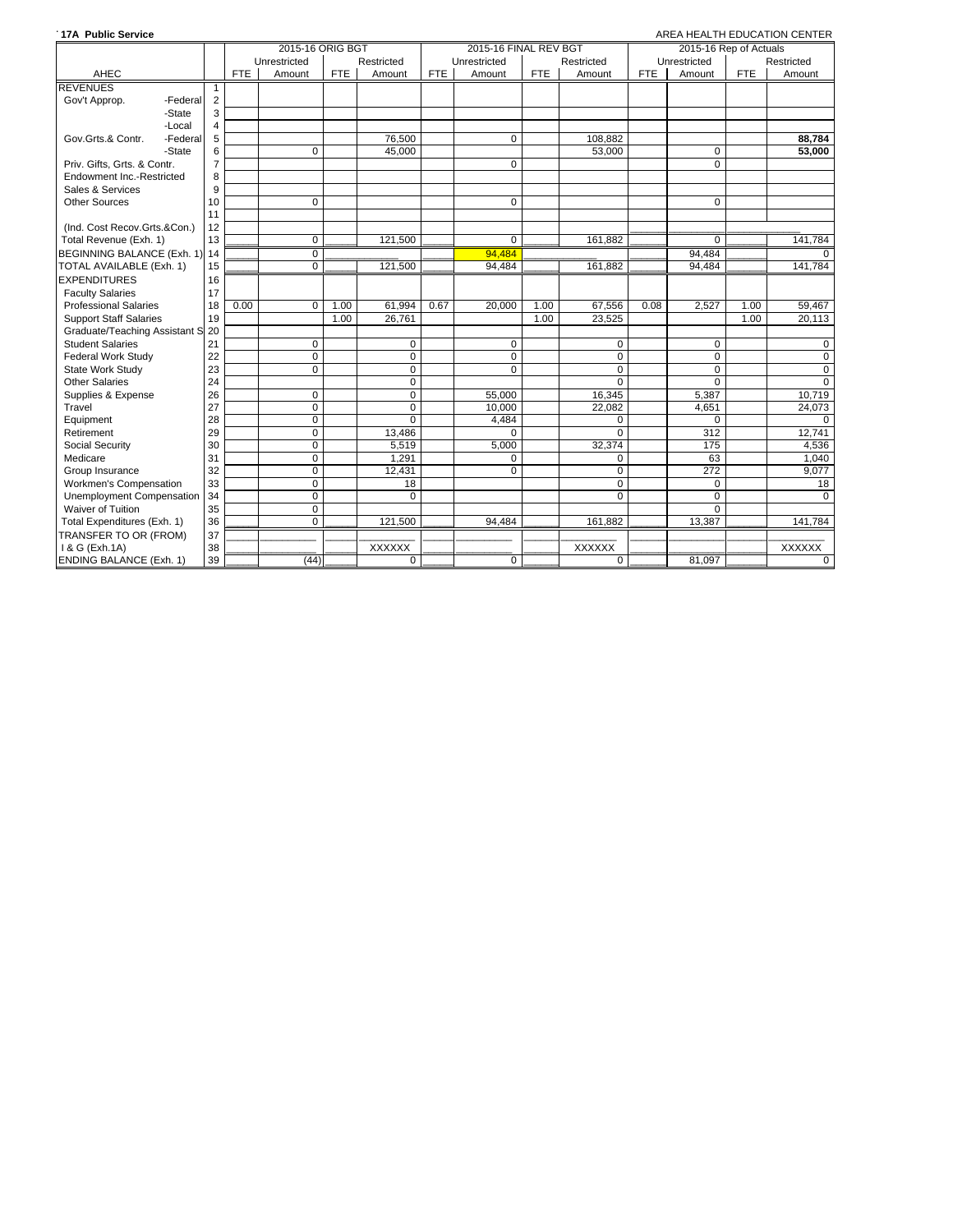| <b>EXHIBIT 17A Public Service</b> |                |            |                  |            |                |            |                       |            |                |            |                        |             | Prevention     |
|-----------------------------------|----------------|------------|------------------|------------|----------------|------------|-----------------------|------------|----------------|------------|------------------------|-------------|----------------|
|                                   |                |            | 2015-16 ORIG BGT |            |                |            | 2015-16 FINAL REV BGT |            |                |            | 2015-16 Rep of Actuals |             |                |
|                                   |                |            | Unrestricted     |            | Restricted     |            | Unrestricted          |            | Restricted     |            | Unrestricted           |             | Restricted     |
| Noches, RRF, Prevent              |                | <b>FTE</b> | Amount           | <b>FTE</b> | Amount         | <b>FTE</b> | Amount                | <b>FTE</b> | Amount         | <b>FTE</b> | Amount                 | <b>FTE</b>  | Amount         |
| <b>REVENUES</b>                   | $\mathbf{1}$   |            |                  |            |                |            |                       |            |                |            |                        |             |                |
| Gov't Approp.<br>-Federal         | $\overline{2}$ |            |                  |            |                |            |                       |            |                |            |                        |             |                |
| -State                            | 3              |            |                  |            | $\overline{0}$ |            |                       |            | $\overline{0}$ |            |                        |             | $\Omega$       |
| -Local                            | 4              |            |                  |            |                |            |                       |            |                |            |                        |             |                |
| -Federal<br>Gov.Grts.& Contr.     | 5              |            |                  |            |                |            |                       |            |                |            |                        |             |                |
| Food Prog.<br>-State              | 6              |            |                  |            |                |            |                       |            | 10,377         |            |                        |             | 10,340         |
| Priv. Gifts, Grts. & Contr.       | $\overline{7}$ |            |                  |            |                |            |                       |            |                |            |                        |             |                |
| Endowment Inc.-Restricted         | 8              |            |                  |            |                |            |                       |            |                |            |                        |             |                |
| Sales & Services                  | 9              |            |                  |            |                |            |                       |            | $\mathbf 0$    |            |                        |             |                |
| <b>Other Sources</b>              | 10             |            |                  |            |                |            |                       |            |                |            |                        |             |                |
|                                   | 11             |            |                  |            |                |            |                       |            |                |            |                        |             |                |
| (Ind. Cost Recov.Grts.&Con.)      | 12             |            | $\mathbf 0$      |            |                |            | 0                     |            |                |            | 0                      |             |                |
| Total Revenue (Exh. 1)            | 13             |            | $\mathbf 0$      |            | $\mathbf 0$    |            | $\mathbf 0$           |            | 10.377         |            | $\mathbf 0$            |             | 10,340         |
| BEGINNING BALANCE (Exh. 1)        | 14             |            | $\mathbf 0$      |            |                |            | 0                     |            |                |            | $\mathbf 0$            |             |                |
| TOTAL AVAILABLE (Exh. 1)          | 15             |            | $\Omega$         |            | $\mathbf 0$    |            | $\Omega$              |            | 10,377         |            | $\Omega$               |             | 10,340         |
| <b>EXPENDITURES</b>               | 16             |            |                  |            |                |            |                       |            |                |            |                        |             |                |
| <b>Faculty Salaries</b>           | 17             |            |                  |            |                |            |                       |            |                |            |                        |             |                |
| <b>Professional Salaries</b>      | 18             |            |                  | 0.00       | 0              |            |                       | 2.30       | 8,628          |            |                        | 0           | 8628           |
| <b>Support Staff Salaries</b>     | 19             |            |                  |            | $\overline{0}$ |            |                       |            | 0              |            |                        |             | $\Omega$       |
| Graduate/Teaching Assistant S     | 20             |            |                  |            |                |            |                       |            |                |            |                        |             |                |
| <b>Student Salaries</b>           | 21             |            |                  |            | $\mathbf 0$    |            |                       |            | $\mathbf 0$    |            |                        |             | 0              |
| <b>Federal Work Study</b>         | 22             |            |                  |            | $\mathbf 0$    |            |                       |            | $\mathbf 0$    |            |                        |             | $\mathbf 0$    |
| State Work Study                  | 23             |            |                  |            | $\mathbf 0$    |            |                       |            | $\Omega$       |            |                        |             | $\Omega$       |
| <b>Other Salaries</b>             | 24             |            |                  |            |                |            |                       |            |                |            |                        |             |                |
| Supplies & Expense                | 26             |            |                  |            | $\mathbf 0$    |            |                       |            | 1,049          |            |                        |             | 1,044          |
| Travel                            | 27             |            |                  |            | $\mathbf 0$    |            |                       |            | $\Omega$       |            |                        |             | $\Omega$       |
| Equipment                         | 28             |            |                  |            | $\overline{0}$ |            |                       |            | $\overline{0}$ |            |                        |             | $\Omega$       |
| Retirement                        | 29             |            |                  |            | $\overline{0}$ |            |                       |            | $\overline{0}$ |            |                        |             | $\Omega$       |
| <b>Social Security</b>            | 30             |            |                  |            | $\mathbf 0$    |            |                       |            | 700            |            |                        |             | 667            |
| Medicare                          | 31             |            |                  |            | $\mathbf 0$    |            |                       |            | $\mathbf 0$    |            |                        |             | $\mathbf 0$    |
| Group Insurance                   | 32             |            |                  |            | $\mathbf 0$    |            |                       |            | $\mathbf 0$    |            |                        |             | $\mathbf 0$    |
| Workmen's Compensation            | 33             |            |                  |            | $\overline{0}$ |            |                       |            | $\overline{0}$ |            |                        |             | $\overline{0}$ |
| Unemployment Compensation         | 34             |            |                  |            | $\mathbf 0$    |            |                       |            | $\Omega$       |            |                        |             | $\Omega$       |
| <b>Waiver of Tuition</b>          | 35             |            |                  |            |                |            |                       |            |                |            |                        |             |                |
| Total Expenditures (Exh. 1)       | 36             |            | $\mathbf 0$      |            | $\mathbf 0$    |            | 0                     |            | 10,377         |            | 0                      | $\mathbf 0$ | 10,339         |
| TRANSFER TO OR (FROM)             | 37             |            |                  |            |                |            |                       |            |                |            |                        |             |                |
| 1 & G (Exh.1A)                    | 38             |            |                  |            | <b>XXXXXX</b>  |            |                       |            | <b>XXXXXX</b>  |            |                        |             | <b>XXXXXX</b>  |
| ENDING BALANCE (Exh. 1)           | 39             |            | $\mathbf 0$      |            | $\mathbf{1}$   |            | 0                     |            | $\mathbf 0$    |            | $\mathbf 0$            | $\mathbf 0$ | 1              |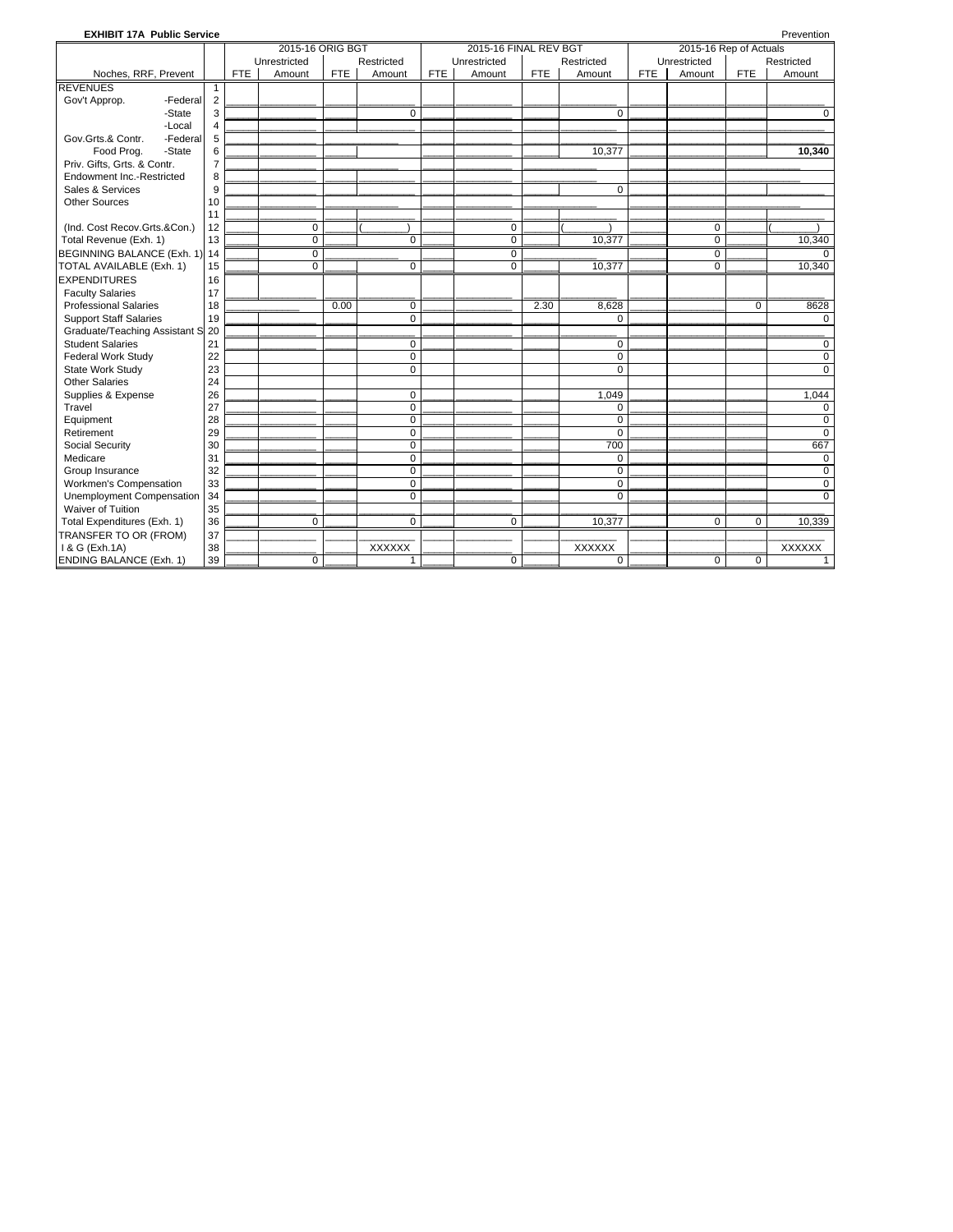### **EXHIBIT 17A Public Service**

SA/CDSMP

|                               |                |            | $\Omega$     |            |               |            |                | $\Omega$   |               |            |              | $\mathbf 0$ |               |
|-------------------------------|----------------|------------|--------------|------------|---------------|------------|----------------|------------|---------------|------------|--------------|-------------|---------------|
|                               |                |            | Unrestricted |            | Restricted    |            | Unrestricted   |            | Restricted    |            | Unrestricted |             | Restricted    |
| Substance/CDSMP               |                | <b>FTE</b> | Amount       | <b>FTE</b> | Amount        | <b>FTE</b> | Amount         | <b>FTE</b> | Amount        | <b>FTE</b> | Amount       | <b>FTE</b>  | Amount        |
| <b>REVENUES</b>               | 1              |            |              |            |               |            |                |            |               |            |              |             |               |
| Gov't Approp.<br>-Federal     | $\overline{2}$ |            |              |            |               |            |                |            |               |            |              |             |               |
| -State                        | 3              |            |              |            |               |            |                |            |               |            |              |             |               |
| -Local                        | $\overline{4}$ |            |              |            |               |            |                |            |               |            |              |             |               |
| Gov.Grts.& Contr.<br>-Federal | 5              |            |              |            | $\Omega$      |            |                |            | $\Omega$      |            |              |             | $\Omega$      |
| -State<br>Food Prog.          | 6              |            |              |            |               |            |                |            |               |            |              |             |               |
| Priv. Gifts, Grts. & Contr.   | $\overline{7}$ |            | $\Omega$     |            |               |            | 0              |            |               |            | $\Omega$     |             |               |
| Endowment Inc.-Restricted     | 8              |            |              |            |               |            |                |            |               |            |              |             |               |
| Sales & Services              | 9              |            |              |            |               |            |                |            |               |            |              |             |               |
| <b>Other Sources</b>          | 10             |            |              |            |               |            |                |            |               |            |              |             |               |
|                               | 11             |            |              |            |               |            |                |            |               |            |              |             |               |
| (Ind. Cost Recov.Grts.&Con.)  | 12             |            | $\mathbf 0$  |            |               |            | 0              |            |               |            | $\mathbf 0$  |             |               |
| Total Revenue (Exh. 1)        | 13             |            | $\Omega$     |            | $\mathbf 0$   |            | $\overline{0}$ |            | $\Omega$      |            | $\Omega$     |             | $\Omega$      |
| BEGINNING BALANCE (Exh. 1)    | 14             |            | 44           |            |               |            | 44             |            |               |            | 44           |             | 0             |
| TOTAL AVAILABLE (Exh. 1)      | 15             |            | 44           |            | $\mathbf 0$   |            | 44             |            | $\mathbf 0$   |            | 44           |             | $\mathbf 0$   |
| <b>EXPENDITURES</b>           | 16             |            |              |            |               |            |                |            |               |            |              |             |               |
| <b>Faculty Salaries</b>       | 17             |            |              |            |               |            |                |            |               |            |              |             |               |
| <b>Professional Salaries</b>  | 18             |            | $\Omega$     | 0.00       | $\mathbf 0$   |            |                | 1.25       | $\mathbf 0$   |            |              |             | 0             |
| <b>Support Staff Salaries</b> | 19             |            | $\mathbf 0$  |            |               |            |                |            |               |            |              |             |               |
| Graduate/Teaching Assistant S | 20             |            |              |            |               |            |                |            |               |            |              |             |               |
| <b>Student Salaries</b>       | 21             |            |              |            |               |            |                |            |               |            |              |             |               |
| <b>Federal Work Study</b>     | 22             |            |              |            |               |            |                |            |               |            |              |             |               |
| State Work Study              | 23             |            |              |            |               |            |                |            |               |            |              |             |               |
| <b>Other Salaries</b>         | 24             |            |              | 0.00       |               |            |                |            |               |            |              | 0.00        |               |
| Supplies & Expense            | 26             |            | $\Omega$     |            | $\mathbf 0$   |            | $\Omega$       |            | 0             |            | $\Omega$     |             |               |
| Travel                        | 27             |            |              |            | $\Omega$      |            |                |            | $\Omega$      |            |              |             |               |
| Equipment                     | 28             |            |              |            |               |            |                |            |               |            |              |             |               |
| Retirement                    | 29             |            |              |            |               |            |                |            |               |            |              |             |               |
| Social Security               | 30             |            |              |            | $\Omega$      |            |                |            | $\Omega$      |            |              |             | $\Omega$      |
| Medicare                      | 31             |            |              |            |               |            |                |            |               |            |              |             |               |
| Group Insurance               | 32             |            |              |            |               |            |                |            |               |            |              |             |               |
| Workmen's Compensation        | 33             |            |              |            |               |            |                |            |               |            |              |             |               |
| Unemployment Compensation     | 34             |            |              |            |               |            |                |            |               |            |              |             |               |
| <b>Waiver of Tuition</b>      | 35             |            |              |            |               |            |                |            |               |            |              |             |               |
| Total Expenditures (Exh. 1)   | 36             |            | $\Omega$     |            | $\Omega$      |            | 0              |            | $\Omega$      |            | $\Omega$     |             | 0             |
| TRANSFER TO OR (FROM)         | 37             |            |              |            |               |            |                |            |               |            |              |             |               |
| 1 & G (Exh.1A)                | 38             |            |              |            | <b>XXXXXX</b> |            |                |            | <b>XXXXXX</b> |            |              |             | <b>XXXXXX</b> |
| ENDING BALANCE (Exh. 1)       | 39             |            | 44           |            | $\mathbf 0$   |            | 44             |            | $\mathbf 0$   |            | 44           |             | $\Omega$      |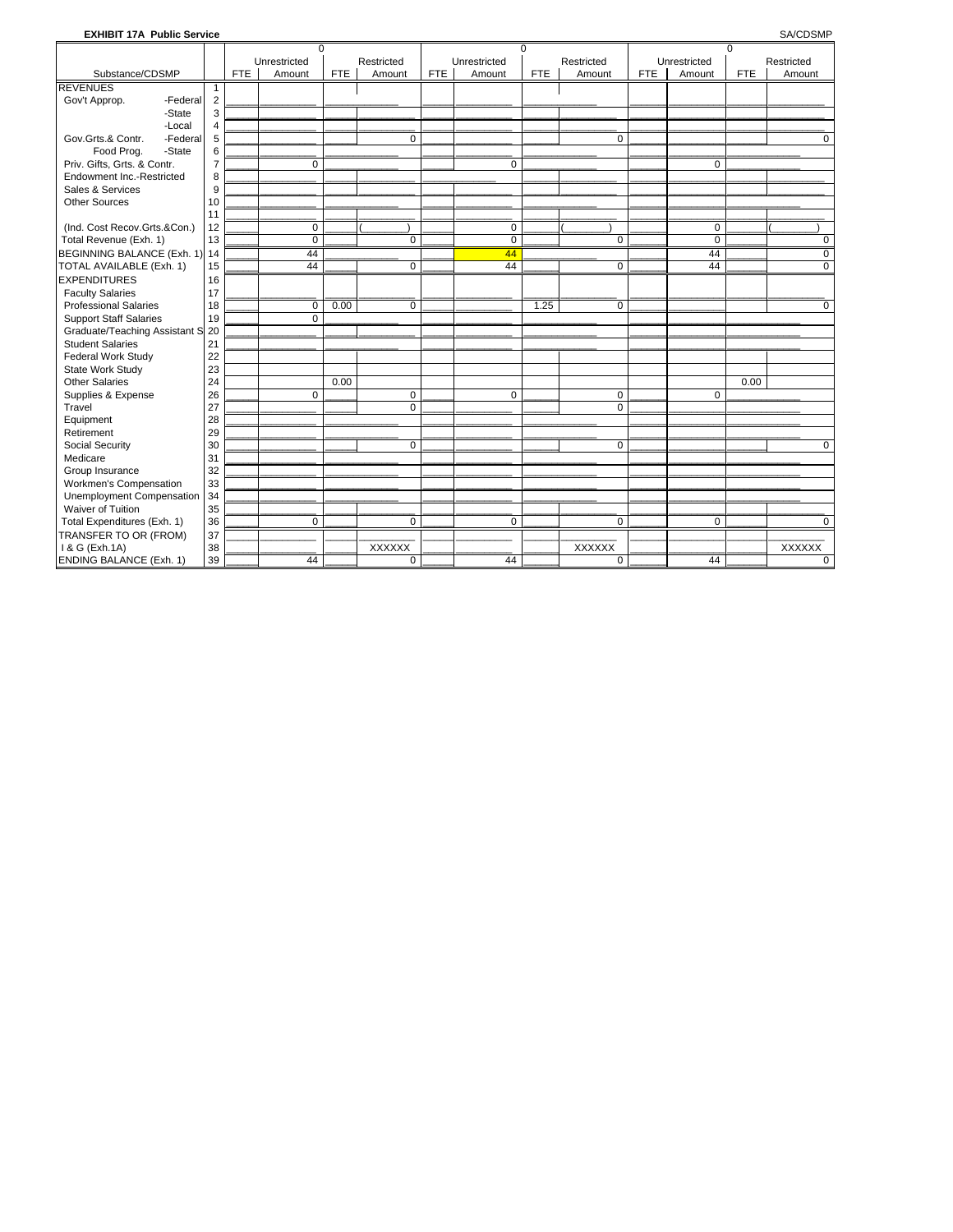# **EXHIBIT 18 Summary of Internal Service**

|                                |                |            | 2015-16 ORIG BGT        |      |                |            | 2015-16 FINAL REV BGT |            |                  |            | 2015-16 Rep of Actuals |             |               |
|--------------------------------|----------------|------------|-------------------------|------|----------------|------------|-----------------------|------------|------------------|------------|------------------------|-------------|---------------|
|                                |                |            | Unrestricted            |      | Restricted     |            | Unrestricted          |            | Restricted       |            | Unrestricted           |             | Restricted    |
|                                |                | <b>FTE</b> | Amount                  |      | FTE Amount     | <b>FTE</b> | Amount                | <b>FTE</b> | Amount           | <b>FTE</b> | Amount                 | <b>FTE</b>  | Amount        |
| <b>REVENUES</b>                | 1              |            |                         |      |                |            |                       |            |                  |            |                        |             |               |
| Gov't Approp.<br>-Federal      | 3              |            | $\mathbf 0$             |      | 0              |            | 0                     |            | $\mathbf 0$      | 0.00       |                        | $\mathbf 0$ | 0             |
| -State                         | $\overline{4}$ |            | $\overline{\mathbf{0}}$ |      | $\overline{0}$ |            | 0                     |            | $\overline{0}$   | 0.00       |                        | $\Omega$    | $\mathbf 0$   |
| -Local                         | 5              |            | $\mathbf{0}$            |      | 0              |            | 0                     |            | $\mathbf 0$      | 0.00       |                        | $\Omega$    | 0             |
| Gov.Grts.& Contr. -Federal     | 6              |            | $\bf{0}$                |      | 0              |            | $\Omega$              |            | $\mathbf 0$      | 0.00       |                        | $\Omega$    | 0             |
| -State                         | $\overline{7}$ |            | $\bf{0}$                |      | $\Omega$       |            | $\Omega$              |            | $\mathbf 0$      | 0.00       |                        | $\Omega$    | $\mathbf 0$   |
| -Local                         | 8              |            | $\bf{0}$                |      | 0              |            | $\mathbf 0$           |            | $\mathbf 0$      | 0.00       |                        | $\Omega$    | 0             |
| Priv. Gifts, Grts. & Contr.    | 9              |            | $\mathbf{0}$            |      | 0              |            | $\Omega$              |            | $\mathbf 0$      | 0.00       |                        | $\Omega$    | $\mathbf 0$   |
| Endowment Inc.-Restricted      | 10             |            | $\bf{0}$                |      | 0              |            | $\Omega$              |            | $\Omega$         | 0.00       |                        | $\Omega$    | $\mathbf 0$   |
| Sales & Services               | 11             |            | $\bf{0}$                |      | 0              |            | $\mathbf 0$           |            | $\Omega$         | 0.00       | $\Omega$               | $\Omega$    | $\mathbf 0$   |
| <b>Other Sources</b>           | 12             |            | $\bf{0}$                |      | 0              |            | $\mathbf 0$           |            | $\mathbf 0$      | 0.00       |                        | $\Omega$    | $\mathbf 0$   |
| Total Revenue (Exh. 1)         | 13             |            | $\bf{0}$                |      | 0              |            | $\mathbf 0$           |            | $\mathbf 0$      |            | $\mathbf 0$            |             | 0             |
| <b>BEGINNING BALANCE (Exh</b>  | 14             |            | $\bf{0}$                |      | $\overline{0}$ |            | $\mathbf 0$           |            | $\mathbf 0$      |            | $\mathbf 0$            |             | $\mathbf 0$   |
| TOTAL AVAILABLE (Exh. 1)       | 15             |            | $\overline{\mathbf{0}}$ |      | $\overline{0}$ |            | $\mathbf 0$           |            | $\overline{0}$   |            | $\overline{0}$         |             | $\mathbf 0$   |
| <b>EXPENDITURES</b>            | 16             |            |                         |      |                |            |                       |            |                  |            |                        |             |               |
| <b>Faculty Salaries</b>        | 17             | 0.00       | $\bf{0}$                | 0.00 | 0              | 0.00       | 0                     | 0.00       | $\mathbf 0$      | 0.00       | 0                      | 0.00        | 0             |
| <b>Professional Salaries</b>   | 18             | 3.00       | 169,200                 | 0.00 | $\Omega$       | 3.00       | 136.970               | 0.00       | $\Omega$         | 2.00       | 116.453                | 0.00        | $\mathbf 0$   |
| <b>Support Staff Salaries</b>  | 19             | 3.65       | 131,992                 | 0.00 | 0              | 5.00       | 125.979               | 0.00       | $\mathbf 0$      | 3.65       | 141.455                | 0.00        | $\mathbf 0$   |
| Graduate/Teaching Assistant 20 |                | 0.00       | $\bf{0}$                | 0.00 | 0              | 0.00       | $\Omega$              | 0.00       | $\mathbf 0$      | 0.00       | 0                      | 0.00        | $\mathbf 0$   |
| <b>Student Salaries</b>        | 21             | 0.00       | $\bf{0}$                | 0.00 | 0              | 0.00       | $\mathbf 0$           | 0.00       | $\mathbf 0$      | 0.00       | 0                      | 0.00        | 0             |
| <b>Federal Work Study</b>      | 22             | 0.00       | $\bf{0}$                | 0.00 | 0              | 0.00       | $\Omega$              | 0.00       | $\mathbf 0$      | 0.00       | $\Omega$               | 0.00        | $\mathbf 0$   |
| State Work Study               | 23             | 0.00       | $\bf{0}$                | 0.00 | $\Omega$       | 0.00       | $\Omega$              | 0.00       | $\mathbf 0$      | 0.00       | $\Omega$               | 0.00        | $\mathbf 0$   |
| <b>Other Salaries</b>          | 24             | 0.00       | $\mathbf{0}$            | 0.00 | 0              | 0.00       | $\Omega$              | 0.00       | $\mathbf 0$      | 0.00       | $\Omega$               | 0.00        | 0             |
| Supplies & Expense             | 25             |            | 365,290                 |      | $\Omega$       |            | 352,057               |            | $\Omega$         |            | 298,920                |             | $\mathbf 0$   |
| Travel                         | 26             |            | 2,000                   |      | $\Omega$       |            | $\Omega$              |            | $\Omega$         |            | 0                      |             | $\mathbf 0$   |
| Equipment                      | 27             |            | $\mathbf{0}$            |      | 0              |            | 4.084                 |            | $\mathbf 0$      |            | 29,401                 |             | $\mathbf 0$   |
| Retirement                     | 29             |            | 46,593                  |      | $\mathbf 0$    |            | 46,593                |            | $\mathbf 0$      |            | 27.089                 |             | $\mathbf 0$   |
| <b>Social Security</b>         | 30             |            | 18,169                  |      | $\Omega$       |            | 18,169                |            | $\Omega$         |            | 18,204                 |             | $\Omega$      |
| Medicare                       | 31             |            | 4.249                   |      | 0              |            | 4.249                 |            | $\mathbf 0$      |            | 4.258                  |             | 0             |
| Group Insurance                | 32             |            | 44.178                  |      | 0              |            | 24.064                |            | $\mathbf 0$      |            | 38.053                 |             | $\mathbf 0$   |
| Workmen's Compensation         | 33             |            | 60                      |      | 0              |            | 60                    |            | $\mathbf 0$      |            | 68                     |             | $\mathbf 0$   |
| Unemployment Compensatio 34    |                |            | $\bf{0}$                |      | $\overline{0}$ |            | $\Omega$              |            | $\boldsymbol{0}$ |            | $\mathbf 0$            |             | $\mathbf 0$   |
| <b>Applied Charges</b>         | 35             |            | (781, 731)              |      | $\overline{0}$ |            | (712, 225)            |            | $\overline{0}$   |            | (673,901)              |             | $\mathbf 0$   |
| Total Expenditures (Exh. 1)    | 36             | 6.65       | 0                       | 0.00 | $\overline{0}$ | 8.00       | 0                     | 0.00       | $\mathbf 0$      | 5.65       | $\mathbf{0}$           | 0.00        | $\mathbf 0$   |
| TRANSFER TO OR (FROM)          | 37             |            |                         |      |                |            |                       |            |                  |            |                        |             |               |
| 1 & G (Exh.1A)                 | 38             |            | 0                       |      | <b>XXXXXX</b>  |            | 0                     |            | <b>XXXXXX</b>    |            | 0                      |             | <b>XXXXXX</b> |
| <b>ENDING BALANCE (Exh. 1)</b> | 39             |            | $\Omega$                |      | $\Omega$       |            | $\Omega$              |            | 0                |            | $\mathbf 0$            | 0.00        | $\Omega$      |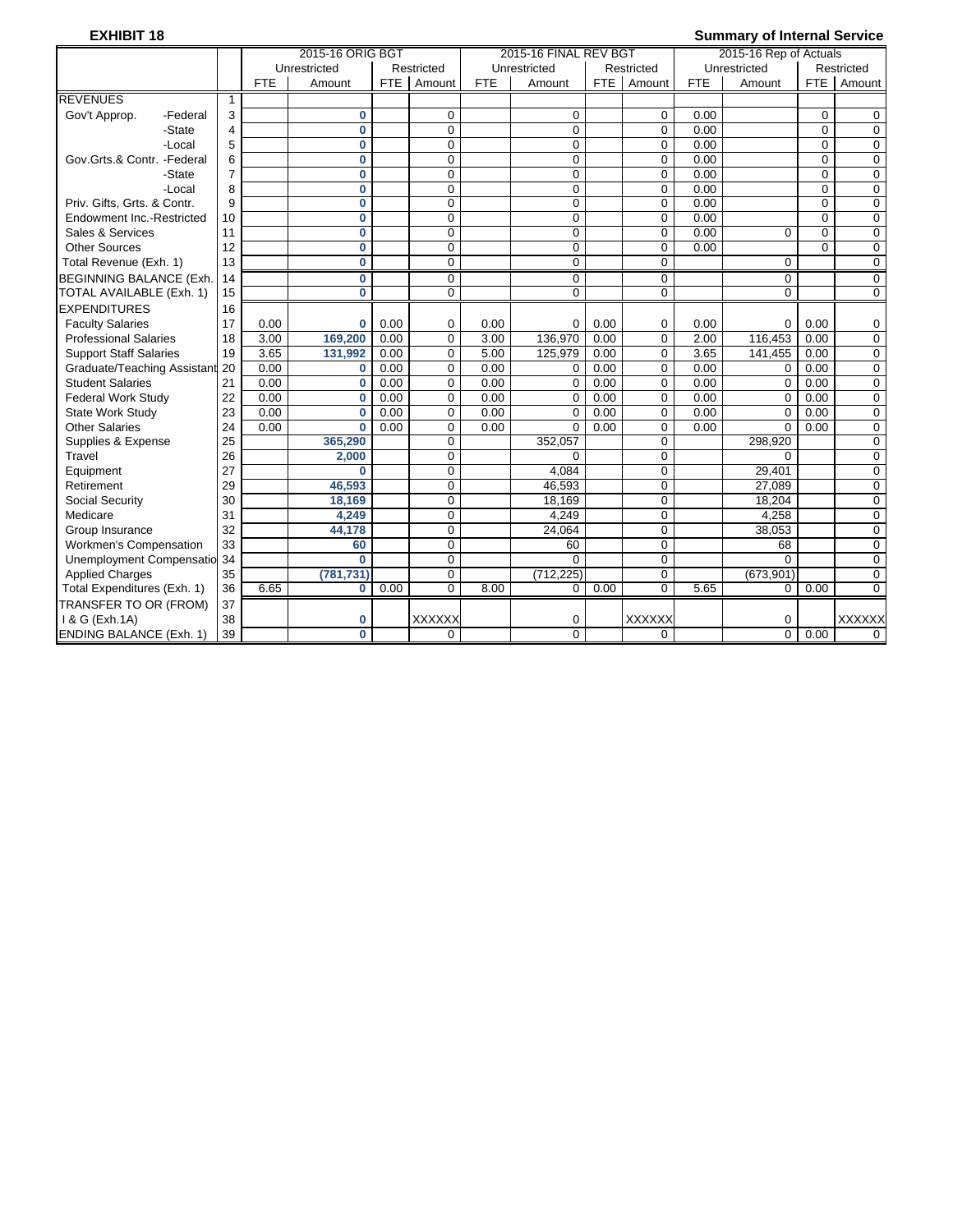# **EXHIBIT 18A Internal Service - Copy Center Copy Center Copy Center Copy Center**

|                                  |                |            | 2015-16 ORIG BGT |            |               |            | 2015-16 FINAL REV BGT |       |                |            | 2015-16 Rep of Actuals |            |               |
|----------------------------------|----------------|------------|------------------|------------|---------------|------------|-----------------------|-------|----------------|------------|------------------------|------------|---------------|
|                                  |                |            | Unrestricted     |            | Restricted    |            | Unrestricted          |       | Restricted     |            | Unrestricted           |            | Restricted    |
|                                  |                | <b>FTE</b> | Amount           | <b>FTE</b> | Amount        | <b>FTE</b> | Amount                | FTE I | Amount         | <b>FTE</b> | Amount                 | <b>FTE</b> | Amount        |
| <b>REVENUES</b>                  | $\mathbf{1}$   |            |                  |            |               |            |                       |       |                |            |                        |            |               |
| Gov't Approp.<br>-Federal        | 3              |            |                  |            |               |            |                       |       |                |            |                        |            |               |
| -State                           | 4              |            |                  |            |               |            |                       |       |                |            |                        |            |               |
| -Local                           | 5              |            |                  |            |               |            |                       |       |                |            |                        |            |               |
| Gov.Grts.& Contr. -Federal       | 6              |            |                  |            |               |            |                       |       |                |            |                        |            |               |
| -State                           | $\overline{7}$ |            |                  |            |               |            |                       |       |                |            |                        |            |               |
| -Local                           | 8              |            |                  |            |               |            |                       |       |                |            |                        |            |               |
| Priv. Gifts, Grts. & Contr.      | 9              |            |                  |            |               |            |                       |       |                |            |                        |            |               |
| <b>Endowment Inc.-Restricted</b> | 10             |            |                  |            |               |            |                       |       |                |            |                        |            |               |
| Sales & Services                 | 11             |            |                  |            |               |            |                       |       |                |            | $\mathbf 0$            |            |               |
| <b>Other Sources</b>             | 12             |            |                  |            |               |            |                       |       |                |            |                        |            |               |
| (Ind. Cost Recov.Grts.&Con.)     | 14             |            |                  |            |               |            |                       |       |                |            |                        |            |               |
| Total Revenue (Exh. 1)           | 15             |            | 0                |            | $\mathbf 0$   |            | $\mathbf 0$           |       | $\overline{0}$ |            | $\mathbf 0$            |            | $\Omega$      |
| BEGINNING BALANCE (Exh.          | 16             |            | 0                |            | <b>XXXXXX</b> |            | $\mathbf 0$           |       | <b>XXXXXX</b>  |            | $\mathbf 0$            |            | <b>XXXXXX</b> |
| TOTAL AVAILABLE (Exh. 1)         | 17             |            | $\bf{0}$         |            | <b>XXXXXX</b> |            | $\mathbf 0$           |       | <b>XXXXXX</b>  |            | 0                      |            | <b>XXXXXX</b> |
| <b>EXPENDITURES</b>              | 18             |            |                  |            |               |            |                       |       |                |            |                        |            |               |
| <b>Faculty Salaries</b>          | 19             |            |                  |            |               |            |                       |       |                |            |                        |            |               |
| <b>Professional Salaries</b>     | 20             |            | 0                |            |               |            |                       |       |                |            |                        |            |               |
| <b>Support Staff Salaries</b>    | 21             | 0.00       | $\mathbf{0}$     |            |               | 1.00       | $\mathbf 0$           |       |                | 0.00       | 0                      |            |               |
| Graduate/Teaching Assistant      | 22             |            |                  |            |               |            |                       |       |                |            |                        |            |               |
| <b>Student Salaries</b>          | 23             |            |                  |            |               |            |                       |       |                |            |                        |            |               |
| <b>Federal Work Study</b>        | 24             |            |                  |            |               |            |                       |       |                |            |                        |            |               |
| State Work Study                 | 25             |            |                  |            |               |            |                       |       |                |            |                        |            |               |
| <b>Other Salaries</b>            | 26             |            |                  |            |               |            |                       |       |                |            |                        |            |               |
| Supplies & Expense               | 27             |            | 70,000           |            |               |            | 70,000                |       |                |            | 62,139                 |            |               |
| Travel                           | 28             |            | 0                |            |               |            | $\mathbf 0$           |       |                |            | $\mathbf 0$            |            |               |
| Equipment                        | 29             |            | $\bf{0}$         |            |               |            | $\mathbf 0$           |       |                |            | 0                      |            |               |
| Retirement                       | 31             |            | 0                |            |               |            | $\mathbf 0$           |       |                |            | 0                      |            |               |
| Social Security                  | 32             |            | 0                |            |               |            | $\mathbf 0$           |       |                |            | $\mathbf 0$            |            |               |
| Medicare                         | 33             |            | $\bf{0}$         |            |               |            | $\mathbf 0$           |       |                |            | $\mathbf 0$            |            |               |
| Group Insurance                  | 34             |            | 0                |            |               |            | $\mathbf 0$           |       |                |            | $\mathbf 0$            |            |               |
| <b>Workmen's Compensation</b>    | 35             |            | $\bf{0}$         |            |               |            | $\Omega$              |       |                |            | $\Omega$               |            |               |
| Unemployment Compensatio         | 36             |            |                  |            |               |            |                       |       |                |            |                        |            |               |
| <b>Applied Charges</b>           | 37             |            | (70,000)         |            |               |            | (70,000)              |       |                |            | (62, 139)              |            |               |
| Total Expenditures (Exh. 1)      | 38             | 0.00       | 0                | 0.00       | 0             | 1.00       | 0                     | 0.00  | $\Omega$       | 0.00       | 0                      | 0.00       | 0             |
| TRANSFER TO OR (FROM) I          | 39             |            |                  |            |               |            |                       |       |                |            |                        |            |               |
| <b>ENDING BALANCE (Exh. 1)</b>   | 40             |            | $\Omega$         |            | <b>XXXXXX</b> |            | $\Omega$              |       | <b>XXXXXX</b>  |            | $\mathbf 0$            |            | <b>XXXXXX</b> |
|                                  |                |            |                  |            |               |            |                       |       |                |            |                        |            |               |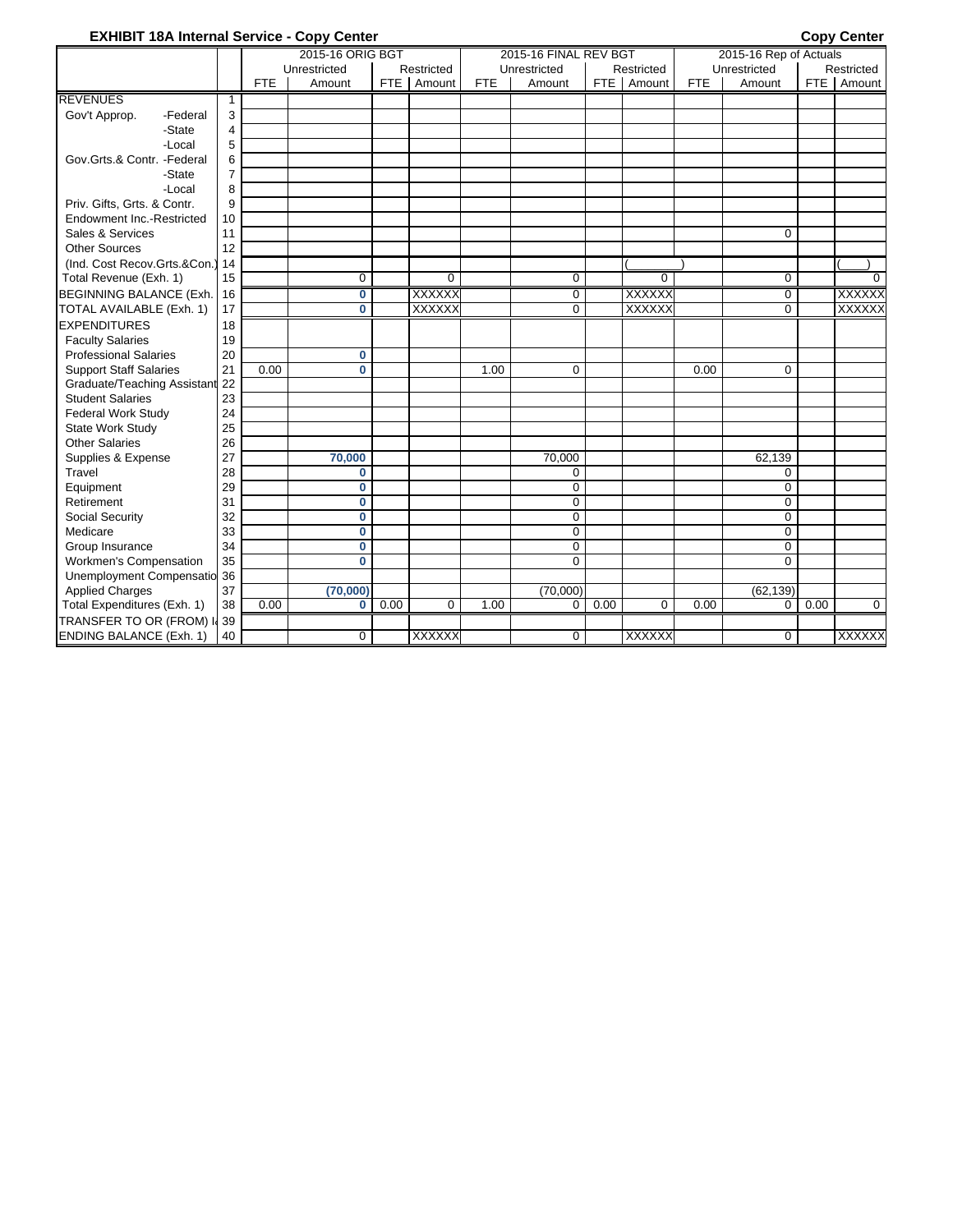# **EXHIBIT 18A Internal Service Computer Services**

|                                  |                |            | 2015-16 ORIG BGT |       |            |            | 2015-16 FINAL REV BGT |       |             |            | 2015-16 Rep of Actuals |       |               |
|----------------------------------|----------------|------------|------------------|-------|------------|------------|-----------------------|-------|-------------|------------|------------------------|-------|---------------|
|                                  |                |            | Unrestricted     |       | Restricted |            | Unrestricted          |       | Restricted  |            | Unrestricted           |       | Restricted    |
|                                  |                | <b>FTE</b> | Amount           | FTE I | Amount     | <b>FTE</b> | Amount                | FTE I | Amount      | <b>FTE</b> | Amount                 | FTE I | Amount        |
| <b>REVENUES</b>                  | $\mathbf{1}$   |            |                  |       |            |            |                       |       |             |            |                        |       |               |
| Gov't Approp.<br>-Federal        | 3              |            |                  |       |            |            |                       |       |             |            |                        |       |               |
| -State                           | 4              |            |                  |       |            |            |                       |       |             |            |                        |       |               |
| -Local                           | 5              |            |                  |       |            |            |                       |       |             |            |                        |       |               |
| Gov.Grts.& Contr. -Federal       | 6              |            |                  |       |            |            |                       |       |             |            |                        |       |               |
| -State                           | $\overline{7}$ |            |                  |       |            |            |                       |       |             |            |                        |       |               |
| -Local                           | 8              |            |                  |       |            |            |                       |       |             |            |                        |       |               |
| Priv. Gifts, Grts. & Contr.      | 9              |            |                  |       |            |            |                       |       |             |            |                        |       |               |
| <b>Endowment Inc.-Restricted</b> | 10             |            |                  |       |            |            |                       |       |             |            |                        |       |               |
| Sales & Services                 | 11             |            | 0                |       |            |            | $\Omega$              |       |             |            | $\Omega$               |       |               |
| <b>Other Sources</b>             | 12             |            |                  |       |            |            |                       |       |             |            |                        |       |               |
| (Ind. Cost Recov.Grts.&Con.)     | 14             |            |                  |       |            |            |                       |       |             |            |                        |       |               |
| Total Revenue (Exh. 1)           | 15             |            | 0                |       | 0          |            | $\mathbf 0$           |       | $\mathbf 0$ |            | $\Omega$               |       | $\Omega$      |
| <b>BEGINNING BALANCE (Exh.</b>   | 16             |            | 0                |       |            |            | 0                     |       | 0           |            | $\Omega$               |       | <b>XXXXXX</b> |
| TOTAL AVAILABLE (Exh. 1)         | 17             |            | $\Omega$         |       | $\Omega$   |            | $\Omega$              |       | $\Omega$    |            | $\Omega$               |       | <b>XXXXXX</b> |
| <b>EXPENDITURES</b>              | 18             |            |                  |       |            |            |                       |       |             |            |                        |       |               |
| <b>Faculty Salaries</b>          | 19             |            |                  |       |            |            |                       |       |             |            |                        |       |               |
| <b>Professional Salaries</b>     | 20             | 3.00       | 169,200          |       |            | 3.00       | 136,970               |       |             | 2.00       | 116,453                |       |               |
| <b>Support Staff Salaries</b>    | 21             | 3.65       | 131,992          |       |            | 4.00       | 125.979               |       |             | 3.65       | 141,455                |       |               |
| Graduate/Teaching Assistant      | 22             |            |                  |       |            |            |                       |       |             |            |                        |       |               |
| <b>Student Salaries</b>          | 23             |            | 0                |       |            |            | 0                     |       |             |            | $\Omega$               |       |               |
| <b>Federal Work Study</b>        | 24             |            | 0                |       |            |            | $\mathbf 0$           |       |             |            | $\Omega$               |       |               |
| State Work Study                 | 25             |            | $\Omega$         |       |            |            | $\Omega$              |       |             |            | $\Omega$               |       |               |
| <b>Other Salaries</b>            | 26             |            |                  |       |            |            |                       |       |             |            |                        |       |               |
| Supplies & Expense               | 27             |            | 295,290          |       |            |            | 282,057               |       |             |            | 236,781                |       |               |
| Travel                           | 28             |            | 2,000            |       |            |            | $\Omega$              |       |             |            | $\Omega$               |       |               |
| Equipment                        | 29             |            | $\Omega$         |       |            |            | 4,084                 |       |             |            | 29,401                 |       |               |
| Retirement                       | 31             |            | 46,593           |       |            |            | 46,593                |       |             |            | 27,089                 |       |               |
| Social Security                  | 32             |            | 18,169           |       |            |            | 18,169                |       |             |            | 18,204                 |       |               |
| Medicare                         | 33             |            | 4,249            |       |            |            | 4,249                 |       |             |            | 4,258                  |       |               |
| Group Insurance                  | 34             |            | 44.178           |       |            |            | 24,064                |       |             |            | 38,053                 |       |               |
| Workmen's Compensation           | 35             |            | 60               |       |            |            | 60                    |       |             |            | 68                     |       |               |
| Unemployment Compensatio 36      |                |            | $\Omega$         |       |            |            | $\Omega$              |       |             |            | $\Omega$               |       |               |
| <b>Applied Charges</b>           | 37             |            | (711, 731)       |       |            |            | (642, 225)            |       |             |            | (611, 762)             |       |               |
| Total Expenditures (Exh. 1)      | 38             |            | 0                | 0.00  | 0          |            | $\Omega$              | 0.00  | $\Omega$    |            | $\Omega$               | 0.00  | $\Omega$      |
| TRANSFER TO OR (FROM) II 39      |                |            |                  |       |            |            |                       |       |             |            |                        |       |               |
| <b>ENDING BALANCE (Exh. 1)</b>   | 40             | 0.00       | 0                | 0.00  | 0          | 0.00       | $\Omega$              |       | 0.00 XXXXXX |            | (1)                    |       | 0.00 XXXXXX   |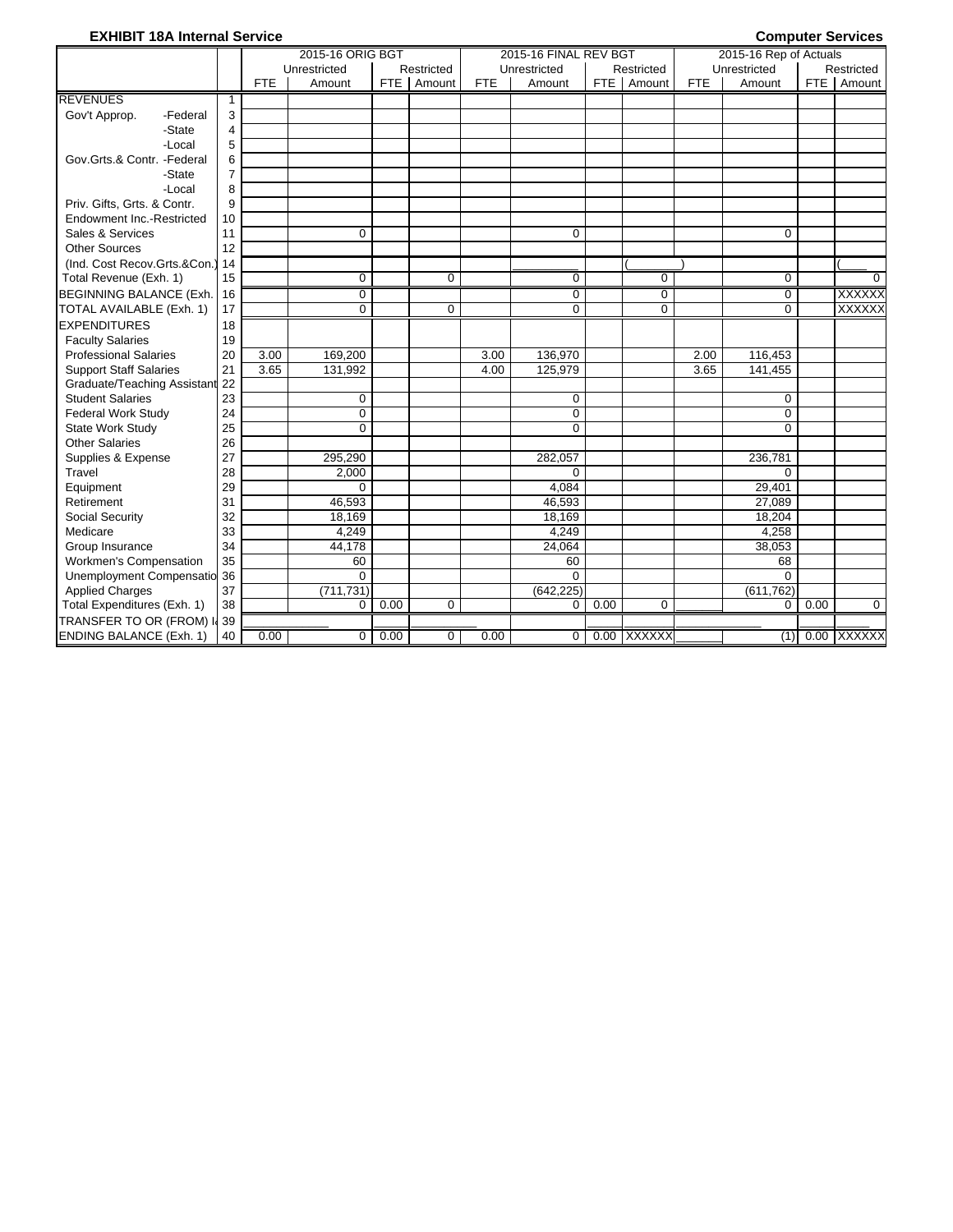# **EXHIBIT 19** Student Aid Grants and Stipends

| -^''''''                                               |                |              |                  |              |                       |              | oluuciil Alu Oranis ahu olipenus |
|--------------------------------------------------------|----------------|--------------|------------------|--------------|-----------------------|--------------|----------------------------------|
|                                                        |                |              | 2015-16 ORIG BGT |              | 2015-16 FINAL REV BGT |              | 2015-16 Rep of Actuals           |
|                                                        |                | Unrestricted | Restricted       | Unrestricted | Restricted            | Unrestricted | Restricted                       |
| <b>REVENUES</b>                                        | 1              |              |                  |              |                       |              |                                  |
| Fed Govt Gr & Cont -Suppl Ed Oppor Grants              | $\mathbf 2$    |              | 50,572           |              | 50,572                |              | 51,070                           |
| -Work Study - External                                 | 3              |              | 34,499           |              | 34,499                |              | 30,407                           |
| -Pell Grants                                           | 4              |              | 5,000,000        |              | 5,000,000             |              | 1,528,363                        |
| State Govt Approp.<br>- State Incentive Grants         | 5              |              | 117,883          | 0            | 117,883               |              | 94,875                           |
| -Work Study - External                                 | 6              |              | 57,997           |              | 57,997                |              | 47,352                           |
| Fed Govt Gr & Cont Americor/Tribal                     | $\overline{7}$ |              | 15,000           |              | 15,000                |              | 17,255                           |
| Academic Comp.                                         | 8              |              | 5,000            |              | 5,000                 |              | $\Omega$                         |
| -Minority Honors Program/Fed. AMP                      | 9              |              | 10,300           |              | 11,270                |              | $\Omega$                         |
| St Govt Gr & Cont<br>-Legis End/Roadrunner 3% 10       |                | 0            | 5,800            | 0            | 5,800                 | $\Omega$     | 2,200                            |
| 3% Bridge 4320                                         | 11             |              |                  | $\Omega$     |                       |              |                                  |
| Lotter/Coll Afford/Other St                            | 12             |              | 105,939          |              | 105,939               |              | 61,340                           |
| Loc Govt Gr & Cont -Instr Prog Stip (Ex. 5A)           | 13             |              |                  |              |                       |              |                                  |
|                                                        | 14             |              |                  |              |                       |              |                                  |
| <b>Private Sources</b><br>-Instr Prog Stip (Ex. 5A) 15 |                |              |                  |              |                       |              |                                  |
| -Gifts for schl & Fel'ships                            | 16             | 0            | 0                | 0            | 0                     | 0            | 24,713                           |
| -Loans                                                 | 17             |              | 1,000,000        |              | 1,000,000             |              | 259,970                          |
| <b>Agency Awards</b>                                   | 18             |              | 186,250          |              | 186,250               |              | 33,462                           |
|                                                        | 19             |              |                  |              |                       |              |                                  |
| Total Revenue (Exh. 1)                                 | 20             | 0            | 6,589,240        | $\Omega$     | 6,590,210             | $\mathbf 0$  | 2,151,007                        |
| <b>BEGINNING BALANCE (Exh. 1)</b>                      | 21             | 0            | $\Omega$         | 30,901       |                       | 30,901       |                                  |
| TOTAL AVAILABLE (Exh. 1)                               | 22             | 0            | 6,589,240        | 30,901       | 6,590,210             | 30,901       | 2,151,007                        |
| <b>EXPENDITURES</b>                                    | 23             |              |                  |              |                       |              |                                  |
| Undergraduate<br>-Suppl Ed Oppor Grants                | 24             |              | 50,572           |              | 50,572                |              | 51,070                           |
| -Instr Prog Stipends                                   | 25             | 43,785       | 6,446,172        | 43,785       | 5,005,000             | 28,884       | 2,022,178                        |
| -Sch fr Priv Gifts & Endow                             | 26             | 0            | 0                | 0            | 201,250               |              |                                  |
| -State Scholarships                                    | 27             |              |                  |              | 240,892               |              |                                  |
| -Tuit Waiv Reg/Prog Grants 28                          |                |              | 0                |              | 1,000,000             |              |                                  |
| Graduate<br>-Instr Prog Stipends                       | 29             |              |                  |              |                       |              |                                  |
| -Fed Fellow & Traineeships                             | 30             |              |                  |              |                       |              |                                  |
| -Priv Fellow & Traineeship                             | 31             |              |                  |              |                       |              |                                  |
| -Tuit Waiv Req/Prog Grants 32                          |                |              |                  |              |                       |              |                                  |
| Other<br>-Student Exchange                             | 33             |              |                  |              |                       |              |                                  |
| -Fed/State Work Study - Ex                             | 34             |              | 92,496           |              | 92,496                |              | 77,759                           |
| Total Expenditures (Exh. 1)                            | 35             | 43,785       | 6,589,240        | 43,785       | 6,590,210             | 28,884       | 2,151,007                        |
| TRANSFER TO OR (FROM) I & G (Exh.1A)                   | 36             | 43,785       |                  | 43,785       | 0                     | 43,785       |                                  |
| <b>ENDING BALANCE (Exh. 1)</b>                         | 37             | 0            | $\mathbf 0$      | 30,901       | 0                     | 45,802       | $\mathbf 0$                      |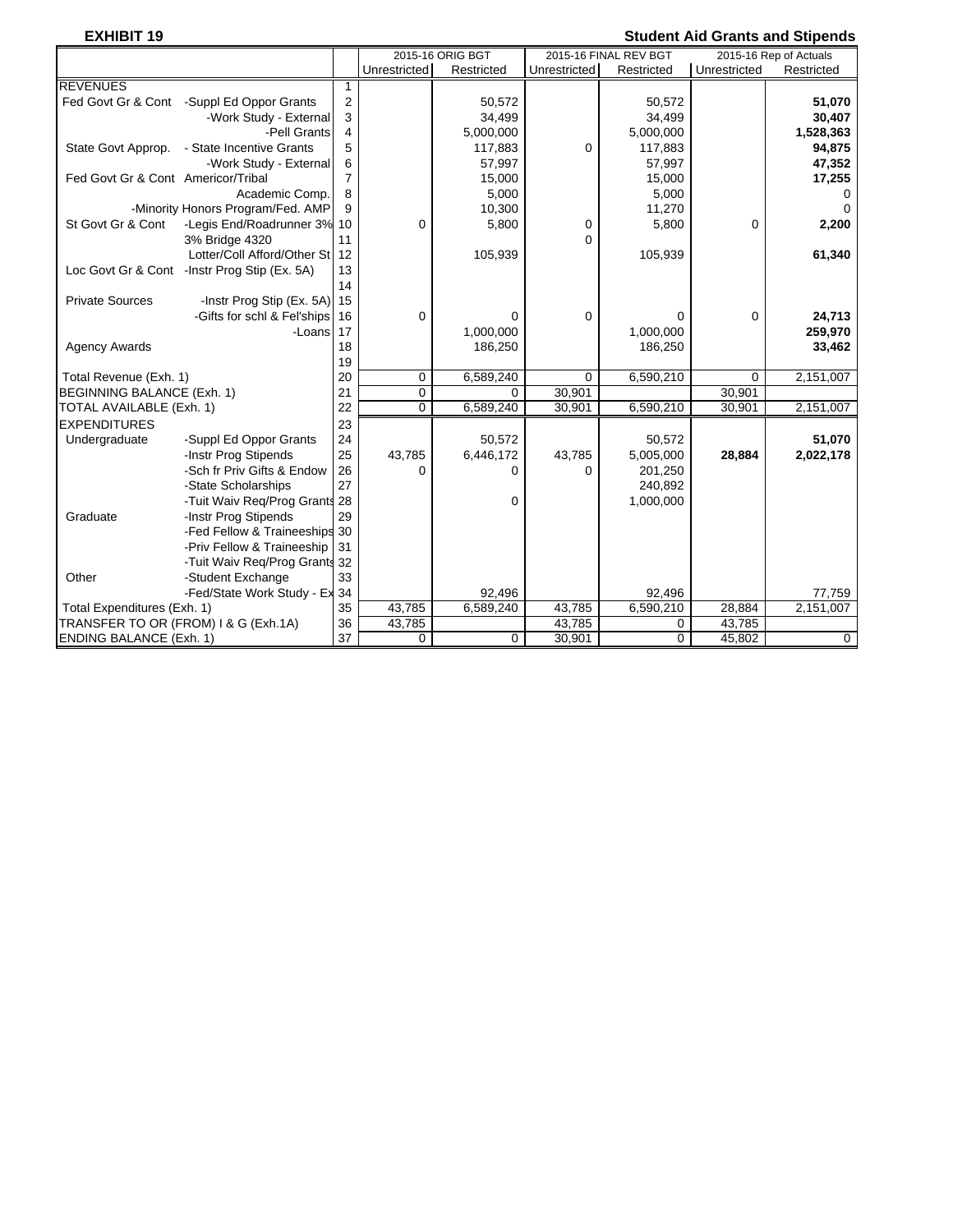# 1 # **EXHIBIT 20.** 1 **Summary of Auxiliary Enterprises**

|                                   |                         |                | 2015-16 ORIG BGT |                |                |              | 2015-16 FINAL REV BGT |                |                |                | 2015-16 Rep of Actuals |                |                |
|-----------------------------------|-------------------------|----------------|------------------|----------------|----------------|--------------|-----------------------|----------------|----------------|----------------|------------------------|----------------|----------------|
|                                   |                         |                | Unrestricted     |                | Restricted     |              | Unrestricted          |                | Restricted     |                | Unrestricted           |                | Restricted     |
|                                   |                         | <b>FTE</b>     | Amount           | FTE            | Amount         | <b>FTE</b>   | Amount                | FTE            | Amount         | <b>FTE</b>     | Amount                 | FTE            | Amount         |
| <b>REVENUES</b>                   | 1                       |                |                  |                |                |              |                       |                |                |                |                        |                |                |
| Earnings from Investments         | $\overline{2}$          |                | $\Omega$         |                | 0              |              | $\Omega$              |                | 0              |                | $\Omega$               |                | 0              |
| Sales & Services                  | 3                       |                | 810,000          |                | 0              |              | 810,000               |                | $\Omega$       |                | 488,101                |                | 0              |
| Total Revenue (Exh. 1)            | $\overline{\mathbf{A}}$ |                | 810.000          |                | $\Omega$       |              | 810,000               |                | $\Omega$       |                | 488,101                |                | 0              |
| Cash Balance                      |                         |                |                  |                |                |              |                       |                |                |                |                        |                |                |
| <b>Remaining Balance</b>          |                         |                |                  |                |                |              |                       |                |                |                |                        |                |                |
| BEGINNING FUND BALANCE (Exh. 1    | 5                       |                | 32,725           |                | 0              |              | 75,570                |                | 0              |                | 75.570                 |                | $\mathbf 0$    |
| TOTAL AVAILABLE (Exh. 1)          | 6                       |                | 842,725          |                | $\overline{0}$ |              | 885,570               |                | $\overline{0}$ |                | 563,671                |                | $\overline{0}$ |
| <b>EXPENDITURES</b>               | $\overline{7}$          |                |                  |                |                |              |                       |                |                |                |                        |                |                |
| <b>Professional Salaries</b>      | 8                       | 1.50           | 74,156           | 0.00           | $\mathbf 0$    | 2.00         | 74,156                | 0.00           | 0              | 2.00           | 74,156                 | 0.00           | 0              |
| <b>Graduate Assist, Salaries</b>  | 9                       | 0.00           | $\Omega$         | 0.00           | 0              | 0.00         | 0                     | 0.00           | $\mathbf 0$    | 0.00           | $\Omega$               | 0.00           | 0              |
| Secretarial & Clerical Sal.       | 10                      | 0.50           | 13,049           | 0.00           | $\Omega$       | 0.00         | 13,049                | 0.00           | $\Omega$       | 0.50           | 13,049                 | 0.00           | $\mathbf 0$    |
| Kitchen, Janitorial, Etc. Sal.    | 11                      | 0.75           | 15,446           | 0.00           |                | 0.75         | 15,446                | 0.00           |                | 0.75           | 17,424                 | 0.00           |                |
| <b>Maintenance Salaries</b>       | 12                      | 0.00           | $\Omega$         | 0.00           |                | 0.00         | 0                     | 0.00           |                | 0.00           | $\Omega$               | 0.00           |                |
| <b>Other Salaries</b>             | 13                      | 0.00           | $\Omega$         | 0.00           |                | 0.25         | 0                     | 0.00           |                | 0.50           | $\Omega$               | 0.00           |                |
| Supplies & Expenses               | 14                      |                | 610,000          |                | 0              |              | 610,000               |                | 0              |                | 478,672                |                | 0              |
| Travel                            | 15                      |                | $\Omega$         |                | 0              |              | $\Omega$              |                | 0              |                | 2,255                  |                | 0              |
| Equipment                         | 16                      |                | $\Omega$         |                | 0              |              | $\Omega$              |                | 0              |                | $\Omega$               |                | 0              |
| <b>Federal Work Study</b>         | 17                      | 0.07           | 2,500            | 0.00           | $\Omega$       | 0.07         | 2,500                 | 0.00           | $\Omega$       | 0.03           | 1,221                  | 0.00           | 0              |
| Retirement                        | 18                      |                | 16,321           |                | $\Omega$       |              | 16,321                |                | 0              |                | 16,636                 |                | 0              |
| Social Security                   | 19                      |                | 6,365            |                | 0              |              | 6,365                 |                | 0              |                | 6,126                  |                | $\mathbf 0$    |
| Medicare                          | 19                      |                | 1,489            |                | 0              |              | 1,489                 |                | 0              |                | 1,433                  |                | 0              |
| Group Insurance                   | 20                      |                | 18,468           |                | $\Omega$       |              | 18,468                |                | 0              |                | 19,001                 |                | 0              |
| <b>Workmen's Compensation</b>     | 21                      |                | 28               |                | $\Omega$       |              | 28                    |                | $\Omega$       |                | 40                     |                | 0              |
| Unemployment Compensation         | 22                      |                | $\Omega$         |                | $\Omega$       |              | $\Omega$              |                | 0              |                | $\Omega$               |                | $\mathbf 0$    |
| Waiver of Tuition                 | 23                      |                | $\Omega$         |                | $\Omega$       |              | 0                     |                | 0              |                | 0                      |                | 0              |
| Fuel                              | 24                      |                | 0                |                | $\Omega$       |              | 0                     |                | 0              |                | $\mathbf 0$            |                | 0              |
| Electricity                       | 25                      |                | $\Omega$         |                | $\Omega$       |              | 0                     |                | $\Omega$       |                | $\Omega$               |                | 0              |
| Water                             | 26                      |                | $\Omega$         |                | $\Omega$       |              | 0                     |                | 0              |                | $\Omega$               |                | 0              |
| Sewer                             | 27                      |                | $\Omega$         |                | $\Omega$       |              | 0                     |                | 0              |                | 0                      |                | 0              |
| Garbage                           | 28                      |                |                  |                | $\Omega$       |              | 0                     |                | 0              |                | $\Omega$               |                | 0              |
| Charge for Inst. Supp. Costs      | 29                      |                |                  |                | $\Omega$       |              | 0                     |                | 0              |                | $\Omega$               |                | 0              |
| Charge for Plant O & M Costs      | 30                      |                |                  |                | 0              |              | 0                     |                | 0              |                | $\Omega$               |                | $\mathbf 0$    |
| Total Expenditures (Exh. 1)       | 31                      | $\overline{2}$ | 757,822          | $\overline{0}$ | 0              | $\mathbf{1}$ | 757,822               | $\overline{0}$ | 0              | $\overline{2}$ | 630,013                | $\overline{0}$ | $\overline{0}$ |
| TRANSFER TO OR (FROM)             | 32                      |                | 0                |                |                |              | 0                     |                |                |                | $\Omega$               |                |                |
| 1 & G (Exh.1A)                    | 33                      |                | 73,346           |                | <b>XXXXXX</b>  |              | 73,346                |                | <b>XXXXXX</b>  |                | 73,346                 |                | <b>XXXXXX</b>  |
| Renewals and Replacements (Ex.II) |                         |                | $\Omega$         |                | <b>XXXXXX</b>  |              | 0                     |                | XXXXXX         |                | $\Omega$               |                | <b>XXXXXX</b>  |
| <b>ENDING BALANCE (Exh. 1)</b>    | 41                      | $\mathbf 0$    | 158,249          |                | <b>XXXXXX</b>  | $\mathbf 0$  | 201,094               |                | <b>XXXXXX</b>  | $\mathbf 0$    | 7,004                  |                | <b>XXXXXX</b>  |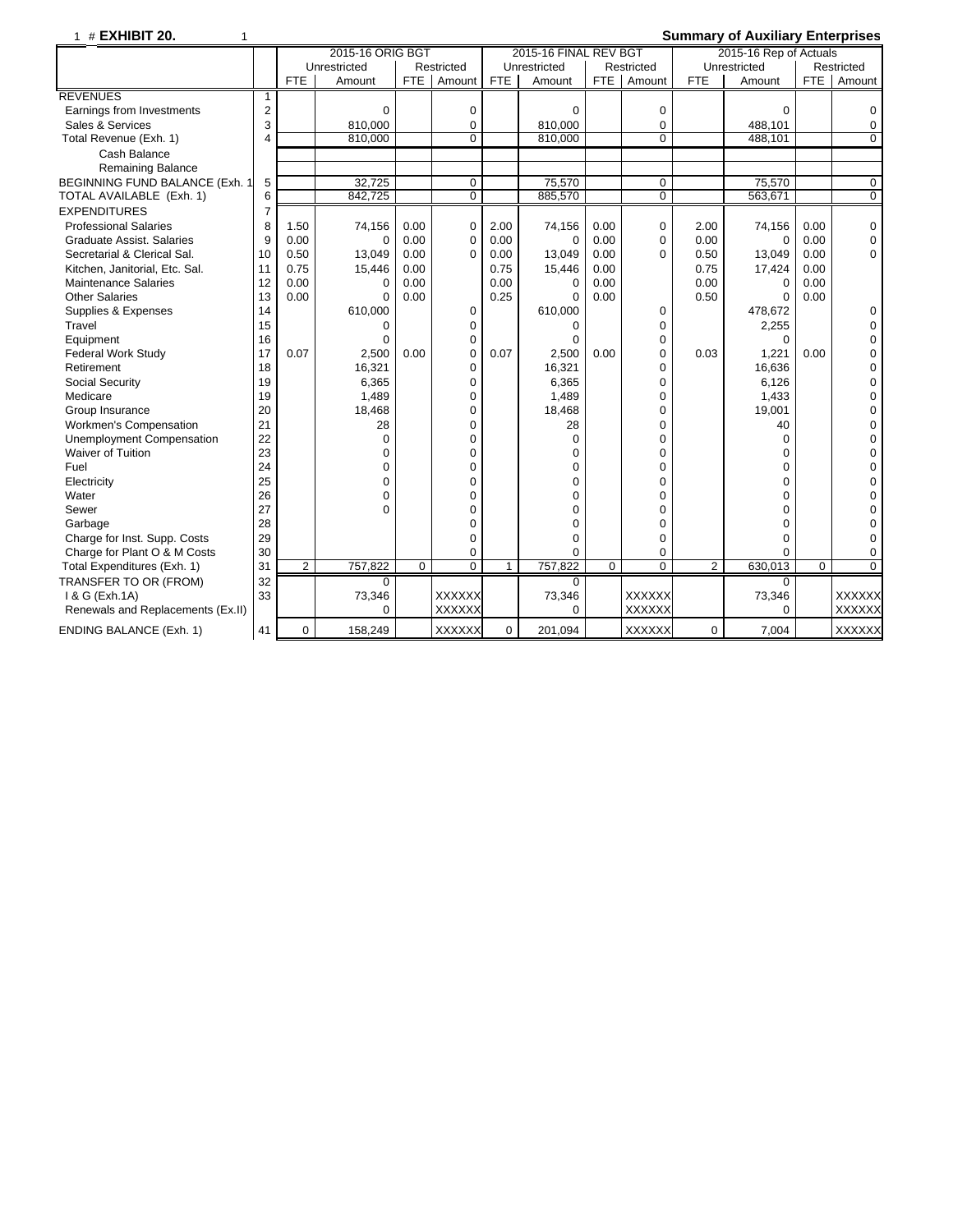| <b>EXHIBIT 20A.</b>               |                |            |                  |       |               |            |                       |     |               |            |                        |       | <b>Cafeteria Services</b> |
|-----------------------------------|----------------|------------|------------------|-------|---------------|------------|-----------------------|-----|---------------|------------|------------------------|-------|---------------------------|
|                                   |                |            | 2015-16 ORIG BGT |       |               |            | 2015-16 FINAL REV BGT |     |               |            | 2015-16 Rep of Actuals |       |                           |
| <b>Cafeteria Services</b>         |                |            | Unrestricted     |       | Restricted    |            | Unrestricted          |     | Restricted    |            | Unrestricted           |       | Restricted                |
| 6200-8200                         |                | <b>FTE</b> | Amount           | FTE I | Amount        | <b>FTE</b> | Amount                | FTE | Amount        | <b>FTE</b> | Amount                 | FTE I | Amount                    |
| <b>REVENUES</b>                   | 1              |            |                  |       |               |            |                       |     |               |            |                        |       |                           |
| Earnings from Investments         | $\overline{c}$ |            | $\mathbf 0$      |       |               |            |                       |     |               |            |                        |       |                           |
| Sales & Services                  | 3              |            | 60,000           |       |               |            | 60,000                |     |               |            | 62,204                 |       |                           |
| Total Revenue (Exh. 1)            | $\overline{4}$ |            | 60,000           |       | $\Omega$      |            | 60,000                |     | $\Omega$      |            | 62,204                 |       | $\mathbf 0$               |
|                                   |                |            |                  |       |               |            |                       |     |               |            |                        |       |                           |
|                                   |                |            |                  |       |               |            |                       |     |               |            |                        |       |                           |
| BEGINNING BALANCE (Exh. 1)        | 5              |            | (331, 693)       |       |               |            | (331, 692)            |     |               |            | (331, 692)             |       |                           |
| TOTAL AVAILABLE (Exh. 1)          | 6              |            | (271, 693)       |       | $\Omega$      |            | (271, 692)            |     | $\mathbf 0$   |            | (269, 488)             |       | $\mathbf 0$               |
| <b>EXPENDITURES</b>               | $\overline{7}$ |            |                  |       |               |            |                       |     |               |            |                        |       |                           |
| <b>Professional Salaries</b>      | 8              | 0.50       | 35,109           |       |               | 1.00       | 35.109                |     |               | 1.00       | 35,109                 |       |                           |
| Graduate Assist, Salaries         | 9              |            |                  |       |               |            |                       |     |               |            |                        |       |                           |
| Secretarial & Clerical Sal.       | 10             |            |                  |       |               |            |                       |     |               |            |                        |       |                           |
| Kitchen, Janitorial, Etc. Sal.    | 11             | 0.75       | 15,446           |       |               | 0.75       | 15,446                |     |               | 0.75       | 17,424                 |       |                           |
| <b>Maintenance Salaries</b>       | 12             |            |                  |       |               |            |                       |     |               |            |                        |       |                           |
| <b>Other Salaries</b>             | 13             |            |                  |       |               |            |                       |     |               |            |                        |       |                           |
| Supplies & Expenses               | 14             |            | 60,000           |       |               |            | 60,000                |     |               |            | 50,533                 |       |                           |
| Travel                            | 15             |            |                  |       |               |            |                       |     |               |            |                        |       |                           |
| Equipment                         | 16             |            |                  |       |               |            | 0                     |     |               |            |                        |       |                           |
| <b>Federal Work Study</b>         | 17             | 0.07       | 1,000            |       |               | 0.07       | 1.000                 |     |               | 0.03       | 440                    |       |                           |
| Retirement                        | 18             |            | 8,038            |       |               |            | 8,038                 |     |               |            | 8,353                  |       |                           |
| Social Security                   | 19             |            | 3,135            |       |               |            | 3,135                 |     |               |            | 3,257                  |       |                           |
| Medicare                          | 20             |            | 733              |       |               |            | 733                   |     |               |            | 762                    |       |                           |
| Group Insurance                   | 21             |            | 9,876            |       |               |            | 9,876                 |     |               |            | 10,180                 |       |                           |
| Workmen's Compensation            | 22             |            | 9<br>$\Omega$    |       |               |            | 9                     |     |               |            | 21<br>O                |       |                           |
| <b>Unemployment Compensation</b>  | 23<br>24       |            |                  |       |               |            | $\Omega$              |     |               |            |                        |       |                           |
| <b>Waiver of Tuition</b><br>Fuel  | 25             |            |                  |       |               |            |                       |     |               |            |                        |       |                           |
| Electricity                       | 26             |            |                  |       |               |            |                       |     |               |            |                        |       |                           |
| Water                             | 27             |            |                  |       |               |            |                       |     |               |            |                        |       |                           |
| Sewer                             | 28             |            |                  |       |               |            |                       |     |               |            |                        |       |                           |
| Garbage                           | 29             |            |                  |       |               |            |                       |     |               |            |                        |       |                           |
| Charge for Inst. Supp. Costs      | 30             |            |                  |       |               |            |                       |     |               |            |                        |       |                           |
| Charge for Plant O & M Costs      | 31             |            |                  |       |               |            |                       |     |               |            |                        |       |                           |
| Total Expenditures (Exh. 1)       | 32             |            | 133,346          |       | 0             |            | 133,346               |     | $\mathbf 0$   |            | 126,079                |       | $\mathbf 0$               |
| TRANSFER TO OR (FROM)             | 33             |            |                  |       |               |            |                       |     |               |            |                        |       |                           |
| 1 & G (Exh.1A)                    | 34             |            | 73,346           |       | <b>XXXXXX</b> |            | 73,346                |     | <b>XXXXXX</b> |            | 73,346                 |       | <b>XXXXXX</b>             |
| Renewals and Replacements (Ex.II) | 35             |            |                  |       | <b>XXXXXX</b> |            |                       |     | <b>XXXXXX</b> |            |                        |       | <b>XXXXXX</b>             |
| <b>ENDING BALANCE (Exh. 1)</b>    | 36             |            | (331, 693)       |       | <b>XXXXXX</b> |            | (331, 692)            |     | <b>XXXXXX</b> |            | (322, 221)             |       | <b>XXXXXX</b>             |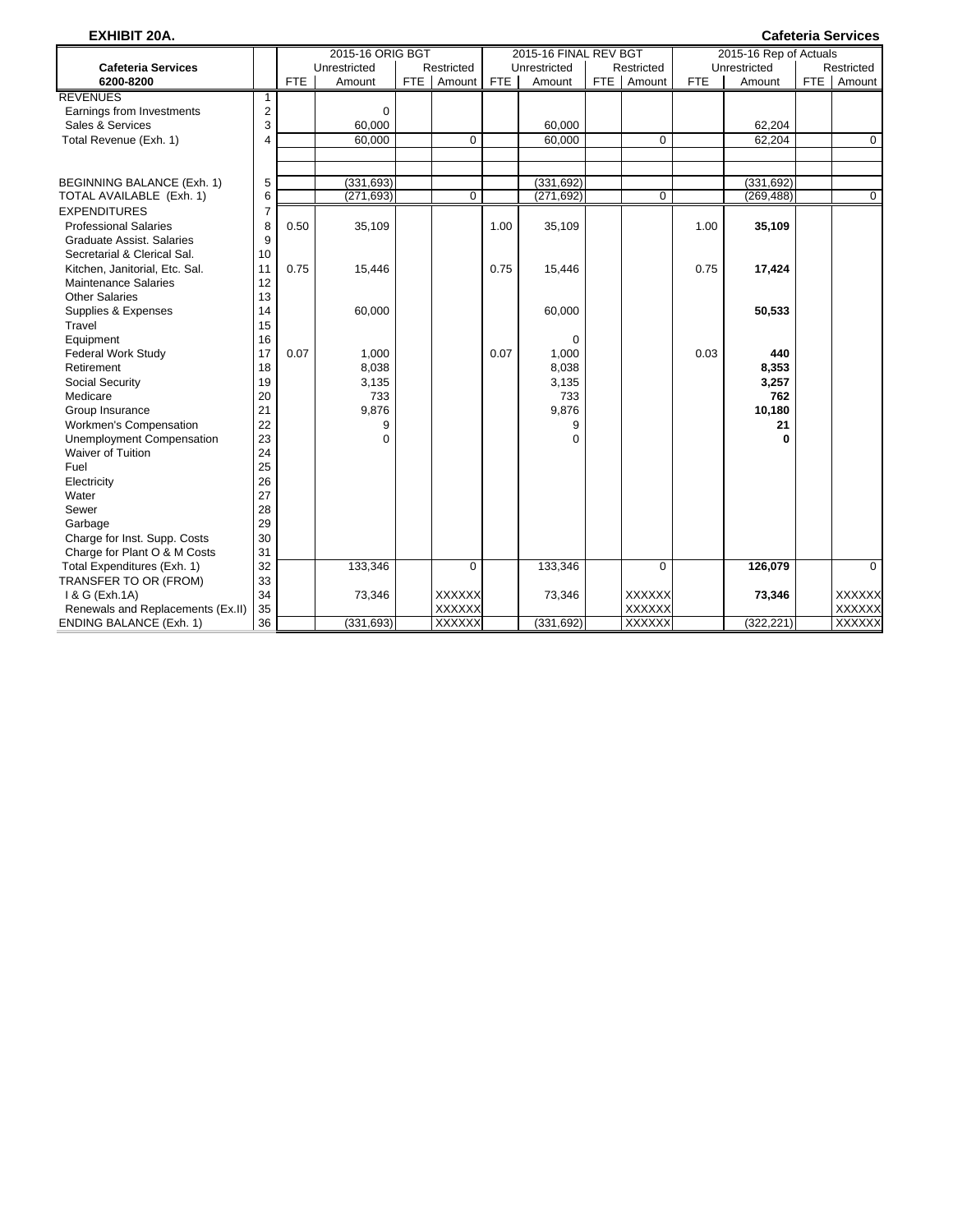# **EXHIBIT 20A. Bookstore Services**

|                                   |                |            | 2015-16 ORIG BGT |               |            | 2015-16 FINAL REV BGT |       |               |            | 2015-16 Rep of Actuals |     |               |
|-----------------------------------|----------------|------------|------------------|---------------|------------|-----------------------|-------|---------------|------------|------------------------|-----|---------------|
| <b>Bookstore Services</b>         |                |            | Unrestricted     | Restricted    |            | Unrestricted          |       | Restricted    |            | Unrestricted           |     | Restricted    |
|                                   |                | <b>FTE</b> | Amount           | FTE Amount    | <b>FTE</b> | Amount                | FTE I | Amount        | <b>FTE</b> | Amount                 | FTE | Amount        |
| <b>REVENUES</b>                   |                |            |                  |               |            |                       |       |               |            |                        |     |               |
| Earnings from Investments         | $\overline{2}$ |            | $\mathbf 0$      |               |            | $\mathbf 0$           |       |               |            | 0                      |     |               |
| Sales & Services                  | 3              |            | 750,000          |               |            | 750,000               |       |               |            | 420,692                |     |               |
| Total Revenue (Exh. 1)            | 4              |            | 750,000          | $\Omega$      |            | 750,000               |       | $\Omega$      |            | 420.692                |     | $\Omega$      |
| BEGINNING BALANCE (Exh. 1)        | 5              |            | 343,791          |               |            | 360,177               |       |               |            | 360.177                |     |               |
| TOTAL AVAILABLE (Exh. 1)          | 6              |            | 1,093,791        | 0             |            | 1,110,177             |       | $\mathbf 0$   |            | 780,869                |     | $\mathbf{0}$  |
| <b>EXPENDITURES</b>               | $\overline{7}$ |            |                  |               |            |                       |       |               |            |                        |     |               |
| <b>Professional Salaries</b>      | 8              | 1.00       | 39,047           |               | 1.00       | 39,047                |       |               | 1.00       | 39,047                 |     |               |
| <b>Graduate Assist, Salaries</b>  | 9              |            |                  |               |            |                       |       |               |            |                        |     |               |
| Secretarial & Clerical Sal.       | 10             | 0.50       | 13,049           |               | 0.00       | 13,049                |       |               | 0.50       | 13,049                 |     |               |
| Kitchen, Janitorial, Etc. Sal.    | 11             |            |                  |               |            |                       |       |               |            |                        |     |               |
| <b>Maintenance Salaries</b>       | 12             |            |                  |               |            |                       |       |               |            |                        |     |               |
| <b>Other Salaries</b>             | 13             | 0.00       | $\Omega$         |               | 0.25       | 0                     |       |               |            | 0                      |     |               |
| Supplies & Expenses               | 14             |            | 550,000          |               |            | 550,000               |       |               |            | 425,317                |     |               |
| Travel                            | 15             |            | $\Omega$         |               |            | 0                     |       |               |            | 0                      |     |               |
| Equipment                         | 16             |            | $\Omega$         |               |            | $\Omega$              |       |               |            |                        |     |               |
| <b>Federal Work Study</b>         | 17             |            | 1,500            |               |            | 1,500                 |       |               |            | 781                    |     |               |
| Retirement                        | 18             |            | 8,283            |               |            | 8,283                 |       |               |            | 8,283                  |     |               |
| Social Security                   | 19             |            | 3,230            |               |            | 3,230                 |       |               |            | 2,869                  |     |               |
| Medicare                          | 20             |            | 756              |               |            | 756                   |       |               |            | 671                    |     |               |
| Group Insurance                   | 21             |            | 8,592            |               |            | 8,592                 |       |               |            | 8,821                  |     |               |
| Workmen's Compensation            | 22             |            | 19               |               |            | 19                    |       |               |            | 19                     |     |               |
| Unemployment Compensation         | 23             |            | $\Omega$         |               |            | $\Omega$              |       |               |            | 0                      |     |               |
| Waiver of Tuition                 | 24             |            |                  |               |            |                       |       |               |            |                        |     |               |
| Fuel                              | 25             |            |                  |               |            |                       |       |               |            |                        |     |               |
| Electricity                       | 26             |            |                  |               |            |                       |       |               |            |                        |     |               |
| Water                             | 27             |            |                  |               |            |                       |       |               |            |                        |     |               |
| Sewer                             | 28             |            |                  |               |            |                       |       |               |            |                        |     |               |
| Garbage                           | 29             |            |                  |               |            |                       |       |               |            |                        |     |               |
| Charge for Inst. Supp. Costs      | 30             |            |                  |               |            |                       |       |               |            |                        |     |               |
| Charge for Plant O & M Costs      | 31             |            |                  |               |            |                       |       |               |            |                        |     |               |
| Total Expenditures (Exh. 1)       | 32             | 1.50       | 624,476          | $\mathbf 0$   | 1.25       | 624,476               |       | $\mathbf 0$   | 1.50       | 498,857                |     | 0             |
| TRANSFER TO OR (FROM)             | 33             |            |                  |               |            |                       |       |               |            |                        |     |               |
| 1 & G (Exh.1A)                    | 34             |            |                  | <b>XXXXXX</b> |            |                       |       | <b>XXXXXX</b> |            |                        |     | <b>XXXXXX</b> |
| Renewals and Replacements (Ex.II) |                |            |                  | <b>XXXXXX</b> |            |                       |       | <b>XXXXXX</b> |            |                        |     | <b>XXXXXX</b> |
| <b>ENDING BALANCE (Exh. 1)</b>    | 36             |            | 469,315          | <b>XXXXXX</b> |            | 485.701               |       | <b>XXXXXX</b> |            | 282.012                |     | <b>XXXXXX</b> |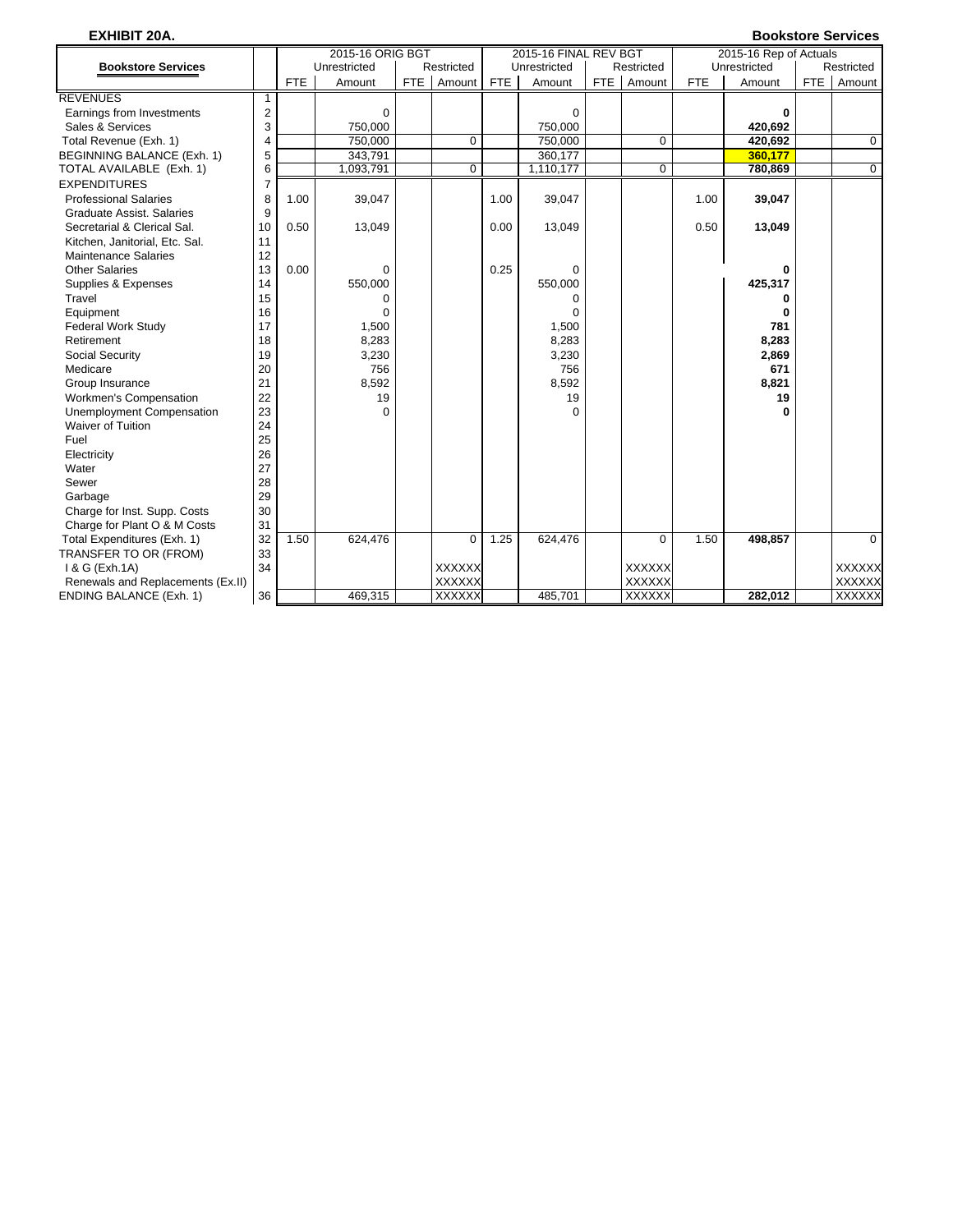# **EXHIBIT 20A. Revolving Fund**

|                                                      |                |     | 2015-16 ORIG BGT |               |     | 2015-16 FINAL REV BGT |               |     | 2015-16 Rep of Actuals |     |               |
|------------------------------------------------------|----------------|-----|------------------|---------------|-----|-----------------------|---------------|-----|------------------------|-----|---------------|
| <b>Revolving Fund</b><br>6300                        |                |     | Unrestricted     | Restricted    |     | Unrestricted          | Restricted    |     | Unrestricted           |     | Restricted    |
|                                                      |                | FTE | Amount           | FTE   Amount  | FTE | Amount                | FTE   Amount  | FTE | Amount                 | FTE | Amount        |
| <b>REVENUES</b>                                      | $\mathbf{1}$   |     |                  |               |     |                       |               |     |                        |     |               |
| Earnings from Investments                            | $\overline{c}$ |     | 0                |               |     | $\mathbf 0$           |               |     |                        |     |               |
| Sales & Services                                     | 3              |     | $\mathbf 0$      |               |     |                       |               |     |                        |     |               |
| Total Revenue (Exh. 1)                               | 4              |     | $\Omega$         | $\Omega$      |     | 0                     | $\Omega$      |     | $\Omega$               |     | 0             |
|                                                      |                |     |                  |               |     |                       |               |     |                        |     |               |
|                                                      |                |     |                  |               |     |                       |               |     |                        |     |               |
| BEGINNING BALANCE (Exh. 1)                           | 5              |     | 20,627           |               |     | 20,627                |               |     | 20,627                 |     |               |
| TOTAL AVAILABLE (Exh. 1)                             | 6              |     | 20,627           | 0             |     | 20,627                | $\mathbf 0$   |     | 20,627                 |     | $\mathbf 0$   |
| <b>EXPENDITURES</b>                                  | $\overline{7}$ |     |                  |               |     |                       |               |     |                        |     |               |
| <b>Professional Salaries</b>                         | 8              |     |                  |               |     |                       |               |     |                        |     |               |
| Graduate Assist, Salaries                            | 9              |     |                  |               |     |                       |               |     |                        |     |               |
| Secretarial & Clerical Sal.                          | 10             |     |                  |               |     |                       |               |     |                        |     |               |
| Kitchen, Janitorial, Etc. Sal.                       | 11             |     |                  |               |     |                       |               |     |                        |     |               |
| <b>Maintenance Salaries</b><br><b>Other Salaries</b> | 12<br>13       |     |                  |               |     |                       |               |     |                        |     |               |
| Supplies & Expenses                                  | 14             |     | $\mathbf 0$      |               |     | $\mathbf 0$           |               |     | 0                      |     |               |
| Travel                                               | 15             |     |                  |               |     |                       |               |     |                        |     |               |
| Equipment                                            | 16             |     |                  |               |     |                       |               |     |                        |     |               |
| <b>Federal Work Study</b>                            | 17             |     |                  |               |     |                       |               |     |                        |     |               |
| Retirement                                           | 18             |     |                  |               |     |                       |               |     |                        |     |               |
| Social Security                                      | 19             |     |                  |               |     |                       |               |     |                        |     |               |
| Medicare                                             | 20             |     |                  |               |     |                       |               |     |                        |     |               |
| Group Insurance                                      | 21             |     |                  |               |     |                       |               |     |                        |     |               |
| Workmen's Compensation                               | 22             |     |                  |               |     |                       |               |     |                        |     |               |
| Unemployment Compensation                            | 23             |     |                  |               |     |                       |               |     |                        |     |               |
| Waiver of Tuition                                    | 24             |     |                  |               |     |                       |               |     |                        |     |               |
| Fuel                                                 | 25             |     |                  |               |     |                       |               |     |                        |     |               |
| Electricity                                          | 26             |     |                  |               |     |                       |               |     |                        |     |               |
| Water                                                | 27             |     |                  |               |     |                       |               |     |                        |     |               |
| Sewer                                                | 28             |     |                  |               |     |                       |               |     |                        |     |               |
| Garbage                                              | 29             |     |                  |               |     |                       |               |     |                        |     |               |
| Charge for Inst. Supp. Costs                         | 30             |     |                  |               |     |                       |               |     |                        |     |               |
| Charge for Plant O & M Costs                         | 31             |     |                  |               |     |                       |               |     |                        |     |               |
| Total Expenditures (Exh. 1)                          | 32             |     | $\Omega$         | $\Omega$      |     | $\Omega$              | $\Omega$      |     | $\Omega$               |     | $\Omega$      |
| TRANSFER TO OR (FROM)                                | 33             |     |                  |               |     |                       |               |     |                        |     |               |
| 1 & G (Exh.1A)                                       | 34             |     |                  | <b>XXXXXX</b> |     |                       | <b>XXXXXX</b> |     |                        |     | <b>XXXXXX</b> |
| Renewals and Replacements (Ex.II)                    | 35             |     |                  | <b>XXXXXX</b> |     |                       | <b>XXXXXX</b> |     |                        |     | <b>XXXXXX</b> |
| <b>ENDING BALANCE (Exh. 1)</b>                       | 36             |     | 20,627           | <b>XXXXXX</b> |     | 20,627                | <b>XXXXXX</b> |     | 20,627                 |     | <b>XXXXXX</b> |
|                                                      |                |     |                  |               |     |                       |               |     |                        |     |               |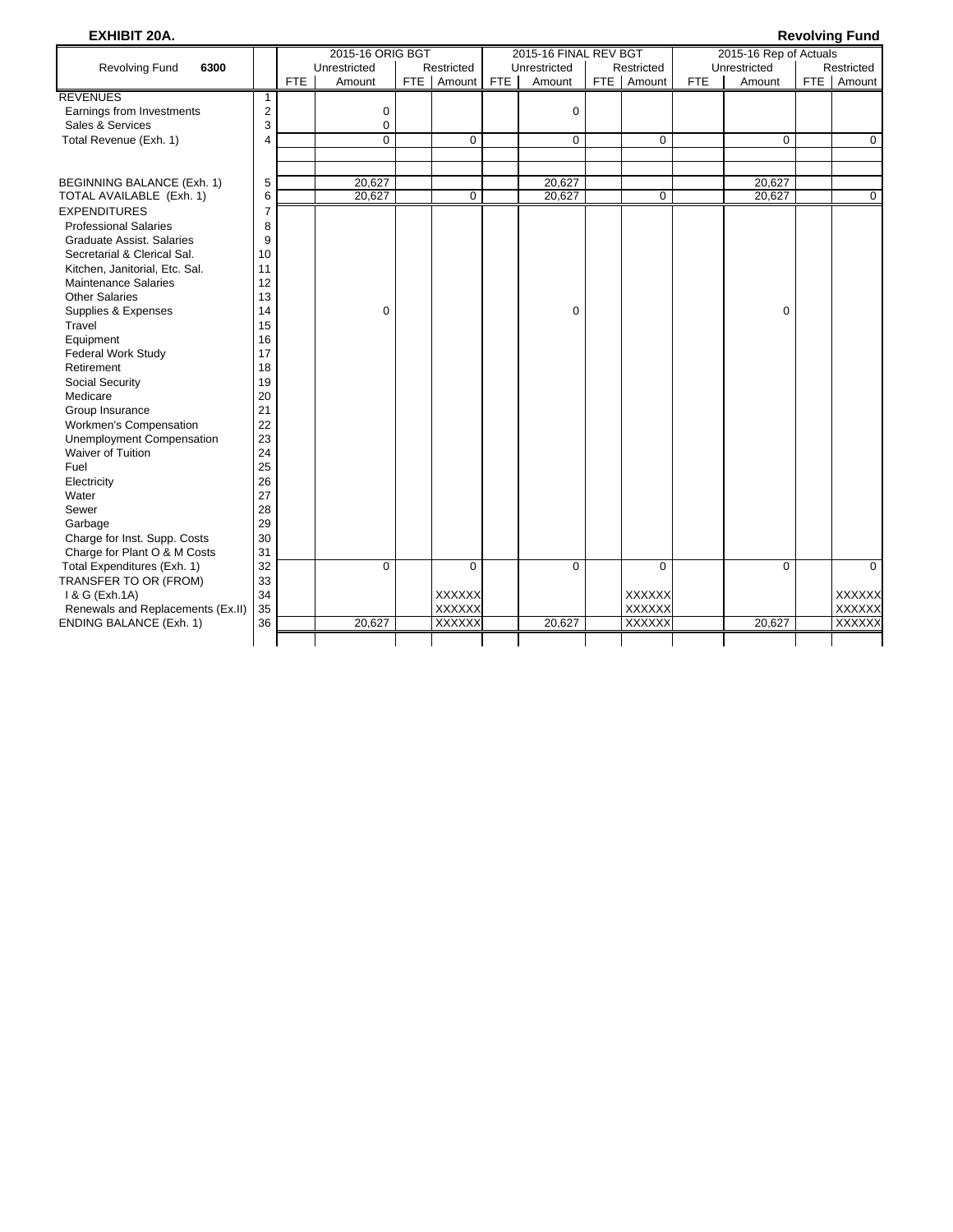| <b>EXHIBIT 20A.</b>               |                |            |                  |               |            |                       |               |            |                        | <b>Cosmetology Fund</b> |
|-----------------------------------|----------------|------------|------------------|---------------|------------|-----------------------|---------------|------------|------------------------|-------------------------|
|                                   |                |            | 2015-16 ORIG BGT |               |            | 2015-16 FINAL REV BGT |               |            | 2015-16 Rep of Actuals |                         |
| <b>Cosmetology Fund</b>           |                |            | Unrestricted     | Restricted    |            | Unrestricted          | Restricted    |            | Unrestricted           | Restricted              |
|                                   |                | <b>FTE</b> | Amount           | FTE   Amount  | <b>FTE</b> | Amount                | FTE Amount    | <b>FTE</b> | Amount                 | FTE   Amount            |
| <b>REVENUES</b>                   | $\mathbf{1}$   |            |                  |               |            |                       |               |            |                        |                         |
| Earnings from Investments         | 2              |            |                  |               |            |                       |               |            |                        |                         |
| Sales & Services                  | 3              |            | $\mathbf 0$      |               |            | 0                     |               |            | 5,205                  |                         |
| Total Revenue (Exh. 1)            | $\overline{4}$ |            | $\overline{0}$   | $\Omega$      |            | $\overline{0}$        | 0             |            | 5,205                  | $\overline{0}$          |
|                                   |                |            |                  |               |            |                       |               |            |                        |                         |
| BEGINNING BALANCE (Exh. 1)        | 5              |            | $\pmb{0}$        |               |            | 26,458                |               |            | 26,458                 |                         |
| TOTAL AVAILABLE (Exh. 1)          | 6              |            | $\Omega$         | $\Omega$      |            | 26,458                | 0             |            | 31,663                 | $\overline{0}$          |
| <b>EXPENDITURES</b>               | $\overline{7}$ |            |                  |               |            |                       |               |            |                        |                         |
| <b>Professional Salaries</b>      | 8              |            |                  |               |            |                       |               |            |                        |                         |
| <b>Graduate Assist, Salaries</b>  | 9              |            |                  |               |            |                       |               |            |                        |                         |
| Secretarial & Clerical Sal.       | 10             |            |                  |               |            |                       |               |            |                        |                         |
| Kitchen, Janitorial, Etc. Sal.    | 11             |            |                  |               |            |                       |               |            |                        |                         |
| <b>Maintenance Salaries</b>       | 12             |            |                  |               |            |                       |               |            |                        |                         |
| <b>Other Salaries</b>             | 13             |            |                  |               |            |                       |               |            |                        |                         |
| Supplies & Expenses               | 14             |            | 0                |               |            | 0                     |               |            | 2,822                  |                         |
| Travel                            | 15             |            | 0                |               |            | $\mathbf 0$           |               |            | 2,255                  |                         |
| Equipment                         | 16             |            | $\Omega$         |               |            | $\Omega$              |               |            | $\Omega$               |                         |
| <b>Federal Work Study</b>         | 17             |            |                  |               |            |                       |               |            |                        |                         |
| Retirement                        | 18             |            |                  |               |            |                       |               |            |                        |                         |
| Social Security                   | 19             |            |                  |               |            |                       |               |            |                        |                         |
| Medicare                          | 20             |            |                  |               |            |                       |               |            |                        |                         |
| Group Insurance                   | 21             |            |                  |               |            |                       |               |            |                        |                         |
| Workmen's Compensation            | 22             |            |                  |               |            |                       |               |            |                        |                         |
| Unemployment Compensation         | 23             |            |                  |               |            |                       |               |            |                        |                         |
| Waiver of Tuition                 | 24             |            |                  |               |            |                       |               |            |                        |                         |
| Fuel                              | 25             |            |                  |               |            |                       |               |            |                        |                         |
| Electricity                       | 26             |            |                  |               |            |                       |               |            |                        |                         |
| Water                             | 27             |            |                  |               |            |                       |               |            |                        |                         |
| Sewer                             | 28             |            |                  |               |            |                       |               |            |                        |                         |
| Garbage                           | 29             |            |                  |               |            |                       |               |            |                        |                         |
| Charge for Inst. Supp. Costs      | 30             |            |                  |               |            |                       |               |            |                        |                         |
| Charge for Plant O & M Costs      | 31             |            |                  |               |            |                       |               |            |                        |                         |
| Total Expenditures (Exh. 1)       | 32             |            | $\mathbf 0$      | $\Omega$      |            | $\Omega$              | $\Omega$      |            | 5,077                  | 0                       |
| TRANSFER TO OR (FROM)             | 33             |            |                  |               |            |                       |               |            |                        |                         |
| 1 & G (Exh.1A)                    | 34             |            |                  | <b>XXXXXX</b> |            |                       | <b>XXXXXX</b> |            |                        | <b>XXXXXX</b>           |
| Renewals and Replacements (Ex.II) | 35             |            |                  | <b>XXXXXX</b> |            |                       | <b>XXXXXX</b> |            |                        | XXXXXX                  |
| <b>ENDING BALANCE (Exh. 1)</b>    | 36             |            | $\mathbf 0$      | <b>XXXXXX</b> |            | 26,458                | <b>XXXXXX</b> |            | 26,586                 | <b>XXXXXX</b>           |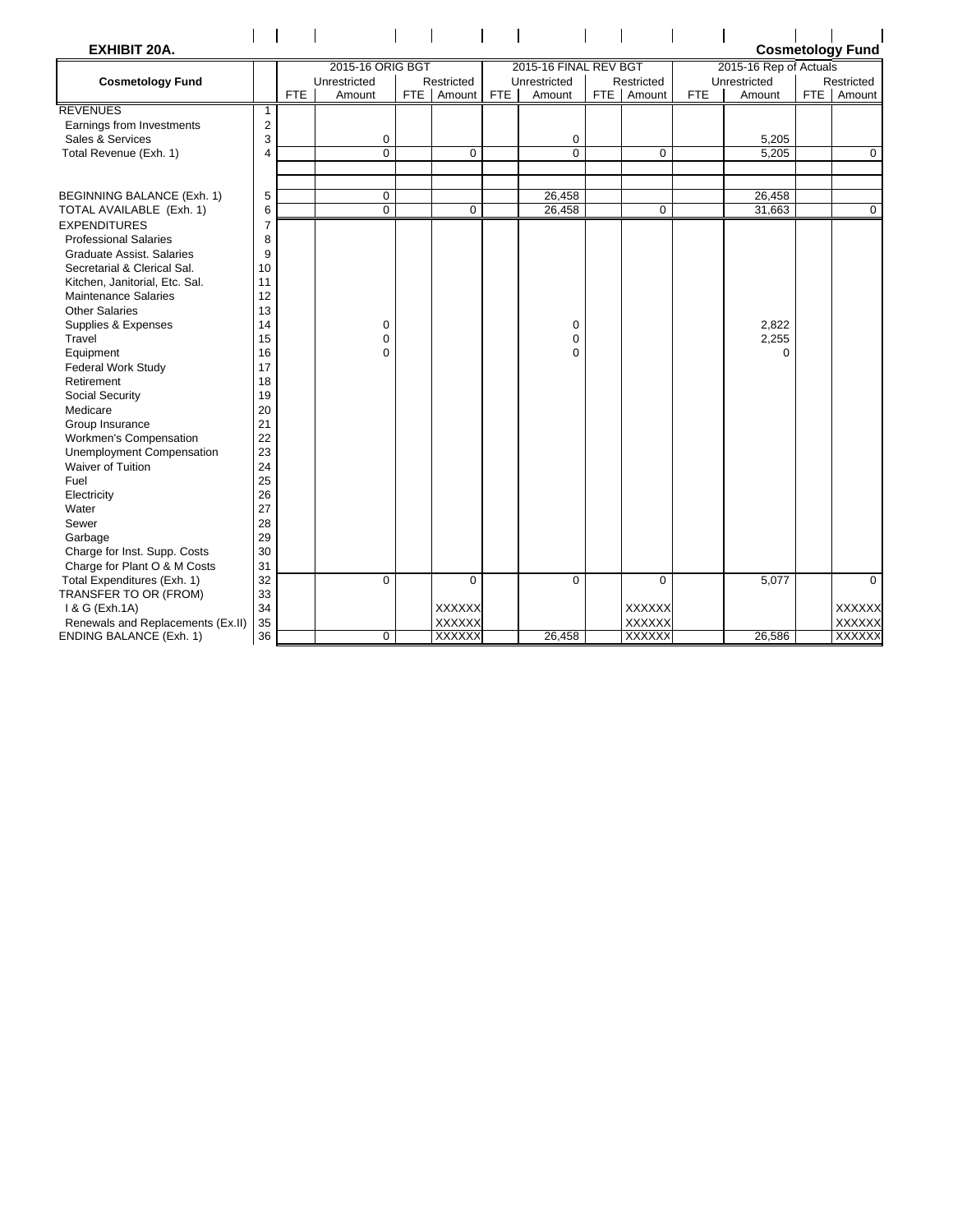# **EXHIBIT 20A. Technology Projects**

|                                      |    |      | 2015-16 ORIG BGT |     |               |            | 2015-16 FINAL REV BGT |               |            | 2015-16 Rep of Actuals | ັ          |               |
|--------------------------------------|----|------|------------------|-----|---------------|------------|-----------------------|---------------|------------|------------------------|------------|---------------|
| <b>Technology Projects</b>           |    |      | Unrestricted     |     | Restricted    |            | Unrestricted          | Restricted    |            | Unrestricted           |            | Restricted    |
| 6500                                 |    | FTE  | Amount           | FTE | Amount        | <b>FTE</b> | Amount                | FTE Amount    | <b>FTE</b> | Amount                 | <b>FTE</b> | Amount        |
| <b>REVENUES</b>                      | 1  |      |                  |     |               |            |                       |               |            |                        |            |               |
| Earnings from Investments            | 2  |      |                  |     |               |            |                       |               |            |                        |            |               |
| <b>Internal Sales &amp; Services</b> |    |      |                  |     |               |            |                       |               |            |                        |            |               |
| Sales & Services                     | 3  |      |                  |     |               |            |                       |               |            |                        |            |               |
| Total Revenue (Exh. 1)               | 4  |      | $\mathbf 0$      |     | $\mathbf 0$   |            | $\mathbf 0$           | $\mathbf 0$   |            | $\mathbf 0$            |            | $\mathbf 0$   |
|                                      |    |      |                  |     |               |            |                       |               |            |                        |            |               |
|                                      |    |      |                  |     |               |            |                       |               |            |                        |            |               |
| BEGINNING BALANCE (Exh. 1)           | 5  |      | $\mathbf 0$      |     |               |            | $\mathbf 0$           |               |            | 0                      |            |               |
| TOTAL AVAILABLE (Exh. 1)             | 6  |      |                  |     | $\Omega$      |            | $\overline{0}$        | $\Omega$      |            | $\overline{0}$         |            | $\mathbf 0$   |
| <b>EXPENDITURES</b>                  | 7  |      |                  |     |               |            |                       |               |            |                        |            |               |
| <b>Professional Salaries</b>         | 8  |      |                  |     |               |            |                       |               |            |                        |            |               |
| <b>Graduate Assist, Salaries</b>     | 9  |      |                  |     |               |            |                       |               |            |                        |            |               |
| Secretarial & Clerical Sal.          | 10 |      |                  |     |               |            |                       |               |            |                        |            |               |
| Kitchen, Janitorial, Etc. Sal.       | 11 |      |                  |     |               |            |                       |               |            |                        |            |               |
| <b>Maintenance Salaries</b>          | 12 |      |                  |     |               |            |                       |               |            |                        |            |               |
| <b>Other Salaries</b>                | 13 | 0.00 |                  |     |               | 0.00       |                       |               | 0.00       |                        |            |               |
| Supplies & Expenses                  | 14 |      |                  |     |               |            |                       |               |            |                        |            |               |
| Travel                               | 15 |      |                  |     |               |            |                       |               |            |                        |            |               |
| Equipment                            | 16 |      |                  |     |               |            |                       |               |            |                        |            |               |
| <b>Federal Work Study</b>            | 17 |      |                  |     |               |            |                       |               |            |                        |            |               |
| Retirement                           | 18 |      |                  |     |               |            |                       |               |            |                        |            |               |
| Social Security                      | 19 |      |                  |     |               |            |                       |               |            |                        |            |               |
| Medicare                             | 20 |      |                  |     |               |            |                       |               |            |                        |            |               |
| Group Insurance                      | 21 |      |                  |     |               |            |                       |               |            |                        |            |               |
| Workmen's Compensation               | 22 |      |                  |     |               |            |                       |               |            |                        |            |               |
| <b>Unemployment Compensation</b>     | 23 |      |                  |     |               |            |                       |               |            |                        |            |               |
| Waiver of Tuition                    | 24 |      |                  |     |               |            |                       |               |            |                        |            |               |
| Fuel                                 | 25 |      |                  |     |               |            |                       |               |            |                        |            |               |
| Electricity                          | 26 |      |                  |     |               |            |                       |               |            |                        |            |               |
| Water                                | 27 |      |                  |     |               |            |                       |               |            |                        |            |               |
| Sewer                                | 28 |      |                  |     |               |            |                       |               |            |                        |            |               |
| Garbage                              | 29 |      |                  |     |               |            |                       |               |            |                        |            |               |
| Charge for Inst. Supp. Costs         | 30 |      |                  |     |               |            |                       |               |            |                        |            |               |
| Charge for Plant O & M Costs         | 31 |      |                  |     |               |            |                       |               |            |                        |            |               |
| Total Expenditures (Exh. 1)          | 32 |      | $\Omega$         |     | $\Omega$      |            | $\Omega$              | $\Omega$      |            | $\Omega$               |            | $\Omega$      |
| TRANSFER TO OR (FROM)                | 33 |      |                  |     |               |            |                       |               |            |                        |            |               |
| 1 & G (Exh.1A)                       | 34 |      |                  |     | <b>XXXXXX</b> |            |                       | <b>XXXXXX</b> |            |                        |            | <b>XXXXXX</b> |
| Renewals and Replacements (Ex.II)    | 35 |      |                  |     | XXXXXX        |            |                       | <b>XXXXXX</b> |            |                        |            | <b>XXXXXX</b> |
| <b>ENDING BALANCE (Exh. 1)</b>       | 36 |      | $\mathbf 0$      |     | <b>XXXXXX</b> |            | 0                     | <b>XXXXXX</b> |            | $\mathbf 0$            |            | <b>XXXXXX</b> |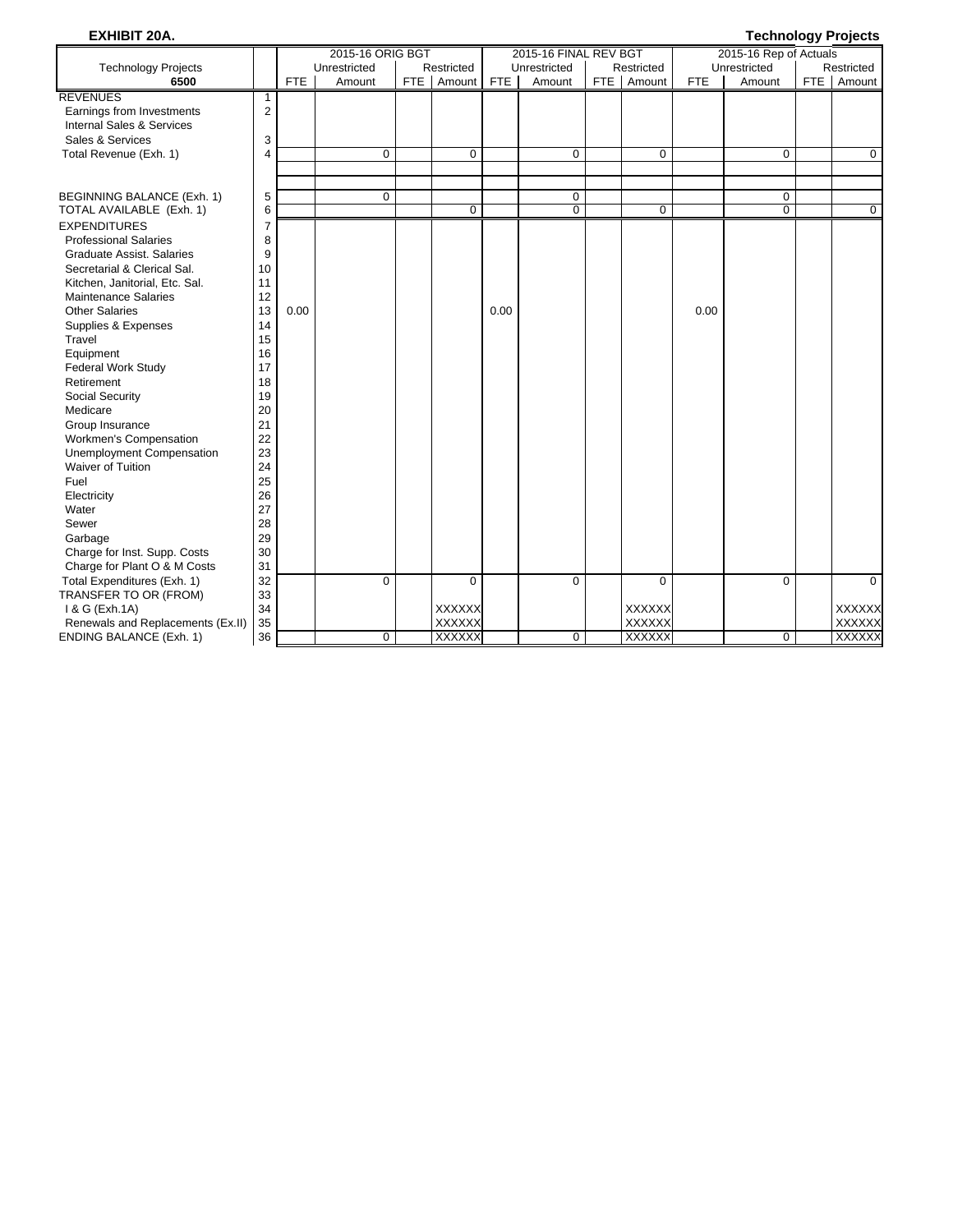| <b>EXHIBIT 21</b>                 |          |                |            |                         |            |                |            |                       |            |                |            | <b>Summary of Athletics</b> |            |                |
|-----------------------------------|----------|----------------|------------|-------------------------|------------|----------------|------------|-----------------------|------------|----------------|------------|-----------------------------|------------|----------------|
| Summarv                           |          |                |            | 2015-16 ORIG BGT        |            |                |            | 2015-16 FINAL REV BGT |            |                |            | 2015-16 Rep of Actuals      |            |                |
|                                   |          |                |            | Unrestricted            |            | Restricted     |            | Unrestricted          |            | Restricted     |            | Unrestricted                |            | Restricted     |
|                                   |          |                | <b>FTE</b> | Amount                  | <b>FTE</b> | Amount         | <b>FTE</b> | Amount                | <b>FTE</b> | Amount         | <b>FTE</b> | Amount                      | <b>FTE</b> | Amount         |
| <b>REVENUES</b>                   |          | $\mathbf{1}$   |            |                         |            |                |            |                       |            |                |            |                             |            |                |
| Gov't Approp.                     | -Federal | 3              |            | $\mathbf{0}$            |            | $\Omega$       |            | $\Omega$              |            | $\Omega$       |            | $\Omega$                    |            | 0              |
|                                   | -State   | $\overline{4}$ |            | 416,701                 |            | $\Omega$       |            | 416.701               |            | $\Omega$       |            | 416.700                     |            | $\Omega$       |
|                                   | -Local   | 5              |            | 0                       |            | $\mathbf 0$    |            | 0                     |            | $\Omega$       |            | 0                           |            | $\mathbf 0$    |
| Gov.Grts.& Contr.                 | -Federal | 6              |            | $\overline{\mathbf{0}}$ |            | 0              |            | 0                     |            | $\overline{0}$ |            | 0                           |            | 0              |
|                                   | -State   | 7              |            | 0                       |            | $\mathbf 0$    |            | 0                     |            | $\mathbf 0$    |            | 0                           |            | $\mathbf 0$    |
|                                   | -Local   | 8              |            | 0                       |            | $\mathbf 0$    |            | 0                     |            | $\mathbf 0$    |            | 0                           |            | $\mathbf 0$    |
| Priv. Gifts, Grts. & Contr.       |          | 9              |            | $\overline{\mathbf{0}}$ |            | $\overline{0}$ |            | $\overline{0}$        |            | 0              |            | 0                           |            | 0              |
| Endowment Inc.-Restricted         |          | 10             |            | Ō                       |            | 0              |            | 0                     |            | 0              |            | 0                           |            | $\mathbf 0$    |
| Sales & Services                  |          | 11             |            | $\bf{0}$                |            | $\mathbf 0$    |            | $\mathbf 0$           |            | $\mathbf 0$    |            | 0                           |            | $\mathbf 0$    |
| Other Sources                     |          |                |            | $\mathbf{0}$            |            | $\Omega$       |            | $\Omega$              |            | $\Omega$       |            | $\Omega$                    |            | $\mathbf 0$    |
| (Ind. Cost Recov.Grts.&Con.)      |          | 12             |            | 0                       |            | $\Omega$       |            | $\Omega$              |            | $\Omega$       |            | $\Omega$                    |            | $\mathbf 0$    |
| Total Revenue (Exh. 1)            |          | 13             |            | 416,701                 |            | 0              |            | 416,701               |            | $\Omega$       |            | 416,700                     |            | $\Omega$       |
|                                   |          |                |            |                         |            |                |            |                       |            |                |            |                             |            |                |
|                                   |          |                |            |                         |            |                |            |                       |            |                |            |                             |            |                |
| BEGINNING BALANCE (Exh. 1) 14     |          |                |            | 0                       |            | 0              |            | 14.194                |            | 0              |            | 14.194                      |            | 0              |
| TOTAL AVAILABLE (Exh. 1)          |          | 15             |            | 416,701                 |            | $\Omega$       |            | 430.895               |            | 0              |            | 430.894                     |            | $\mathbf 0$    |
| <b>EXPENDITURES</b>               |          | 16             |            |                         |            |                |            |                       |            |                |            |                             |            |                |
| <b>Faculty Salaries</b>           |          | 17             | 0.00       | 0                       | 0.00       | $\Omega$       | 0.00       | $\Omega$              | 0.00       | 0              | 0.00       | $\Omega$                    | 0.00       | 0              |
| <b>Professional Salaries</b>      |          | 18             | 4.00       | 122.591                 | 0.00       | $\overline{0}$ | 4.00       | 116.413               | 0.00       | $\overline{0}$ | 3.15       | 119.357                     | 0.00       | $\mathbf 0$    |
| <b>Support Staff Salaries</b>     |          | 19             | 0.50       | 24.838                  | 0.00       | $\mathbf 0$    | 0.50       | 24.838                | 0.00       | $\mathbf 0$    | 2.50       | 25.144                      | 0.00       | $\mathbf 0$    |
| Graduate/Teaching Assistant Si 20 |          |                | 0.00       | $\bf{0}$                | 0.00       | $\Omega$       | 0.00       | $\Omega$              | 0.00       | $\Omega$       | 0.00       | $\Omega$                    | 0.00       | $\mathbf 0$    |
| <b>Student Salaries</b>           |          | 21             | 3.20       | 96.200                  | 0.00       | $\Omega$       | 4.06       | 103.900               | 0.00       | $\Omega$       | 3.20       | 100.347                     | 0.00       | $\mathbf 0$    |
| <b>Federal Work Study</b>         |          | 22             | 0.00       | 0                       | 0.00       | $\Omega$       | 0.00       | 0                     | 0.00       | $\mathbf 0$    | 0.00       | 0                           | 0.00       | 0              |
| State Work Study                  |          | 23             | 0.00       | $\bf{0}$                | 0.00       | $\Omega$       | 0.00       | 0                     | 0.00       | $\Omega$       | 0.00       | $\Omega$                    | 0.00       | $\mathbf 0$    |
| <b>Other Salaries</b>             |          | 24             | 0.00       | $\Omega$                | 0.00       | $\Omega$       | 0.00       | $\Omega$              | 0.00       | $\Omega$       | 0.00       | $\Omega$                    | 0.00       | 0              |
| Supplies & Expense                |          | 26             |            | 102,000                 |            | $\mathbf 0$    |            | 97,278                |            | $\mathbf 0$    |            | 93,460                      |            | $\mathbf 0$    |
| Travel                            |          | 27             |            | 69,666                  |            | $\overline{0}$ |            | 65,566                |            | 0              |            | 54,655                      |            | $\overline{0}$ |
| Equipment                         |          | 28             |            | 0                       |            | $\mathbf 0$    |            | 2,000                 |            | $\mathbf 0$    |            | 1,752                       |            | 0              |
| Retirement                        |          | 29             |            | 17,717                  |            | $\mathbf 0$    |            | 17.717                |            | $\mathbf 0$    |            | 20.636                      |            | 0              |
| Social Security                   |          | 30             |            | 7.483                   |            | 0              |            | 12,783                |            | 0              |            | 8.958                       |            | $\mathbf 0$    |
| Medicare                          |          | 31             |            | 1.746                   |            | $\Omega$       |            | 1.746                 |            | $\Omega$       |            | 2.260                       |            | 0              |
| Group Insurance                   |          | 32             |            | 10.984                  |            | $\Omega$       |            | 10.984                |            | $\Omega$       |            | 6,938                       |            | $\mathbf 0$    |
| Workmen's Compensation            |          | 33             |            | 39                      |            | $\mathbf 0$    |            | 39                    |            | $\Omega$       |            | 34                          |            | $\mathbf 0$    |
| <b>Unemployment Compensation</b>  |          | 34             |            | 0                       |            | $\Omega$       |            | $\Omega$              |            | $\mathbf 0$    |            | $\Omega$                    |            | $\mathbf 0$    |
| Waiver of Tuition                 |          | 35             |            | $\mathbf{0}$            |            | $\Omega$       |            | $\Omega$              |            | $\Omega$       | 0.00       | $\Omega$                    |            | $\mathbf 0$    |
| Total Expenditures (Exh. 1)       |          | 36             | 7.70       | 453,264                 | 0.00       | $\overline{0}$ | 8.56       | 453,264               | 0.00       | $\overline{0}$ | 8.85       | 433,541                     | 0.00       | $\overline{0}$ |
| TRANSFER TO OR (FROM)             |          | 37             |            |                         |            |                |            |                       |            |                |            |                             |            |                |
| 1 & G (Exh.1A)                    |          | 38             |            | 36,563                  |            | <b>XXXXXX</b>  |            | 22,369                |            | <b>XXXXXX</b>  |            | 13,997                      |            | <b>XXXXXX</b>  |
| ENDING BALANCE (Exh. 1)           |          | 39             |            | 0                       |            | 0              |            | $\Omega$              |            | $\Omega$       | 8.85       | 11.350                      | 0.00       | 0              |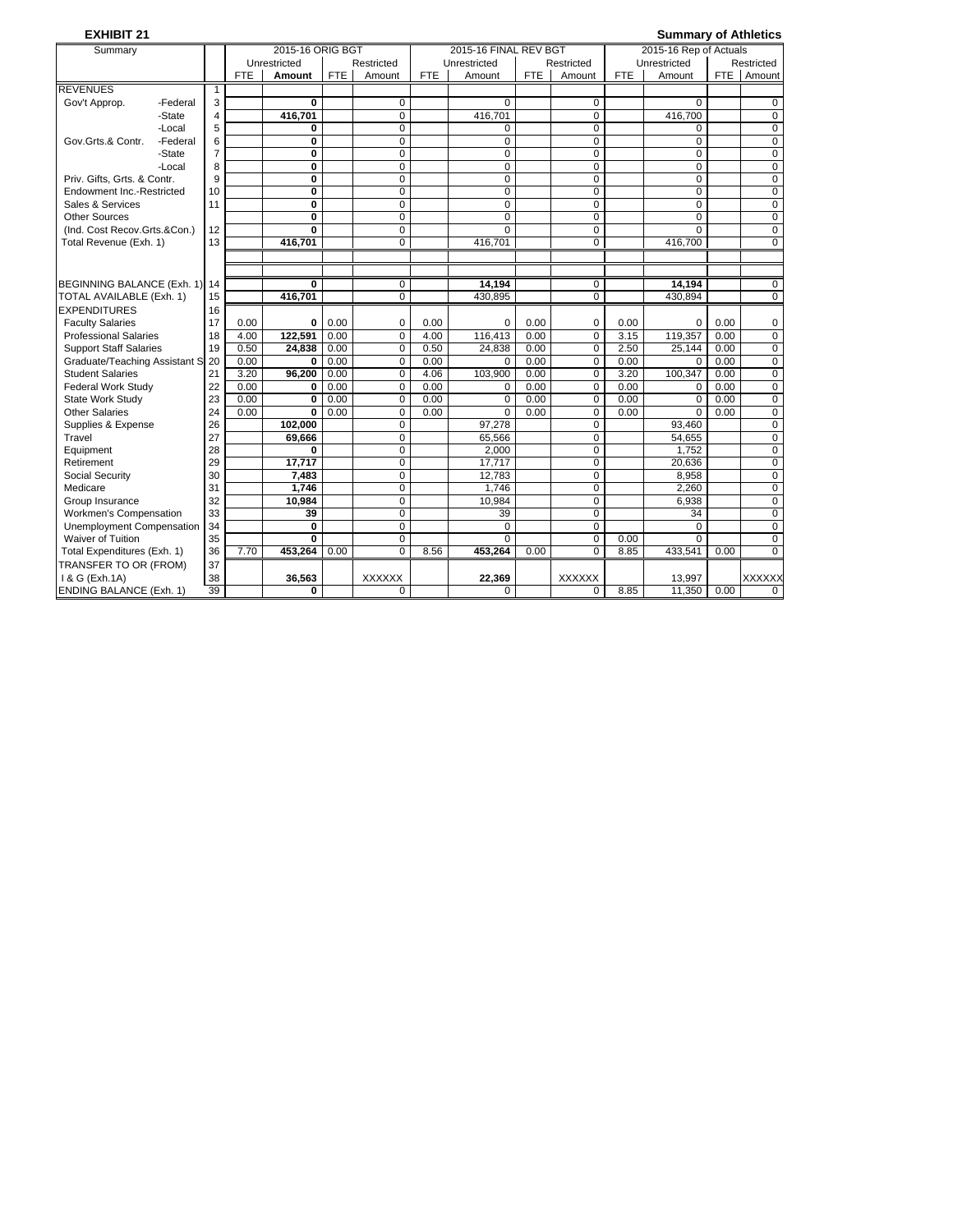| <b>EXHIBIT 21A Athletics</b>     |                |            |                  |            |               |            |                       |            |               |            |                        |            | <b>BASEBALL</b> |
|----------------------------------|----------------|------------|------------------|------------|---------------|------------|-----------------------|------------|---------------|------------|------------------------|------------|-----------------|
|                                  |                |            | 2015-16 ORIG BGT |            |               |            | 2015-16 FINAL REV BGT |            |               |            | 2015-16 Rep of Actuals |            |                 |
|                                  |                |            | Unrestricted     |            | Restricted    |            | Unrestricted          |            | Restricted    |            | Unrestricted           |            | Restricted      |
| <b>BASEBALL</b>                  |                | <b>FTE</b> | Amount           | <b>FTE</b> | Amount        | <b>FTE</b> | Amount                | <b>FTE</b> | Amount        | <b>FTE</b> | Amount                 | <b>FTE</b> | Amount          |
| <b>REVENUES</b>                  | $\mathbf{1}$   |            |                  |            |               |            |                       |            |               |            |                        |            |                 |
| Gov't Approp.<br>-Federal        | $\overline{2}$ |            |                  |            |               |            |                       |            |               |            |                        |            |                 |
| -State                           | 3              |            | 216,351          |            |               |            | 216,351               |            |               |            | 208,350                |            |                 |
| -Local                           | 4              |            |                  |            |               |            |                       |            |               |            |                        |            |                 |
| Gov.Grts.& Contr.<br>-Federal    | 5              |            |                  |            |               |            |                       |            |               |            |                        |            |                 |
| -State                           | 6              |            | $\bf{0}$         |            |               |            |                       |            |               |            | $\Omega$               |            |                 |
| Priv. Gifts, Grts. & Contr.-S.A. | $\overline{7}$ |            | 0                |            |               |            | 0                     |            |               |            | $\Omega$               |            |                 |
| Endowment Inc.-Restricted        | 8              |            |                  |            |               |            |                       |            |               |            |                        |            |                 |
| Sales & Services                 | 9              |            |                  |            |               |            |                       |            |               |            |                        |            |                 |
| <b>Other Sources</b>             | 10             |            |                  |            | $\Omega$      |            | $\bf{0}$              |            |               |            |                        |            | $\mathbf 0$     |
|                                  | 11             |            |                  |            |               |            |                       |            |               |            |                        |            |                 |
| (Ind. Cost Recov.Grts.&Con.)     | 12             |            |                  |            |               |            |                       |            |               |            |                        |            | $\mathsf 0$     |
| Total Revenue (Exh. 1)           | 13             |            | 216,351          |            | $\Omega$      |            | 216,351               |            | $\Omega$      |            | 208,350                |            | 0               |
| BEGINNING BALANCE (Exh. 1) 14    |                |            | 0                |            | <b>XXXXXX</b> |            | 525                   |            | XXXXXX        |            | 525                    |            | <b>XXXXXX</b>   |
| TOTAL AVAILABLE (Exh. 1)         | 15             |            | 216,351          |            | <b>XXXXXX</b> |            | 216,876               |            | <b>XXXXXX</b> |            | 208,875                |            | <b>XXXXXX</b>   |
| <b>EXPENDITURES</b>              | 16             |            |                  |            |               |            |                       |            |               |            |                        |            |                 |
| <b>Faculty Salaries</b>          | 17             |            |                  |            |               |            |                       |            |               |            |                        |            |                 |
| <b>Professional Salaries</b>     | 18             | 2.00       | 66,157           |            |               | 2.00       | 63,068                |            |               | 1.15       | 61,708                 |            |                 |
| <b>Support Staff Salaries</b>    | 19             |            | 12,419           |            |               |            | 12.419                |            |               | 1.50       | 12.572                 |            |                 |
| Graduate/Teaching Assistant S    | 20             |            |                  |            |               |            |                       |            |               |            |                        |            |                 |
| <b>Student Salaries</b>          | 21             | 1.60       | 51,700           |            |               | 2.46       | 51,700                |            |               | 1.60       | 51,384                 | scholsh    |                 |
| <b>Federal Work Study</b>        | 22             |            |                  |            |               |            |                       |            |               |            |                        |            |                 |
| State Work Study                 | 23             |            |                  |            |               |            |                       |            |               |            |                        |            |                 |
| <b>Other Salaries</b>            | 24             |            |                  |            |               |            |                       |            |               |            |                        |            |                 |
| Supplies & Expense               | 26             |            | 51.000           |            |               |            | 46.189                |            |               |            | 40,400                 |            |                 |
| Travel                           | 27             |            | 37.666           |            |               |            | 41,066                |            |               |            | 37.372                 |            |                 |
| Equipment                        | 28             |            |                  |            |               |            | 1,000                 |            |               |            | 876                    |            |                 |
| Retirement                       | 29             |            | 6,769            |            |               |            | 6,769                 |            |               |            | 10,143                 |            |                 |
| Social Security                  | 30             |            | 3.214            |            |               |            | 6,714                 |            |               |            | 4,606                  |            |                 |
| Medicare                         | 31             |            | 747              |            |               |            | 747                   |            |               |            | 1,242                  |            |                 |
| Group Insurance                  | 32             |            | 5,424            |            |               |            | 5,424                 |            |               |            | 2,552                  |            |                 |
| Workmen's Compensation           | 33             |            | 20               |            |               |            | 20                    |            |               |            | 17                     |            |                 |
| Unemployment Compensation        | 34             |            | $\mathbf{0}$     |            |               |            | 0                     |            |               |            | 0                      |            |                 |
| Waiver of Tuition                | 35             |            |                  |            |               |            |                       |            |               |            |                        |            |                 |
| Total Expenditures (Exh. 1)      | 36             | 3.60       | 235.116          | 0.00       | $\Omega$      | 4.46       | 235.116               | 0.00       | $\Omega$      | 4.25       | 222.872                | 0.00       | 0               |
| TRANSFER TO OR (FROM)            | 37             |            |                  |            |               |            | $\Omega$              |            |               |            |                        |            |                 |
| 1 & G (Exh.1A)                   | 38             |            | 18,765           |            | <b>XXXXXX</b> |            | 18,240                |            | <b>XXXXXX</b> |            | 13,997                 |            | <b>XXXXXX</b>   |
| <b>ENDING BALANCE (Exh. 1)</b>   | 39             |            | 0                |            | 0             |            | $\mathbf 0$           |            | 0             | 4.25       | 0                      |            | $\mathbf 0$     |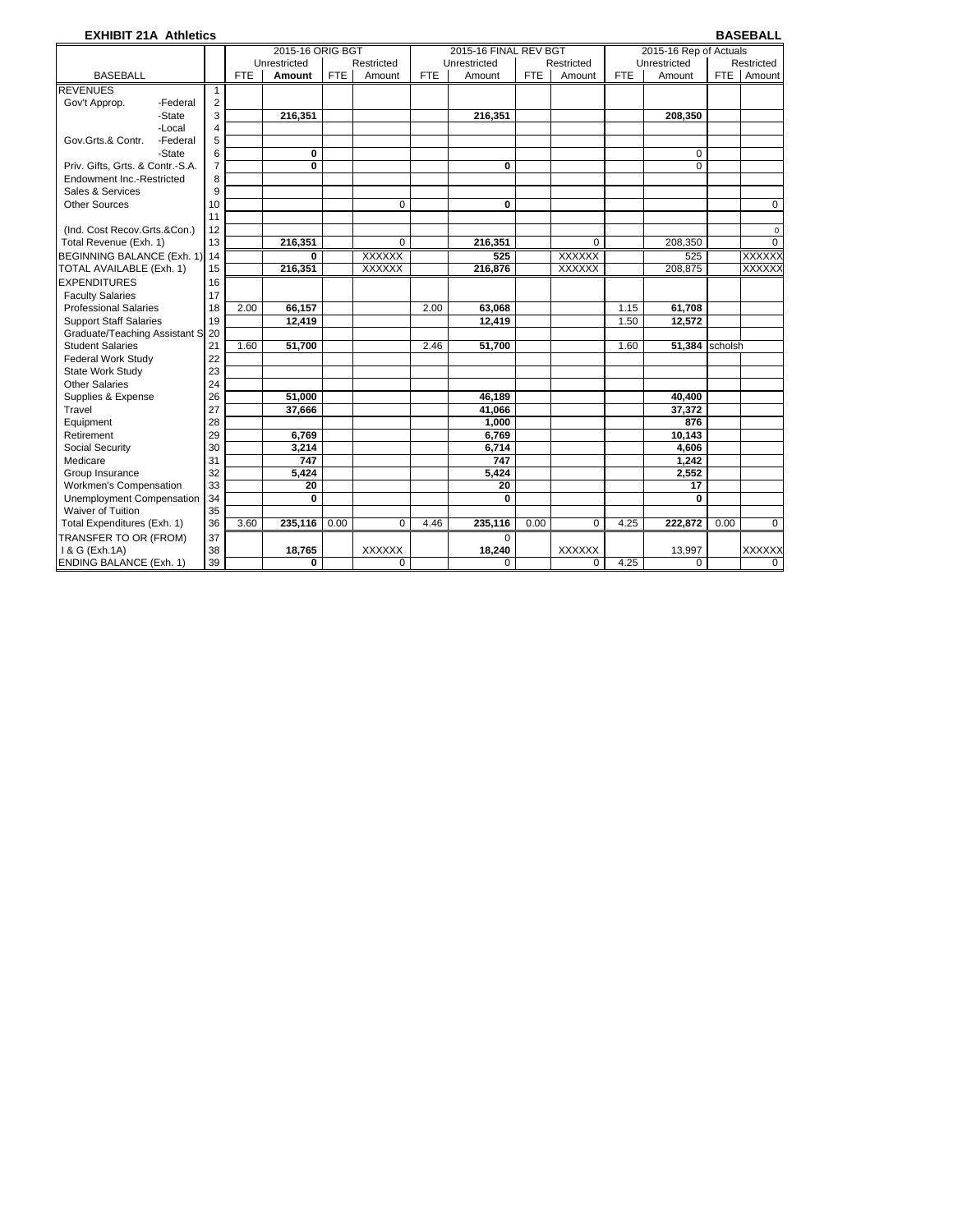### **EXHIBIT 21A Athletics SOFTBALL**

|                                |                |            | 2015-16 ORIG BGT |            |               |            | 2015-16 FINAL REV BGT |            |             |            | 2015-16 Rep of Actuals |            |                |
|--------------------------------|----------------|------------|------------------|------------|---------------|------------|-----------------------|------------|-------------|------------|------------------------|------------|----------------|
|                                |                |            | Unrestricted     |            | Restricted    |            | Unrestricted          |            | Restricted  |            | Unrestricted           |            | Restricted     |
| <b>SOFTBALL</b>                |                | <b>FTE</b> | Amount           | <b>FTE</b> | Amount        | <b>FTE</b> | Amount                | <b>FTE</b> | Amount      | <b>FTE</b> | Amount                 | <b>FTE</b> | Amount         |
| <b>REVENUES</b>                | $\mathbf{1}$   |            |                  |            |               |            |                       |            |             |            |                        |            |                |
| Gov't Approp.<br>-Federal      | $\overline{2}$ |            |                  |            |               |            |                       |            |             |            |                        |            |                |
| -State                         | 3              |            | 200.350          |            |               |            | 200,350               |            |             |            | 208,350                |            |                |
| -Local                         | 4              |            |                  |            |               |            | 0                     |            |             |            |                        |            |                |
| Gov.Grts.& Contr.<br>-Federal  | 5              |            |                  |            |               |            |                       |            |             |            |                        |            |                |
| - State                        | 6              |            |                  |            |               |            |                       |            |             |            |                        |            |                |
| Priv. Gifts, Grts. & Contr.    | $\overline{7}$ |            |                  |            |               |            | $\bf{0}$              |            |             |            |                        |            |                |
| Endowment Inc.-Restricted      | 8              |            |                  |            |               |            |                       |            |             |            |                        |            |                |
| Sales & Services               | 9              |            |                  |            |               |            |                       |            |             |            |                        |            |                |
| <b>Other Sources</b>           | 10             |            |                  |            |               |            | 0                     |            |             |            |                        |            |                |
|                                | 11             |            |                  |            |               |            |                       |            |             |            |                        |            |                |
| (Ind. Cost Recov.Grts.&Con.)   | 12             |            |                  |            |               |            |                       |            |             |            |                        |            |                |
| Total Revenue (Exh. 1)         | 13             |            | 200.350          |            | 0             |            | 200.350               |            | 0           |            | 208.350                |            | 0              |
| BEGINNING BALANCE (Exh. 1)     | 14             |            | $\bf{0}$         |            | <b>XXXXXX</b> |            | 13,669                |            | XXXXXX      |            | 13,669                 |            | <b>XXXXXX</b>  |
| TOTAL AVAILABLE (Exh. 1)       | 15             |            | 200,350          |            | $\mathbf 0$   |            | 214,019               |            | $\mathbf 0$ |            | 222,019                |            | $\overline{0}$ |
| <b>EXPENDITURES</b>            | 16             |            |                  |            |               |            |                       |            |             |            |                        |            |                |
| <b>Faculty Salaries</b>        | 17             |            |                  |            |               |            |                       |            |             |            |                        |            |                |
| <b>Professional Salaries</b>   | 18             | 2.00       | 56,434           |            |               | 2.00       | 53,345                |            |             | 2.00       | 57,649                 |            |                |
| <b>Support Staff Salaries</b>  | 19             | 0.50       | 12,419           |            |               | 0.50       | 12,419                |            |             | 1.00       | 12,572                 |            |                |
| Graduate Assistant Sal.        | 20             |            |                  |            |               |            |                       |            |             |            |                        |            |                |
| <b>Student Salaries</b>        | 21             | 1.60       | 44,500           |            |               | 1.60       | 52,200                |            |             | 1.60       | 48,963                 |            |                |
| <b>Federal Work Study</b>      | 22             |            |                  |            |               |            |                       |            |             |            |                        |            |                |
| State Work Study               | 23             |            |                  |            |               |            |                       |            |             |            |                        |            |                |
| <b>Other Salaries</b>          | 24             |            |                  |            |               |            |                       |            |             |            |                        |            |                |
| Supplies & Expense             | 26             |            | 51.000           |            |               |            | 51.089                |            |             |            | 53.060                 |            |                |
| Travel                         | 27             |            | 32,000           |            |               |            | 24,500                |            |             |            | 17,283                 |            |                |
| Equipment                      | 28             |            | 0                |            |               |            | 1,000                 |            |             |            | 876                    |            |                |
| Retirement                     | 29             |            | 10,948           |            |               |            | 10.948                |            |             |            | 10,493                 |            |                |
| Social Security                | 30             |            | 4.269            |            |               |            | 6.069                 |            |             |            | 4,352                  |            |                |
| Medicare                       | 31             |            | 999              |            |               |            | 999                   |            |             |            | 1.018                  |            |                |
| Group Insurance                | 32             |            | 5.560            |            |               |            | 5,560                 |            |             |            | 4,386                  |            |                |
| Workmen's Compensation         | 33             |            | 19               |            |               |            | 19                    |            |             |            | 17                     |            |                |
| Unemployment Compensation      | 34             |            | $\bf{0}$         |            |               |            | 0                     |            |             |            | 0                      |            |                |
| Waiver of Tuition              | 35             |            |                  |            |               |            |                       |            |             |            |                        |            |                |
| Total Expenditures (Exh. 1)    | 36             |            | 218,148          | 0.00       | 0             |            | 218,148               | 0.00       | 0           |            | 210,669                | 0.00       | $\mathbf 0$    |
| TRANSFER TO OR (FROM)          | 37             |            |                  |            |               |            | $\Omega$              |            |             |            |                        |            |                |
| 1 & G (Exh.1A)                 | 38             |            | 17,798           |            | <b>XXXXXX</b> |            | 4,129                 |            | XXXXXX      |            | $\Omega$               |            | XXXXXX         |
| <b>ENDING BALANCE (Exh. 1)</b> | 38             | 0.00       | 0                | 0.00       | 0             | 0.00       | $\mathbf 0$           | 0.00       | 0           |            | 11,350                 | 0.00       | 0              |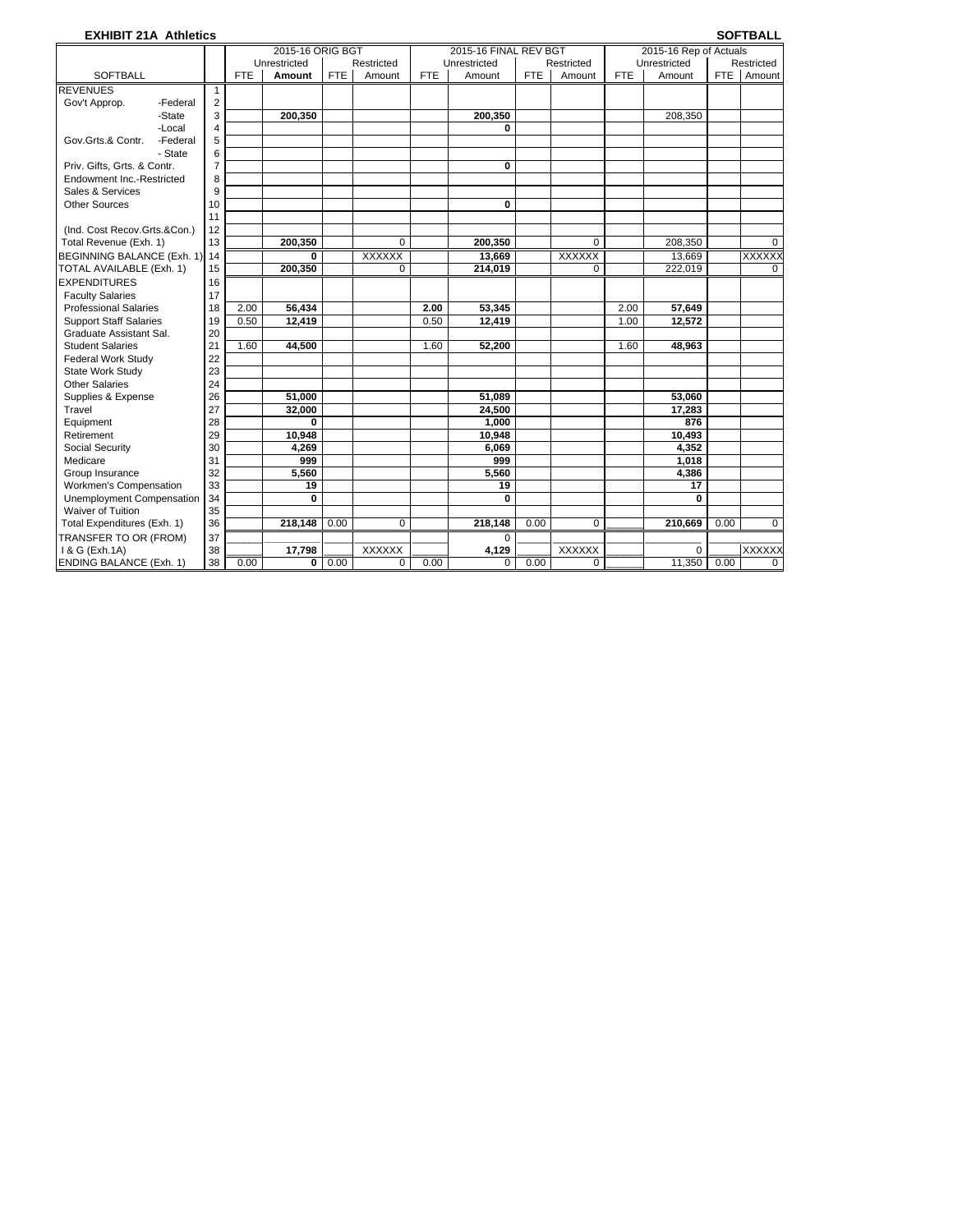### **EXHIBIT b. CONFIDENT BY A SUMMARY OF SALARCE STATES IN SUMMARY of Salaries in All Current Funds** Page 1

| Unrestricted<br>Restricted<br>Unrestricted<br>Unrestricted<br>Restricted<br>Restricted<br><b>FTE</b><br>Amount<br><b>FTE</b><br>Amount<br><b>FTE</b><br>Amount<br><b>FTE</b><br>Amount<br><b>FTE</b><br>Amount<br><b>FTE</b><br>Amount<br>1<br>75.06<br>9.28<br>44,594<br>Instruction<br>(EX.10A)<br>$\overline{2}$<br>2,332,775<br>5.22<br>78,280<br>75.49<br>2,184,110<br>249,704<br>69.84<br>2,066,222<br>2.68<br>3<br>Academic Support<br>(EX.11A)<br><b>Student Services</b><br>(EX.12A)<br>4<br>Institutional Sup.<br>(EX.13A)<br>5<br>Oper & Mtce. of Plant<br>(Ex.14A)<br>6<br>Stu Soc & Cult Dev Act (Ex. 15)<br>Research<br>(EX.16)<br>8<br><b>Public Service</b><br>(EX.17)<br>9<br>Internal Serv. Dept.<br>$(Ex.18)$ 10<br><b>Auxiliary Enterprises</b><br>(Ex.20) 11<br>Intercol. Athletics<br>$(Ex.21)$ 12<br>Independent Oper.<br>(Ex.22) 13<br>2,332,775<br>78,280<br><b>Total Faculty Salaries</b><br>75.06<br>5.22<br>75.49<br>2,184,110<br>9.28<br>249,704<br>69.84<br>2,066,222<br>2.68<br>44,594<br>14<br>15<br>16<br>155,775<br>(Ex.10A) 17<br>8.00<br>367,242<br>0.00<br>0<br>455,126<br>0.00<br>6.00<br>401,778<br>Instruction<br>8.40<br>$\mathbf 0$<br>5.49<br>(Ex.11A) 18<br>4.00<br>166,061<br>3.50<br>238,692<br>4.00<br>Academic Support<br>2.00<br>4.00<br>199,591<br>243,398<br>3.00<br>117,521<br>174,591<br>0.00<br><b>Student Services</b><br>(Ex.12A) 19<br>17.50<br>0.00<br>16.32<br>12.00<br>562,209<br>0.34<br>6,825<br>469,647<br>0<br>579,400<br>$\mathbf 0$<br>(Ex.13A) 20<br>0.00<br>475,049<br>Institutional Sup.<br>8.00<br>597,065<br>0.00<br>0<br>8.00<br>543,875<br>$\mathbf 0$<br>5.25<br>0.00<br>$\Omega$<br>Oper & Mtce. of Plant (Ex.14A) 21<br>4.00<br>0.00<br>0<br>331,324<br>0.00<br>$\Omega$<br>5.00<br>364,389<br>$\Omega$<br>4.00<br>182,762<br>0.00<br>Stu Soc & Cult Dev Act (Ex. 15) 22<br>$(Ex.16)$ 23<br>Research<br>142,692<br>(Ex.17) 24<br>0.00<br>$\Omega$<br>4.30<br>136,591<br>150,781<br>2,527<br>4.30<br><b>Public Service</b><br>1.63<br>20,000<br>4.30<br>0.08<br>Internal Serv. Dept.<br>(Ex.18) 25<br>3.00<br>169,200<br>0.00<br>136,970<br>0.00<br>116,453<br>0<br>3.00<br>$\Omega$<br>2.00<br>0.00<br>0<br><b>Auxiliary Enterprises</b><br>$(Ex.20)$ 26<br>1.50<br>74,156<br>0.00<br>2.00<br>0.00<br>$\Omega$<br>2.00<br>74,156<br>0.00<br>$\mathbf 0$<br>$\Omega$<br>74,156<br>(Ex.21) 27<br>Intercol. Athletics<br>28<br>Independent Oper.<br>(EX.22)<br>29<br><b>Total Professional Salaries</b><br>46.00<br>2,183,225<br>302,652<br>2,373,507<br>7.80<br>389,473<br>2,058,332<br>422,813<br>6.30<br>48.35<br>35.33<br>13.13<br>30<br>31<br>32<br>33<br>34<br>35 |                         | 2015-16 ORIG BGT |  |  |  | 2015-16 FINAL REV BGT |  |  |  | 2015-16 Rep of Actuals |  |  |  |
|--------------------------------------------------------------------------------------------------------------------------------------------------------------------------------------------------------------------------------------------------------------------------------------------------------------------------------------------------------------------------------------------------------------------------------------------------------------------------------------------------------------------------------------------------------------------------------------------------------------------------------------------------------------------------------------------------------------------------------------------------------------------------------------------------------------------------------------------------------------------------------------------------------------------------------------------------------------------------------------------------------------------------------------------------------------------------------------------------------------------------------------------------------------------------------------------------------------------------------------------------------------------------------------------------------------------------------------------------------------------------------------------------------------------------------------------------------------------------------------------------------------------------------------------------------------------------------------------------------------------------------------------------------------------------------------------------------------------------------------------------------------------------------------------------------------------------------------------------------------------------------------------------------------------------------------------------------------------------------------------------------------------------------------------------------------------------------------------------------------------------------------------------------------------------------------------------------------------------------------------------------------------------------------------------------------------------------------------------------------------------------------------------------------------------------------------------------------------------------------------------------------------------------------------------------------------------------------------------------------------------------------------------|-------------------------|------------------|--|--|--|-----------------------|--|--|--|------------------------|--|--|--|
|                                                                                                                                                                                                                                                                                                                                                                                                                                                                                                                                                                                                                                                                                                                                                                                                                                                                                                                                                                                                                                                                                                                                                                                                                                                                                                                                                                                                                                                                                                                                                                                                                                                                                                                                                                                                                                                                                                                                                                                                                                                                                                                                                                                                                                                                                                                                                                                                                                                                                                                                                                                                                                                  |                         |                  |  |  |  |                       |  |  |  |                        |  |  |  |
|                                                                                                                                                                                                                                                                                                                                                                                                                                                                                                                                                                                                                                                                                                                                                                                                                                                                                                                                                                                                                                                                                                                                                                                                                                                                                                                                                                                                                                                                                                                                                                                                                                                                                                                                                                                                                                                                                                                                                                                                                                                                                                                                                                                                                                                                                                                                                                                                                                                                                                                                                                                                                                                  |                         |                  |  |  |  |                       |  |  |  |                        |  |  |  |
|                                                                                                                                                                                                                                                                                                                                                                                                                                                                                                                                                                                                                                                                                                                                                                                                                                                                                                                                                                                                                                                                                                                                                                                                                                                                                                                                                                                                                                                                                                                                                                                                                                                                                                                                                                                                                                                                                                                                                                                                                                                                                                                                                                                                                                                                                                                                                                                                                                                                                                                                                                                                                                                  | <b>FACULTY SALARIES</b> |                  |  |  |  |                       |  |  |  |                        |  |  |  |
|                                                                                                                                                                                                                                                                                                                                                                                                                                                                                                                                                                                                                                                                                                                                                                                                                                                                                                                                                                                                                                                                                                                                                                                                                                                                                                                                                                                                                                                                                                                                                                                                                                                                                                                                                                                                                                                                                                                                                                                                                                                                                                                                                                                                                                                                                                                                                                                                                                                                                                                                                                                                                                                  |                         |                  |  |  |  |                       |  |  |  |                        |  |  |  |
|                                                                                                                                                                                                                                                                                                                                                                                                                                                                                                                                                                                                                                                                                                                                                                                                                                                                                                                                                                                                                                                                                                                                                                                                                                                                                                                                                                                                                                                                                                                                                                                                                                                                                                                                                                                                                                                                                                                                                                                                                                                                                                                                                                                                                                                                                                                                                                                                                                                                                                                                                                                                                                                  |                         |                  |  |  |  |                       |  |  |  |                        |  |  |  |
|                                                                                                                                                                                                                                                                                                                                                                                                                                                                                                                                                                                                                                                                                                                                                                                                                                                                                                                                                                                                                                                                                                                                                                                                                                                                                                                                                                                                                                                                                                                                                                                                                                                                                                                                                                                                                                                                                                                                                                                                                                                                                                                                                                                                                                                                                                                                                                                                                                                                                                                                                                                                                                                  |                         |                  |  |  |  |                       |  |  |  |                        |  |  |  |
|                                                                                                                                                                                                                                                                                                                                                                                                                                                                                                                                                                                                                                                                                                                                                                                                                                                                                                                                                                                                                                                                                                                                                                                                                                                                                                                                                                                                                                                                                                                                                                                                                                                                                                                                                                                                                                                                                                                                                                                                                                                                                                                                                                                                                                                                                                                                                                                                                                                                                                                                                                                                                                                  |                         |                  |  |  |  |                       |  |  |  |                        |  |  |  |
|                                                                                                                                                                                                                                                                                                                                                                                                                                                                                                                                                                                                                                                                                                                                                                                                                                                                                                                                                                                                                                                                                                                                                                                                                                                                                                                                                                                                                                                                                                                                                                                                                                                                                                                                                                                                                                                                                                                                                                                                                                                                                                                                                                                                                                                                                                                                                                                                                                                                                                                                                                                                                                                  |                         |                  |  |  |  |                       |  |  |  |                        |  |  |  |
|                                                                                                                                                                                                                                                                                                                                                                                                                                                                                                                                                                                                                                                                                                                                                                                                                                                                                                                                                                                                                                                                                                                                                                                                                                                                                                                                                                                                                                                                                                                                                                                                                                                                                                                                                                                                                                                                                                                                                                                                                                                                                                                                                                                                                                                                                                                                                                                                                                                                                                                                                                                                                                                  |                         |                  |  |  |  |                       |  |  |  |                        |  |  |  |
|                                                                                                                                                                                                                                                                                                                                                                                                                                                                                                                                                                                                                                                                                                                                                                                                                                                                                                                                                                                                                                                                                                                                                                                                                                                                                                                                                                                                                                                                                                                                                                                                                                                                                                                                                                                                                                                                                                                                                                                                                                                                                                                                                                                                                                                                                                                                                                                                                                                                                                                                                                                                                                                  |                         |                  |  |  |  |                       |  |  |  |                        |  |  |  |
|                                                                                                                                                                                                                                                                                                                                                                                                                                                                                                                                                                                                                                                                                                                                                                                                                                                                                                                                                                                                                                                                                                                                                                                                                                                                                                                                                                                                                                                                                                                                                                                                                                                                                                                                                                                                                                                                                                                                                                                                                                                                                                                                                                                                                                                                                                                                                                                                                                                                                                                                                                                                                                                  |                         |                  |  |  |  |                       |  |  |  |                        |  |  |  |
|                                                                                                                                                                                                                                                                                                                                                                                                                                                                                                                                                                                                                                                                                                                                                                                                                                                                                                                                                                                                                                                                                                                                                                                                                                                                                                                                                                                                                                                                                                                                                                                                                                                                                                                                                                                                                                                                                                                                                                                                                                                                                                                                                                                                                                                                                                                                                                                                                                                                                                                                                                                                                                                  |                         |                  |  |  |  |                       |  |  |  |                        |  |  |  |
|                                                                                                                                                                                                                                                                                                                                                                                                                                                                                                                                                                                                                                                                                                                                                                                                                                                                                                                                                                                                                                                                                                                                                                                                                                                                                                                                                                                                                                                                                                                                                                                                                                                                                                                                                                                                                                                                                                                                                                                                                                                                                                                                                                                                                                                                                                                                                                                                                                                                                                                                                                                                                                                  |                         |                  |  |  |  |                       |  |  |  |                        |  |  |  |
|                                                                                                                                                                                                                                                                                                                                                                                                                                                                                                                                                                                                                                                                                                                                                                                                                                                                                                                                                                                                                                                                                                                                                                                                                                                                                                                                                                                                                                                                                                                                                                                                                                                                                                                                                                                                                                                                                                                                                                                                                                                                                                                                                                                                                                                                                                                                                                                                                                                                                                                                                                                                                                                  |                         |                  |  |  |  |                       |  |  |  |                        |  |  |  |
|                                                                                                                                                                                                                                                                                                                                                                                                                                                                                                                                                                                                                                                                                                                                                                                                                                                                                                                                                                                                                                                                                                                                                                                                                                                                                                                                                                                                                                                                                                                                                                                                                                                                                                                                                                                                                                                                                                                                                                                                                                                                                                                                                                                                                                                                                                                                                                                                                                                                                                                                                                                                                                                  |                         |                  |  |  |  |                       |  |  |  |                        |  |  |  |
|                                                                                                                                                                                                                                                                                                                                                                                                                                                                                                                                                                                                                                                                                                                                                                                                                                                                                                                                                                                                                                                                                                                                                                                                                                                                                                                                                                                                                                                                                                                                                                                                                                                                                                                                                                                                                                                                                                                                                                                                                                                                                                                                                                                                                                                                                                                                                                                                                                                                                                                                                                                                                                                  |                         |                  |  |  |  |                       |  |  |  |                        |  |  |  |
|                                                                                                                                                                                                                                                                                                                                                                                                                                                                                                                                                                                                                                                                                                                                                                                                                                                                                                                                                                                                                                                                                                                                                                                                                                                                                                                                                                                                                                                                                                                                                                                                                                                                                                                                                                                                                                                                                                                                                                                                                                                                                                                                                                                                                                                                                                                                                                                                                                                                                                                                                                                                                                                  |                         |                  |  |  |  |                       |  |  |  |                        |  |  |  |
|                                                                                                                                                                                                                                                                                                                                                                                                                                                                                                                                                                                                                                                                                                                                                                                                                                                                                                                                                                                                                                                                                                                                                                                                                                                                                                                                                                                                                                                                                                                                                                                                                                                                                                                                                                                                                                                                                                                                                                                                                                                                                                                                                                                                                                                                                                                                                                                                                                                                                                                                                                                                                                                  | PROFESSIONAL SALARIES   |                  |  |  |  |                       |  |  |  |                        |  |  |  |
|                                                                                                                                                                                                                                                                                                                                                                                                                                                                                                                                                                                                                                                                                                                                                                                                                                                                                                                                                                                                                                                                                                                                                                                                                                                                                                                                                                                                                                                                                                                                                                                                                                                                                                                                                                                                                                                                                                                                                                                                                                                                                                                                                                                                                                                                                                                                                                                                                                                                                                                                                                                                                                                  |                         |                  |  |  |  |                       |  |  |  |                        |  |  |  |
|                                                                                                                                                                                                                                                                                                                                                                                                                                                                                                                                                                                                                                                                                                                                                                                                                                                                                                                                                                                                                                                                                                                                                                                                                                                                                                                                                                                                                                                                                                                                                                                                                                                                                                                                                                                                                                                                                                                                                                                                                                                                                                                                                                                                                                                                                                                                                                                                                                                                                                                                                                                                                                                  |                         |                  |  |  |  |                       |  |  |  |                        |  |  |  |
|                                                                                                                                                                                                                                                                                                                                                                                                                                                                                                                                                                                                                                                                                                                                                                                                                                                                                                                                                                                                                                                                                                                                                                                                                                                                                                                                                                                                                                                                                                                                                                                                                                                                                                                                                                                                                                                                                                                                                                                                                                                                                                                                                                                                                                                                                                                                                                                                                                                                                                                                                                                                                                                  |                         |                  |  |  |  |                       |  |  |  |                        |  |  |  |
|                                                                                                                                                                                                                                                                                                                                                                                                                                                                                                                                                                                                                                                                                                                                                                                                                                                                                                                                                                                                                                                                                                                                                                                                                                                                                                                                                                                                                                                                                                                                                                                                                                                                                                                                                                                                                                                                                                                                                                                                                                                                                                                                                                                                                                                                                                                                                                                                                                                                                                                                                                                                                                                  |                         |                  |  |  |  |                       |  |  |  |                        |  |  |  |
|                                                                                                                                                                                                                                                                                                                                                                                                                                                                                                                                                                                                                                                                                                                                                                                                                                                                                                                                                                                                                                                                                                                                                                                                                                                                                                                                                                                                                                                                                                                                                                                                                                                                                                                                                                                                                                                                                                                                                                                                                                                                                                                                                                                                                                                                                                                                                                                                                                                                                                                                                                                                                                                  |                         |                  |  |  |  |                       |  |  |  |                        |  |  |  |
|                                                                                                                                                                                                                                                                                                                                                                                                                                                                                                                                                                                                                                                                                                                                                                                                                                                                                                                                                                                                                                                                                                                                                                                                                                                                                                                                                                                                                                                                                                                                                                                                                                                                                                                                                                                                                                                                                                                                                                                                                                                                                                                                                                                                                                                                                                                                                                                                                                                                                                                                                                                                                                                  |                         |                  |  |  |  |                       |  |  |  |                        |  |  |  |
|                                                                                                                                                                                                                                                                                                                                                                                                                                                                                                                                                                                                                                                                                                                                                                                                                                                                                                                                                                                                                                                                                                                                                                                                                                                                                                                                                                                                                                                                                                                                                                                                                                                                                                                                                                                                                                                                                                                                                                                                                                                                                                                                                                                                                                                                                                                                                                                                                                                                                                                                                                                                                                                  |                         |                  |  |  |  |                       |  |  |  |                        |  |  |  |
|                                                                                                                                                                                                                                                                                                                                                                                                                                                                                                                                                                                                                                                                                                                                                                                                                                                                                                                                                                                                                                                                                                                                                                                                                                                                                                                                                                                                                                                                                                                                                                                                                                                                                                                                                                                                                                                                                                                                                                                                                                                                                                                                                                                                                                                                                                                                                                                                                                                                                                                                                                                                                                                  |                         |                  |  |  |  |                       |  |  |  |                        |  |  |  |
|                                                                                                                                                                                                                                                                                                                                                                                                                                                                                                                                                                                                                                                                                                                                                                                                                                                                                                                                                                                                                                                                                                                                                                                                                                                                                                                                                                                                                                                                                                                                                                                                                                                                                                                                                                                                                                                                                                                                                                                                                                                                                                                                                                                                                                                                                                                                                                                                                                                                                                                                                                                                                                                  |                         |                  |  |  |  |                       |  |  |  |                        |  |  |  |
|                                                                                                                                                                                                                                                                                                                                                                                                                                                                                                                                                                                                                                                                                                                                                                                                                                                                                                                                                                                                                                                                                                                                                                                                                                                                                                                                                                                                                                                                                                                                                                                                                                                                                                                                                                                                                                                                                                                                                                                                                                                                                                                                                                                                                                                                                                                                                                                                                                                                                                                                                                                                                                                  |                         |                  |  |  |  |                       |  |  |  |                        |  |  |  |
|                                                                                                                                                                                                                                                                                                                                                                                                                                                                                                                                                                                                                                                                                                                                                                                                                                                                                                                                                                                                                                                                                                                                                                                                                                                                                                                                                                                                                                                                                                                                                                                                                                                                                                                                                                                                                                                                                                                                                                                                                                                                                                                                                                                                                                                                                                                                                                                                                                                                                                                                                                                                                                                  |                         |                  |  |  |  |                       |  |  |  |                        |  |  |  |
|                                                                                                                                                                                                                                                                                                                                                                                                                                                                                                                                                                                                                                                                                                                                                                                                                                                                                                                                                                                                                                                                                                                                                                                                                                                                                                                                                                                                                                                                                                                                                                                                                                                                                                                                                                                                                                                                                                                                                                                                                                                                                                                                                                                                                                                                                                                                                                                                                                                                                                                                                                                                                                                  |                         |                  |  |  |  |                       |  |  |  |                        |  |  |  |
|                                                                                                                                                                                                                                                                                                                                                                                                                                                                                                                                                                                                                                                                                                                                                                                                                                                                                                                                                                                                                                                                                                                                                                                                                                                                                                                                                                                                                                                                                                                                                                                                                                                                                                                                                                                                                                                                                                                                                                                                                                                                                                                                                                                                                                                                                                                                                                                                                                                                                                                                                                                                                                                  |                         |                  |  |  |  |                       |  |  |  |                        |  |  |  |
|                                                                                                                                                                                                                                                                                                                                                                                                                                                                                                                                                                                                                                                                                                                                                                                                                                                                                                                                                                                                                                                                                                                                                                                                                                                                                                                                                                                                                                                                                                                                                                                                                                                                                                                                                                                                                                                                                                                                                                                                                                                                                                                                                                                                                                                                                                                                                                                                                                                                                                                                                                                                                                                  |                         |                  |  |  |  |                       |  |  |  |                        |  |  |  |
|                                                                                                                                                                                                                                                                                                                                                                                                                                                                                                                                                                                                                                                                                                                                                                                                                                                                                                                                                                                                                                                                                                                                                                                                                                                                                                                                                                                                                                                                                                                                                                                                                                                                                                                                                                                                                                                                                                                                                                                                                                                                                                                                                                                                                                                                                                                                                                                                                                                                                                                                                                                                                                                  |                         |                  |  |  |  |                       |  |  |  |                        |  |  |  |
|                                                                                                                                                                                                                                                                                                                                                                                                                                                                                                                                                                                                                                                                                                                                                                                                                                                                                                                                                                                                                                                                                                                                                                                                                                                                                                                                                                                                                                                                                                                                                                                                                                                                                                                                                                                                                                                                                                                                                                                                                                                                                                                                                                                                                                                                                                                                                                                                                                                                                                                                                                                                                                                  |                         |                  |  |  |  |                       |  |  |  |                        |  |  |  |
|                                                                                                                                                                                                                                                                                                                                                                                                                                                                                                                                                                                                                                                                                                                                                                                                                                                                                                                                                                                                                                                                                                                                                                                                                                                                                                                                                                                                                                                                                                                                                                                                                                                                                                                                                                                                                                                                                                                                                                                                                                                                                                                                                                                                                                                                                                                                                                                                                                                                                                                                                                                                                                                  |                         |                  |  |  |  |                       |  |  |  |                        |  |  |  |
|                                                                                                                                                                                                                                                                                                                                                                                                                                                                                                                                                                                                                                                                                                                                                                                                                                                                                                                                                                                                                                                                                                                                                                                                                                                                                                                                                                                                                                                                                                                                                                                                                                                                                                                                                                                                                                                                                                                                                                                                                                                                                                                                                                                                                                                                                                                                                                                                                                                                                                                                                                                                                                                  |                         |                  |  |  |  |                       |  |  |  |                        |  |  |  |
|                                                                                                                                                                                                                                                                                                                                                                                                                                                                                                                                                                                                                                                                                                                                                                                                                                                                                                                                                                                                                                                                                                                                                                                                                                                                                                                                                                                                                                                                                                                                                                                                                                                                                                                                                                                                                                                                                                                                                                                                                                                                                                                                                                                                                                                                                                                                                                                                                                                                                                                                                                                                                                                  |                         |                  |  |  |  |                       |  |  |  |                        |  |  |  |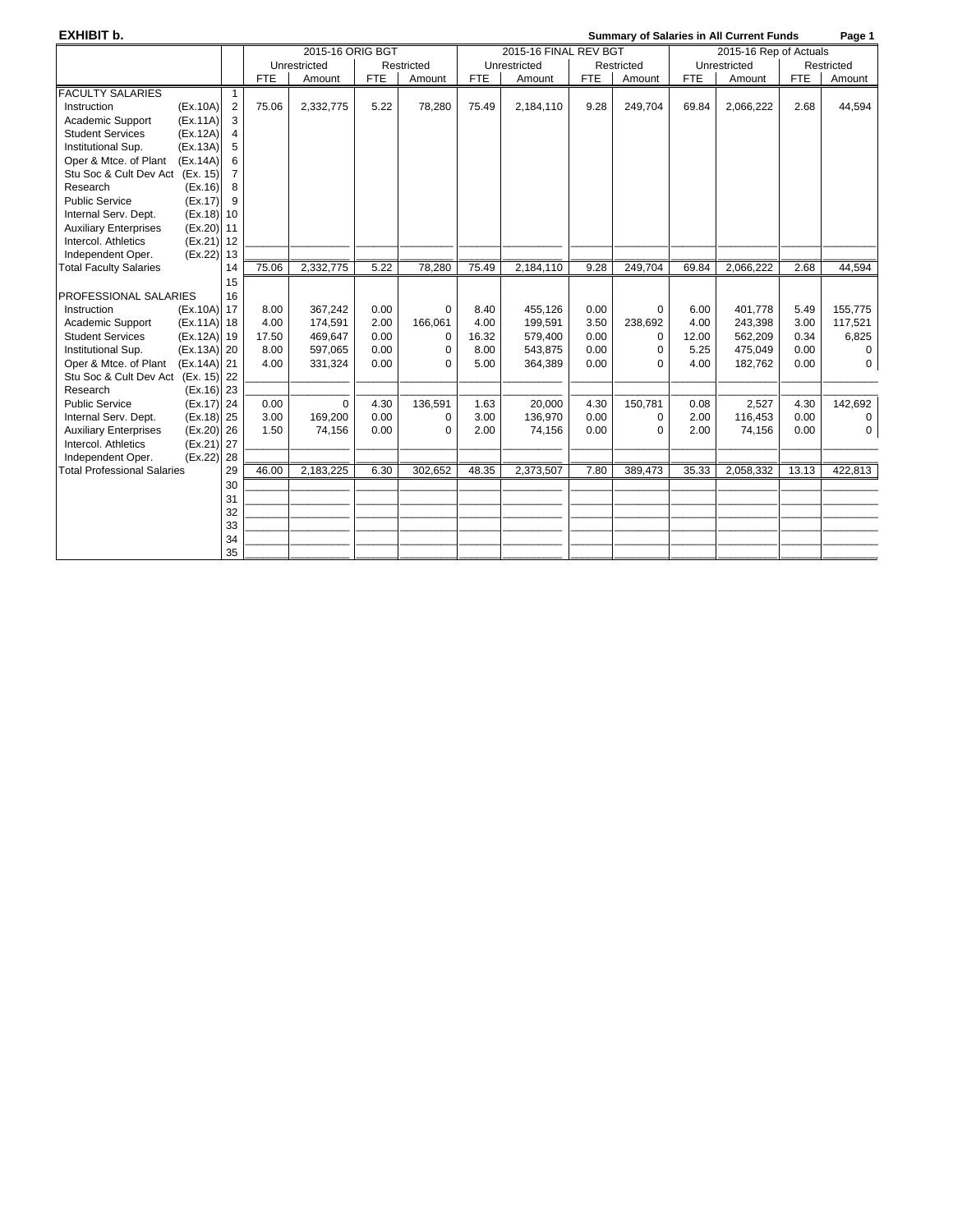**EXHIBIT b. Summary of Salaries in All Current Funds Page 2**  2015-16 ORIG BGT 2015-16 FINAL REV BGT 2015-16 Rep of Actuals Unrestricted | Restricted | Unrestricted | Restricted | Unrestricted | Restricted | Restricted | Restricted | Restricted | Restricted | Restricted | Restricted | Restricted | Restricted | Restricted | Restricted | Restrict FTE Amount SUPPORT STAFF SALARIES 1<br>Instruction (Ex.10A) 2 Instruction (Ex.10A) 2 8.25 208,658 1.00 19,659 7.25 221,658 1.00 19,171 8.25 224,254 1.00 15,998 Academic Support (Ex.11A) 3 3.00 89,079 1.00 34,799 3.00 89,079 1.00 41,759 1.00 66,851 1.00 29,767<br>Student Services (Ex.12A) 4 6.35 187,906 0.00 0 6.00 229,129 0.00 0 6.00 239,012 0.00 0 Student Services (Ex.12A) 4 | 6.35 | 187,906 | 0.00 | 0 | 6.00 | 229,129 | 0.00 | 0 | 6.00 | 239,012 | 0.00 | 0 Institutional Sup. (Ex.13A) 5 | 14.70 | 597,065 | 0.00 | 0 | 15.65 | 543,875 | 0.00 | 0 | 13.45 | 523,039 0.00 | 0<br>Oper & Mtce. of Plant (Ex.14A) 6 | 16.25 | 331,324 0.00 | 0 | 17.25 | 364,389 0.00 | 0 | 16.25 | 394,596 0. Oper & Mtce. of Plant (Ex.14A) Stu Soc &Cult Dev Act (Ex. 15) 7 Research (Ex.16) 8 \_\_\_\_\_\_\_\_\_\_\_\_\_\_\_\_\_\_ \_\_\_\_\_\_\_\_\_\_\_\_\_\_\_\_\_\_\_\_\_\_\_\_\_\_\_\_\_\_\_\_\_\_\_\_ \_\_\_\_\_\_\_\_\_\_\_\_\_\_\_\_\_\_\_\_\_\_\_\_\_\_\_\_\_\_\_\_\_\_\_\_ \_\_\_\_\_\_\_\_\_\_\_\_\_\_\_\_\_ Public Service  $(Ex.17) \begin{bmatrix} 9 \\ 3.04 \\ 70,206 \\ 3.00 \\ 93,423 \\ 1.94 \\ 68,706 \\ 3.00 \\ 78,225 \\ 2.37 \\ 60,964 \\ 3.00 \\ 2.07 \end{bmatrix}$ Internal Serv. Dept. (Ex.18) 10 3.65 131,992 0.00 0 5.00 125,979 0.00 0 3.65 141,455 0.00 0 0<br>Auxiliary Enterprises (Ex.20) 11 1.50 74,156 0.00 0 2.00 74,156 0.00 0 2.00 74,156 0.00 0 Auxiliary Enterprises (Ex.20) | 11 | 1.50 | 74,156 | 0.00 | 0 | 2.00 | 74,156 | 0.00 | 0 | 0.00 | 0 | 0.00 | 0 Intercol. Athletics (Ex.21) 12<br>Independent Oper. (Ex.22) 13 Independent Oper. (Ex.22) 13 \_\_\_\_\_\_\_\_\_\_\_\_\_\_\_\_\_\_ \_\_\_\_\_\_\_\_\_\_\_\_\_\_\_\_\_\_\_\_\_\_\_\_\_\_\_\_\_\_\_\_\_\_\_\_ \_\_\_\_\_\_\_\_\_\_\_\_\_\_\_\_\_\_\_\_\_\_\_\_\_\_\_\_\_\_\_\_\_\_\_\_ \_\_\_\_\_\_\_\_\_\_\_\_\_\_\_\_\_ Total Secreterial & Cleri.Sal. 14 \_\_\_\_\_\_\_\_\_\_\_\_\_\_\_\_\_\_ \_\_\_\_\_\_\_\_\_\_\_\_\_\_\_\_\_\_\_\_\_\_\_\_\_\_\_\_\_\_\_\_\_\_\_\_ \_\_\_\_\_\_\_\_\_\_\_\_\_\_\_\_\_\_\_\_\_\_\_\_\_\_\_\_\_\_\_\_\_\_\_\_ \_\_\_\_\_\_\_\_\_\_\_\_\_\_\_\_\_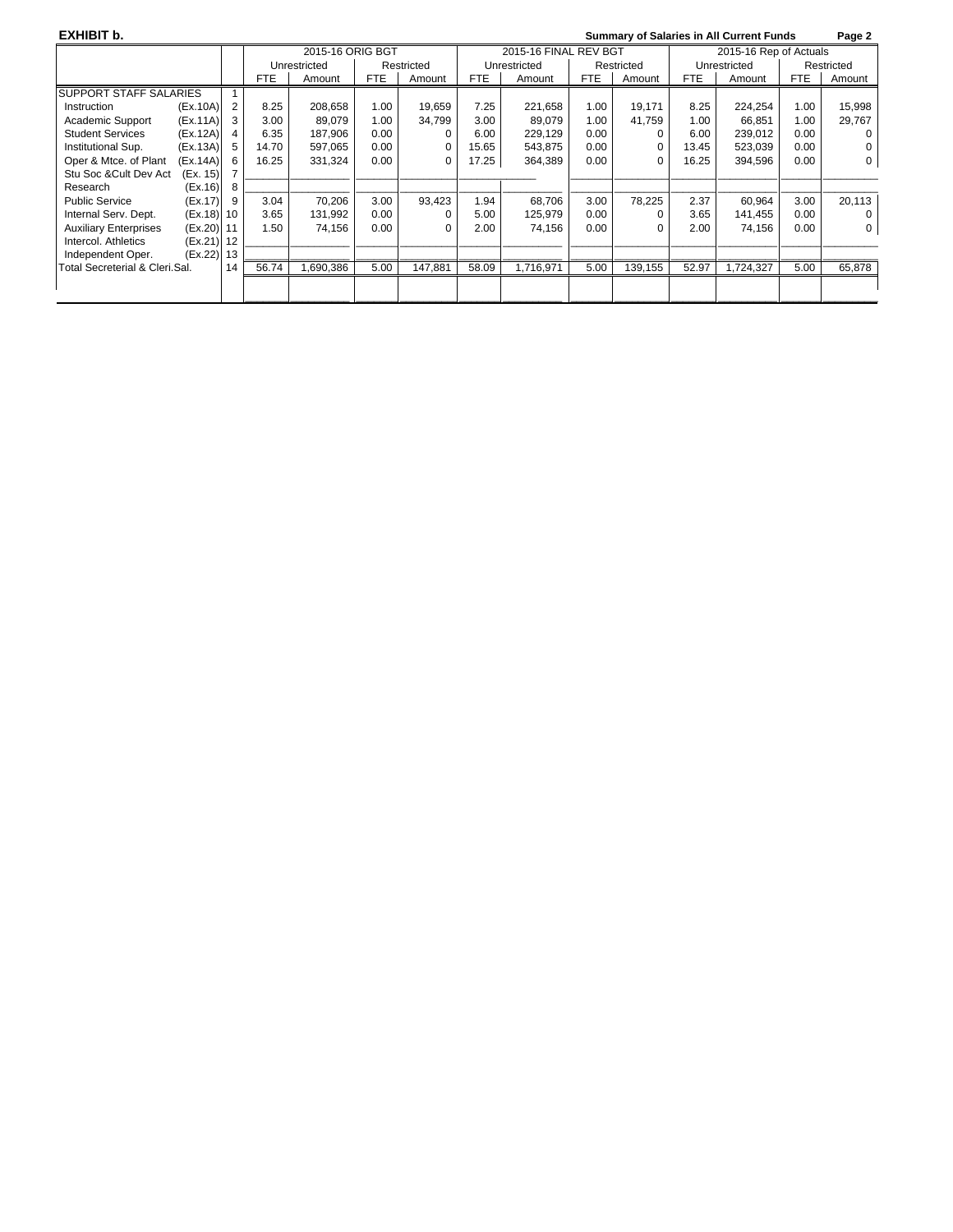### **EXHIBIT b. Summary of Salaries in All Current Funds Page 3**

| Unrestricted<br>Restricted<br>Unrestricted<br>Restricted<br>Unrestricted<br>Restricted<br><b>FTE</b><br><b>FTE</b><br><b>FTE</b><br><b>FTE</b><br><b>FTE</b><br><b>FTE</b><br>Amount<br>Amount<br>Amount<br>Amount<br>Amount<br>Amount<br><b>GRADUATE/TEACHING ASSISTA</b><br>-1<br>2<br>25,852<br>0.00<br>0.00<br>0.50<br>Instruction<br>(EX.10A)<br>1.00<br>0<br>1.00<br>0<br>$\mathbf 0$<br>$\mathbf 0$<br>0.00<br>0<br>3<br>0.00<br>0.00<br>0.00<br>0.00<br>$\mathbf 0$<br>0.00<br>$\mathbf 0$<br>0.00<br>Academic Support<br>(EX.11A)<br>$\mathbf 0$<br>0<br>0<br>0<br><b>Student Services</b><br>(EX.12A)<br>$\overline{4}$<br>0.00<br>0.00<br>0.00<br>0.00<br>0.00<br>0<br>0<br>0<br>$\Omega$<br>0<br>$\Omega$<br>0<br>Institutional Sup.<br>(EX.13A)<br>5<br>0.00<br>0.00<br>0.00<br>0.00<br>0.00<br>$\Omega$<br>0.00<br>0<br>$\Omega$<br>$\Omega$<br>$\Omega$<br>$\Omega$<br>0<br>0.00<br>0.00<br>Oper & Mtce. of Plant<br>(EX.14A)<br>6<br>0.00<br>0.00<br>$\Omega$<br>$\Omega$<br>0.00<br>0<br>$\Omega$<br>$\Omega$<br>$\Omega$<br>Stu Soc & Cult Dev Act<br>(Ex. 15)<br>$\overline{7}$<br>$\mathbf 0$<br>Research<br>(EX.16)<br>8<br><b>Public Service</b><br>(EX.17)<br>$\mathbf{q}$<br>0.00<br>$\mathbf 0$<br>0.00<br>$\mathbf 0$<br>0.00<br>$\mathbf 0$<br>0.00<br>$\mathbf 0$<br>$\mathbf 0$<br>0.00<br>0<br>$\Omega$<br>0.00<br>0.00<br>0.00<br>0.00<br>0.00<br>$\mathbf 0$<br>0.00<br>Internal Serv. Dept.<br>(EX.18)<br>10<br>$\mathbf 0$<br>$\mathbf 0$<br>0<br>0<br>0<br>(EX.20)<br>0.00<br>0.00<br>0.00<br>0<br><b>Auxiliary Enterprises</b><br>11<br>$\Omega$<br>0.00<br>$\Omega$<br>0.00<br>$\Omega$<br>0.00<br>$\mathbf 0$<br>$\Omega$<br>Intercol. Athletics<br>(EX.21)<br>12<br>(EX.22)<br>13<br>Independent Oper.<br>1.00<br>25,852<br>0.00<br>1.00<br>0.00<br>0.50<br>0.00<br>14<br>$\mathbf 0$<br>$\mathbf 0$<br>$\Omega$<br>$\Omega$<br>$\mathbf 0$<br>15<br>16<br>17<br>(EX.10A)<br>0.00<br>0.00<br>0.00<br>0.00<br>$\mathbf 0$<br>0.00<br>4,190<br>0.00<br>Instruction<br>0<br>0<br>$\mathbf 0$<br>$\mathbf 0$<br>(Ex.11A) 18<br>0.00<br>0.00<br>0.00<br>0.00<br>Academic Support<br>0.00<br>$\Omega$<br>$\Omega$<br>$\mathbf 0$<br>0.00<br>$\mathbf 0$<br>0<br>0<br>(Ex.12A) 19<br>0.64<br>5,000<br>0.38<br>5,000<br>0.00<br><b>Student Services</b><br>0.00<br>$\mathbf 0$<br>0.00<br>$\mathbf 0$<br>0.00<br>0<br>0<br>(Ex.13A) 20<br>0.00<br>0.00<br>0<br>Institutional Sup.<br>0.00<br>0.00<br>$\mathbf 0$<br>0.00<br>$\mathbf 0$<br>0.00<br>$\mathbf 0$<br>0<br>$\Omega$<br>Oper & Mtce. of Plant (Ex.14A) 21<br>0.00<br>0.00<br>0.00<br>0.00<br>0<br>0.00<br>$\Omega$<br>0.00<br>$\Omega$<br>$\Omega$<br>O<br>$\Omega$<br>(Ex. 15) 22<br>Stu Soc & Cult Dev Act<br>$(Ex.16)$ 23<br>Research<br>(Ex.17) 24<br>0.00<br>0.00<br><b>Public Service</b><br>0.00<br>$\mathbf 0$<br>$\mathbf 0$<br>0.00<br>$\mathbf 0$<br>0.00<br>$\mathbf 0$<br>0.00<br>0<br>0<br>0.00<br>0.00<br>(Ex.18) 25<br>0.00<br>0.00<br>0.00<br>$\mathbf 0$<br>Internal Serv. Dept.<br>$\Omega$<br>0.00<br>$\Omega$<br>$\Omega$<br>$\Omega$<br>$\Omega$<br>$(Ex.20)$ 26<br><b>Auxiliary Enterprises</b><br>(Ex.21) 27<br>Intercol. Athletics<br>(Ex.22) 28<br>Independent Oper.<br>29<br>0.64<br>5,000<br>0.00<br>0.38<br>0.00<br>$\mathbf 0$<br>$\mathbf 0$<br>5,000<br>0.00<br>4,190<br>0.00<br>$\mathbf 0$<br>30<br>31<br>32<br>33<br>34<br>41 |                               |  | 2015-16 ORIG BGT |  | 2015-16 FINAL REV BGT |  | 2015-16 Rep of Actuals |  |  |  |
|------------------------------------------------------------------------------------------------------------------------------------------------------------------------------------------------------------------------------------------------------------------------------------------------------------------------------------------------------------------------------------------------------------------------------------------------------------------------------------------------------------------------------------------------------------------------------------------------------------------------------------------------------------------------------------------------------------------------------------------------------------------------------------------------------------------------------------------------------------------------------------------------------------------------------------------------------------------------------------------------------------------------------------------------------------------------------------------------------------------------------------------------------------------------------------------------------------------------------------------------------------------------------------------------------------------------------------------------------------------------------------------------------------------------------------------------------------------------------------------------------------------------------------------------------------------------------------------------------------------------------------------------------------------------------------------------------------------------------------------------------------------------------------------------------------------------------------------------------------------------------------------------------------------------------------------------------------------------------------------------------------------------------------------------------------------------------------------------------------------------------------------------------------------------------------------------------------------------------------------------------------------------------------------------------------------------------------------------------------------------------------------------------------------------------------------------------------------------------------------------------------------------------------------------------------------------------------------------------------------------------------------------------------------------------------------------------------------------------------------------------------------------------------------------------------------------------------------------------------------------------------------------------------------------------------------------------------------------------------------------------------------------------------------------------------------------------------------------------------------------------------------------------------------------------------------------------------------------------------------------------------------------------------------------------------------------------------------------------------|-------------------------------|--|------------------|--|-----------------------|--|------------------------|--|--|--|
|                                                                                                                                                                                                                                                                                                                                                                                                                                                                                                                                                                                                                                                                                                                                                                                                                                                                                                                                                                                                                                                                                                                                                                                                                                                                                                                                                                                                                                                                                                                                                                                                                                                                                                                                                                                                                                                                                                                                                                                                                                                                                                                                                                                                                                                                                                                                                                                                                                                                                                                                                                                                                                                                                                                                                                                                                                                                                                                                                                                                                                                                                                                                                                                                                                                                                                                                                            |                               |  |                  |  |                       |  |                        |  |  |  |
|                                                                                                                                                                                                                                                                                                                                                                                                                                                                                                                                                                                                                                                                                                                                                                                                                                                                                                                                                                                                                                                                                                                                                                                                                                                                                                                                                                                                                                                                                                                                                                                                                                                                                                                                                                                                                                                                                                                                                                                                                                                                                                                                                                                                                                                                                                                                                                                                                                                                                                                                                                                                                                                                                                                                                                                                                                                                                                                                                                                                                                                                                                                                                                                                                                                                                                                                                            |                               |  |                  |  |                       |  |                        |  |  |  |
|                                                                                                                                                                                                                                                                                                                                                                                                                                                                                                                                                                                                                                                                                                                                                                                                                                                                                                                                                                                                                                                                                                                                                                                                                                                                                                                                                                                                                                                                                                                                                                                                                                                                                                                                                                                                                                                                                                                                                                                                                                                                                                                                                                                                                                                                                                                                                                                                                                                                                                                                                                                                                                                                                                                                                                                                                                                                                                                                                                                                                                                                                                                                                                                                                                                                                                                                                            |                               |  |                  |  |                       |  |                        |  |  |  |
|                                                                                                                                                                                                                                                                                                                                                                                                                                                                                                                                                                                                                                                                                                                                                                                                                                                                                                                                                                                                                                                                                                                                                                                                                                                                                                                                                                                                                                                                                                                                                                                                                                                                                                                                                                                                                                                                                                                                                                                                                                                                                                                                                                                                                                                                                                                                                                                                                                                                                                                                                                                                                                                                                                                                                                                                                                                                                                                                                                                                                                                                                                                                                                                                                                                                                                                                                            |                               |  |                  |  |                       |  |                        |  |  |  |
|                                                                                                                                                                                                                                                                                                                                                                                                                                                                                                                                                                                                                                                                                                                                                                                                                                                                                                                                                                                                                                                                                                                                                                                                                                                                                                                                                                                                                                                                                                                                                                                                                                                                                                                                                                                                                                                                                                                                                                                                                                                                                                                                                                                                                                                                                                                                                                                                                                                                                                                                                                                                                                                                                                                                                                                                                                                                                                                                                                                                                                                                                                                                                                                                                                                                                                                                                            |                               |  |                  |  |                       |  |                        |  |  |  |
|                                                                                                                                                                                                                                                                                                                                                                                                                                                                                                                                                                                                                                                                                                                                                                                                                                                                                                                                                                                                                                                                                                                                                                                                                                                                                                                                                                                                                                                                                                                                                                                                                                                                                                                                                                                                                                                                                                                                                                                                                                                                                                                                                                                                                                                                                                                                                                                                                                                                                                                                                                                                                                                                                                                                                                                                                                                                                                                                                                                                                                                                                                                                                                                                                                                                                                                                                            |                               |  |                  |  |                       |  |                        |  |  |  |
|                                                                                                                                                                                                                                                                                                                                                                                                                                                                                                                                                                                                                                                                                                                                                                                                                                                                                                                                                                                                                                                                                                                                                                                                                                                                                                                                                                                                                                                                                                                                                                                                                                                                                                                                                                                                                                                                                                                                                                                                                                                                                                                                                                                                                                                                                                                                                                                                                                                                                                                                                                                                                                                                                                                                                                                                                                                                                                                                                                                                                                                                                                                                                                                                                                                                                                                                                            |                               |  |                  |  |                       |  |                        |  |  |  |
|                                                                                                                                                                                                                                                                                                                                                                                                                                                                                                                                                                                                                                                                                                                                                                                                                                                                                                                                                                                                                                                                                                                                                                                                                                                                                                                                                                                                                                                                                                                                                                                                                                                                                                                                                                                                                                                                                                                                                                                                                                                                                                                                                                                                                                                                                                                                                                                                                                                                                                                                                                                                                                                                                                                                                                                                                                                                                                                                                                                                                                                                                                                                                                                                                                                                                                                                                            |                               |  |                  |  |                       |  |                        |  |  |  |
|                                                                                                                                                                                                                                                                                                                                                                                                                                                                                                                                                                                                                                                                                                                                                                                                                                                                                                                                                                                                                                                                                                                                                                                                                                                                                                                                                                                                                                                                                                                                                                                                                                                                                                                                                                                                                                                                                                                                                                                                                                                                                                                                                                                                                                                                                                                                                                                                                                                                                                                                                                                                                                                                                                                                                                                                                                                                                                                                                                                                                                                                                                                                                                                                                                                                                                                                                            |                               |  |                  |  |                       |  |                        |  |  |  |
|                                                                                                                                                                                                                                                                                                                                                                                                                                                                                                                                                                                                                                                                                                                                                                                                                                                                                                                                                                                                                                                                                                                                                                                                                                                                                                                                                                                                                                                                                                                                                                                                                                                                                                                                                                                                                                                                                                                                                                                                                                                                                                                                                                                                                                                                                                                                                                                                                                                                                                                                                                                                                                                                                                                                                                                                                                                                                                                                                                                                                                                                                                                                                                                                                                                                                                                                                            |                               |  |                  |  |                       |  |                        |  |  |  |
|                                                                                                                                                                                                                                                                                                                                                                                                                                                                                                                                                                                                                                                                                                                                                                                                                                                                                                                                                                                                                                                                                                                                                                                                                                                                                                                                                                                                                                                                                                                                                                                                                                                                                                                                                                                                                                                                                                                                                                                                                                                                                                                                                                                                                                                                                                                                                                                                                                                                                                                                                                                                                                                                                                                                                                                                                                                                                                                                                                                                                                                                                                                                                                                                                                                                                                                                                            |                               |  |                  |  |                       |  |                        |  |  |  |
|                                                                                                                                                                                                                                                                                                                                                                                                                                                                                                                                                                                                                                                                                                                                                                                                                                                                                                                                                                                                                                                                                                                                                                                                                                                                                                                                                                                                                                                                                                                                                                                                                                                                                                                                                                                                                                                                                                                                                                                                                                                                                                                                                                                                                                                                                                                                                                                                                                                                                                                                                                                                                                                                                                                                                                                                                                                                                                                                                                                                                                                                                                                                                                                                                                                                                                                                                            |                               |  |                  |  |                       |  |                        |  |  |  |
|                                                                                                                                                                                                                                                                                                                                                                                                                                                                                                                                                                                                                                                                                                                                                                                                                                                                                                                                                                                                                                                                                                                                                                                                                                                                                                                                                                                                                                                                                                                                                                                                                                                                                                                                                                                                                                                                                                                                                                                                                                                                                                                                                                                                                                                                                                                                                                                                                                                                                                                                                                                                                                                                                                                                                                                                                                                                                                                                                                                                                                                                                                                                                                                                                                                                                                                                                            |                               |  |                  |  |                       |  |                        |  |  |  |
|                                                                                                                                                                                                                                                                                                                                                                                                                                                                                                                                                                                                                                                                                                                                                                                                                                                                                                                                                                                                                                                                                                                                                                                                                                                                                                                                                                                                                                                                                                                                                                                                                                                                                                                                                                                                                                                                                                                                                                                                                                                                                                                                                                                                                                                                                                                                                                                                                                                                                                                                                                                                                                                                                                                                                                                                                                                                                                                                                                                                                                                                                                                                                                                                                                                                                                                                                            |                               |  |                  |  |                       |  |                        |  |  |  |
|                                                                                                                                                                                                                                                                                                                                                                                                                                                                                                                                                                                                                                                                                                                                                                                                                                                                                                                                                                                                                                                                                                                                                                                                                                                                                                                                                                                                                                                                                                                                                                                                                                                                                                                                                                                                                                                                                                                                                                                                                                                                                                                                                                                                                                                                                                                                                                                                                                                                                                                                                                                                                                                                                                                                                                                                                                                                                                                                                                                                                                                                                                                                                                                                                                                                                                                                                            |                               |  |                  |  |                       |  |                        |  |  |  |
|                                                                                                                                                                                                                                                                                                                                                                                                                                                                                                                                                                                                                                                                                                                                                                                                                                                                                                                                                                                                                                                                                                                                                                                                                                                                                                                                                                                                                                                                                                                                                                                                                                                                                                                                                                                                                                                                                                                                                                                                                                                                                                                                                                                                                                                                                                                                                                                                                                                                                                                                                                                                                                                                                                                                                                                                                                                                                                                                                                                                                                                                                                                                                                                                                                                                                                                                                            |                               |  |                  |  |                       |  |                        |  |  |  |
|                                                                                                                                                                                                                                                                                                                                                                                                                                                                                                                                                                                                                                                                                                                                                                                                                                                                                                                                                                                                                                                                                                                                                                                                                                                                                                                                                                                                                                                                                                                                                                                                                                                                                                                                                                                                                                                                                                                                                                                                                                                                                                                                                                                                                                                                                                                                                                                                                                                                                                                                                                                                                                                                                                                                                                                                                                                                                                                                                                                                                                                                                                                                                                                                                                                                                                                                                            | <b>Total GTA Salaries</b>     |  |                  |  |                       |  |                        |  |  |  |
|                                                                                                                                                                                                                                                                                                                                                                                                                                                                                                                                                                                                                                                                                                                                                                                                                                                                                                                                                                                                                                                                                                                                                                                                                                                                                                                                                                                                                                                                                                                                                                                                                                                                                                                                                                                                                                                                                                                                                                                                                                                                                                                                                                                                                                                                                                                                                                                                                                                                                                                                                                                                                                                                                                                                                                                                                                                                                                                                                                                                                                                                                                                                                                                                                                                                                                                                                            |                               |  |                  |  |                       |  |                        |  |  |  |
|                                                                                                                                                                                                                                                                                                                                                                                                                                                                                                                                                                                                                                                                                                                                                                                                                                                                                                                                                                                                                                                                                                                                                                                                                                                                                                                                                                                                                                                                                                                                                                                                                                                                                                                                                                                                                                                                                                                                                                                                                                                                                                                                                                                                                                                                                                                                                                                                                                                                                                                                                                                                                                                                                                                                                                                                                                                                                                                                                                                                                                                                                                                                                                                                                                                                                                                                                            | <b>STUDENT SALARIES</b>       |  |                  |  |                       |  |                        |  |  |  |
|                                                                                                                                                                                                                                                                                                                                                                                                                                                                                                                                                                                                                                                                                                                                                                                                                                                                                                                                                                                                                                                                                                                                                                                                                                                                                                                                                                                                                                                                                                                                                                                                                                                                                                                                                                                                                                                                                                                                                                                                                                                                                                                                                                                                                                                                                                                                                                                                                                                                                                                                                                                                                                                                                                                                                                                                                                                                                                                                                                                                                                                                                                                                                                                                                                                                                                                                                            |                               |  |                  |  |                       |  |                        |  |  |  |
|                                                                                                                                                                                                                                                                                                                                                                                                                                                                                                                                                                                                                                                                                                                                                                                                                                                                                                                                                                                                                                                                                                                                                                                                                                                                                                                                                                                                                                                                                                                                                                                                                                                                                                                                                                                                                                                                                                                                                                                                                                                                                                                                                                                                                                                                                                                                                                                                                                                                                                                                                                                                                                                                                                                                                                                                                                                                                                                                                                                                                                                                                                                                                                                                                                                                                                                                                            |                               |  |                  |  |                       |  |                        |  |  |  |
|                                                                                                                                                                                                                                                                                                                                                                                                                                                                                                                                                                                                                                                                                                                                                                                                                                                                                                                                                                                                                                                                                                                                                                                                                                                                                                                                                                                                                                                                                                                                                                                                                                                                                                                                                                                                                                                                                                                                                                                                                                                                                                                                                                                                                                                                                                                                                                                                                                                                                                                                                                                                                                                                                                                                                                                                                                                                                                                                                                                                                                                                                                                                                                                                                                                                                                                                                            |                               |  |                  |  |                       |  |                        |  |  |  |
|                                                                                                                                                                                                                                                                                                                                                                                                                                                                                                                                                                                                                                                                                                                                                                                                                                                                                                                                                                                                                                                                                                                                                                                                                                                                                                                                                                                                                                                                                                                                                                                                                                                                                                                                                                                                                                                                                                                                                                                                                                                                                                                                                                                                                                                                                                                                                                                                                                                                                                                                                                                                                                                                                                                                                                                                                                                                                                                                                                                                                                                                                                                                                                                                                                                                                                                                                            |                               |  |                  |  |                       |  |                        |  |  |  |
|                                                                                                                                                                                                                                                                                                                                                                                                                                                                                                                                                                                                                                                                                                                                                                                                                                                                                                                                                                                                                                                                                                                                                                                                                                                                                                                                                                                                                                                                                                                                                                                                                                                                                                                                                                                                                                                                                                                                                                                                                                                                                                                                                                                                                                                                                                                                                                                                                                                                                                                                                                                                                                                                                                                                                                                                                                                                                                                                                                                                                                                                                                                                                                                                                                                                                                                                                            |                               |  |                  |  |                       |  |                        |  |  |  |
|                                                                                                                                                                                                                                                                                                                                                                                                                                                                                                                                                                                                                                                                                                                                                                                                                                                                                                                                                                                                                                                                                                                                                                                                                                                                                                                                                                                                                                                                                                                                                                                                                                                                                                                                                                                                                                                                                                                                                                                                                                                                                                                                                                                                                                                                                                                                                                                                                                                                                                                                                                                                                                                                                                                                                                                                                                                                                                                                                                                                                                                                                                                                                                                                                                                                                                                                                            |                               |  |                  |  |                       |  |                        |  |  |  |
|                                                                                                                                                                                                                                                                                                                                                                                                                                                                                                                                                                                                                                                                                                                                                                                                                                                                                                                                                                                                                                                                                                                                                                                                                                                                                                                                                                                                                                                                                                                                                                                                                                                                                                                                                                                                                                                                                                                                                                                                                                                                                                                                                                                                                                                                                                                                                                                                                                                                                                                                                                                                                                                                                                                                                                                                                                                                                                                                                                                                                                                                                                                                                                                                                                                                                                                                                            |                               |  |                  |  |                       |  |                        |  |  |  |
|                                                                                                                                                                                                                                                                                                                                                                                                                                                                                                                                                                                                                                                                                                                                                                                                                                                                                                                                                                                                                                                                                                                                                                                                                                                                                                                                                                                                                                                                                                                                                                                                                                                                                                                                                                                                                                                                                                                                                                                                                                                                                                                                                                                                                                                                                                                                                                                                                                                                                                                                                                                                                                                                                                                                                                                                                                                                                                                                                                                                                                                                                                                                                                                                                                                                                                                                                            |                               |  |                  |  |                       |  |                        |  |  |  |
|                                                                                                                                                                                                                                                                                                                                                                                                                                                                                                                                                                                                                                                                                                                                                                                                                                                                                                                                                                                                                                                                                                                                                                                                                                                                                                                                                                                                                                                                                                                                                                                                                                                                                                                                                                                                                                                                                                                                                                                                                                                                                                                                                                                                                                                                                                                                                                                                                                                                                                                                                                                                                                                                                                                                                                                                                                                                                                                                                                                                                                                                                                                                                                                                                                                                                                                                                            |                               |  |                  |  |                       |  |                        |  |  |  |
|                                                                                                                                                                                                                                                                                                                                                                                                                                                                                                                                                                                                                                                                                                                                                                                                                                                                                                                                                                                                                                                                                                                                                                                                                                                                                                                                                                                                                                                                                                                                                                                                                                                                                                                                                                                                                                                                                                                                                                                                                                                                                                                                                                                                                                                                                                                                                                                                                                                                                                                                                                                                                                                                                                                                                                                                                                                                                                                                                                                                                                                                                                                                                                                                                                                                                                                                                            |                               |  |                  |  |                       |  |                        |  |  |  |
|                                                                                                                                                                                                                                                                                                                                                                                                                                                                                                                                                                                                                                                                                                                                                                                                                                                                                                                                                                                                                                                                                                                                                                                                                                                                                                                                                                                                                                                                                                                                                                                                                                                                                                                                                                                                                                                                                                                                                                                                                                                                                                                                                                                                                                                                                                                                                                                                                                                                                                                                                                                                                                                                                                                                                                                                                                                                                                                                                                                                                                                                                                                                                                                                                                                                                                                                                            |                               |  |                  |  |                       |  |                        |  |  |  |
|                                                                                                                                                                                                                                                                                                                                                                                                                                                                                                                                                                                                                                                                                                                                                                                                                                                                                                                                                                                                                                                                                                                                                                                                                                                                                                                                                                                                                                                                                                                                                                                                                                                                                                                                                                                                                                                                                                                                                                                                                                                                                                                                                                                                                                                                                                                                                                                                                                                                                                                                                                                                                                                                                                                                                                                                                                                                                                                                                                                                                                                                                                                                                                                                                                                                                                                                                            |                               |  |                  |  |                       |  |                        |  |  |  |
|                                                                                                                                                                                                                                                                                                                                                                                                                                                                                                                                                                                                                                                                                                                                                                                                                                                                                                                                                                                                                                                                                                                                                                                                                                                                                                                                                                                                                                                                                                                                                                                                                                                                                                                                                                                                                                                                                                                                                                                                                                                                                                                                                                                                                                                                                                                                                                                                                                                                                                                                                                                                                                                                                                                                                                                                                                                                                                                                                                                                                                                                                                                                                                                                                                                                                                                                                            | <b>Total Student Salaries</b> |  |                  |  |                       |  |                        |  |  |  |
|                                                                                                                                                                                                                                                                                                                                                                                                                                                                                                                                                                                                                                                                                                                                                                                                                                                                                                                                                                                                                                                                                                                                                                                                                                                                                                                                                                                                                                                                                                                                                                                                                                                                                                                                                                                                                                                                                                                                                                                                                                                                                                                                                                                                                                                                                                                                                                                                                                                                                                                                                                                                                                                                                                                                                                                                                                                                                                                                                                                                                                                                                                                                                                                                                                                                                                                                                            |                               |  |                  |  |                       |  |                        |  |  |  |
|                                                                                                                                                                                                                                                                                                                                                                                                                                                                                                                                                                                                                                                                                                                                                                                                                                                                                                                                                                                                                                                                                                                                                                                                                                                                                                                                                                                                                                                                                                                                                                                                                                                                                                                                                                                                                                                                                                                                                                                                                                                                                                                                                                                                                                                                                                                                                                                                                                                                                                                                                                                                                                                                                                                                                                                                                                                                                                                                                                                                                                                                                                                                                                                                                                                                                                                                                            |                               |  |                  |  |                       |  |                        |  |  |  |
|                                                                                                                                                                                                                                                                                                                                                                                                                                                                                                                                                                                                                                                                                                                                                                                                                                                                                                                                                                                                                                                                                                                                                                                                                                                                                                                                                                                                                                                                                                                                                                                                                                                                                                                                                                                                                                                                                                                                                                                                                                                                                                                                                                                                                                                                                                                                                                                                                                                                                                                                                                                                                                                                                                                                                                                                                                                                                                                                                                                                                                                                                                                                                                                                                                                                                                                                                            |                               |  |                  |  |                       |  |                        |  |  |  |
|                                                                                                                                                                                                                                                                                                                                                                                                                                                                                                                                                                                                                                                                                                                                                                                                                                                                                                                                                                                                                                                                                                                                                                                                                                                                                                                                                                                                                                                                                                                                                                                                                                                                                                                                                                                                                                                                                                                                                                                                                                                                                                                                                                                                                                                                                                                                                                                                                                                                                                                                                                                                                                                                                                                                                                                                                                                                                                                                                                                                                                                                                                                                                                                                                                                                                                                                                            |                               |  |                  |  |                       |  |                        |  |  |  |
|                                                                                                                                                                                                                                                                                                                                                                                                                                                                                                                                                                                                                                                                                                                                                                                                                                                                                                                                                                                                                                                                                                                                                                                                                                                                                                                                                                                                                                                                                                                                                                                                                                                                                                                                                                                                                                                                                                                                                                                                                                                                                                                                                                                                                                                                                                                                                                                                                                                                                                                                                                                                                                                                                                                                                                                                                                                                                                                                                                                                                                                                                                                                                                                                                                                                                                                                                            |                               |  |                  |  |                       |  |                        |  |  |  |
|                                                                                                                                                                                                                                                                                                                                                                                                                                                                                                                                                                                                                                                                                                                                                                                                                                                                                                                                                                                                                                                                                                                                                                                                                                                                                                                                                                                                                                                                                                                                                                                                                                                                                                                                                                                                                                                                                                                                                                                                                                                                                                                                                                                                                                                                                                                                                                                                                                                                                                                                                                                                                                                                                                                                                                                                                                                                                                                                                                                                                                                                                                                                                                                                                                                                                                                                                            |                               |  |                  |  |                       |  |                        |  |  |  |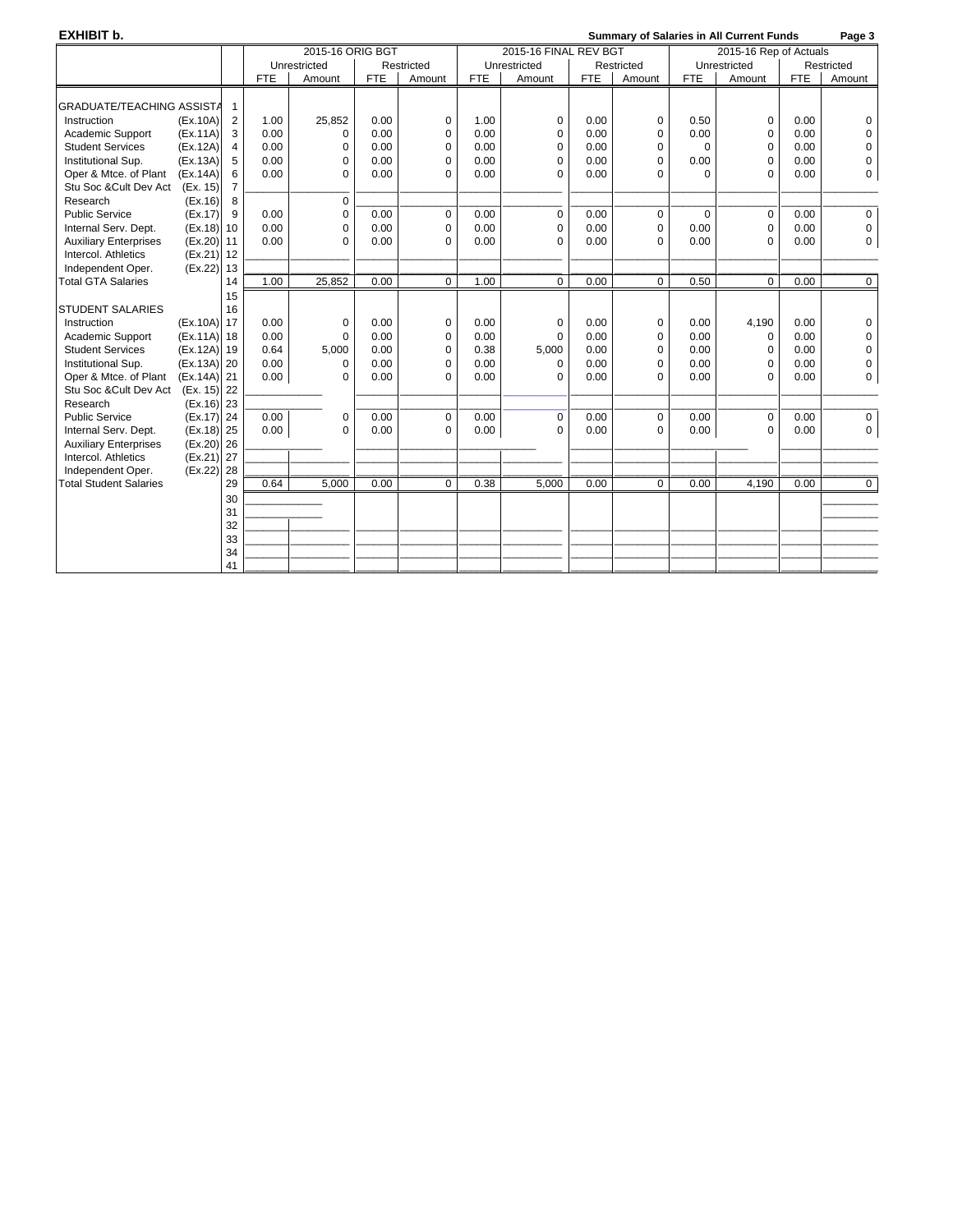**EXHIBIT b. CONSULTANT SUMMARY CONSULTER SUMMARY OF SALARIES IN ALL Current Funds** Page 4

|                                     |              |                |            | 2015-16 ORIG BGT |            |             | 2015-16 FINAL REV BGT |              |            |             | 2015-16 Rep of Actuals |              |            |                |
|-------------------------------------|--------------|----------------|------------|------------------|------------|-------------|-----------------------|--------------|------------|-------------|------------------------|--------------|------------|----------------|
|                                     |              |                |            | Unrestricted     |            | Restricted  |                       | Unrestricted |            | Restricted  |                        | Unrestricted |            | Restricted     |
|                                     |              |                | <b>FTE</b> | Amount           | <b>FTE</b> | Amount      | <b>FTE</b>            | Amount       | <b>FTE</b> | Amount      | <b>FTE</b>             | Amount       | <b>FTE</b> | Amount         |
|                                     |              |                |            |                  |            |             |                       |              |            |             |                        |              |            |                |
| FEDERAL WORK STUDY                  |              |                |            |                  |            |             |                       |              |            |             |                        |              |            |                |
| Instruction                         | (EX.10A)     | 2              | 0.00       | 0                | 0.00       | 0           | 0.00                  | 0            | 0.00       | 0           | 0.00                   | 0            | 0.00       | 0              |
| Academic Support                    | (EX.11A)     | 3              | 0.00       | $\Omega$         | 0.00       | $\mathbf 0$ | 0.00                  | $\Omega$     | 0.00       | $\mathbf 0$ | 0.00                   | $\mathbf 0$  | 0.00       | $\Omega$       |
| <b>Student Services</b>             | (EX.12A)     | 4              | 0.00       | 11,500           | 0.00       | 0           | 0.00                  | 26,767       | 0.00       | $\Omega$    | 0.00                   | $\mathbf 0$  | 0.00       | 0              |
| Institutional Sup.                  | (EX.13A)     | 5              | 0.00       | $\Omega$         | 0.00       | $\Omega$    | 0.00                  | $\Omega$     | 0.00       | $\Omega$    | 0.00                   | $\mathbf 0$  | 0.00       | 0              |
| Oper & Mtce. of Plant               | (EX.14A)     | 6              | 0.00       | $\Omega$         | 0.00       | $\Omega$    | 0.00                  | $\Omega$     | 0.00       | $\Omega$    | 0.00                   | $\Omega$     | 0.00       | 0              |
| Stu Soc & Cult Dev Act              | (Ex. 15)     | $\overline{7}$ |            |                  |            |             |                       |              |            |             |                        |              |            |                |
| Research                            | (EX.16)      | 8              |            |                  |            |             |                       |              |            |             |                        |              |            |                |
| <b>Public Service</b>               | (EX.17)      | $\mathbf{q}$   | 0.00       | $\mathbf 0$      | 0.00       | 0           | 0.00                  | 0            | 0.00       | 0           | 0.00                   | $\mathbf 0$  | 0.00       | 0              |
| Internal Serv. Dept.                | (EX.18)      | 10             | 0.00       | $\Omega$         | 0.00       | $\Omega$    | 0.00                  | $\Omega$     | 0.00       | $\Omega$    | 0.00                   | $\Omega$     | 0.00       | 0              |
| <b>Auxiliary Enterprises</b>        | (EX.20)      | 11             |            |                  |            |             |                       |              |            |             |                        |              |            |                |
| Intercol. Athletics                 | (EX.21)      | 12             |            |                  |            |             |                       |              |            |             |                        |              |            |                |
| Independent Oper.                   | (EX.22)      | 13             |            |                  |            |             |                       |              |            |             |                        |              |            |                |
| <b>Total Federal Work study</b>     |              | 14             | 0.00       | 11,500           | 0.00       | $\Omega$    | 0.00                  | 26,767       | 0.00       | $\Omega$    | 0.00                   | $\Omega$     | 0.00       | 0              |
|                                     |              | 15             |            |                  |            |             |                       |              |            |             |                        |              |            |                |
| <b>STATE WORKSTUDY</b>              |              | 16             |            |                  |            |             |                       |              |            |             |                        |              |            |                |
| Instruction                         | (EX.10A)     | 17             | 0.00       | 0                | 0.00       | 0           | 0.00                  | 0            | 0.00       | $\mathbf 0$ | 0.00                   | $\mathbf 0$  | 0.00       | $\Omega$       |
| Academic Support                    | (Ex.11A) 18  |                | 0.00       | $\Omega$         | 0.00       | 0           | 0.00                  | 0            | 0.00       | $\mathbf 0$ | 0.00                   | $\mathbf 0$  | 0.00       | $\Omega$       |
| <b>Student Services</b>             | (Ex.12A) 19  |                | 0.00       | 15,267           | 0.00       | 0           | 0.00                  | 0            | 0.00       | $\mathbf 0$ | 0.00                   | 21,898       | 0.00       | $\Omega$       |
| Institutional Sup.                  | (Ex.13A) 20  |                | 0.00       | $\Omega$         | 0.00       | $\Omega$    | 0.00                  | $\Omega$     | 0.00       | $\Omega$    | 0.00                   | $\Omega$     | 0.00       | $\Omega$       |
| Oper. & Maint. of Plant (Ex.14A) 21 |              |                | 0.00       | $\Omega$         | 0.00       | $\Omega$    | 0.00                  | $\Omega$     | 0.00       | $\Omega$    | 0.00                   | $\Omega$     | 0.00       | $\Omega$       |
| Stu Soc & Cult Dev Act              | (Ex. 15) 22  |                |            |                  |            |             |                       |              |            |             |                        |              |            |                |
| Research                            | $(Ex.16)$ 23 |                |            |                  |            |             |                       |              |            |             |                        |              |            |                |
| <b>Public Service</b>               | (Ex.17) 24   |                | 0.00       | $\pmb{0}$        | 0.00       | 0           | 0.00                  | 0            | 0.00       | 0           | 0.00                   | 0            | 0.00       | 0              |
| Internal Serv. Dept.                | (Ex.18) 25   |                | 0.00       | $\Omega$         | 0.00       | $\Omega$    | 0.00                  | $\Omega$     | 0.00       | $\Omega$    | 0.00                   | $\Omega$     | 0.00       | $\mathbf{0}$   |
| <b>Auxiliary Enterprises</b>        | $(Ex.20)$ 26 |                |            |                  |            |             |                       |              |            |             |                        |              |            |                |
| Intercol. Athletics                 | (Ex.21) 27   |                |            |                  |            |             |                       |              |            |             |                        |              |            |                |
| Independent Oper.                   | (Ex.22) 28   |                |            |                  |            |             |                       |              |            |             |                        |              |            |                |
| <b>Total State Work Study</b>       |              | 29             | 0.00       | 15,267           | 0.00       | $\mathbf 0$ | 0.00                  | $\mathbf 0$  | 0.00       | $\mathbf 0$ | 0.00                   | 21,898       | 0.00       | $\overline{0}$ |
|                                     |              | 30             |            |                  |            |             |                       |              |            |             |                        |              |            |                |
|                                     |              | 31             |            |                  |            |             |                       |              |            |             |                        |              |            |                |
|                                     |              | 32             |            |                  |            |             |                       |              |            |             |                        |              |            |                |
|                                     |              | 33             |            |                  |            |             |                       |              |            |             |                        |              |            |                |
|                                     |              | 34             |            |                  |            |             |                       |              |            |             |                        |              |            |                |
|                                     |              | 41             |            |                  |            |             |                       |              |            |             |                        |              |            |                |
|                                     |              |                |            |                  |            |             |                       |              |            |             |                        |              |            |                |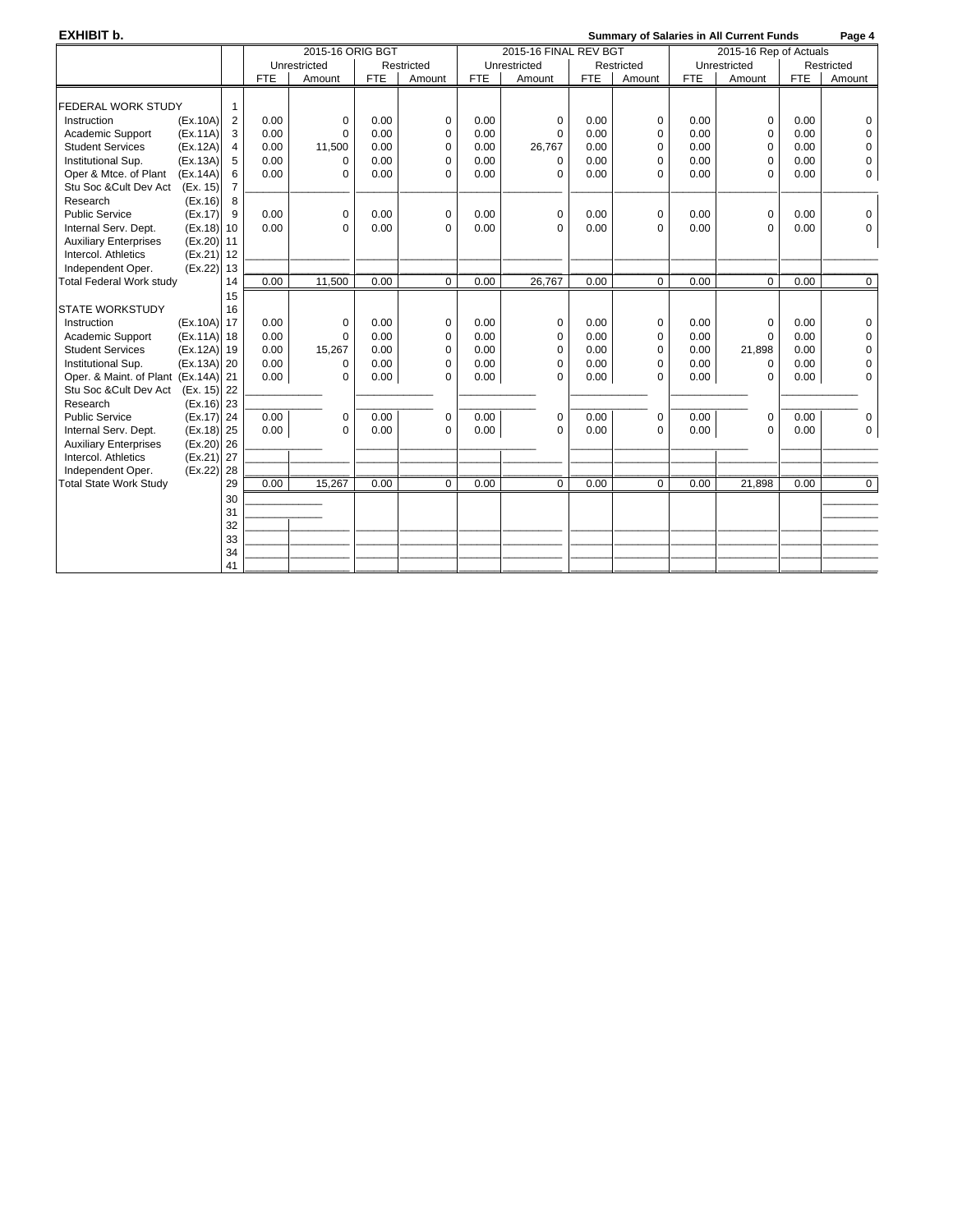**EXHIBIT b. Summary of Salaries in All Current Funds Page 5**

|                                                         |                            |            | 2015-16 ORIG BGT |              |                  |              | 2015-16 FINAL REV BGT |              |                  | 2015-16 Rep of Actuals |                 |            |                      |
|---------------------------------------------------------|----------------------------|------------|------------------|--------------|------------------|--------------|-----------------------|--------------|------------------|------------------------|-----------------|------------|----------------------|
|                                                         |                            |            | Unrestricted     |              | Restricted       |              | Unrestricted          |              | Restricted       |                        | Unrestricted    |            | Restricted           |
|                                                         |                            | <b>FTE</b> | Amount           | <b>FTE</b>   | Amount           | FTE          | Amount                | <b>FTE</b>   | Amount           | <b>FTE</b>             | Amount          | <b>FTE</b> | Amount               |
|                                                         |                            |            |                  |              |                  |              |                       |              |                  |                        |                 |            |                      |
| <b>OTHER SALARIES</b>                                   |                            | 0.00       |                  |              |                  |              |                       |              |                  |                        |                 | 0.00       |                      |
| Instruction<br>(EX.10A)<br>(EX.11A)                     | $\overline{2}$<br>3        | 0.00       | 0<br>$\Omega$    | 0.00<br>0.00 | $\mathbf 0$<br>0 | 0.00<br>0.00 | 3,200                 | 0.00<br>0.00 | 0<br>$\mathbf 0$ | 0.00<br>0.00           | 694<br>$\Omega$ | 0.00       | $\Omega$<br>$\Omega$ |
| Academic Support<br><b>Student Services</b><br>(EX.12A) | 4                          | 0.00       | $\Omega$         | 0.00         | 0                | 0.00         | $\Omega$<br>0         | 0.00         | $\mathbf 0$      | 0.00                   | $\mathbf 0$     | 0.00       | 0                    |
| Institutional Sup.<br>(EX.13A)                          | 5                          | 1.00       | 46,291           | 0.00         | 0                | 1.00         | 46,291                | 0.00         | $\mathbf 0$      | 1.00                   | 44,655          | 0.00       | 0                    |
| Oper & Mtce. of Plant<br>(Ex.14A)                       | 6                          | 0.00       | $\Omega$         | 0.00         | $\Omega$         | 0.00         | $\Omega$              | 0.00         | $\Omega$         | 0.00                   | $\Omega$        | 0.00       | $\mathbf{0}$         |
| Stu Soc & Cult Dev Act<br>(Ex. 15)                      | $\overline{7}$             |            |                  |              |                  |              |                       |              |                  |                        |                 |            |                      |
| Research<br>(EX.16)                                     | 8                          |            |                  |              |                  |              |                       |              |                  |                        |                 |            |                      |
| <b>Public Service</b><br>(EX.17)                        | 9                          | 0.00       | 0                | 0.00         | $\mathbf 0$      | 0.00         | 0                     | 0.00         | 0                | 0.00                   | $\mathbf 0$     | 0.00       | $\mathbf 0$          |
| Internal Serv. Dept.                                    | $(Ex.18)$ 10               | 0.00       | $\Omega$         | 0.00         | $\Omega$         | 0.00         | $\Omega$              | 0.00         | $\Omega$         | 0.00                   | $\Omega$        | 0.00       | 0                    |
| <b>Auxiliary Enterprises</b>                            | (Ex.20) 11                 |            |                  |              |                  |              |                       |              |                  |                        |                 |            |                      |
| Intercol. Athletics                                     | (Ex.21) 12                 |            |                  |              |                  |              |                       |              |                  |                        |                 |            |                      |
| Independent Oper.                                       | (Ex.22) 13                 |            |                  |              |                  |              |                       |              |                  |                        |                 |            |                      |
| <b>Total Other Salaries</b>                             | 14                         | 1.00       | 46,291           | 0.00         | $\mathbf 0$      | 1.00         | 49,491                | 0.00         | $\Omega$         | 1.00                   | 45,349          | 0.00       | $\overline{0}$       |
|                                                         | 15                         |            |                  |              |                  |              |                       |              |                  |                        |                 |            |                      |
|                                                         | 16                         |            |                  |              |                  |              |                       |              |                  |                        |                 |            |                      |
| Instruction<br>Academic Support                         | (Ex.10A) 17<br>(Ex.11A) 18 |            |                  |              |                  |              |                       |              |                  |                        |                 |            |                      |
| <b>Student Services</b>                                 | (Ex.12A) 19                |            |                  |              |                  |              |                       |              |                  |                        |                 |            |                      |
| Institutional Sup.                                      | (Ex.13A) 20                |            |                  |              |                  |              |                       |              |                  |                        |                 |            |                      |
| Oper & Mtce. of Plant                                   | (Ex.14A) 21                |            |                  |              |                  |              |                       |              |                  |                        |                 |            |                      |
| Stu Soc & Cult Dev Act (Ex. 15) 22                      |                            |            |                  |              |                  |              |                       |              |                  |                        |                 |            |                      |
| Research                                                | $(Ex.16)$ 23               |            |                  |              |                  |              |                       |              |                  |                        |                 |            |                      |
| <b>Public Service</b>                                   | (Ex.17) 24                 |            |                  |              |                  |              |                       |              |                  |                        |                 |            |                      |
| Internal Serv. Dept.                                    | (Ex.18) 25                 |            |                  |              |                  |              |                       |              |                  |                        |                 |            |                      |
| <b>Auxiliary Enterprises</b>                            | $(Ex.20)$ 26               |            |                  |              |                  |              |                       |              |                  |                        |                 |            |                      |
| Intercol. Athletics                                     | (Ex.21) 27                 |            |                  |              |                  |              |                       |              |                  |                        |                 |            |                      |
| Independent Oper.<br>(EX.22)                            | 28                         |            |                  |              |                  |              |                       |              |                  |                        |                 |            |                      |
| Total                                                   | 29                         | 0.00       | $\mathbf 0$      | 0.00         | $\mathbf 0$      | 0.00         | $\mathbf 0$           | 0.00         | $\mathbf 0$      | 0.00                   | $\mathbf 0$     | 0.00       | $\overline{0}$       |
|                                                         | 30<br>31                   |            |                  |              |                  |              |                       |              |                  |                        |                 |            |                      |
|                                                         | 32                         |            |                  |              |                  |              |                       |              |                  |                        |                 |            |                      |
|                                                         | 33                         |            |                  |              |                  |              |                       |              |                  |                        |                 |            |                      |
|                                                         | 34                         |            |                  |              |                  |              |                       |              |                  |                        |                 |            |                      |
|                                                         | 41                         |            |                  |              |                  |              |                       |              |                  |                        |                 |            |                      |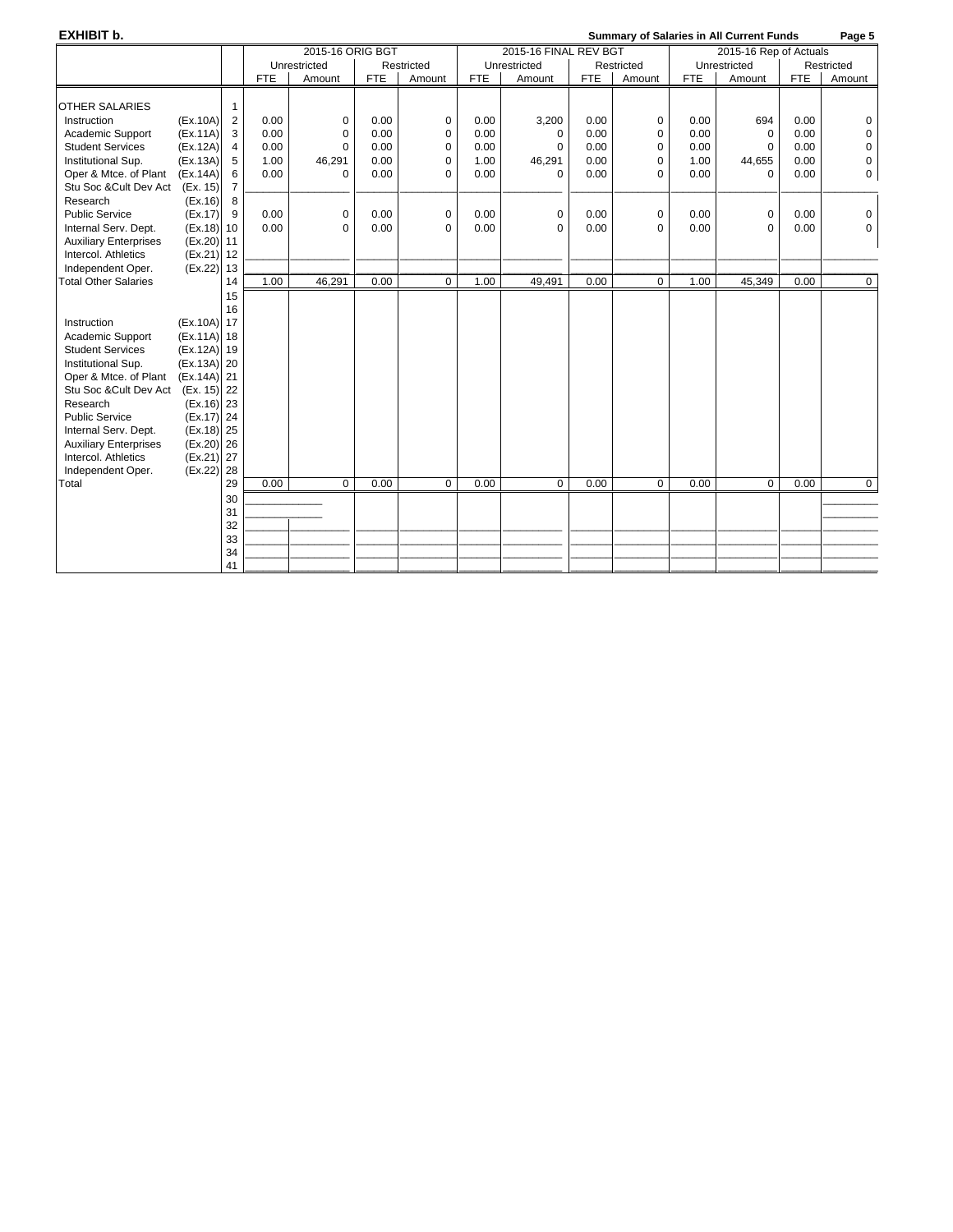| EXHIBIT b.                     |                              |            |                  |            |             | Page 6<br><b>Summary of Salaries in All Current Funds</b> |                       |            |            |            |                        |            |                     |
|--------------------------------|------------------------------|------------|------------------|------------|-------------|-----------------------------------------------------------|-----------------------|------------|------------|------------|------------------------|------------|---------------------|
|                                |                              |            | 2015-16 ORIG BGT |            |             |                                                           | 2015-16 FINAL REV BGT |            |            |            | 2015-16 Rep of Actuals |            |                     |
|                                |                              |            | Unrestricted     |            | Restricted  |                                                           | Unrestricted          |            | Restricted |            | Unrestricted           |            | Restricted          |
|                                |                              | <b>FTE</b> | Amount           | <b>FTE</b> | Amount      | <b>FTE</b>                                                | Amount                | <b>FTE</b> | Amount     | <b>FTE</b> | Amount                 | <b>FTE</b> | Amount              |
| <b>GRAND TOTAL SALARIES</b>    | $\mathbf{1}$                 |            |                  |            |             |                                                           |                       |            |            |            |                        |            |                     |
| <b>Faculty Salaries</b>        | $\overline{\mathbf{c}}$<br>3 | 75.06      | 2,332,775        | 5.22       | 78,280      | 75.49                                                     | 2,184,110             | 9.28       | 249,704    | 69.84      | 2,066,222              | 2.68       | 44,594              |
| <b>Professional Salaries</b>   | $\overline{4}$<br>5          | 46.00      | 2,183,225        | 6.30       | 302,652     | 48.35                                                     | 2,373,507             | 7.80       | 389,473    | 35.33      | 2,058,332              | 13.13      | 422,813             |
| <b>Support Staff Salaries</b>  | 6<br>$\overline{7}$          | 56.74      | 1,690,386        | 5.00       | 147,881     | 58.09                                                     | 1,716,971             | 5.00       | 139,155    | 52.97      | 1,724,327              | 5.00       | 65,878              |
| Graduate/Teaching Assistant Sa | 8<br>9                       | 1.00       | 25,852           | 0.00       | $\mathbf 0$ | 1.00                                                      | $\mathbf 0$           | 0.00       | $\Omega$   | 0.50       | $\mathbf 0$            | 0.00       | $\mathbf 0$         |
| <b>Student Salaries</b>        | 10<br>11                     | 0.64       | 5,000            | 0.00       | $\mathbf 0$ | 0.38                                                      | 5,000                 | 0.00       | 0          | 0.00       | 4,190                  | 0.00       | $\mathbf 0$         |
| <b>Federal Work Study</b>      | 12<br>13                     | 0.00       | 11,500           | 0.00       | $\mathbf 0$ | 0.00                                                      | 26,767                | 0.00       | 0          | 0.00       | 0                      | 0.00       | $\mathsf 0$         |
| State Work Study               | 14<br>15                     | 0.00       | 15,267           | 0.00       | $\Omega$    | 0.00                                                      | $\Omega$              | 0.00       | $\Omega$   | 0.00       | 21,898                 | 0.00       | $\mathsf{O}\xspace$ |
| <b>Other Salaries</b>          | 16<br>17                     | 1.00       | 46,291           | 0.00       | $\mathbf 0$ | 1.00                                                      | 49,491                | 0.00       | $\Omega$   | 1.00       | 45,349                 | 0.00       | $\mathbf 0$         |
| Total                          | 18                           | 180.44     | 6,310,296        | 16.52      | 528,813     | 184.31                                                    | 6,355,846             | 22.08      | 778,332    | 159.65     | 5,920,318              | 20.82      | 533,285             |
|                                | 19                           |            |                  |            |             |                                                           |                       |            |            |            |                        |            |                     |
|                                | 20                           |            |                  |            |             |                                                           |                       |            |            |            |                        |            |                     |
|                                | 21                           |            |                  |            |             |                                                           |                       |            |            |            |                        |            |                     |
|                                | 22                           |            |                  |            |             |                                                           |                       |            |            |            |                        |            |                     |
|                                | 23                           |            |                  |            |             |                                                           |                       |            |            |            |                        |            |                     |
|                                | 24                           |            |                  |            |             |                                                           |                       |            |            |            |                        |            |                     |
|                                | 25<br>26                     |            |                  |            |             |                                                           |                       |            |            |            |                        |            |                     |
|                                | 27                           |            |                  |            |             |                                                           |                       |            |            |            |                        |            |                     |
|                                | 28                           |            |                  |            |             |                                                           |                       |            |            |            |                        |            |                     |
|                                | 29                           |            |                  |            |             |                                                           |                       |            |            |            |                        |            |                     |
|                                | 30                           |            |                  |            |             |                                                           |                       |            |            |            |                        |            |                     |
|                                | 31                           |            |                  |            |             |                                                           |                       |            |            |            |                        |            |                     |
|                                | 32                           |            |                  |            |             |                                                           |                       |            |            |            |                        |            |                     |
|                                | 33                           |            |                  |            |             |                                                           |                       |            |            |            |                        |            |                     |
|                                | 34                           |            |                  |            |             |                                                           |                       |            |            |            |                        |            |                     |
|                                | 35                           |            |                  |            |             |                                                           |                       |            |            |            |                        |            |                     |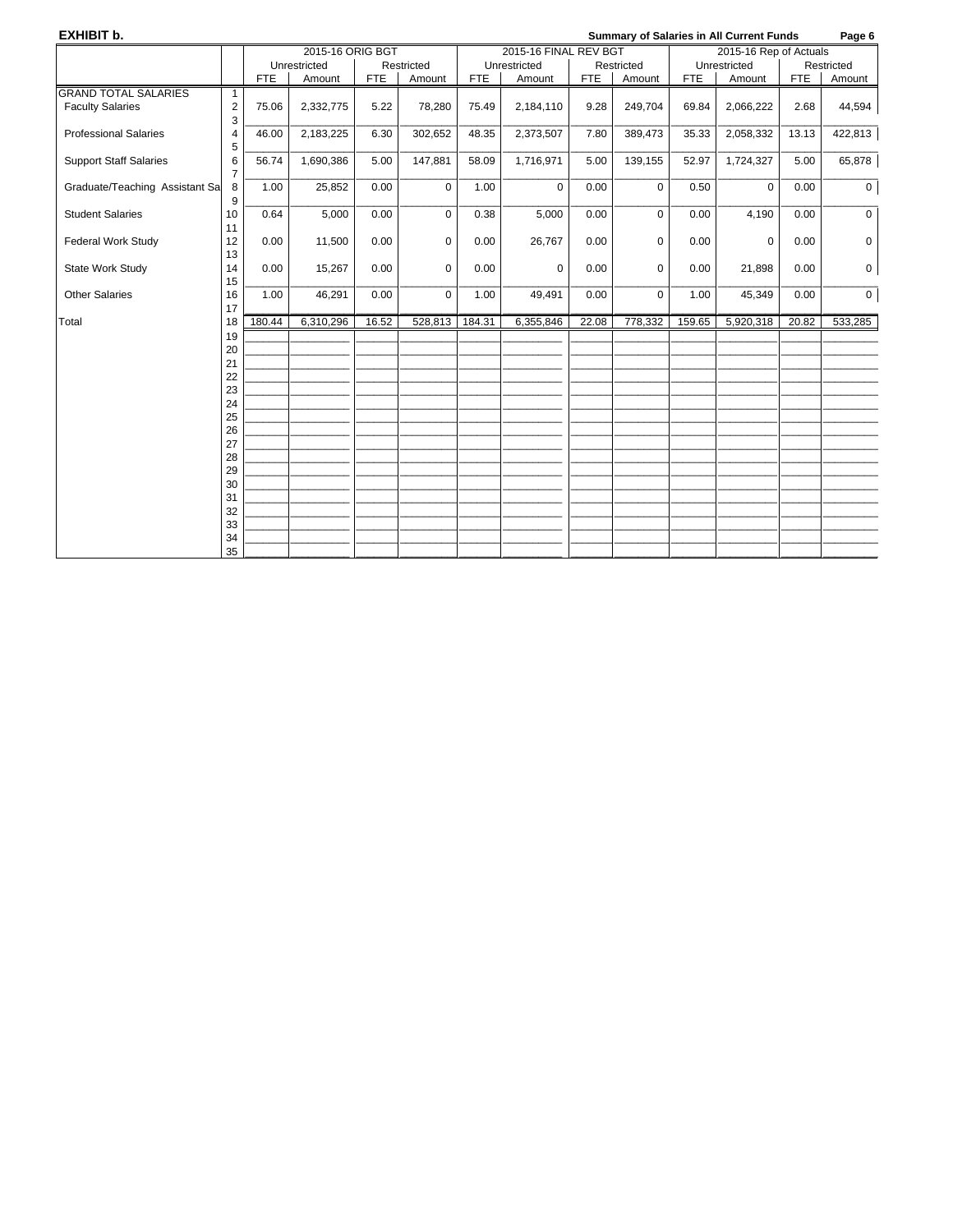### NEW MEXICO COMMISSION ON HIGHER EDUCATION Unrestricted Instruction and General Report of Salary and Fringe Benefit Increases 2015-16 Rep of Actuals

### Institution: Luna Community College

| Prepared By: Donna Flores-Medina Date: | 09/07/16 |
|----------------------------------------|----------|
|                                        |          |

|                                                                   |            | Final App BGT<br>2015-16 |            | <b>ACTUAL</b><br>2015-16 | Percent  |
|-------------------------------------------------------------------|------------|--------------------------|------------|--------------------------|----------|
|                                                                   | <b>FTE</b> | Amount                   | <b>FTE</b> | Amount                   | Variance |
| <b>SALARIES:</b>                                                  |            |                          |            |                          |          |
| Faculty (1)                                                       | 75.49      | 2,184,110                | 69.84      | 2,066,222                | -5%      |
| <b>Other Salaries</b>                                             | 91.86      | 3,390,585                | 76.70      | 3,383,691                | 0%       |
| <b>Total Salaries</b>                                             | 167.36     | 5,574,695                | 146.54     | 5,449,913                | $-2%$    |
| <b>FRINGE BENEFITS:</b>                                           |            |                          |            |                          |          |
| <b>FICA</b>                                                       |            | 480,877                  |            | 340,017                  | $-29%$   |
| Medicare                                                          |            | 74,931                   |            | 74,638                   | 0%       |
| Retirement                                                        |            | 688,821                  |            | 709,930                  | 3%       |
| 1% Retiree's Health Act                                           |            | 98,265                   |            | 102,182                  | 4%       |
| Group Insurance                                                   |            | 452,018                  |            | 444,327                  | $-2%$    |
| Worker's Comp.                                                    |            | 73,634                   |            | 74,856                   | 2%       |
| Unemployment Comp.                                                |            | 422,311                  |            | 291,667                  | $-31%$   |
| <b>Total Fringe Benefits</b>                                      |            | 2,290,857                |            | 2,037,618                | $-11%$   |
| <b>Total Compensation</b>                                         | 167.36     | 7,865,552                | 146.54     | 7,487,531                | $-5%$    |
| Estimated Percent Salary Increase for Returning Full-Time Faculty |            |                          |            |                          | 0.0%     |
| Estimated Percent Salary Increase for Returning Full-Time Staff   |            |                          |            |                          | 0.0%     |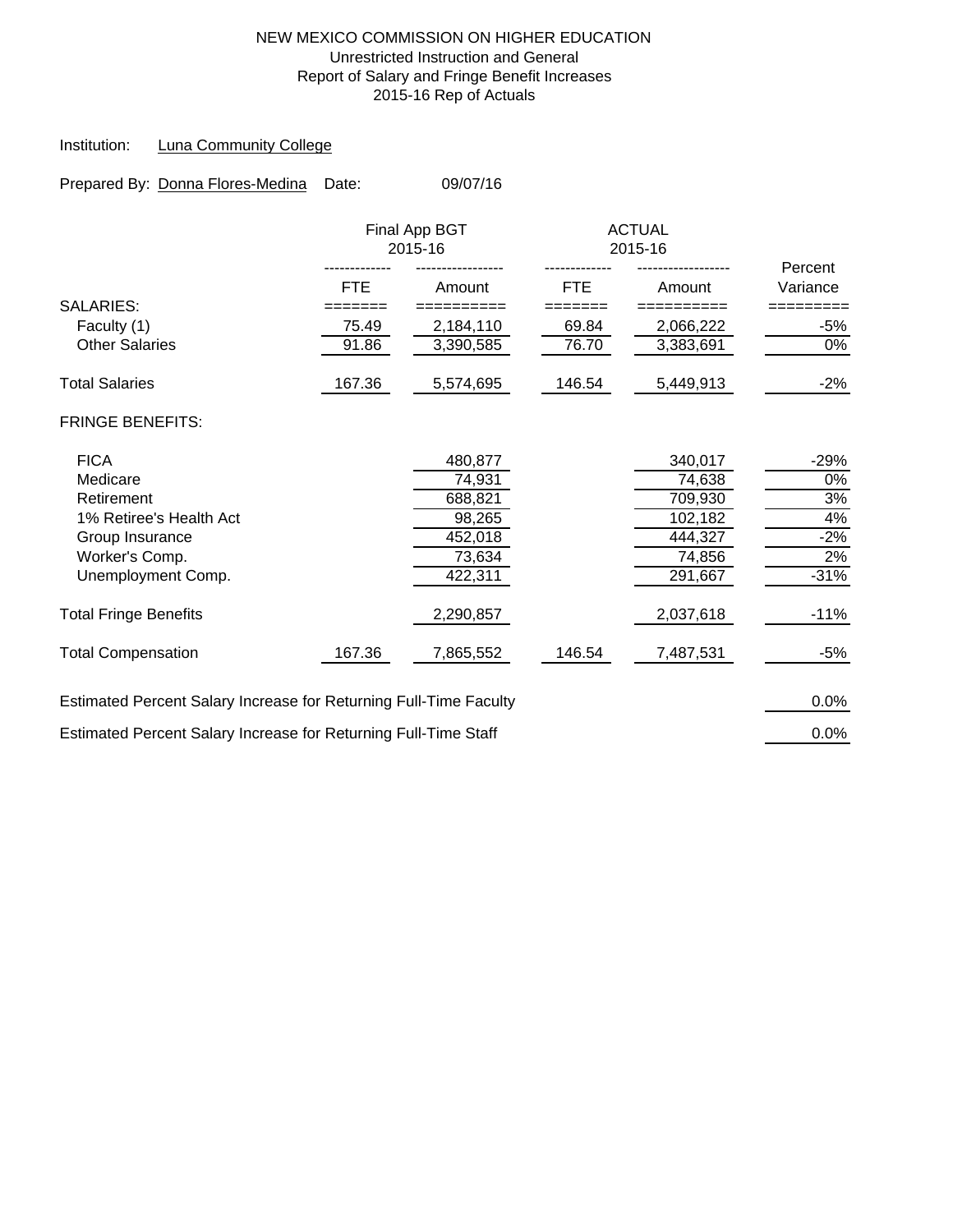## **EXHIBIT e and f.**

|                                                      |                 |                | 2015-16 | 2015-16               | 2015-16       |
|------------------------------------------------------|-----------------|----------------|---------|-----------------------|---------------|
|                                                      |                 |                |         | ORG BGT Final App BGT | <b>ACTUAL</b> |
|                                                      |                 |                |         |                       |               |
| EXHIBIT e. SALARIES OF PRINCIPAL OFFICERS            |                 | $\overline{2}$ |         |                       |               |
|                                                      |                 | 3              |         |                       |               |
| Libraries                                            |                 | $\overline{4}$ |         |                       |               |
| Director-Interim                                     | <b>Martinez</b> | 5              | 52,217  | 52,217                | 52,217        |
| <b>Academic Administration</b>                       |                 | 6              |         |                       |               |
| VP for Academics                                     | Martinez        | $\overline{7}$ | 85,535  | 85,535                | 86,134        |
| <b>Financial Aid Administration</b>                  |                 | 8              |         |                       |               |
| <b>Director</b>                                      | Montoya         | 9              | 53,149  | 54,899                | 54,829        |
|                                                      |                 | 10             |         |                       |               |
| <b>Student Records</b>                               |                 | 11             |         |                       |               |
| <b>Director</b>                                      | Rael            | 12             | 68,754  | 68,754                | 60,171        |
|                                                      |                 | 13             |         |                       |               |
| Recruitment/Admissions                               |                 | 14             |         |                       |               |
| <b>Director</b>                                      | Marquez         | 15             | 50,468  | 52,902                | 50,468        |
|                                                      |                 | 16             |         |                       |               |
| <b>Executive Management</b>                          |                 | 17             |         |                       |               |
| President                                            | Sanchez         | 18             | 150,000 | 150,000               | 150,000       |
| VP for Finance & Admin.                              | Flores-Medina   |                | 93,177  | 93,177                | 93,177        |
|                                                      |                 | 20             | 0       | 0                     | 0             |
|                                                      |                 | 21<br>22       |         |                       |               |
| <b>Fiscal Operations</b>                             |                 | 23             |         |                       |               |
| Controller                                           | Martinez        | 24             | 48,036  | 59,130                | 59,130        |
|                                                      |                 | 25             |         |                       |               |
|                                                      |                 | 26             |         |                       |               |
|                                                      |                 | 27             |         |                       |               |
|                                                      |                 | 28             |         |                       |               |
|                                                      |                 | 29             |         |                       |               |
|                                                      |                 | 30             |         |                       |               |
|                                                      |                 | 31             |         |                       |               |
|                                                      |                 | 32             |         |                       |               |
|                                                      |                 | 33             |         |                       |               |
|                                                      |                 | 34             |         |                       |               |
|                                                      |                 | 35             |         |                       |               |
| <b>EXHIBIT f. NATIONAL DIRECT STUDENT LOAN FUNDS</b> |                 |                |         |                       |               |
| Federal Grant for NDSL Program                       |                 | 37             |         |                       |               |
| Mandatory Transfer from I & C & G (Exh.2)            |                 | 38             |         |                       |               |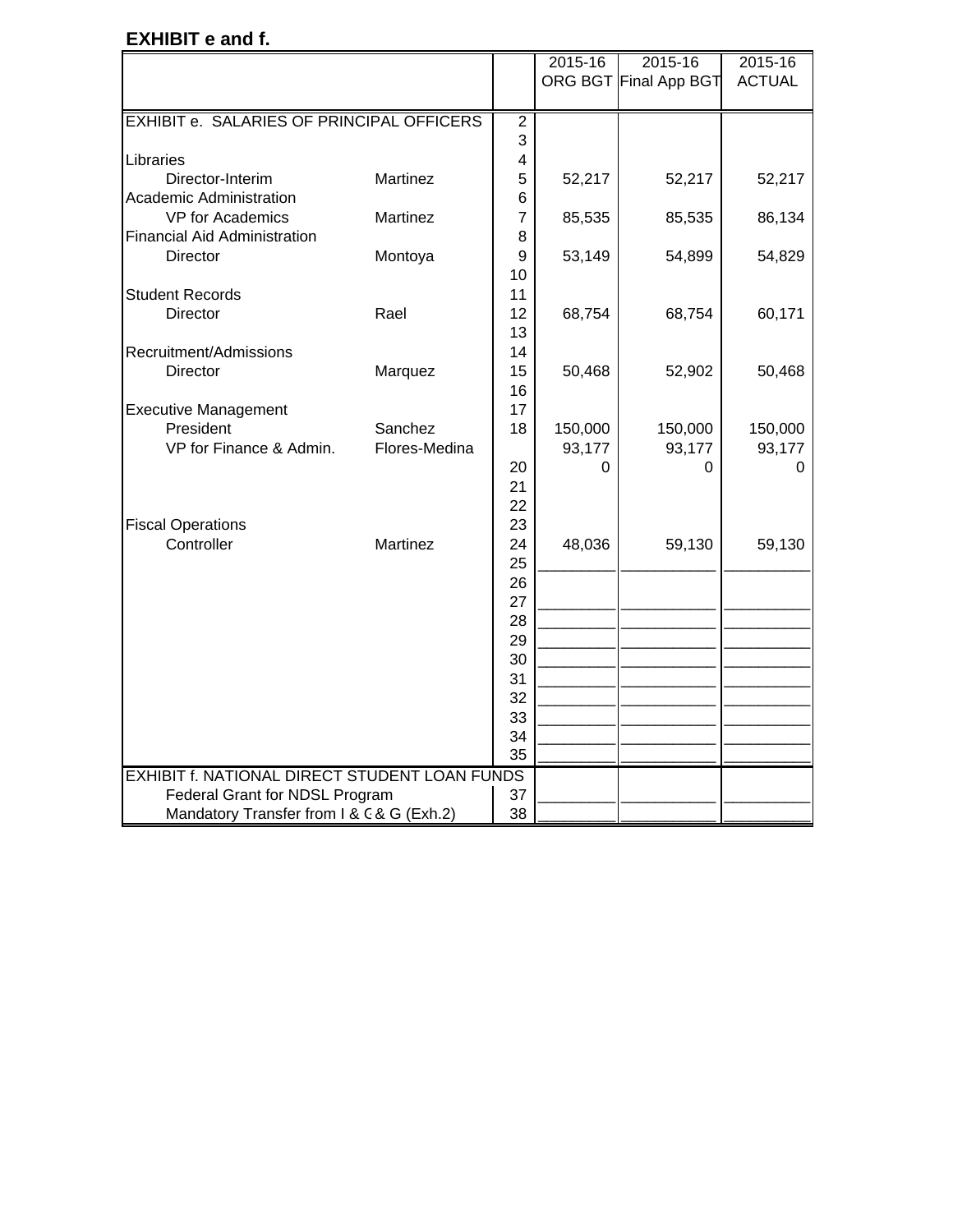| <b>EXHIBIT I</b><br>Summary of Plant Funds Capital Outlay |    |           |               | Page 1        |
|-----------------------------------------------------------|----|-----------|---------------|---------------|
|                                                           |    | ORG BGT   | Final App BGT | <b>ACTUAL</b> |
|                                                           |    | 2015-16   | 2015-16       | 2015-16       |
| <b>MAJOR PROJECTS (Exh. IA)</b>                           |    |           |               |               |
| Total Receipts Allocated to Major Proj.                   | ⌒  | 1,580,000 | 5,136,614     | 2,848,314     |
| Beg. Bal. Allocated to Major Projects                     | 3  | 111,232   | 111,232       | 111,232       |
| <b>Total Avail. Allocated to Major Projects</b>           | 4  | 1,691,232 | 5,247,846     | 2,959,546     |
| Tot. Expend. for Allocated Major Proj.                    | 5  | 1,691,232 | 5,136,614     | 2,848,314     |
| Transfer to                                               | 6  |           |               |               |
| Transfer from                                             |    |           |               |               |
| Ending Bal. Allocated to Major Projects                   | 8  |           | 111,232       | 111,232       |
|                                                           | 9  |           |               |               |
| <b>LIBRARY BONDS (Allocated)</b>                          | 10 |           |               |               |
| Bonds Books<br>- Proceeds                                 | 11 |           |               |               |
| - Interest                                                | 12 |           |               |               |
| Beginning Bal. from Bonds Books                           | 13 | 0         | 0             | 0             |
| Total Avail, from Bonds Books                             | 14 | 0         | $\Omega$      | 0             |
| Total Expend. from Bonds Books                            | 15 | 0         |               | 0             |
| Ending Balance from Bonds Books                           | 16 | 0         | $\Omega$      | 0             |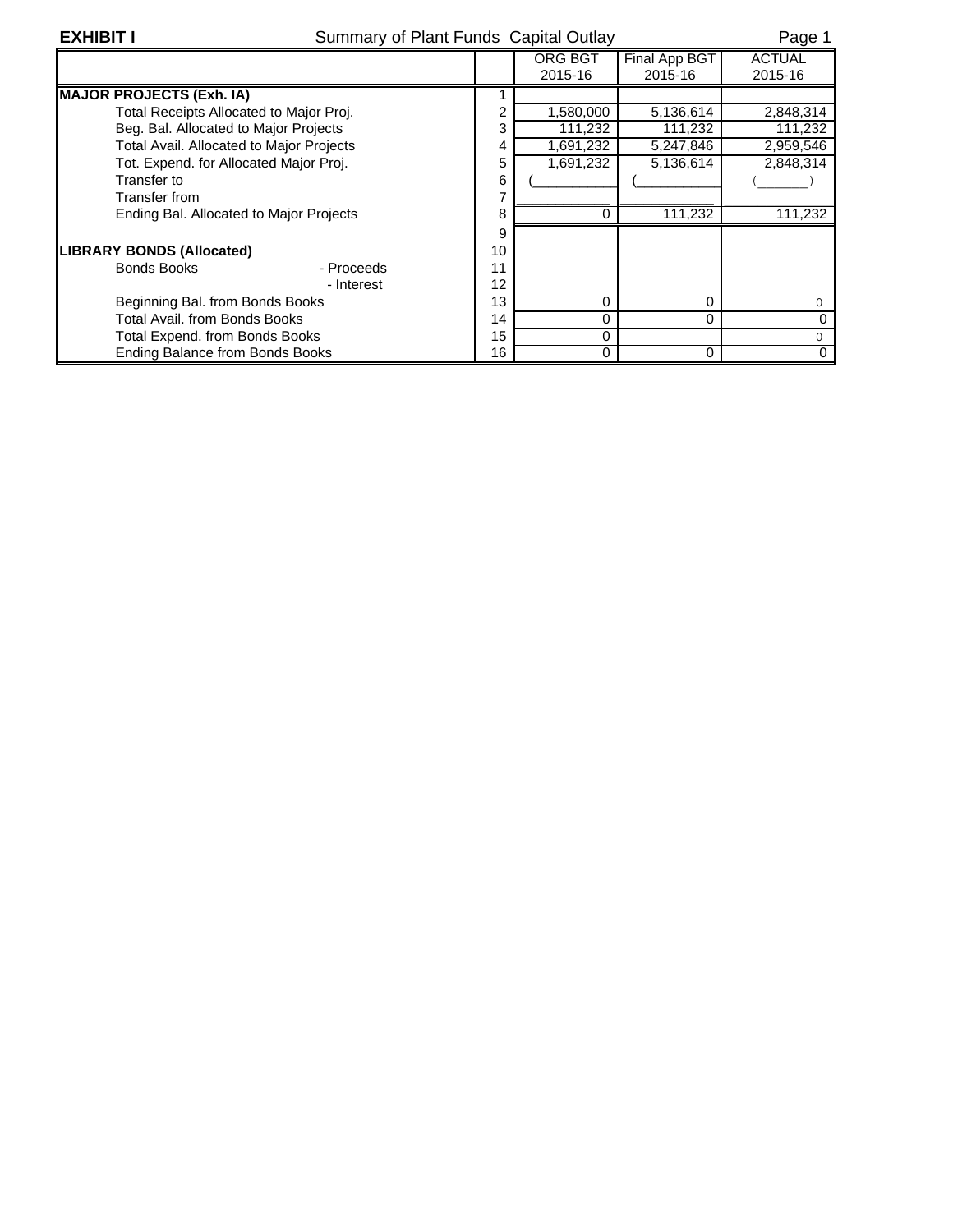## **EXHIBIT I EXHIBIT I** Summary of Plant Funds Capital Outlay **Page 2**

|      |                                                         |    | <b>ORG BGT</b> | Final App BGT | <b>ACTUAL</b> |
|------|---------------------------------------------------------|----|----------------|---------------|---------------|
|      |                                                         |    | 2015-16        | 2015-16       | 2015-16       |
|      | <b>MAJOR CAPITAL OUTLAY - Allocated Revenue (315)</b>   | 17 |                |               |               |
|      | <b>State</b>                                            | 18 |                |               |               |
| 8124 | GO Bonds-Community Use Auditorium                       | 19 | 0              | 0             | 0             |
| 8119 | GO Bonds-Vo Ed Renovation                               | 20 | $\Omega$       | 3,235,646     | 2,771,709     |
|      | GO Bonds-Bsns. Occupations Rem.                         | 21 |                |               |               |
|      | Federal                                                 | 22 |                |               |               |
|      |                                                         | 23 |                |               |               |
|      |                                                         | 24 |                |               |               |
|      | <b>State Grants</b>                                     | 25 |                |               |               |
| 8127 | Santa Rosa Vehicle                                      | 26 | 0              | $\Omega$      | $\Omega$      |
| 8130 | Roofs                                                   | 27 |                | 35,000        |               |
| 8113 | Santa Rosa 1415 #14-1299                                | 28 | 1,000,000      | 1,366,200     | 76,605        |
| 8130 | <b>Administration Building Improvement</b>              | 29 |                | 40,000        |               |
| 8108 | Spgr P&D Classroom                                      | 30 | 0              | 259,768       | 0             |
| 8109 | Springer 1415 #14-1299                                  | 31 | 380,000        | 0             | 0             |
| 8123 | <b>Building Trades Building Improvement</b>             | 32 | 0              | 0             | 0             |
| 8118 | <b>Satellite Construction</b>                           | 33 |                | 0             |               |
|      | Ed & Cultural Facility Construction                     | 34 |                |               |               |
| 8129 | Santa Rosa Satellite Equipment                          | 35 | 0              |               | 0             |
| 8116 | Auto Collision Lab                                      | 36 |                | 0             |               |
| 8117 | Early Childhood Ctr Playground Equip                    | 37 |                | 0             |               |
| 8301 | Springer Forrester Bldg Renovate                        | 38 | 0              | 0             | 0             |
| 8302 | Mora Bldg.-Construction                                 | 39 | 0              | 0             | 0             |
| 8303 | Mora Equipment                                          | 40 | 0              | $\Omega$      | 0             |
| 8107 | Raton Equipment                                         | 41 | 0              |               | 0             |
| 8124 | <b>Community Use Auditorim</b>                          | 42 | 0              | 0             |               |
| 8304 | Multi-Use Cultural Center                               | 43 | 0              | 0             | 0             |
| 8305 | Nick Salazar Daycare Renov                              |    |                | 0             |               |
| 8306 | Softball Equipment                                      | 44 | 0              |               | 0             |
| 8104 | <b>Wellness Center Equipment</b>                        | 45 | 0              |               | 0             |
| 8307 | Vehicles Purchase                                       | 46 | 0              |               | 0             |
| 8308 | <b>Springer Cooling/Heating</b>                         | 47 | 0              | 0             | 0             |
|      | <b>Local Grants</b>                                     | 48 |                |               |               |
|      |                                                         | 49 |                |               |               |
|      | <b>Private Gifts</b>                                    | 50 |                |               |               |
| 8115 | <b>Insurance NMPSIA</b>                                 | 51 | 200,000        | 200,000       | 0             |
|      | Endowment Allocated to Major Capital Outlay             | 52 |                |               |               |
|      | <b>Institutional Bonds Proceeds</b>                     | 53 |                |               |               |
|      | Interest on Balance's Allocated to Major Capital Outlay | 54 |                |               |               |
|      | <b>Total Receipts to Major Capital Outlay</b>           | 55 | 1,580,000      | 5,136,614     | 2,848,314     |
|      | Beginning Balance Allocated to Major Capital Outlay     | 56 | 111,232        | 111,232       | 111,232       |
|      | Total Available Allocated to Major Capital Outlay       | 57 | 1,691,232      | 5,247,846     | 2,959,546     |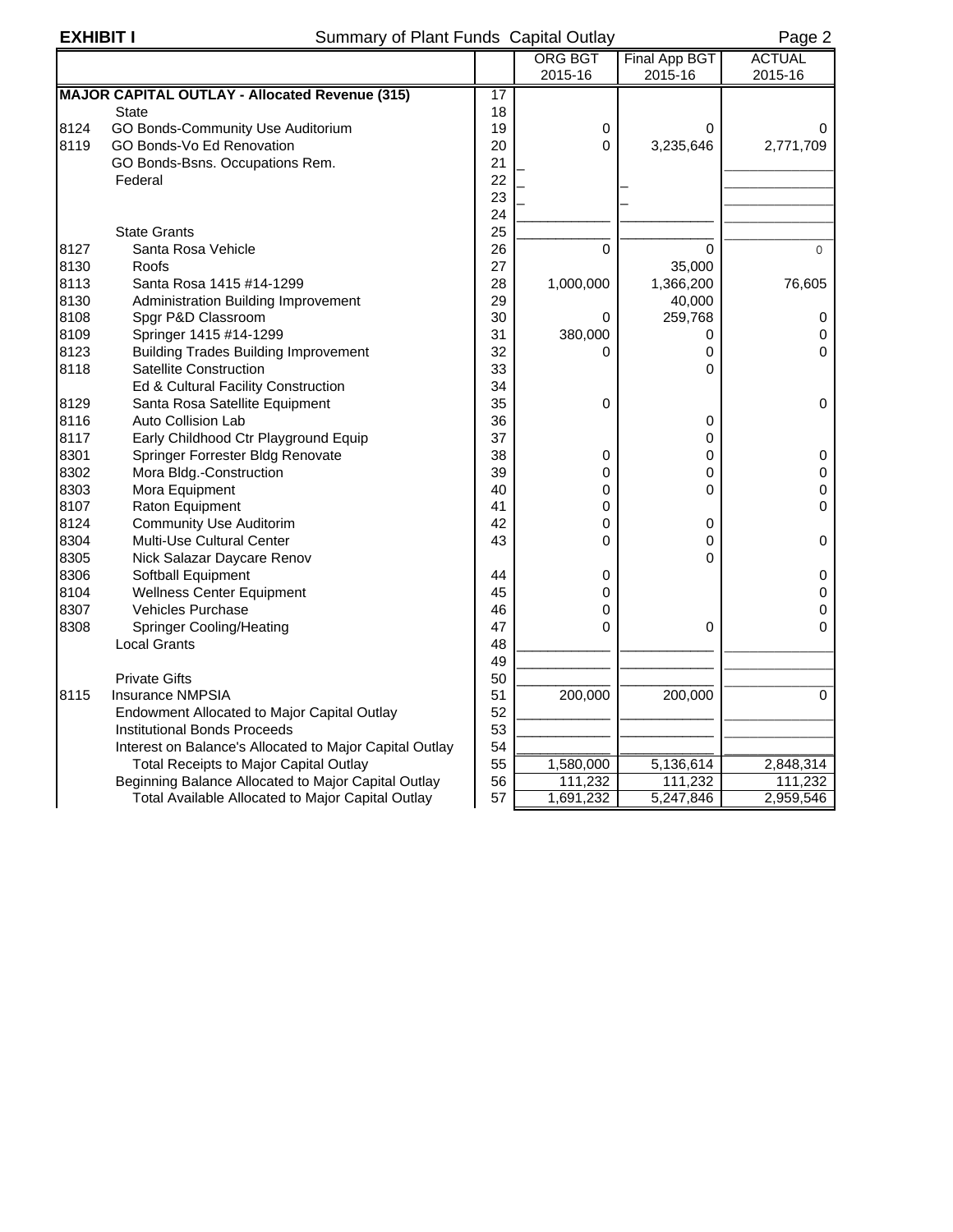| Itemized Expenditures for Allocated Major Capital Outlay | 58 |           |           |              |
|----------------------------------------------------------|----|-----------|-----------|--------------|
| GO Bonds-Health Care Facility                            | 59 | 0         | 0         |              |
| <b>GO Bonds-VoEd Renovations</b>                         | 60 | 0         | 3,235,646 | 2,771,709    |
| GO Bonds-Bsns. Occupations Rem.                          | 61 |           |           |              |
|                                                          | 62 |           |           |              |
| Santa Rosa Vehicle                                       | 63 | 0         | $\Omega$  |              |
| Roofs                                                    | 64 | 0         | 35,000    |              |
| Santa Rosa 1415 #14-1299                                 | 65 | 1,000,000 | 1,366,200 | 76,605       |
| Administration Building Improvement                      | 66 | $\Omega$  | 40,000    |              |
| Spgr P&D Classroom                                       | 67 | 0         | 259,768   |              |
| Springer 1415 #14-1299                                   | 68 | 380,000   | Ω         |              |
| <b>Building Trades Building Improvement</b>              | 69 | 0         | 0         |              |
| Satellite Construction                                   | 70 | 0         | 0         | O            |
| <b>Community Use Auditorium</b>                          | 71 | 0         | 0         |              |
| Santa Rosa Satellite Equipment                           | 72 | 0         | 0         | O            |
| Auto Collision Lab                                       | 73 | 0         | 0         | O            |
| Early Childhood Ctr Playground Equip                     | 74 | 0         | 0         | $\mathbf{0}$ |
| Springer Forrester Bldg Renovate                         | 75 | 0         | 0         |              |
| Mora Bldg.-Construction                                  | 76 | 0         | 0         |              |
| Mora Equipment                                           | 77 | 0         | 0         |              |
| Raton Equipment                                          | 78 | 0         | 0         |              |
| <b>Community Use Auditorim</b>                           | 79 | 0         | 0         |              |
| Multi-Use Cultural Center                                | 80 | 0         | 0         |              |
| Nick Salazar Daycare Renov                               | 81 | 0         | 0         |              |
| <b>Wellness Center Equipment</b>                         | 82 | 0         | 0         |              |
| <b>Vehicles Purchase</b>                                 | 83 | 0         | 0         |              |
| <b>Springer Cooling/Heating</b>                          | 84 | 0         | 0         |              |
| Insurance / Undesignated                                 | 85 | 311,232   | 200,000   |              |
| Total Expenditures for Allocated Major Capital Outlay    | 86 | 1,691,232 | 5,136,614 | 2,848,314    |
| Ending Balance for Allocated Major Capital Outlay        | 87 | 0         | 111,232   | 111,232      |

Ŀ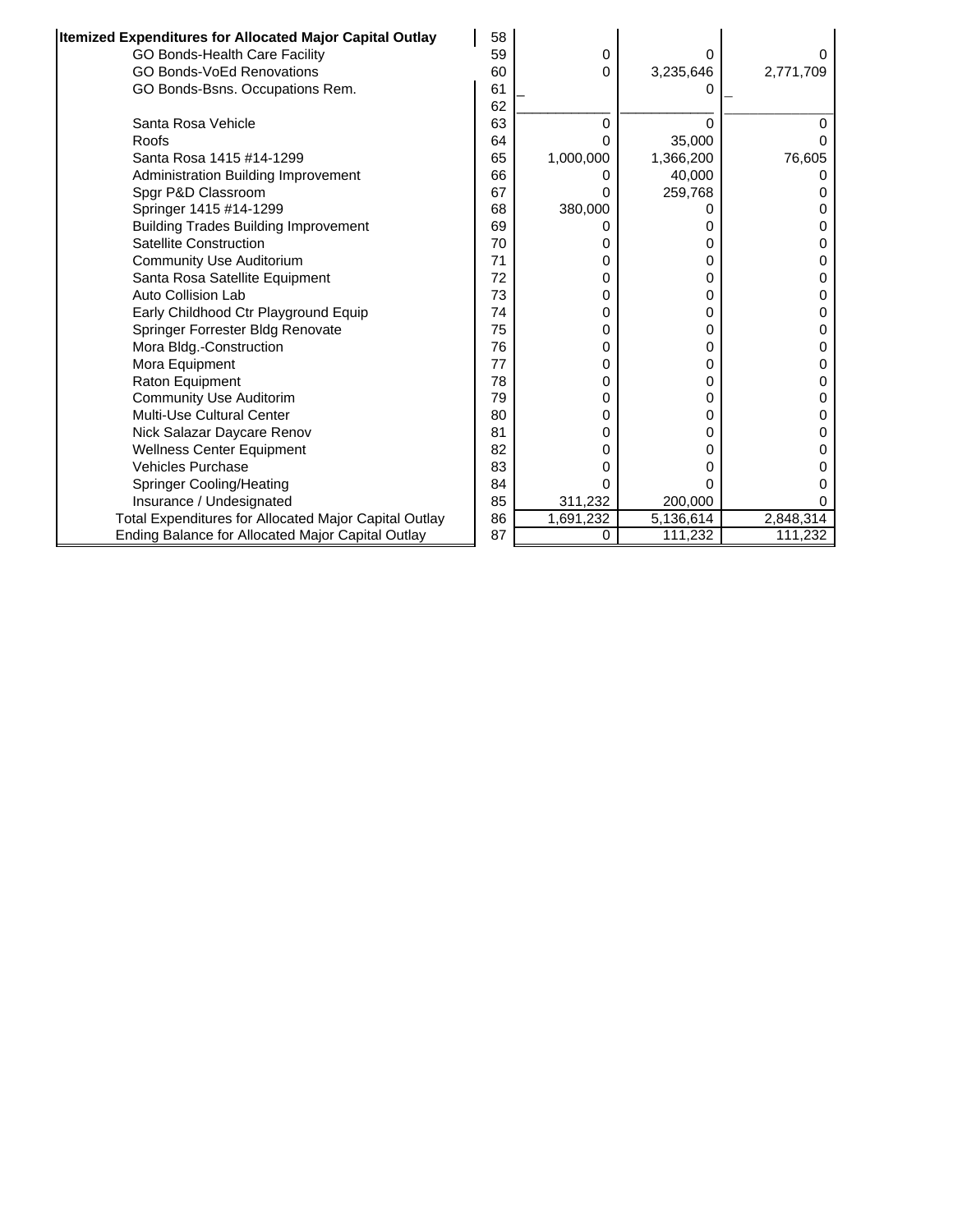## **EXHIBIT I Summary of Plant Funds Capital Outlay Page 3** Page 3

|               |                                                         |                                                         |     | <b>ORG BGT</b> | Final App BGT | <b>ACTUAL</b>  |
|---------------|---------------------------------------------------------|---------------------------------------------------------|-----|----------------|---------------|----------------|
|               |                                                         |                                                         |     | 2015-16        | 2015-16       | 2015-16        |
|               | <b>MINOR CAPITAL OUTLAY - Allocated Revenues</b>        |                                                         | 88  |                |               |                |
|               | Interest on Allocated Balances                          |                                                         | 89  |                |               |                |
|               | Early Childhood Permaculture                            |                                                         | 90  |                | 0             |                |
| 8105&8125     | King's Stadium                                          |                                                         | 91  | 0              | 0             |                |
|               | Santa Rosa Project                                      |                                                         | 92  |                |               |                |
|               | Mora Instruction                                        |                                                         | 93  |                |               |                |
|               |                                                         | Beginning Balance UnAllocated to Minor Capital Outlay   | 94  | 0              | 0             | 0              |
|               | Total Available UnAllocated to Minor Capital Outlay     |                                                         | 95  | $\Omega$       | $\Omega$      | $\Omega$       |
|               | Itemize Expenditures for Allocated Minor Capital Outlay |                                                         | 96  |                |               |                |
|               | Early Childhood Permaculture                            |                                                         | 97  | 0              | 0             |                |
|               | King's Stadium                                          |                                                         | 98  | 0              | 0             | 0              |
|               | Santa Rosa Project                                      |                                                         | 99  | 0              | 0             | $\Omega$       |
|               | Mora Instruction                                        |                                                         | 100 |                | 0             |                |
|               |                                                         | Departartment of Energy Conservation Measures (Mate     | 101 |                |               |                |
|               | NM Highway Department (Match)                           |                                                         | 102 |                |               |                |
|               |                                                         |                                                         | 103 |                |               |                |
|               |                                                         |                                                         | 104 |                |               |                |
|               |                                                         |                                                         | 105 |                |               |                |
|               |                                                         |                                                         | 106 |                |               |                |
|               |                                                         |                                                         | 107 |                |               |                |
|               |                                                         |                                                         | 108 |                |               |                |
|               |                                                         | Total Expenditures for UnAllocated Minor Capital Outlay | 109 | 0              | 0             | $\mathbf 0$    |
|               | <b>Transfer of UnAllocated Funds</b>                    |                                                         | 110 |                |               |                |
|               | From I & G                                              |                                                         | 111 |                |               |                |
|               | From Renewals & Replacements                            |                                                         | 112 |                |               |                |
|               | To Major Projects                                       |                                                         | 113 |                |               |                |
|               | Ending Balance for UnAllocated Minor Capital Outlay     |                                                         | 114 | 0              | 0             | $\Omega$       |
|               |                                                         |                                                         | 115 |                |               |                |
| <b>TOTALS</b> |                                                         |                                                         | 116 |                |               |                |
|               | Receipts                                                | -UnAllocated & Allocated                                | 117 | 0              | 0             | 0              |
|               | <b>Beginning Balance</b>                                | -UnAllocated & Allocated                                | 118 | 0              | 0             | 0              |
|               | <b>Total Available</b>                                  | -UnAllocated & Allocated                                | 119 | $\Omega$       | 0             | $\overline{0}$ |
|               | Expenditures                                            | -UnAllocated & Allocated                                | 120 | 0              | 0             | $\mathbf 0$    |
|               | Transfer to (from) Capital Outlay                       |                                                         | 121 | 0              | 0             | 0              |
|               | Ending Balance- UnAllocated & Allocated                 |                                                         | 122 | $\Omega$       | $\Omega$      | $\overline{0}$ |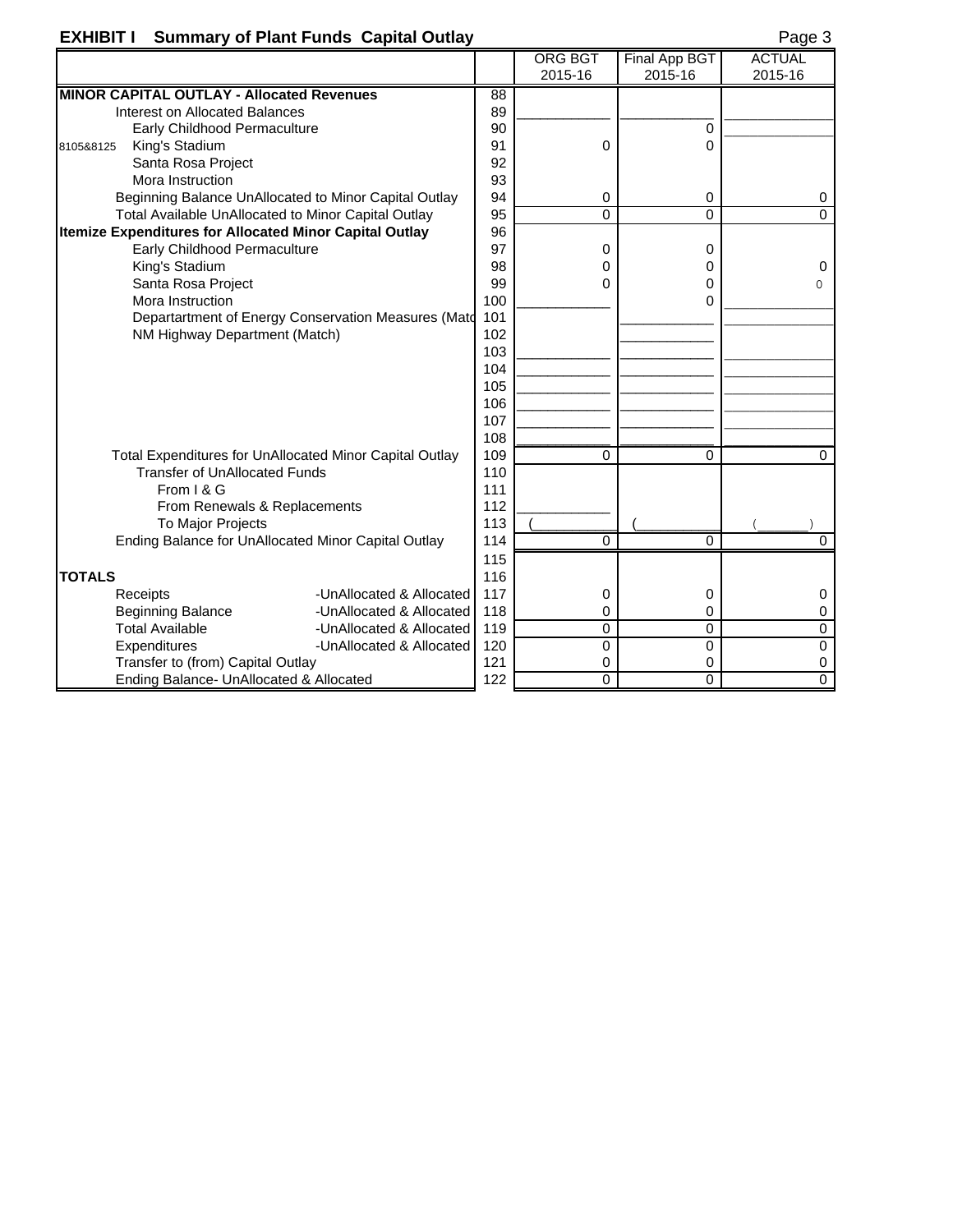# **EXHIBIT II Renewals and Replacements** Page 1944

| 310                                     |                | <b>ORG BGT</b> | Final App BGT | <b>ACTUAL</b> |
|-----------------------------------------|----------------|----------------|---------------|---------------|
|                                         |                | 2015-16        | 2015-16       | 2015-16       |
| <b>RECEIPTS</b>                         | 1              |                |               |               |
| Renewals & Replacements                 | $\overline{c}$ | 0              | 0             |               |
| <b>Insurance Reimbursements</b>         | 3              |                |               |               |
| <b>Investment Earnings</b>              | 4              | 0              | 0             | 0             |
| Total                                   | 5              | $\Omega$       | $\Omega$      | $\Omega$      |
| Funds for Internal Service Depts.       | 6              |                |               |               |
| <b>Investment Earnings</b>              | 7              |                |               |               |
|                                         | 8              |                |               |               |
|                                         | 9              |                |               |               |
| Total                                   | 10             | 0              | $\Omega$      | 0             |
| <b>Funds for Auxiliary Enterprises</b>  | 11             |                |               |               |
| <b>Investment Earnings</b>              | 12             |                |               |               |
|                                         | 13             |                |               |               |
|                                         | 14             |                |               |               |
| Total                                   | 15             | $\Omega$       | $\Omega$      | $\Omega$      |
|                                         | 16<br>17       |                |               |               |
| <b>Total Receipts</b>                   | 18             | $\Omega$       | 0             | $\Omega$      |
| <b>BEGINNING BALANCES</b><br><b>BRR</b> | 19             | 56,387         | 184,430       | 184,430       |
| <b>ERR</b><br>Renewals & Replacements   | 20             | $\Omega$       | 14,353        | 14,353        |
| Funds for Internal Service Depts.       | 21             |                |               |               |
| <b>Funds for Auxiliary Enterprises</b>  | 22             |                |               |               |
|                                         | 23             |                |               |               |
|                                         | 24             |                |               |               |
| <b>Total Beginning Balances</b>         | 25             | 56,387         | 198,783       | 198,783       |
| <b>TOTAL AVAILABLE</b>                  | 26             |                |               |               |
| Funds for Renewals & Replacements       | 20             | 56,387         | 198,783       | 198,783       |
| Funds for Internal Service Depts.       | 21             |                | Ω             | $\Omega$      |
| <b>Funds for Auxiliary Enterprises</b>  | 22             |                | 0             | 0             |
|                                         | 23             |                |               |               |
|                                         | 24             |                |               |               |
| <b>Grand Total Available</b>            | 25             | 56,387         | 198,783       | 198,783       |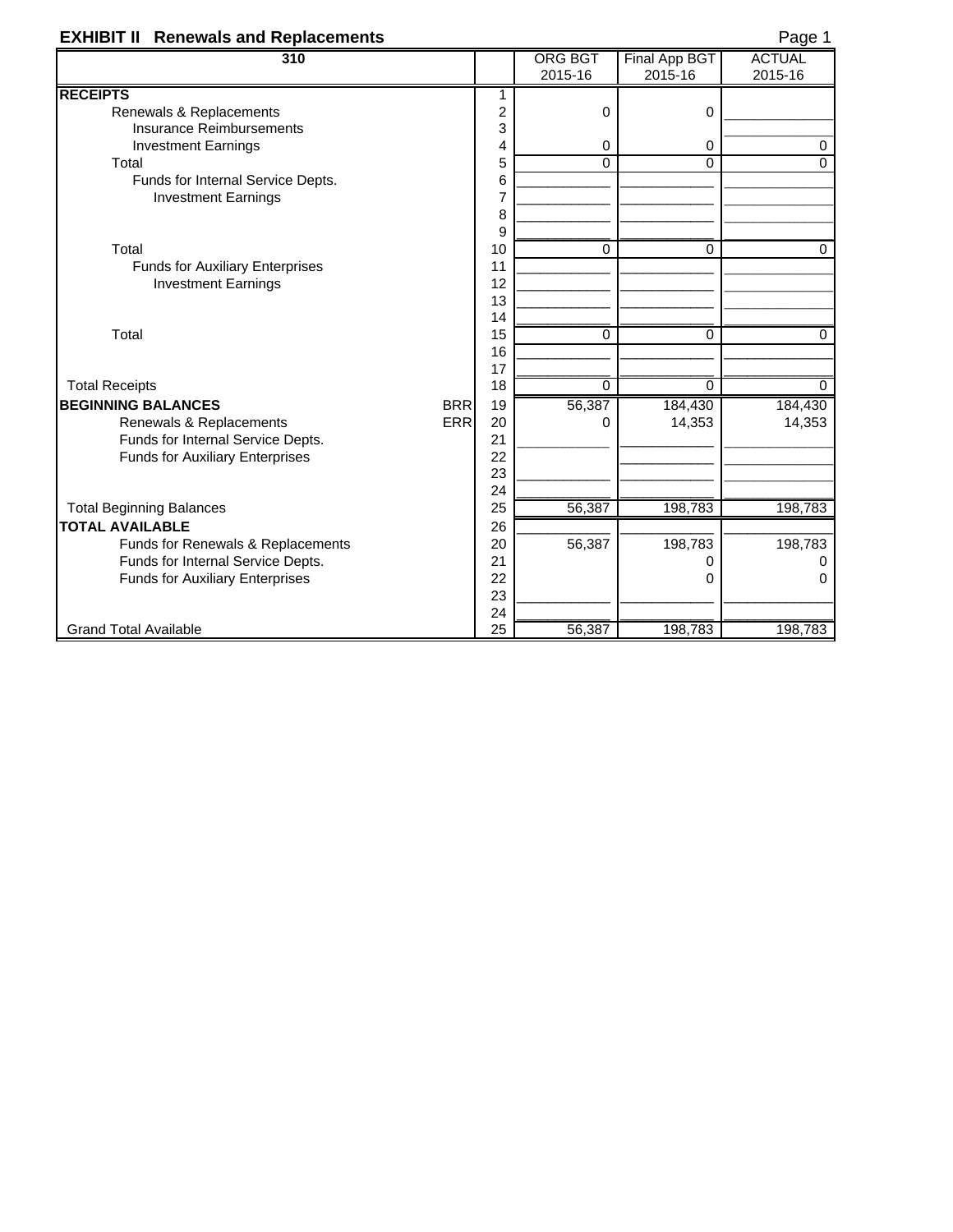|      | <b>EXHIBIT II Renewals and Replacements</b> |                 |                |               | Page 2        |
|------|---------------------------------------------|-----------------|----------------|---------------|---------------|
|      |                                             |                 | <b>ORG BGT</b> | Final App BGT | <b>ACTUAL</b> |
|      |                                             |                 | 2015-16        | 2015-16       | 2015-16       |
|      | <b>EXPENDITURES</b>                         | $\overline{33}$ |                |               |               |
|      | Renewals & Replacements                     | 34              |                | 0             |               |
| 8510 | Equipment Renewals & Replacements           | 35              | 107,540        | 121,893       | 115,348       |
| 8520 | <b>Building Renewals &amp; Replacements</b> | 36              | 218,731        | 346,774       | 150,439       |
|      | Total                                       | 37              | 326,271        | 468,667       | 265,787       |
|      | Funds for Internal Service Depts.           | 38              |                |               |               |
|      |                                             | 39              |                |               |               |
|      |                                             | 40              |                |               |               |
|      |                                             | 41              |                |               |               |
|      | Total                                       | 42              | $\Omega$       | $\Omega$      | 0             |
|      | <b>Funds for Auxiliary Enterprises</b>      | 43              |                |               |               |
|      |                                             | 44              |                |               |               |
|      |                                             | 45              |                |               |               |
|      |                                             | 46              |                |               |               |
|      |                                             | 47              |                |               |               |
|      | Total                                       | 48              | 0              | 0             | 0             |
|      |                                             | 49              |                |               |               |
|      |                                             | 50              |                |               |               |
|      | <b>Total Expenditures</b>                   | 51              | 326,271        | 468,667       | 265,787       |
|      | <b>TRANSFERS TO OR (FROM)</b>               | 52              |                |               |               |
|      | Funds Required by Indentures                | 53              |                |               |               |
|      | Mandatory from I & G - BR&R                 | 54              | (162, 344)     | (162, 344)    | (162, 344)    |
|      | Mandatory from I & G - ER&R                 |                 | (107, 540)     | (107, 540)    | (107, 540)    |
|      | Non-mandatory from I & G                    | 55              | O              | 0             |               |
|      | Funds for Internal Service Depts.           | 56              |                |               |               |
|      | From Internal Servervice Depts. (Exh.18)    | 57              |                |               |               |
|      |                                             | 58              |                |               |               |
|      | <b>Funds for Auxiliary Enterprises</b>      | 59              |                |               |               |
|      | From Auxiliary Enterprises (Exh. 20)        | 60              |                |               |               |
|      |                                             | 61              |                |               |               |
|      |                                             | 62              |                |               |               |
|      |                                             | 63              |                |               |               |
|      | <b>ENDING BALANCES</b>                      | 64              |                |               |               |
|      | Renewals & Replacements                     | 65              | $\mathbf 0$    | 0             | 202,880       |
|      | Funds for Internal Service Depts.           | 66              | 0              | 0             | 0             |
|      | <b>Funds for Auxiliary Enterprises</b>      | 67              | 0              | 0             | 0             |
|      |                                             | 68              |                |               |               |
|      |                                             | 69              |                |               |               |
|      | <b>Total Ending Balances</b>                | 70              | $\overline{0}$ | 0             | 202,880       |